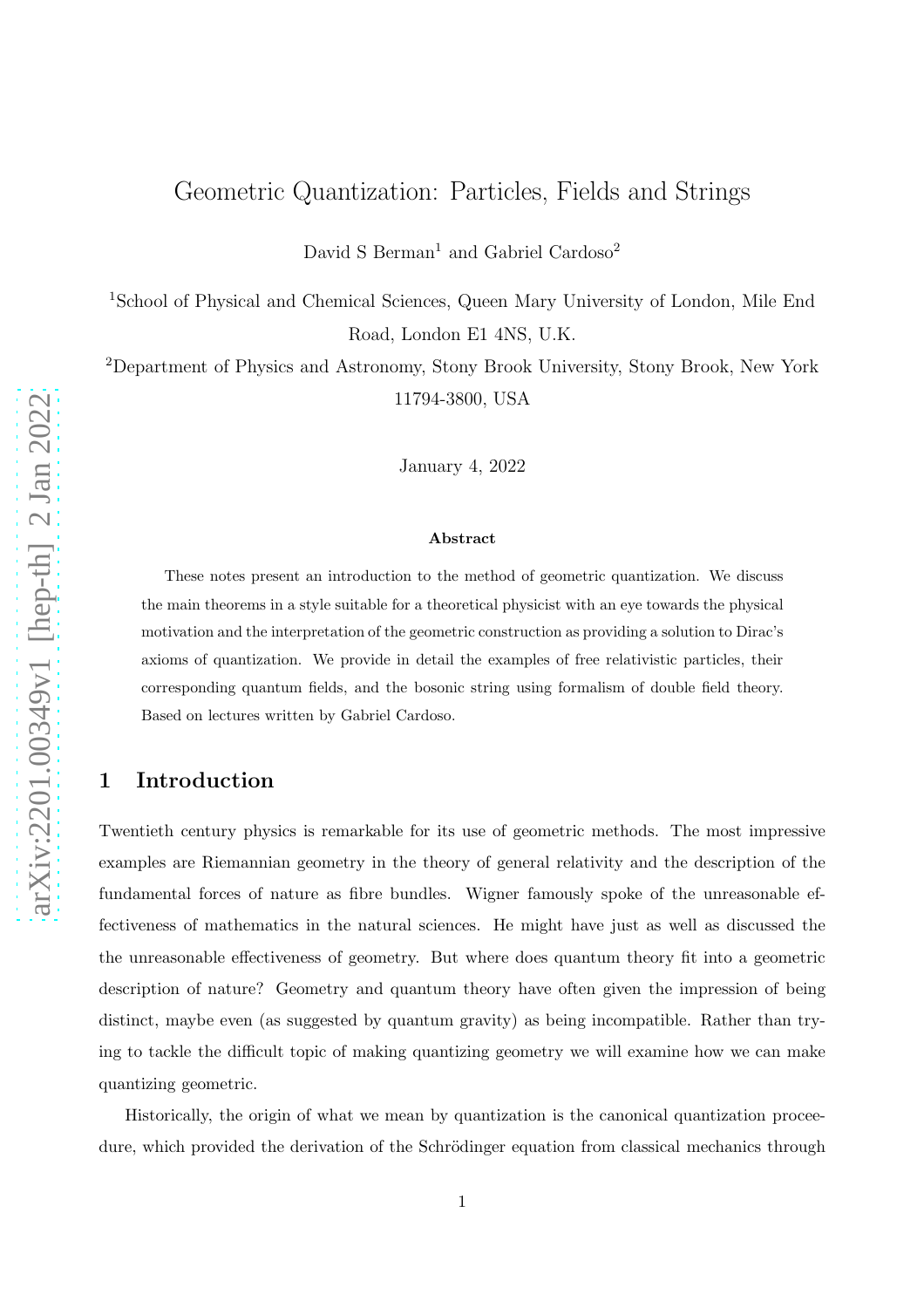a prescription for replacing the canonical position and momentum variables by quantum operators. Later, this replacement was understood as a realization of Heisenberg's canonical commutation relations. The commutation relations of operators implied the quantum uncertainty principle of observables while also suggested the relationship between the algebra of quantum observables and the Poisson brackets of classical observables.

It was then Dirac [\[1\]](#page-96-0) who first proposed thinking of the quantization prescription in a more general sense: given a classical system, which in practice means a phase space and the relevant classical observables, how to construct the analogue quantum system, ie the Hilbert space and relevant quantum operators? In particular, the association  $\mathcal{Q} : f \mapsto \hat{f}$  from functions on the classical space of states to operators on the quantum space of states should be such that

$$
\bullet \mathcal{Q}: f \mapsto \hat{f} \text{ is } \mathbb{R}\text{-linear}
$$
  

$$
\bullet [\mathcal{Q}(f), \mathcal{Q}(g)] = -i\hbar \mathcal{Q}(\lbrace f, g \rbrace)
$$
 (1)

• f is a constant function  $\Rightarrow$   $\mathcal{Q}(f) = f\mathbb{1}$  acts by multiplication by f

where  $[\cdot,\cdot]$  denotes the commutator of linear maps and  $\{\cdot,\cdot\}$  is the Poisson bracket. It was realised early on that such a map cannot be extended to all the classical observables, so one should also have some criteria to select a subalgebra of the observables to be quantized. Finally, one also expects that, if the action of some symmetry group on the classical phase space by canonical transformations reveals important physical properties of the system, this group should also act on the quantum space of states by (protectively) unitary transformations. Note that it is the quantum system which is thought of to be more fundamental, so that in principle there is no guarantee that reconstructing it through quantization is even possible. Surprisingly, however, it has been successfully applied to a wide class of problems, and is in practice the only way quantum theories are effectively constructed, from field theory to condensed matter physics.

Besides its practical importance in physics, quantization has sparked the interest of both the mathematics and the mathematical physics communities, because it leads to interesting technical questions. For example, it is common for physics problems to have symmetries, which typically appear as group actions. For such systems, quantization naturally relates to the theory of unitary representations. Thus there are now various "methods" of quantization, which attempt to solving the demands of quantization, reveal their mathematical structure, and explain obstructions and subtleties related to this procedure, like deformation quantization, BV formalism and, the subject of these notes, geometric quantization.

Geometric quantization uses the geometry of phase space to construct the quantum states and the operators coresponding to observables. The underlying geometry of the Hamiltonian formalism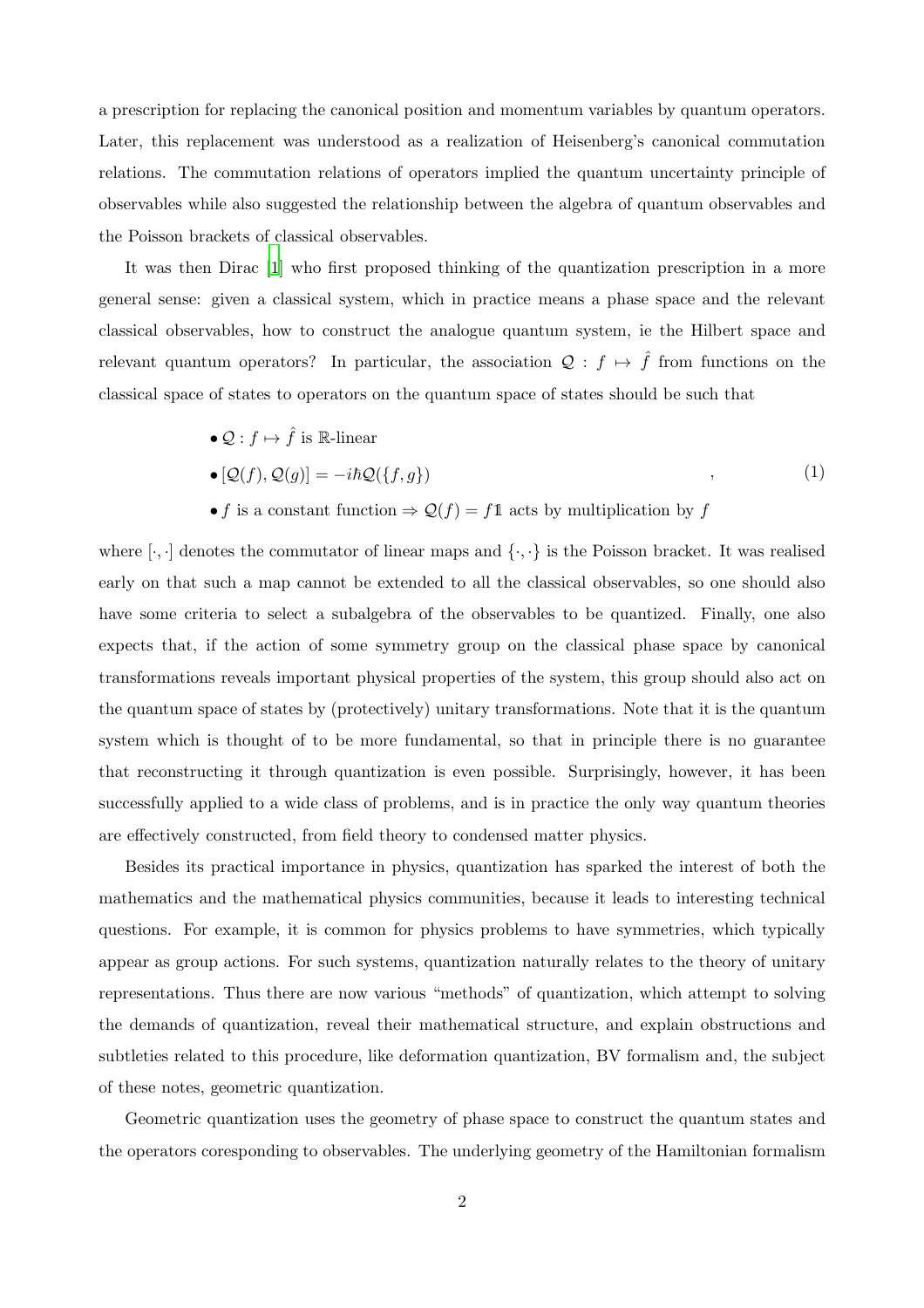of mechanics is symplectic geometry. It is natural to ask how the quantization proceedure fits into this symplectic geometric picture of classical mechanics as a geoemtric construction. This was the question most notably spearheaded by Kostant [\[2](#page-96-1)] and Souriau [\[3](#page-96-2)], but it was later developed further by many others.

The method of consists in three parts: prequantization, which relies on the geometry of complex line bundles with connection and hermitian strucutre; quantization, which uses polarizations, a special type of integrable distribution present in symplectic manifolds; and finally the metaplectic correction, which involves extending the symplectic group of classical mechanics to its double cover (just as a spinor extends the rotation group to its double cover). As we will see, the quantization process brings all these geometric ingredients together to produce a general solution to Dirac's axioms of quantization.

The notes will follow the logical structure beginning with classical symplectirc geometry and then using the geometry of complex line bundles to construct the prequantum bundle before introducing full quantization and the role of polarizations and finally the metaplectic correction. Along the way we will give a few with applications to a physically significant problems, namely the derivation of the wave equations of relativistic quantum mechanics, the corresponding free quantum fields, and the quantum string.

A general familiarity with manifolds, Lie derivatives, Lie groups and Lie algebras, connections on fibre bundles etc. at the level of [\[4\]](#page-96-3) is desirable, but we tried to include some of the main definitions and use similar notations so it should be possible to look up the necessary concepts as they appear. For those interested in carrying on into more technical details of the quantization procedure, we strongly recommend [\[5](#page-96-4), [6](#page-96-5), [3,](#page-96-2) [7,](#page-96-6) [8](#page-96-7)], which served as the main references for these notes.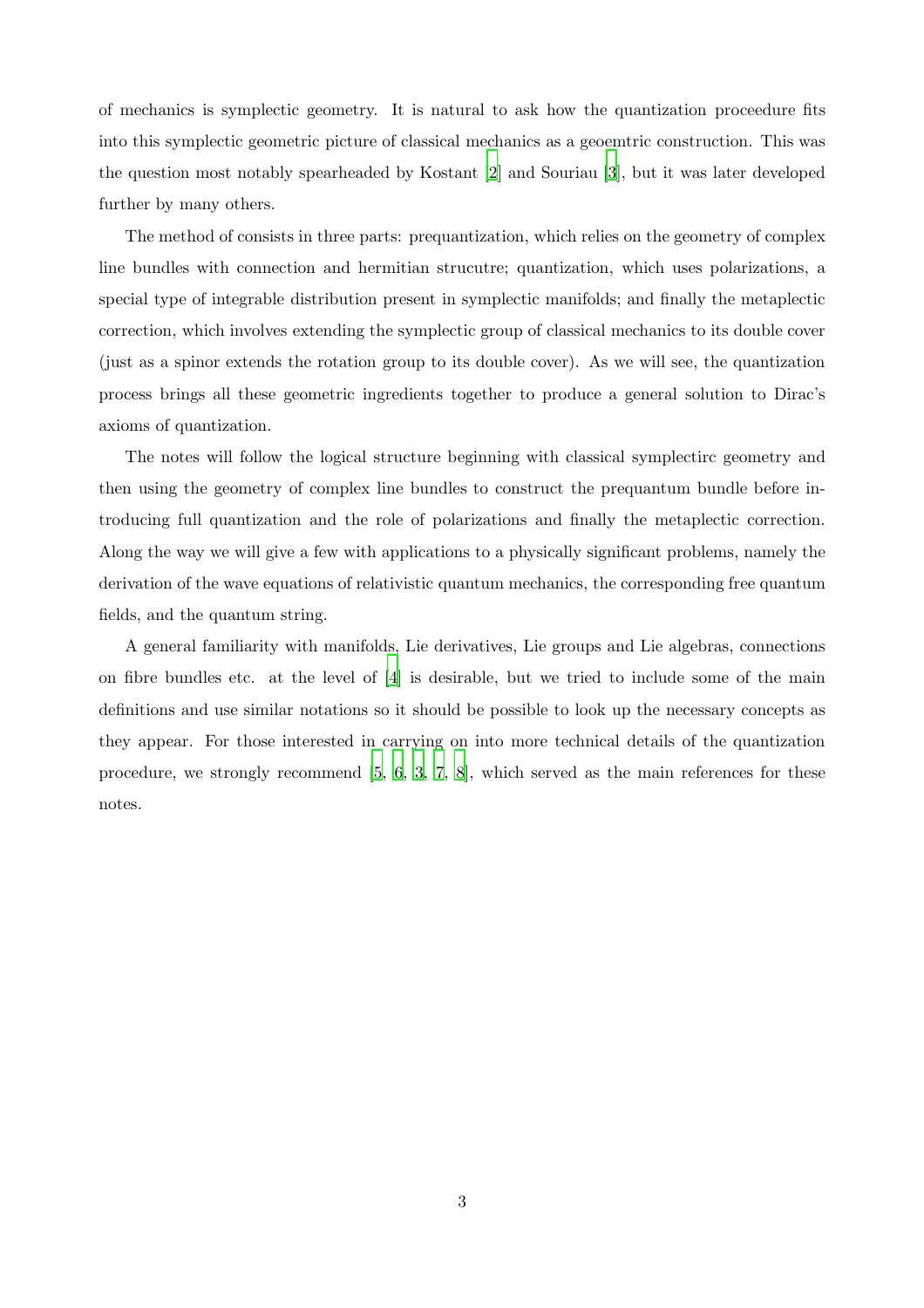# 2 Mechanics and Symplectic Geometry

From the perspective of geometric quantization a classical system is simply a symplectic manifold equipped with a Hamiltonian flow. We will now review how this notion arises naturally from a geometrization of classical mechanics. A couple of standard references for the topics in this section are [\[9](#page-96-8), [4](#page-96-3), [10](#page-96-9), [11,](#page-96-10) [12](#page-96-11)]. (In the whole text, we assume that all manifolds are smooth and make use of the Einstein summation convention unless otherwise stated.)

### 2.1 Manifolds

**Definition 2.1.1.** An m-dimensional smooth manifold is a second-countable Hausdorff topological space M with a smooth atlas, ie. a family  $\{(U_i, \phi_i)\}\$  of charts  $(U_i, \phi_i)\$  such that

- (i)  $\{U_i\}$  is a family of open sets which covers M, that is,  $\bigcup U_i = M;$
- (ii) for each  $i, \phi_i : U_i \to \mathbb{R}^m$  is a homeomorphism;
- (iii) whenever  $U_i \cap U_j \neq \emptyset$ , the map  $\phi_i \circ \phi_j^{-1} : \phi_j(U_i \cap U_j) \to \phi_i(U_i \cap U_j)$  is infinitely differentiable.

This is a definition that is intuitive for the physicist to understand: a smooth manifold is a space which admits local coordinates, and the transition functions between such local coordinates are smooth. It generalises  $\mathbb{R}^n$  in that not necessarily there is any global coordinate system which covers the entire manifold. One can then use the coordinates to define differentiability of functions between manifolds, vector fields and so on. Particularly, one can define the Lie derivative.

<span id="page-3-0"></span>**Definition 2.1.2.** Let T denote a smooth tensor field in M and X be a smooth vector field in M. If  $\rho: M \times \mathbb{R} \to M$  denotes the flow of X, then the Lie derivative of T along X is the tensor field  $\mathcal{L}_X T$  defined at each point by

$$
\mathcal{L}_X T|_q = \frac{d}{dt} (\rho_{-t})_* T|_{\rho_t(q)} \Big|_{t=0} = \lim_{t \to 0} \frac{(\rho_{-t}(q))_* T|_{\rho_t(q)} - T|_q}{t},
$$

where  $\rho_t(q) = \rho(q, t)$  and  $\rho_*$  is the associated differential map.

The restriction of this operation to the linear space  $V(M)$  of vector fields on M gives it the structure of a Lie algebra.

<span id="page-3-1"></span>**Proposition 2.1.3.** Let  $X, Y \in V(M)$ . The Lie bracket  $[X, Y] \in V(M)$  defined by  $[X, Y] = \mathcal{L}_X Y$ has the following properties:

(i) (Linearity)  $[aX + bY, Z] = a[X, Z] + b[Y, Z],$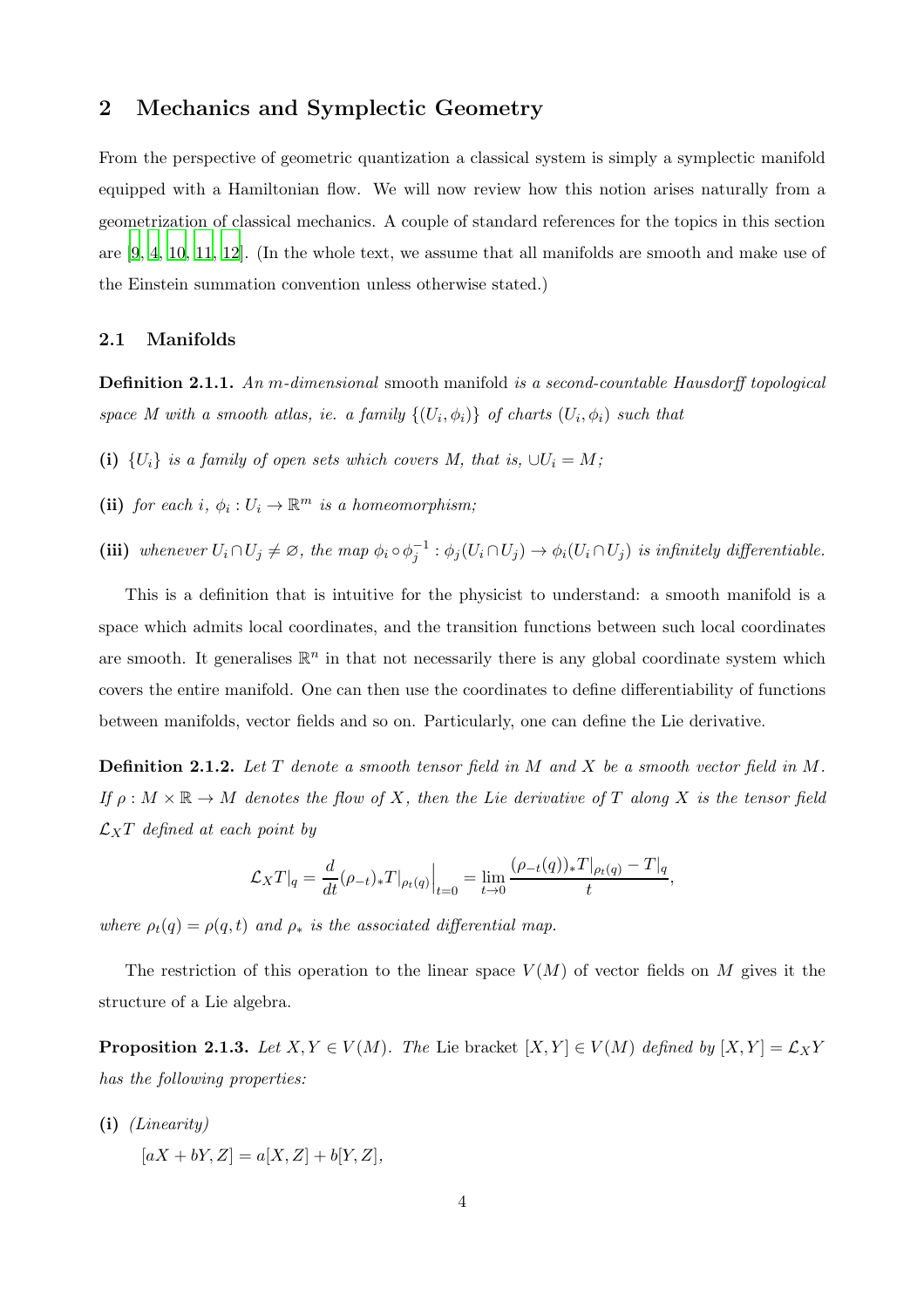- (ii) (Antisymmetry)  $[X, Y] = -[Y, X],$
- (iii) (Jacobi identity)  $[[X, Y], Z] + [[Y, Z], X] + [[Z, X], Y] = 0,$

 $\forall a, b \in \mathbb{R}, \forall X, Y \in V(M).$ 

*Proof.* This is a good example of how local coordinates can come in handy. In a local chart  $x^{\mu}$ , the flow of  $\rho$  of X solves  $\frac{d\rho^{\mu}(x,t)}{dt} = X^{\mu}(\rho(x,t))$  and therefore

$$
\rho_{\epsilon}^{\mu}(q) = \rho^{\mu}(q,\epsilon) = q^{\mu} + \epsilon X^{\mu}(q) + O(\epsilon^2)
$$

Thus to first order in  $\epsilon$ 

$$
Y|_{\rho_{\epsilon}(q)} = Y^{\mu}(q + \epsilon X(q))\partial_{\mu}|_{q+\epsilon X}
$$
  
= 
$$
[Y^{\mu}(q) + \epsilon X^{\nu}(q)\partial_{\nu}Y^{\mu}(q)]\partial_{\mu}|_{q+\epsilon X}
$$

Pushing this vector forward to q gives

$$
(\rho_{-\epsilon})_*Y|_{\rho_{\epsilon}(q)} = [Y^{\mu}(q) + \epsilon X^{\nu}(q)\partial_{\nu}Y^{\mu}(q)](\rho_{-\epsilon})_*\partial_{\mu}|_{q+\epsilon X}
$$
  
\n
$$
= [Y^{\mu}(q) + \epsilon X^{\nu}(q)\partial_{\nu}Y^{\mu}(q)]\partial_{\mu}[x^{\nu} - \epsilon X^{\nu}(q)]\partial_{\nu}|_{q}
$$
  
\n
$$
= [Y^{\mu}(q) + \epsilon X^{\nu}(q)\partial_{\nu}Y^{\mu}(q)][\delta^{\nu}_{\mu} - \epsilon \partial_{\mu}X^{\nu}(q)]\partial_{\nu}|_{q}
$$
  
\n
$$
= [Y^{\nu} + \epsilon(X^{\mu}(q)\partial_{\mu}Y^{\nu}(q) - Y^{\mu}(q)\partial_{\mu}X^{\nu}(q))] \partial_{\nu}|_{q}
$$

up to terms  $O(\epsilon^2)$ . Substituting this in Definition [2.1.2](#page-3-0) we get the coordinate expression

$$
[X,Y]=(X^\mu\partial_\mu Y^\nu-Y^\mu\partial_\mu X^\nu)\partial_\nu,
$$

<span id="page-4-0"></span>from which (i) and (ii) follow immediately while (iii) is a straightforward application of the Leibnitz rule.  $\Box$ 

# 2.2 Mechanics in  $\mathbb{R}^{2n}$

The phase space of a classical mechanics system has more than just a differentiable structure and this can be motivated by the fact that it comes with a special class of canonical coordinates. Their significance appears in the Hamiltonian formulation in the following way. Take  $\mathbb{R}^{2n}$  with coordinates  $(p_1, ..., p_n, q^1, q^n)$  (the convention of the position of the indices will be clear later), as the phase space. To write the expressions more compactly, we define  $\zeta = (p_a, q^b)$ , so that

$$
\frac{\partial f}{\partial \boldsymbol{\zeta}}:=\left(\frac{\partial f}{\partial p_1},...,\frac{\partial f}{\partial p_n},\frac{\partial f}{\partial q^1},...,\frac{\partial f}{\partial q^n}\right)^T
$$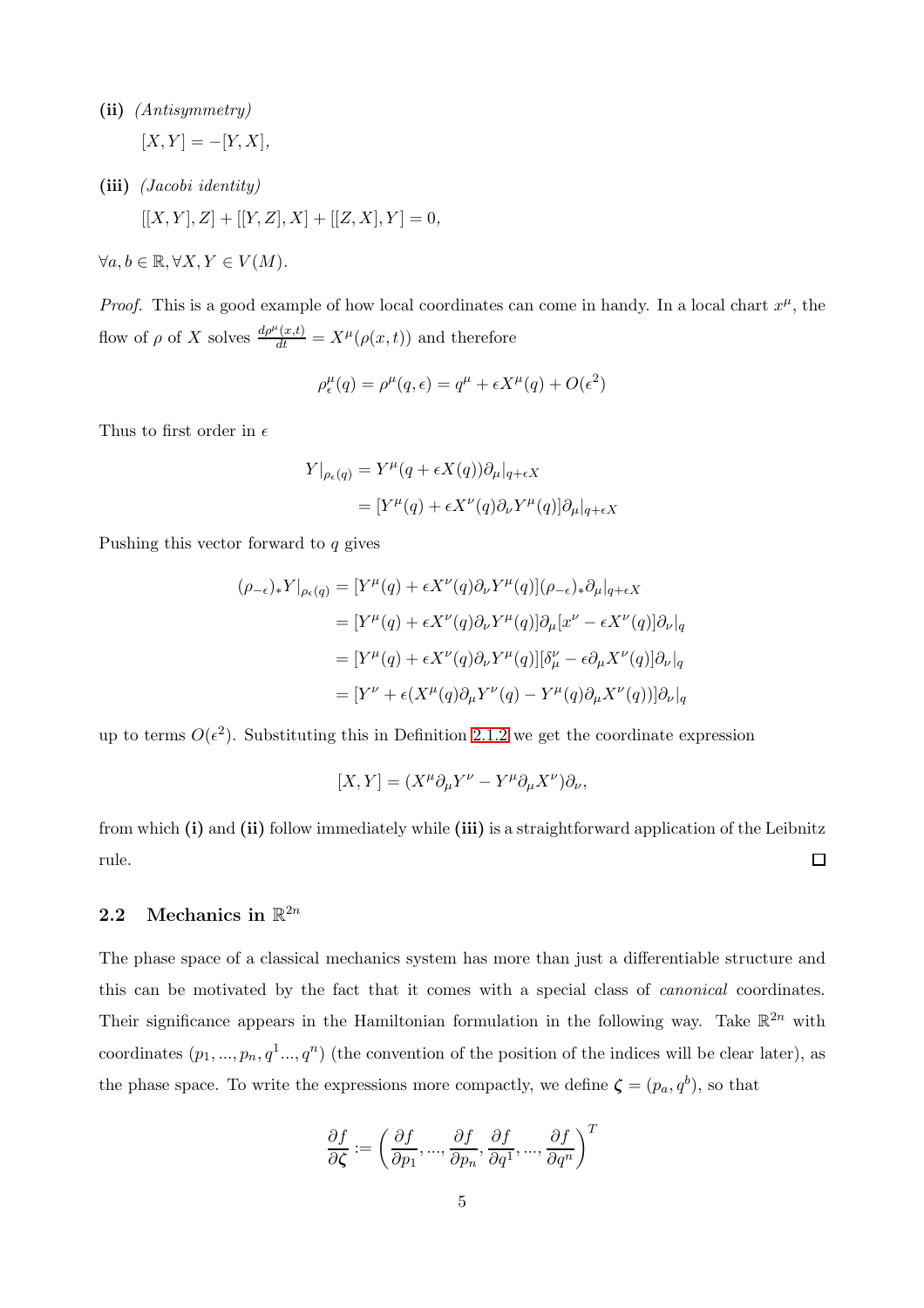for any function  $f(p_a, q^b)$  and let

$$
\mathbf{J} := \begin{pmatrix} 0 & 1 \\ -1 & 0 \end{pmatrix}
$$

where 0 and 1 are, respectively, the zero and the identity  $n \times n$  matrices. Then the Poisson bracket  $\{f,g\}_{\zeta}$  between the functions  $f,g:\mathbb{R}^{2n}\to\mathbb{R}$  in the coordinates  $(p_a, q^b)$  is defined as

<span id="page-5-3"></span>
$$
\{f,g\}_{\zeta} := \left(\frac{\partial f}{\partial \zeta}\right)^T \mathbf{J} \left(\frac{\partial g}{\partial \zeta}\right). \tag{2}
$$

Notice that the coordinates  $\zeta = (p_a, q^b)$  satisfy the *fundamental Poisson brackets*:  $\{q^a, q^b\}_{\zeta} = 0$  =  $\{p_a, p_b\}$ <sub> $\zeta$ </sub> and  $\{p_a, q^b\}$ <sub> $\zeta$ </sub> =  $\delta_a^b$ , which we summarize as

$$
\{\zeta,\zeta\}_{\zeta}=J.
$$

Then, given an expression for the Hamiltonian function  $H(p, q)$  in these coordinates, the dynamics of the system is given by the curve  $(p, q)(t)$  which solves Hamilton's equations

$$
\frac{dp_a}{dt}(t) = \{H, p_a\}_{\zeta}, \quad \frac{dq^b}{dt}(t) = \{H, q^b\}_{\zeta},
$$

or, equivalently,

<span id="page-5-1"></span>
$$
\frac{d\zeta}{dt}(t) = \{H, \zeta\}_{\zeta}.\tag{3}
$$

In fact, the Hamiltonian generates the time evolution of all observables<sup>[1](#page-5-0)</sup> through the Poisson bracket:

**Proposition 2.2.1.** Let  $f : \mathbb{R}^{2n} \to \mathbb{R}$  be a function in phase space (a classical observable). Then its restriction  $f(\zeta(t))$  to the trajectory of the mechanical system of Hamiltonian  $H(\zeta)$  is given by

<span id="page-5-2"></span>
$$
\frac{df}{dt}(\zeta(t)) = \{H, f\}_{\zeta}.\tag{4}
$$

Proof.

$$
\frac{df}{dt}(p_a(t), q^b(t)) = \frac{\partial f}{\partial p_a} \frac{dp_a}{dt} + \frac{\partial f}{\partial q^b} \frac{dq^b}{dt} = \frac{\partial f}{\partial p_a} \{H, p_a\}_{\zeta} + \frac{\partial f}{\partial q^b} \{H, q^b\}_{\zeta}
$$
\n
$$
= -\frac{\partial f}{\partial p_a} \frac{\partial H}{\partial q^a} + \frac{\partial f}{\partial q^a} \frac{\partial H}{\partial p_b} = \{H, f\}_{\zeta}.
$$

The condition for a second coordinate system  $\eta = (p'_a, q'^b)$  to be such that the Hamiltonian dynamics is still expressed in terms of equations [\(3\)](#page-5-1) and [\(4\)](#page-5-2) is the following.

<span id="page-5-0"></span><sup>&</sup>lt;sup>1</sup>We consider observables given by a function  $f : \mathbb{R}^{2n} \to \mathbb{R}$ , whose only time-dependence comes from evaluation on the phase space trajectory traced out by the system.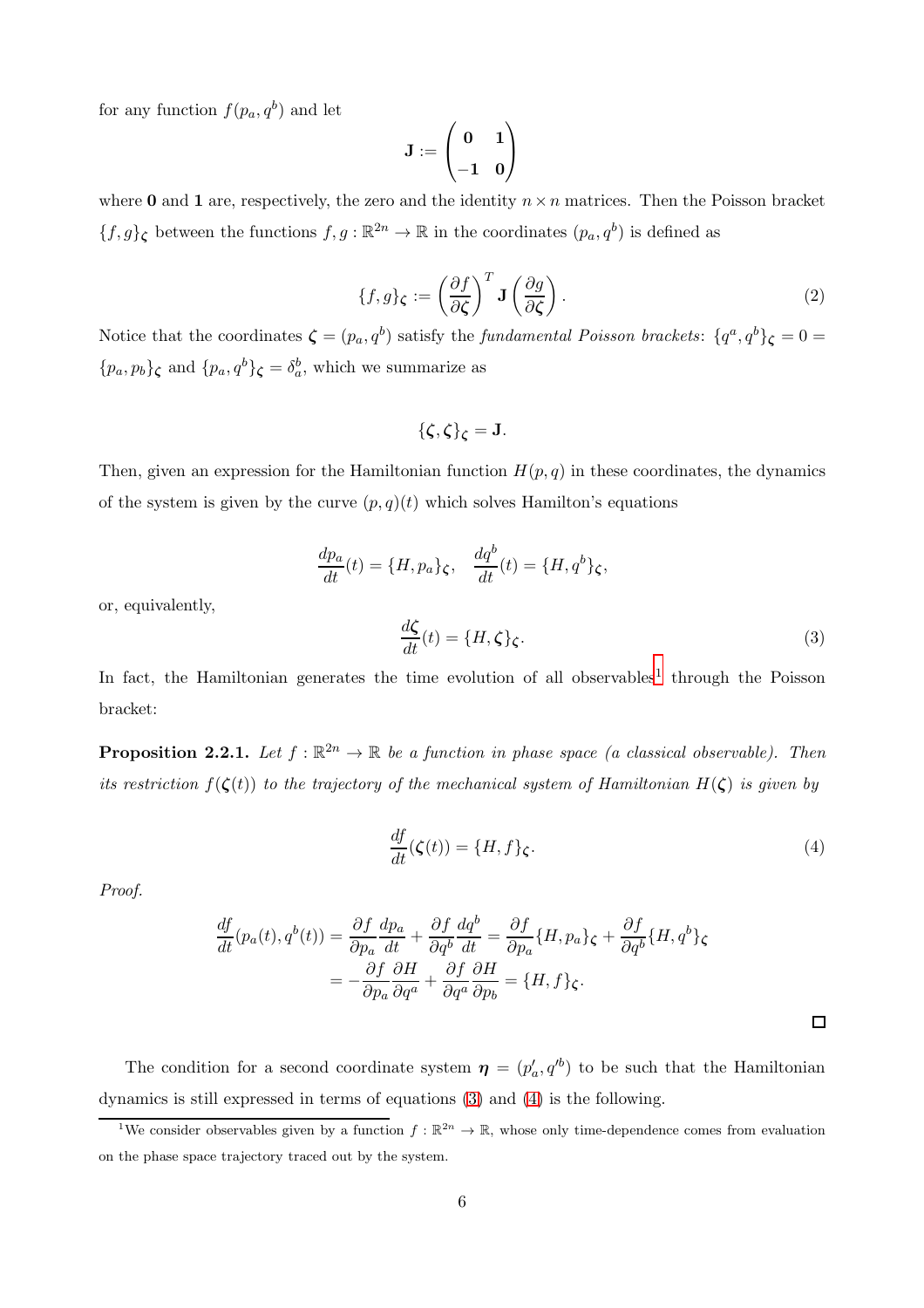**Proposition 2.2.2.** Two coordinate systems  $\boldsymbol{\zeta} = (p_a, q^b)$  and  $\boldsymbol{\eta} = (p'_a, q'^b)$  are such that the Poisson brackets of any two arbitrary functions  $f, g : \mathbb{R}^{2n} \to \mathbb{R}$  are equal, i.e.,

<span id="page-6-0"></span>
$$
\{f,g\}_{\zeta} = \{f,g\}_{\eta}, \quad \forall f,g,\tag{5}
$$

 $\Box$ 

if, and only if, the Jacobian matrix

$$
\frac{\partial \zeta}{\partial \eta} = \begin{pmatrix} \frac{\partial p_a}{\partial p'_b} & \frac{\partial p_a}{\partial q'^b} \\ \frac{\partial q^a}{\partial p'_b} & \frac{\partial q^a}{\partial q'^b} \end{pmatrix}
$$

is an element of the symplectic group  $SP(n, \mathbb{R})$ , where

$$
SP(n, \mathbb{R}) = \{ \mathbf{A} \in GL(2n, \mathbb{R}) | \mathbf{A}^{\mathbf{T}} \mathbf{J} \mathbf{A} = \mathbf{J} \}.
$$

Proof. Clearly the Jacobian matrix should be invertible for the coordinate transformation to not be singular. Also, substituting  $(2)$  in  $(5)$ , we have

$$
\left(\frac{\partial f}{\partial \zeta}\right)^T \mathbf{J} \left(\frac{\partial g}{\partial \zeta}\right) = \{f, g\}_{\zeta} = \{f, g\}_{\eta} = \left(\frac{\partial f}{\partial \eta}\right)^T \mathbf{J} \left(\frac{\partial g}{\partial \eta}\right)
$$

$$
= \left(\frac{\partial f}{\partial \zeta}\right)^T \left[\left(\frac{\partial \zeta}{\partial \eta}\right)^T \mathbf{J} \left(\frac{\partial \zeta}{\partial \eta}\right)\right] \left(\frac{\partial g}{\partial \zeta}\right), \quad \forall f, g,
$$

and the claim follows.

In particular, this shows that if the Jacobian matrix is symplectic then also in the  $\eta = (p'_a, q'^b)$ coordinates we have

$$
\{\boldsymbol{\eta},\boldsymbol{\eta}\}_{\boldsymbol{\eta}}=\mathbf{J},\quad\frac{d\boldsymbol{\eta}}{dt}(t)=\{\boldsymbol{\eta},H\}_{\boldsymbol{\eta}},\quad\frac{df}{dt}(\boldsymbol{\eta}(t))=\{f,H\}_{\boldsymbol{\eta}},
$$

where the two last refer to the trajectory of the system. It follows that the new coordinate system is just as good as the old one to formulate classical mechanics. In fact, it can be better, in the sense that the equations of motion can be simpler in the new coordinates  $2$ . Thus one says that both coordinate systems are canonical and the transformation relating them is said to be a canonical transformation.

## 2.3 Mechanics in a manifold

A manifold generalizes  $\mathbb{R}^n$  in that it admits *local* coordinates which are consistently related by smooth diffeomorphisms. Similarly, a *symplectic manifold* generalizes  $\mathbb{R}^{2n}$  in that it admits a special class of local coordinate systems which are related to one another by canonical transformations.

<span id="page-6-1"></span><sup>&</sup>lt;sup>2</sup>An example is given by the Hamilton-Jacobi theory, where one uses this fact to bring Hamilton's equations into a trivial form (cf. chapter 10 of [\[10](#page-96-9)])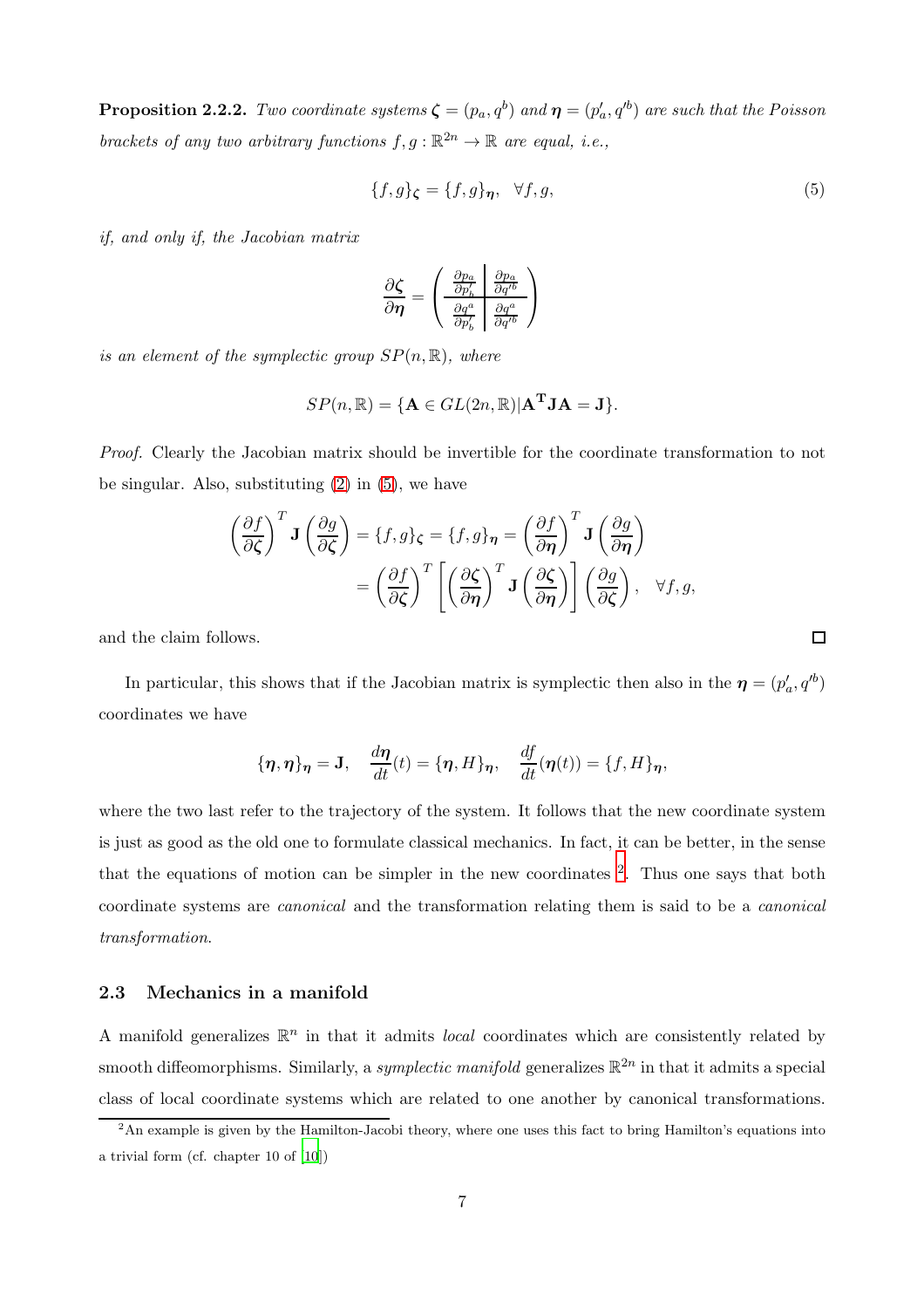As a byproduct, a symplectic manifold comes with a coordinate-free generalization of classical mechanics, including geometrical definitions of canonical coordinates, Hamilton's equations, and Poisson brackets.

**Definition 2.3.1.** A symplectic manifold is a pair  $(M, \omega)$  in which M is a smooth manifold and  $\omega$  is a closed nondegenerate two-form on M. In other words,

$$
\omega \in \Omega^2(M), \quad d\omega = 0,
$$

and the map

$$
T_m M \to T_m^* M : X \to X \text{ or }
$$

is a linear isomorphism at each  $m \in M$ , where the contraction  $\Box$  is the generalization to tensor fields of the map  $V(M) \times \Omega^1(M) : \to C^{\infty}(M) : (X, \theta) \mapsto X \Box \theta = \theta(X).$ 

The two-form  $\omega$  is called the symplectic structure of  $(M, \omega)$ .

In particular, any (even-dimensional) vector space with a specified antisymmetric nondegenerate bilinear form is a symplectic manifold if we think of the components in some basis as chart coordinates. Hence the definition

**Definition 2.[3](#page-7-0).2.** A symplectic vector space is a pair  $(V, \omega)$ , where V is a vector space<sup>3</sup> and  $\omega$  is an antisymmetric, nondegenerate bilinear form on V. That is  $\omega(X, Y) = -\omega(Y, X), \ \forall X, Y \in V$ and  $X\lrcorner\omega=0 \Leftrightarrow X=0.$ 

These will appear both as phase spaces of linear systems as well as the tangent spaces of general symplectic manifolds.

It will be useful to define the symplectic complement  $F^{\perp}$  of a given subspace  $F \subset V$  by

$$
F^{\perp} = \{ X \in V | \omega(X, Y) = 0, \ \forall Y \in F \},
$$

which is also a subspace. The symplectic complement has the simple properties

**Lemma 2.3.3.** If  $F, G \subset V$  are subspaces of V then

- (i)  $F \subset G \Rightarrow F^{\perp} \supset G^{\perp}$
- $(ii)$   $(F^{\perp})^{\perp} = F$
- (iii)  $(F+G)^{\perp} = F^{\perp} \cap G^{\perp}$

<span id="page-7-0"></span><sup>&</sup>lt;sup>3</sup>In this subsection we will mainly refer to real vector spaces, but one should bear in mind the obvious generalization to the complex case.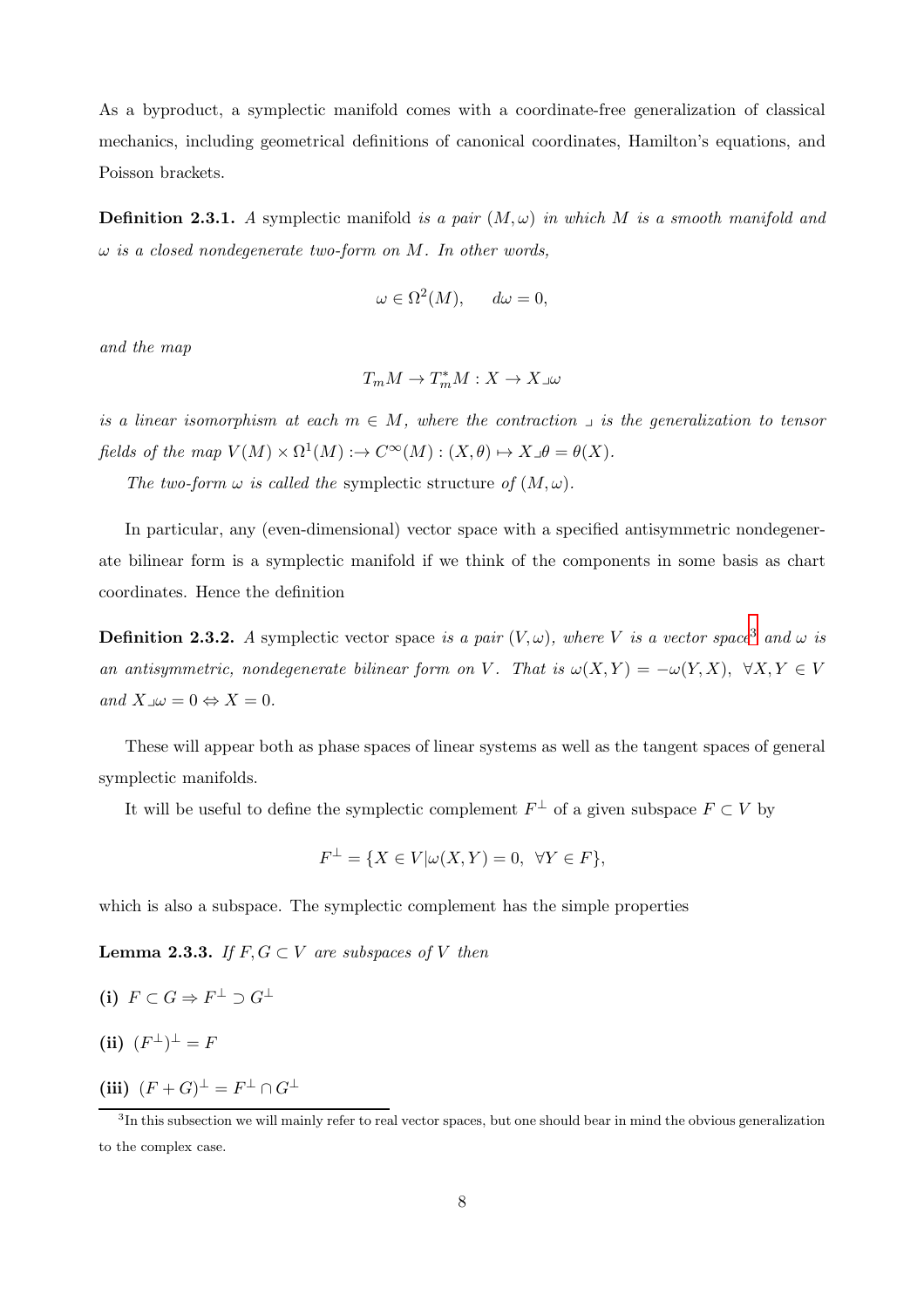- $(iv)$   $(F \cap G)^{\perp} = F^{\perp} + G^{\perp}$
- (v) dim(V) = dim(F) + dim(F<sup> $\perp$ </sup>)

Proof. (i) and (ii) follow directly from the definition. For (iii),

$$
X \in (F+G)^{\perp} \Leftrightarrow 0 = \omega(X, aY + bZ) = a\omega(X, Y) + b\omega(X, Z), \ \forall (a, b) \in \mathbb{R}^2, \forall Y \in F, \forall Z \in G
$$

$$
\Leftrightarrow \omega(X, Y) = \omega(X, Z) = 0, \ \forall Y \in F, \forall Z \in G \ \Leftrightarrow \ X \in F^{\perp} \cap G^{\perp},
$$

 $\Box$ 

and analogously for (iv). Finally, (v) follows from the nondegeneracy of  $\omega$ .

We will make use of the following classification of subspaces with respect to the operation of symplectic complement:

**Definition 2.3.4.** A subspace  $F \subset V$  is defined to be

- (i) isotropic  $\Leftrightarrow$   $F \subset F^{\perp}$
- (ii) coisotropic  $\Leftrightarrow F \supset F^{\perp}$
- (iii) symplectic  $\Leftrightarrow$   $F \cap F^{\perp} = 0$
- (iv) Lagrangian  $\Leftrightarrow F$  is maximal isotropic, that is, F is isotropic and  $\sharp G \supsetneq F$  such that G is an isotropic subspace of V .

It follows that, if V is finite dimensional, a subspace  $F \subset V$  is Lagrangian if, and only if, it is isotropic and  $\dim(F) = \frac{1}{2} \dim(V)$  or, equivalently,  $F = F^{\perp}$ . We also find the following

**Lemma 2.3.5.** If  $(V, \omega)$  is a finite-dimensional symplectic vector space, then V is even-dimensional and contains a Lagrangian subspace.

*Proof.* Take a one-dimensional subspace F of V. Since  $\omega$  is nondegenerate and antisymmetric:  $F \subset F^{\perp} \Rightarrow \dim(F) \leq \dim(F^{\perp}) = \dim(V) - \dim(F) \Rightarrow \dim(F) \leq \frac{1}{2}$  $\frac{1}{2}$  dim(V). If the equality is satisfied, we have the claim. Otherwise, substitute  $F$  by the two-dimensional subspace spanned by  $F \cup \{X\}$ , where X is a vector in  $F^{\perp} - F$ , which is also isotropic, and repeat the process recursively. This has to terminate, since  $V$  is finite-dimensional, at which point we have an isotropic subspace of dimension  $\frac{1}{2}$  dim(V).  $\Box$ 

Notice that  $\mathbb{R}^{2n}$ , with coordinates  $(p_1, \ldots, p_n, q^1, \ldots, q^n)$ , is a symplectic vector space with the symplectic structure  $\omega((p_a, q^b), (p_c, q^d)) = \frac{1}{2}(p_a q'^a - p'_b q^b)$ . It turns out that, up to the choice of a basis, this is the most general finite-dimensional symplectic vector space: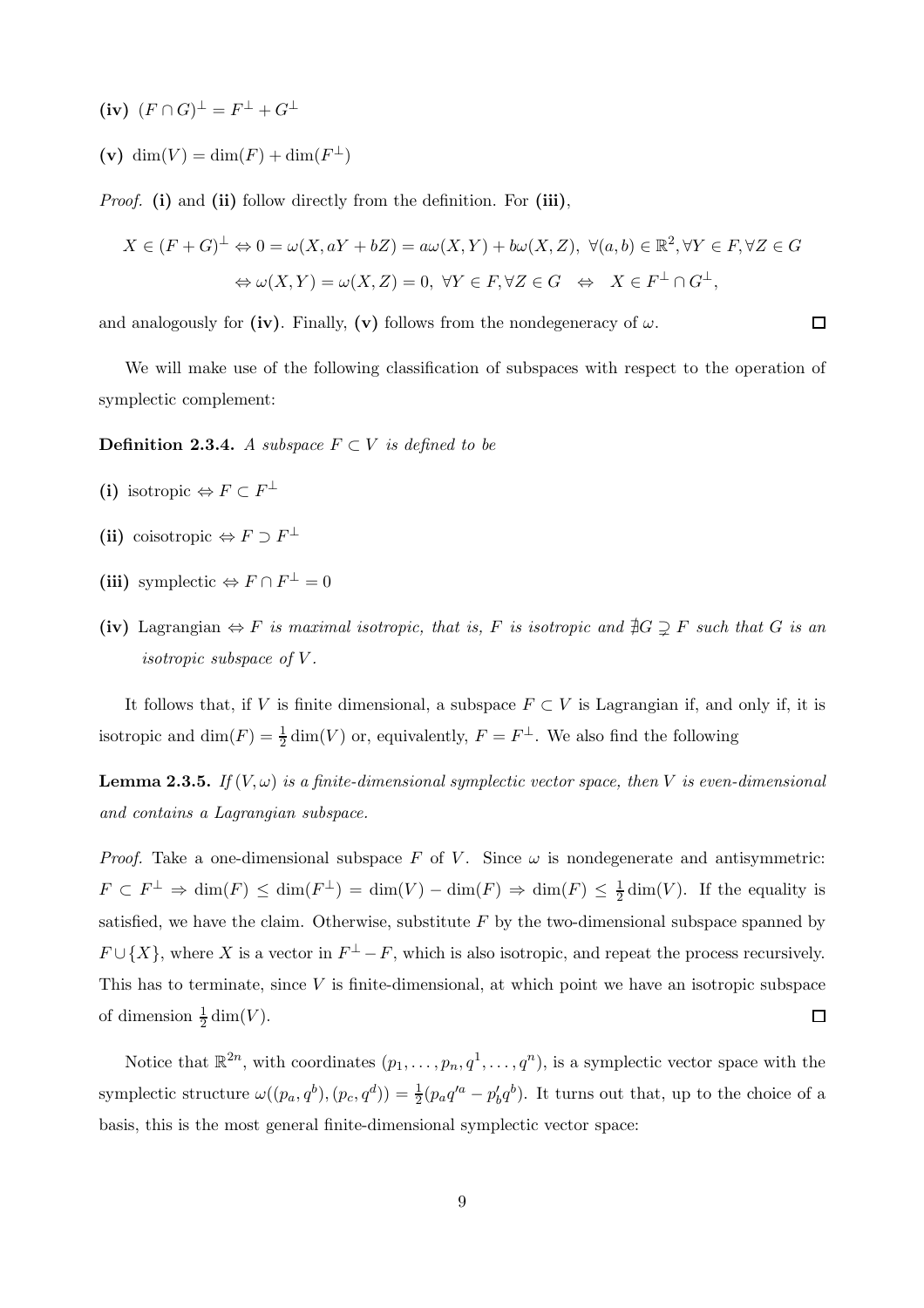<span id="page-9-0"></span>**Proposition 2.3.6.** Let  $(V, \omega)$  be a 2n-dimensional symplectic vector space. Then V has a basis (called a symplectic frame)  $\{X^1, X^2, \ldots, X^n, Y_1, Y_2, \ldots, Y_n\}$  such that

$$
\omega(X^a, X^b) = 0, \ \ 2\omega(X^a, Y_b) = \delta_b^a, \ \ \omega(Y_a, Y_b) = 0, \ \ \forall a, b \in \{1, \dots, n\}.
$$

*Proof.* Let F be a Lagrangian subspace of V and let G be some other n-dimensional subspace such that  $V = G \oplus F$ . Then the map  $G \to F^* : Z \mapsto 2\omega(Z, \cdot)$  is linear and injective since, if  $Z \in G$  and  $2\omega(Z,Y) = 0, \forall Y \in F \Rightarrow X \in G \cap F^{\perp} = G \cap F = \{0\}.$  Therefore this identifies isomorphically  $G = F^*$ . Take a basis  $\{Y_1, \ldots, Y_n\}$  in F and let  $\{Z^1, \ldots, Z^n\}$  be the dual basis in  $G = F^*$ . Then  $\omega(Y_a, Y_b) = 0$  (*F* is Lagrangian) and  $2\omega(Z^a, Y_b) = \delta_b^a$ . Let  $\lambda^{ab} = \omega(Z^a, Z^b)$  and  $X^a = Z^a + \lambda^{ab}Y_b$ . Thus  $\lambda^{ab} = -\lambda^{ba}$  and

$$
\omega(X^a, X^b) = \omega(Z^a + \lambda^{ac}Y_c, Z^b + \lambda^{bd}Y_d) = \lambda^{ab} - \frac{1}{2}\lambda^{ab} + \frac{1}{2}\lambda^{ba} = 0,
$$
  

$$
2\omega(X^a, Y_b) = 2\omega(Z^a + \lambda^{ac}Y_c, Y_b) = \delta^a_b,
$$

so that  $\{X^a, Y_b\}$  is a symplectic frame.

If we parametrize V by writing an element  $X \in V$  as  $X = p_a X^a + q^b Y_b$ , then V is identified with  $\mathbb{R}^{2n}$  and  $\omega(X, X') = \omega(p_a X^a + q^b Y_b, p_c' X^c + q'^d Y_d = \frac{1}{2}$  $\frac{1}{2}(p_a q'^a - p'_b q^b)$ . The convention of upper and lower indices is useful to remind of the identification  $V = Q^* \oplus Q$  which was used in the proof. We call the coordinates in a symplectic frame *canonical coordinates*.

The nonlinear analogue of proposition [2.3.6](#page-9-0) is that any symplectic manifold is covered by charts of local canonical coordinates. The basic example here is the cotangent bundle  $M = T^*Q$  of some manifold  $Q$  (the configuration space). It has a natural symplectic structure, the *canonical two-form*, which can be defined in a coordinate-free way by  $\omega = d\theta$ , where the *canonical one-form*  $\theta$  is given, at each  $m = (p, q)$ ,  $p \in T_q^*Q$ ,  $q \in Q$  by

$$
X\lrcorner\theta=(\pi_*X)\lrcorner p,\;\; X\in T_mM,
$$

where  $\pi$  is the bundle projection  $T^*Q \to Q$ . Then, as m varies, this defines a smooth 1-form on M. If we choose coordinates  $q^1, \ldots, q^n$  in Q, then M has the chart  $p_1, \ldots, p_n, q^1, \ldots, q^n$  given by expressing each  $p \in T_q^*Q$  as  $p = p_a dq^a$ . In these coordinates, we see that  $\theta$  and  $\omega$  have the simple forms

$$
\theta = p_a dq^a, \quad \omega = dp_a \wedge dq^a.
$$

Analogously, for an arbitrary manifold  $(M, \omega)$ , we will call *local canonical coordinates* on the open neighbourhood  $U \subset M$  a chart  $p_a, q^b$  in which  $\omega = dp_a \wedge dq^a$ . As we have just seen, if  $M = T^*Q$ then such coordinates exist by construction. That these always exist locally is a consequence of the Darboux-Weinstein theorem.

 $\Box$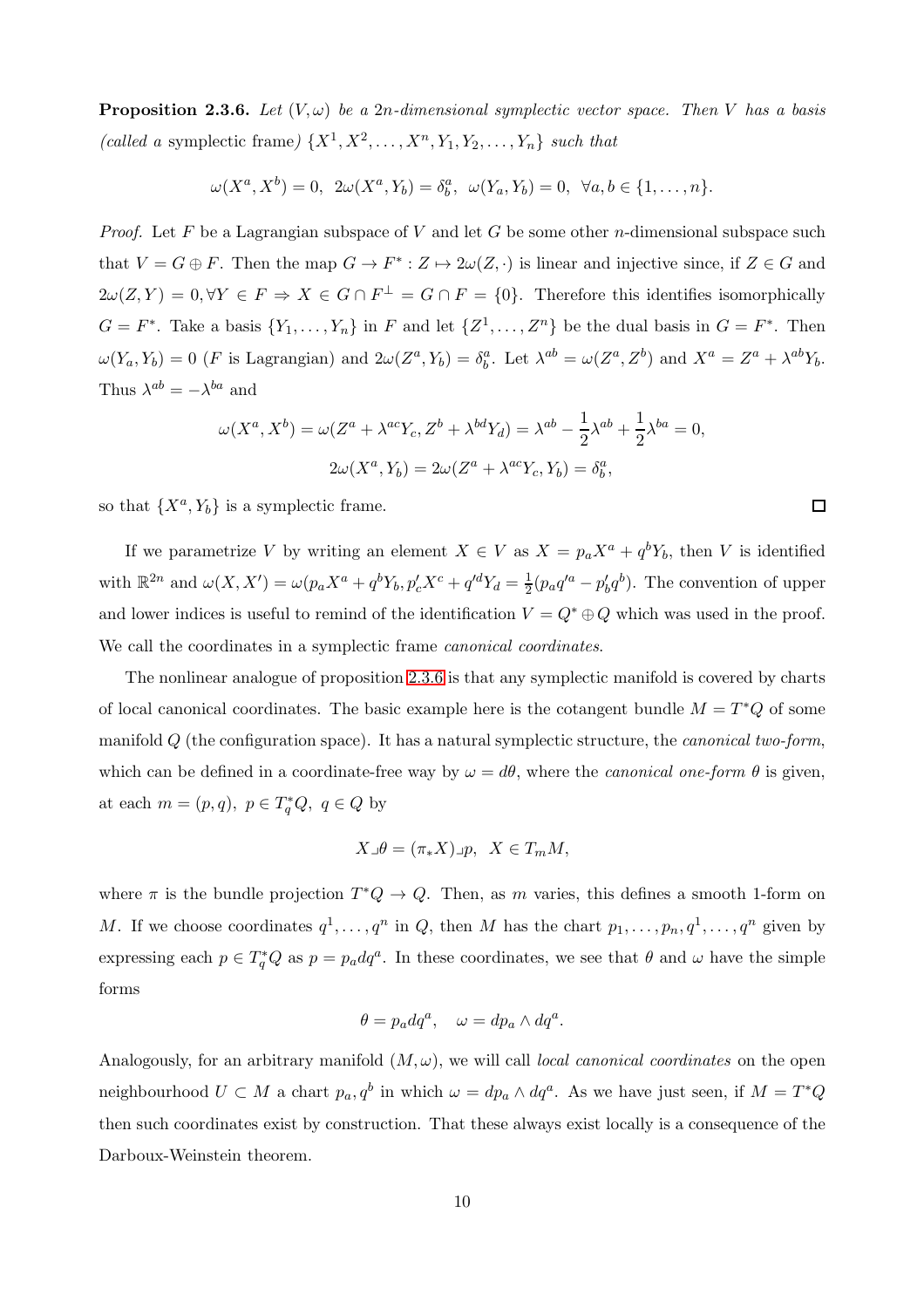<span id="page-10-1"></span>**Theorem 2.3.7.** Let N be a submanifold of M and let  $\omega_0$  and  $\omega_1$  be two non-degenerate closed two-forms on M such that  $\omega_0|_N = \omega_1|_N$ . Then there exists a neighbourhood U of N and a diffeomorphism  $f: U \to M$  such that  $f(n) = n, \forall n \in N$  and  $f^* \omega_1 = \omega_0$ .<sup>[4](#page-10-0)</sup>

It follows that, if we take N to be a point m in the symplectic manifold  $(M, \omega)$ , it is possible, by proposition [2.3.6,](#page-9-0) to choose coordinates  $\{r_a, s^b\}$  in a neighbourhood of N such that  $\omega = dr_a \wedge ds^a$ at  $m = N$ . Application of theorem [2.3.7](#page-10-1) with  $\omega_0 = \omega$  and  $\omega_1 = dr_a \wedge ds^a$  gives a diffeomorphism f in a neighbourhood of m which we use to define the local coordinates  $p_a = r_a \circ f$ ,  $q^b = s^b \circ f$  and the theorem guarantees that

$$
\omega = \omega_0 = f^* \omega_1 = f^* dr_a \wedge ds^a = d(r_a \circ f) \wedge d(s^a \circ f) = dp_a \wedge dq^a,
$$

in a neighbourhood of  $m$ .

To see how this definition of local canonical coordinates relates to the one given in section [2.2,](#page-4-0) suppose  $U, V \subset M$  are intersecting open subsets of the 2n-dimensional symplectic manifold  $(M, \omega)$ which admit local canonical coordinates  $\boldsymbol{\zeta} = (p_a, q^b)$  and  $\boldsymbol{\eta} = (p'_a, q'^b)$ , respectively. Then, on  $U \cap V$ ,

$$
\frac{1}{2}d\zeta^T \wedge \mathbf{J}d\zeta = dp_a \wedge dq^a = \omega = dp'_a \wedge dq'^a = \frac{1}{2}d\eta^T \wedge \mathbf{J}d\eta
$$

$$
= \frac{1}{2}d\zeta^T \wedge \left[ \left(\frac{\partial \eta}{\partial \zeta}\right)^T \mathbf{J} \left(\frac{\partial \eta}{\partial \zeta}\right) \right] d\zeta \implies \left(\frac{\partial \eta}{\partial \zeta}\right) \in SP(n, \mathbb{R}),
$$

where we used the notation  $\mathbf{a}^T \wedge \mathbf{b} = a_i \wedge b^i$ . So introducing the symplectic form induces a preferred choice of charts which cover the manifold  $M$  in such a way that the transition functions are *canonical* transformations.

The natural symmetries of symplectic manifolds are diffeomorphisms which preserve the symplectic structure.

**Definition 2.3.8.** A symplectomorphism between two symplectic manifolds  $(M, \omega)$  and  $(N, \sigma)$  is a diffeomorphism  $\rho: M \to N$  that preserves the symplectic structure, i.e.,  $\rho^* \sigma = \omega$ .

Also, we call symplectic automorphism or canonical transformation of  $(M, \omega)$  a symplectomorphism from  $(M, \omega)$  to itself. These form a group and its infinitesimal generators form a Lie subalgebra of the one in proposition [2.1.3.](#page-3-1)

**Proposition 2.3.9.** Locally Hamiltonian vector fields in M, which we denote by,  $V^{LH}$ , are defined by

$$
X \in V^{LH}(M) \Leftrightarrow \mathcal{L}_X \omega = 0,
$$

<span id="page-10-0"></span><sup>&</sup>lt;sup>4</sup>For a proof of this formulation of the Darboux-Weinstein theorem, see chapter 4 of [\[6\]](#page-96-5).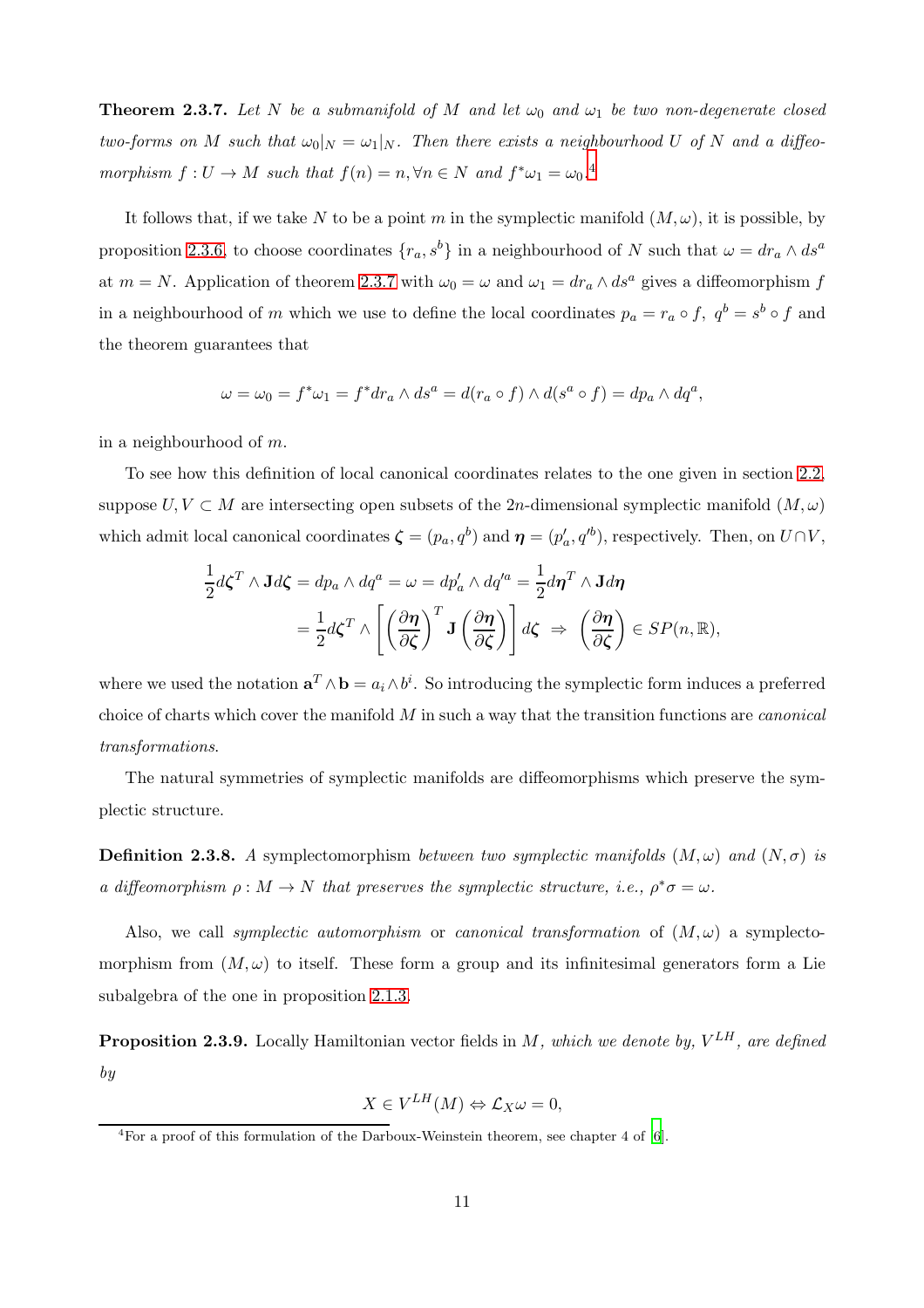form a Lie algebra with respect to  $[X, Y] = \mathcal{L}_X Y$ . The Hamiltonian vector fields  $V^H(M)$ , defined through Hamilton's equation as

<span id="page-11-1"></span>
$$
X_h \in V^H(M) \Leftrightarrow \exists h \in C^{\infty}(M) \text{ such that } X_h \lrcorner \omega + dh = 0,
$$
\n<sup>(6)</sup>

,

form a Lie subalgebra of  $V^{LH}(M)$ , and the derived algebra  $[V^{LH}(M),V^{LH}(M)]$  is contained in  $V^H(M)$ .

*Proof.* If  $X, Y \in V^{LH}(M)$ , then

$$
\mathcal{L}_{aX+bY}\omega = a\mathcal{L}_X\omega + b\mathcal{L}_Y\omega = 0
$$

$$
\mathcal{L}_{[X,Y]}\omega = \mathcal{L}_X\mathcal{L}_Y\omega - \mathcal{L}_Y\mathcal{L}_X\omega = 0
$$

so that  $V^{LH}(M)$  is a subalgebra of  $V(M)$ . Also, if  $X, Y \in V^{LH}(M)$ , then  $\mathcal{L}_X \omega = 0 = \mathcal{L}_Y \omega =$  $d(Y \lrcorner \omega)^5$  $d(Y \lrcorner \omega)^5$ , so that

$$
[X,Y] \lrcorner \omega = (\mathcal{L}_X Y) \lrcorner \omega = \mathcal{L}_X (Y \lrcorner \omega) - Y \lrcorner \mathcal{L}_X \omega = X \lrcorner d(Y \lrcorner \omega) + d(X \lrcorner (Y \lrcorner \omega))
$$
  
= -df,  $f = 2\omega(X, Y),$  (7)

<span id="page-11-3"></span>and hence, from the linearity of [\(6\)](#page-11-1),  $[V^{LH}(M), V^{LH}(M)] \subset V^H(M)$ . That  $V^H(M)$  is a subalgebra  $\Box$ follows from the next result, proposition [2.3.10.](#page-11-2)

Note that, if M is simply connected  $(H^1(M) = \{0\})$ ,  $V^{LH}(M) = V^H(M)$  since in this case

$$
X \in V^{LH}(M) \Leftrightarrow 0 = \mathcal{L}_X \omega = d(X \lrcorner \omega) \Leftrightarrow X \lrcorner \omega = -dh, \text{ for some } h \in C^{\infty}(M).
$$

Secondly, we remark that, in local canonical coordinates,  $\omega = dp_a \wedge dq^a$  and  $dh = \frac{\partial h}{\partial p_c}$  $\frac{\partial h}{\partial p_a}dp_a + \frac{\partial h}{\partial q^b}dq^b,$ so that, if the tangent vector to a curve  $(p(t), q(t))$  in M satisfies [\(6\)](#page-11-1), then

$$
\dot{q}^a(t) = \frac{\partial h}{\partial p_a}, \qquad \dot{p}_b(t) = -\frac{\partial h}{\partial q^b},
$$

which is the standard form of Hamilton's equations.

A further consequence of the existence of a symplectic structure is that one can define the Poisson bracket in a natural, coordinate-independent way.

<span id="page-11-2"></span>**Proposition 2.3.10.** The functions on a symplectic manifold  $(M, \omega)$  form a Lie algebra with respect to the Poisson bracket, defined by

$$
f,g\in C^\infty(M)\Rightarrow \{f,g\}=X_f(g),
$$

where  $X_f \rightharpoonup \rightharpoonup df = 0$ . Furthermore, Hamilton's equation provides a Lie algebra isomorphism

<span id="page-11-4"></span>
$$
V^H(M) \stackrel{\text{iso}}{=} C^{\infty}(M)/\mathbb{R},\tag{8}
$$

where R represents the constant functions on M.

<span id="page-11-0"></span><sup>5</sup>We shall use very often that  $\mathcal{L}_X \alpha = X \lrcorner d\alpha + d(X \lrcorner \alpha)$ ,  $\forall X \in V(M)$ ,  $\forall \alpha \in \Omega^p(M)$ .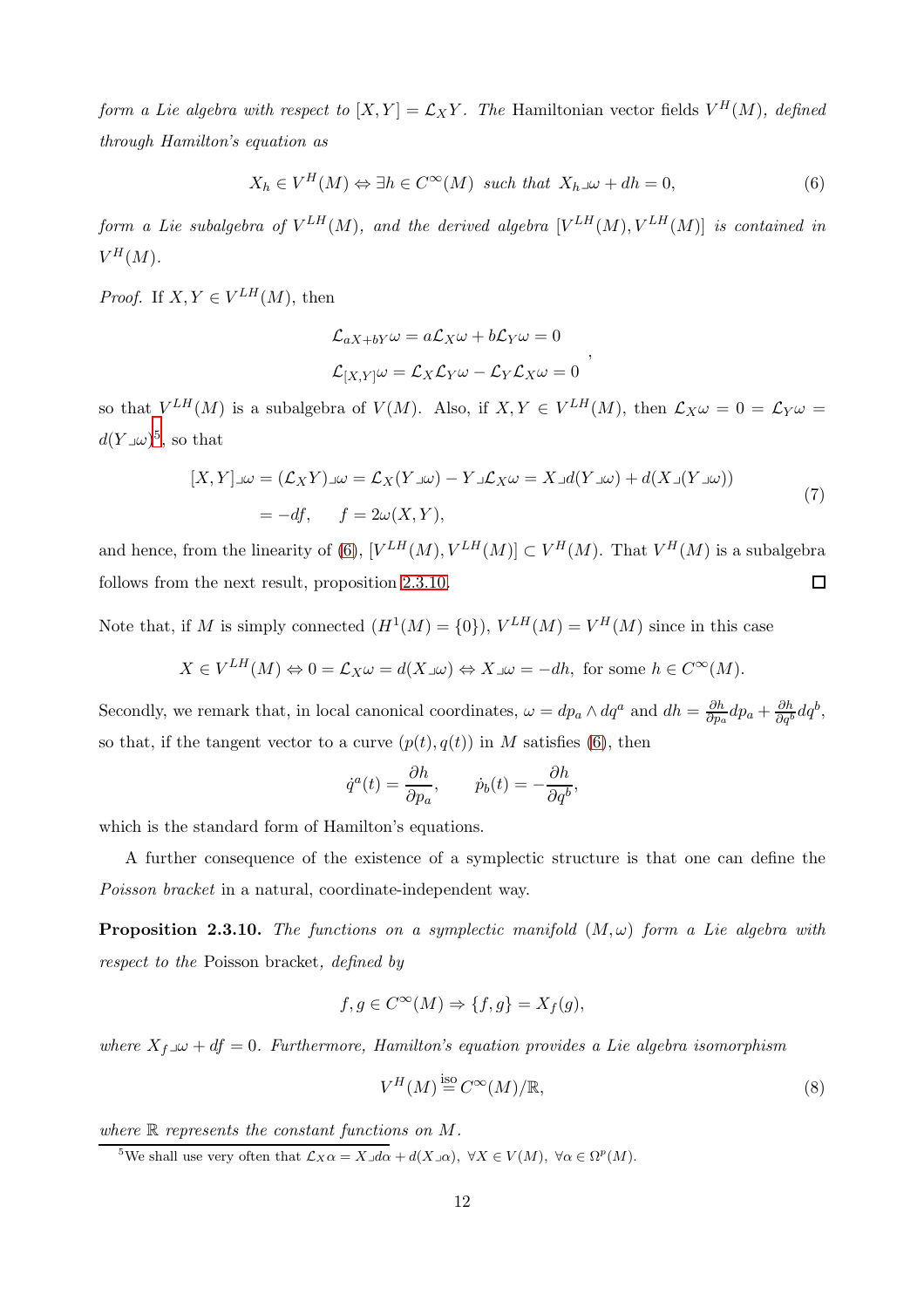Proof. Since  $2\omega(X_f, X_g) = -X_f \Box (X_g \Box \omega) = X_f \Box dg = \{f, g\}$ , equation [\(7\)](#page-11-3) shows that  $X_{\{f, g\}} =$  $[X_f, X_g]$ . Also,

$$
\label{eq:2.1} \begin{array}{l} \{f,g\}=X_f\lrcorner dg=-X_f\lrcorner(X_g\lrcorner\omega)=X_g\lrcorner(X_f\lrcorner\omega)=-X_g\lrcorner df=-\{g,f\},\\ \\ \{f,ag+bh\}=X_f\lrcorner d(ag+bh)=aX_f\lrcorner dg+bX_f\lrcorner dh\\ \\ =a\{f,g\}+b\{f,h\}, \end{array}
$$

with  $a, b \in \mathbb{R}$ . For the Jacobi identity, note that

$$
\begin{aligned} \{f,\{g,h\}\} &= X_f\lrcorner d(X_g\lrcorner dh) = -\mathcal{L}_{X_f}[X_g\lrcorner (X_h\lrcorner \omega)] \\ &= -[X_f,X_g]\lrcorner (X_h\lrcorner \omega) + [X_f,X_h]\lrcorner (X_g\lrcorner \omega) = X_{\{f,g\}}\lrcorner dh - X_{\{f,h\}}\lrcorner dg \\ &= \{\{f,g\}h\} - \{\{f,h\}g\} \end{aligned}
$$

Finally, note that the kernel of the homomorphism  $f\mapsto X_f$  is given by the constants.  $\Box$ 

As expected, in local canonical coordinates,

$$
X_f = \frac{\partial f}{\partial p_a} \frac{\partial}{\partial q^a} - \frac{\partial f}{\partial q^b} \frac{\partial}{\partial p_b}
$$
  
\n
$$
\Rightarrow \{f, g\} = X_f(g) = \frac{\partial f}{\partial p_a} \frac{\partial g}{\partial q^a} - \frac{\partial f}{\partial q^b} \frac{\partial g}{\partial p_b}.
$$

Finally, we note that, because the time evolution of the system is given by the integral lines of  $X_h$ , for h the energy Hamiltonian, the measured value of an obsearvable  $f \in C^{\infty}(M)$  satisfies

$$
\frac{df}{dt}(p(t), q(t)) = X_h(f) = \{h, f\},\
$$

which is the original expression  $(4)$ , but without any reference to a particular choice of coordinates.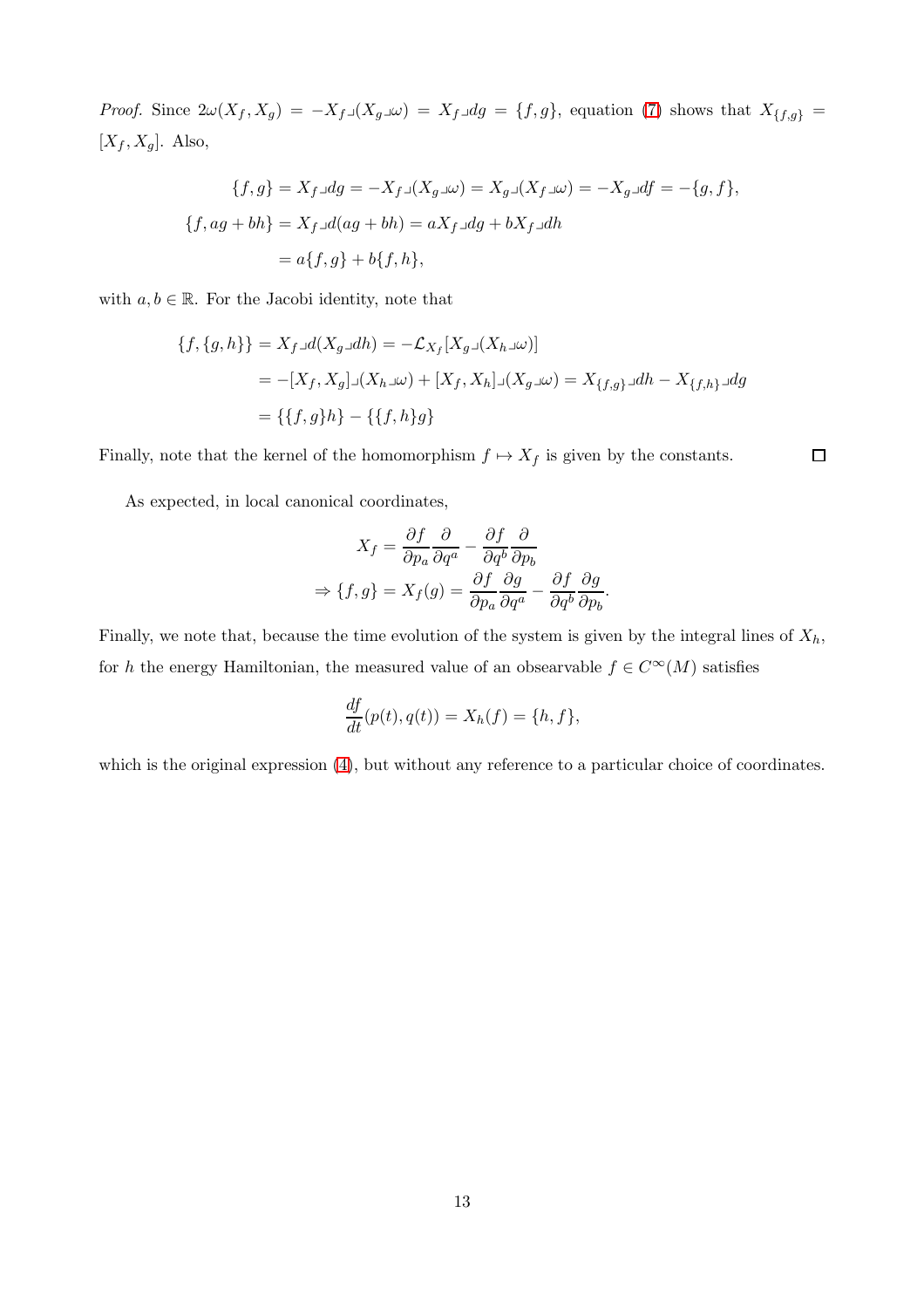## 3 Free Elementary Particles

In this section we present the quantization of free elementary relativistic particles. We use this example both to motivate the general ideas of geometric quantization as well as to show how they are explicitly applied. The goal is simple: to find the Hilbert spaces of states of free relativistic particles, a problem which is typically presented in terms of representation theory. Geometric quantization however uses as an input a symplectic manifold associated to a classical system and so one is now led to ask, what is an elementary relativistic particle at the classical level? The necessary concept is that of an elementary system consisting of a symplectic manifold equipped with a transitive action of a symmetry group given by symplectic diffeomorphisms. The connection to representation theory is through Kirillov's orbit method [\[13](#page-96-12), [14\]](#page-96-13). The physical interpretation and subsequent generalizations served as one of the key results for geometric quantization [\[2](#page-96-1)]. We also refer to the standard references [\[11](#page-96-10), [12](#page-96-11), [3,](#page-96-2) [15](#page-96-14), [5,](#page-96-4) [8](#page-96-7)] from which we drew most of the material of this section.

#### 3.1 Elementary systems

We saw in the previous section that many of the main tools of classical mechanics could be cast into the language of symplectic geometry. In particular, the symmetries of classical mechanics, canonical transformations, correspond to symplectic diffeomorphisms of phase space. We now look at actions of a Lie algebra (and eventually Lie groups) on the phase space manifold as generators of such symmetries.

**Definition 3.1.1.** Let  $(M, \omega)$  be a symplectic manifold and g a real Lie Algebra. A canonical action of  $\mathfrak g$  on  $(M,\omega)$  is a Lie algebra homomorphism  $\mathfrak g \to V^{LH}(M)$ .

Where  $V^{LH}$  are locally Hamiltonian vecotr fields as defined in the previous chapter. This definition says that it is possible to find a subset of the infinitesimal canonical transformations which comes with the algebraic structure of a certain Lie algebra. A further step is to consider whether there are Hamiltonians which generate these particular transformations, ie. whether one can lift the homomorphism  $\mathfrak{g} \to V^{LH}$  to the Poisson algebra  $C^{\infty}(M)$ .

**Definition 3.1.2.** If, for the canonical action  $\mathfrak{g} \to V^{LH}(M)$  :  $A \mapsto X_A$ , it is possible to construct a linear map  $\mathfrak{g} \to C^{\infty}(M) : A \mapsto h_A$  such that,  $\forall A, B \in \mathfrak{g}$ ,

- (i)  $X_A \lrcorner \omega + dh_A = 0$ ,
- (ii)  $h_{[A,B]} = \{h_A, h_B\},\,$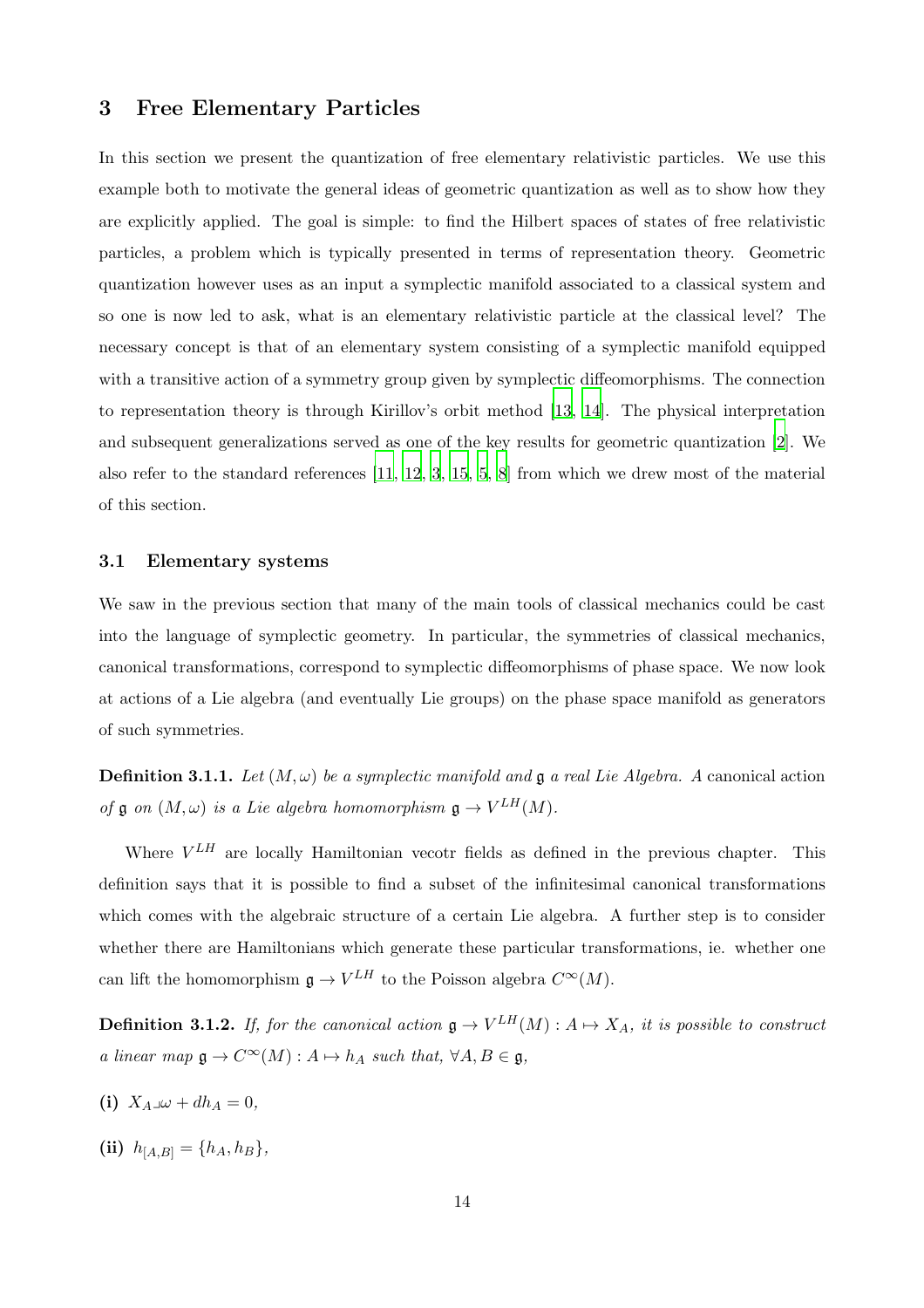then the map  $A \mapsto h_A$  is said to be a Hamiltonian for the action  $A \mapsto X_A$ , and the dual map

$$
\mu: M \to \mathfrak{g}^*: m \mapsto f_m,
$$

where  $f_m(A) = h_A(m)$ , is called a moment for the action.

An action which admits a Hamiltonian is often called a *Hamiltonian action* or a moment map. One of the reasons why the moment map is interesting is Noether's theorem:

**Theorem 3.1.3.** Let  $\mathfrak{g} \to V^{LH}(M)$  :  $A \mapsto X_A$  be a Hamiltonian action of  $\mathfrak{g}$  on  $(M, \omega)$  and  $\mu: M \to \mathfrak{g}^*: m \mapsto f_m$  its moment map. If, additionally, the action preserves the Hamiltonian of the system, then the moments are constant. In other words,

$$
X_A(h) = 0, \ \forall A \in \mathfrak{g} \ \Rightarrow \ \mu \circ \rho_t = \mu, \ \forall t \in \mathbb{R},
$$

where  $\rho_t$  is the flow of  $X_h$ .

*Proof.* At any point  $m \in M$ , the linear functional  $\mu \circ \rho_t$  is given by

$$
(\mu \circ \rho_t)(m)(A) = [\mu(\rho_t(m))](A) = f_{\rho_t(m)}(A) = h_A(\rho_t(m)), A \in \mathfrak{g},
$$

which is constant since the flow of  $X_h$  preserves the  $h_A$ 's. Indeed,

$$
\frac{d}{dt}[(\mu \circ \rho_t)(m)(A)] = \frac{d}{dt}[(h_A(\rho_t(m))] = [X_h(h_A)](\rho_t(m)) = -\{h_A, h\}(\rho_t(m))
$$

$$
= -[X_A(h)](\rho_t(m)) = 0, \ \forall A \in \mathfrak{g}, \ \forall m \in M, \ \forall t \in \mathbb{R}.
$$

 $\Box$ 

Finally, since  $\mu \circ \rho_0 = \mu$ , solving the above first-order ODE gives  $\mu \circ \rho_t = \mu, \forall t$ .

In the cases we will be interested in, the canonical action of the Lie algebra is the infinitesimal form of an action of the corresponding Lie group where that Lie group is generated by finite canonical transformations. Now we can make precise what we mean by a classical elementary system: a phase space with the action of the symmetry group  $G$  given by canonical transformations under which all states are equivalent.

**Definition 3.1.4.** Let G be a Lie group with Lie algebra  $\mathfrak g$  which acts (on the right) on a symplectic manifold  $(M, \omega)$  by symplectomorphisms. In other words, each  $q \in G$  determines a diffeomorphism  $g: M \to M : m \mapsto mg$  such that

$$
g^*\omega = \omega, \ \ (mg)g' = m(gg'), \ \forall g, g' \in G, \ \forall m \in M.
$$

We then call the action Hamiltonian whenever the corresponding infinitesimal action of  $\mathfrak g$  is Hamiltonian and, in this case, the corresponding moment map  $\mu : M \to \mathfrak{g}^*$  is said to be a moment for the action of G. If, in addition, the action of G is transitive,  $(M, \omega)$  is an elementary system with symmetry G.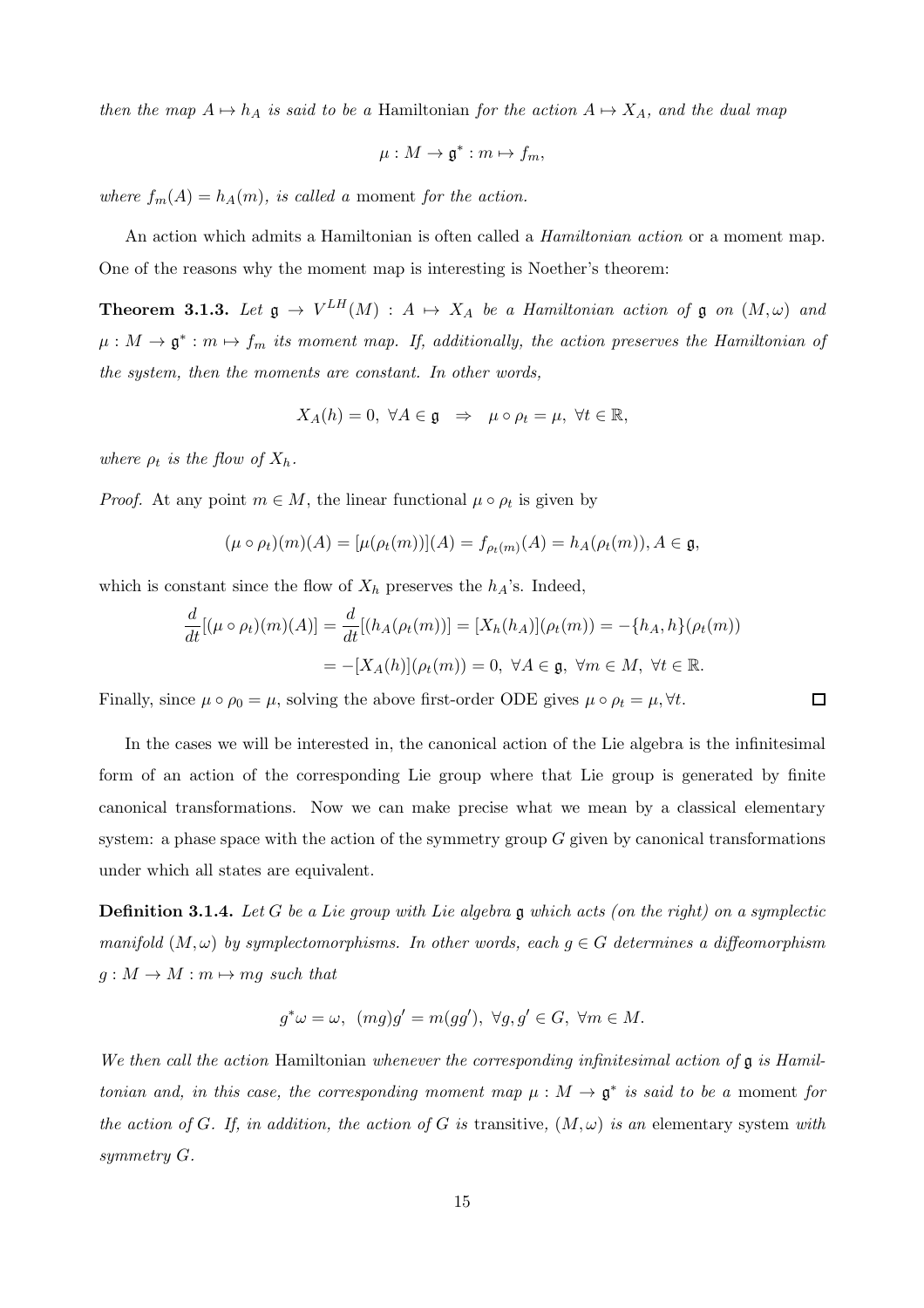We first show that elementary systems with Lie group symmetry exist by giving a concrete realization of them as orbits of the coadjoint action of the Lie group in the dual of its Lie algebra. From now on, we will always assume that the Lie group  $G$  is connected unless explicitly stated otherwise. Consider the adjoint action of G on itself, given by

$$
Ad: G \times G \to G : (g, h) \mapsto Ad_g(h) := ghg^{-1}.
$$

Notice that, for any  $g \in G$ , the action  $Ad<sub>q</sub>$  fixes the identity e. Hence its derivative at e,

<span id="page-15-0"></span>
$$
ad: G \times \mathfrak{g} \to \mathfrak{g}: (g, A) \mapsto ad_g A := \frac{d}{dt} (ge^{tA} g^{-1}) \Big|_{t=0},\tag{9}
$$

is a linear representation of the group on the vector space of its Lie algebra, which we will also refer to as the adjoint action. Here,  $e^A$  denotes the exponential map in the group manifold. Indeed, neglecting terms of order higher than one in  $t$  on the Baker-Campbell-Hausdorff formula (which cancel on evaluation at  $t=0$ ),

$$
ad_g(xX + yY) = \frac{d}{dt}(ge^{txX}gg^{-1}e^{tyY}g^{-1})\Big|_{t=0} = x\frac{d}{dt}(ge^{tX}g^{-1})\Big|_{t=0} + y\frac{d}{dt}(ge^{tY}g^{-1})\Big|_{t=0}
$$
  
=  $xad_gX + yad_gY$ .

The coadjoint action is the dual representation

<span id="page-15-1"></span>
$$
ad^* : G \times \mathfrak{g}^* \to \mathfrak{g}^* : (g, f) \mapsto ad_g^* f, \text{ where } ad_g^* f(A) = f(ad_g A). \tag{10}
$$

This action splits  $\mathfrak{g}^*$  in orbits of the form  $M = \{ad_g^* f | g \in G\}$ . On each one, the action of G is obviously transitive. Moreover, since we assume that  $G$  is connected, each orbit is also connected and, because all the elements of  $M$  are related by the action of  $G$ , the tangent space at any  $f$ ,  $T_fM$ , is spanned by the generators of the coadjoint action in M. The explicit form of these vectors is given by the infinitesimal form of equations [\(9\)](#page-15-0) and [\(10\)](#page-15-1):

$$
[ad_{e^{tA}}^* f](B) = f(ad_{e^{tA}}B) = f\left[\frac{d}{ds}(e^{tA}e^{sB}e^{-tA})\Big|_{s=0}\right]
$$
  
=  $f\left[\frac{d}{ds}(e^{tA}e^{sB}e^{-tA})\Big|_{s=t=0} + t\frac{d}{dt}\frac{d}{ds}(e^{tA}e^{sB}e^{-tA})\Big|_{s=t=0} + O(t^2)\right]$   
=  $f(B + t[A, B] + O(t^2)) = [f + tX_A]_f + O(t^2)](B), \ \forall B \in \mathfrak{g},$ 

where in the last line we have used that  $\mathfrak{g}^*$  is a vector space identify  $T_f \mathfrak{g}^* \sim \mathfrak{g}^*$  such that  $X_A|_f(B) =$  $f([A, B])$ . We can therefore fully define a differential form on M by giving its values on the vectors  $X_A|_f$  at each point  $f \in M$ .

**Proposition 3.1.5.** The two-form  $\omega$  which, at each  $f \in M$ , is given by

<span id="page-15-2"></span>
$$
\omega(X_A|_f, X_B|_f) = \frac{1}{2} f([A, B]), \tag{11}
$$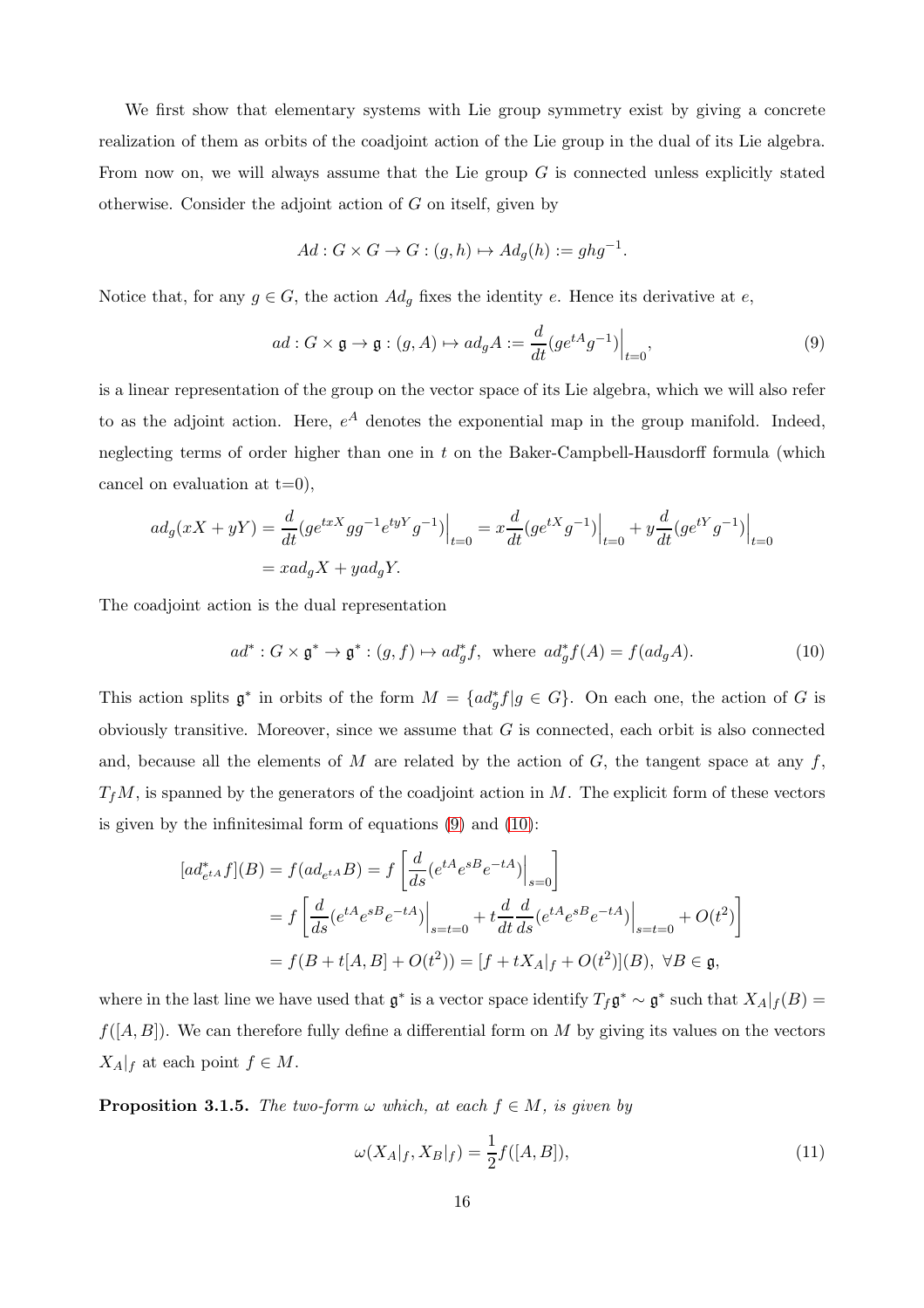is a well-defined symplectic structure on  $M = \{ad_g^*f | g \in G\}$  and it is invariant under the coadjoint action of G.

*Proof.* That the definition gives a well-defined two-form on M, in the sense that  $\omega(X_A, X_B)|_f$ depends only on the value of the  $X_A$  fields at the point f, is seen from

$$
X_A|_f = X_{A'}|_f \Rightarrow \omega(X_A, X_B)|_f - \omega(X_{A'}, X_B)|_f = \frac{1}{2} f([A, B]) - \frac{1}{2} f([A', B])
$$
  
=  $\frac{1}{2} (X_A|_f - X_{A'}|_f)(B) = 0, \forall B \in \mathfrak{g}.$ 

To prove that it is also invariant under the coadjoint action, we define, for each  $A \in \mathfrak{g}$ , the function  $h_A: M \to \mathbb{R}: f \mapsto h_A(f) := f(A)$ . Then

$$
(X_A \Box dh_B)(f) = \frac{d}{dt} [h_B(f + tX_A|_f)] \Big|_{t=0} = \frac{d}{dt} [(f + tX_A|_f)(B)] \Big|_{t=0} = f([A, B]) = h_{[A, B]}(f)
$$
  

$$
\Rightarrow X_A \Box dh_B = h_{[A, B]},
$$

and, since  $2\omega(X_B, X_A)(f) = -f([A, B]) = -h_{[A, B]}(f)$ ,  $\forall f$ , this gives

$$
X_{A}\lrcorner (X_{B}\lrcorner \omega + dh_{B}) = 2\omega(X_{B},X_{A}) + h_{[A,B]} = 0, \ \forall A,B\in \mathfrak{g} \ \ \Rightarrow \ \ X_{B}\lrcorner \omega + dh_{B} = 0, \ \forall B\in \mathfrak{g},
$$

where the last implication comes from using once again that the  $X_A|_f$ 's span  $T_fM$ . Hence

$$
0=\mathcal{L}_{X_A}(X_B\lrcorner\omega+dh_B)=X_B\lrcorner\mathcal{L}_{X_A}\omega+[X_A,X_B]\lrcorner\omega+d(X_A\lrcorner dh_B)=X_B\lrcorner\mathcal{L}_{X_A}\omega,\ \forall A,B\in\mathfrak{g},
$$

since  $[X_A, X_B] = X_{[A,B]}$ . It follows that  $\omega$  is invariant under the flows of the  $X_A$ 's and thus under the coadjoint action.

To show that this form is a symplectic structure, we point out that

$$
\omega(X_A, X_B)|_f = 0, \ \forall X_B|_f \Leftrightarrow f([A, B]) = 0, \ \forall B \in \mathfrak{g} \Leftrightarrow X_A|_f = 0,
$$

so it is nondegenerate. Finally, closure comes from

$$
0 = \mathcal{L}_{X_A}\omega = d(X_A \mathbf{I}\omega) + X_A \mathbf{I}d\omega = -d^2h_A + X_A \mathbf{I}d\omega = X_A \mathbf{I}d\omega, \ \forall A \in \mathfrak{g}.
$$

Notice that actually the map  $\mathfrak{g} \to C^{\infty}(M) : A \mapsto h_A$  used in the proof is itself a Hamiltonian for the action. In summary, we have that

**Proposition 3.1.6.** Each orbit M of the coadjoint action of a Lie group  $G$  on the dual of its Lie algebra  $\frak g$  is an elementary system with symmetry G and with moment map given by the inclusion  $M \hookrightarrow \mathfrak{g}^*$ .

In fact, in the cases we will be interested in, these are the *only* elementary systems.

 $\Box$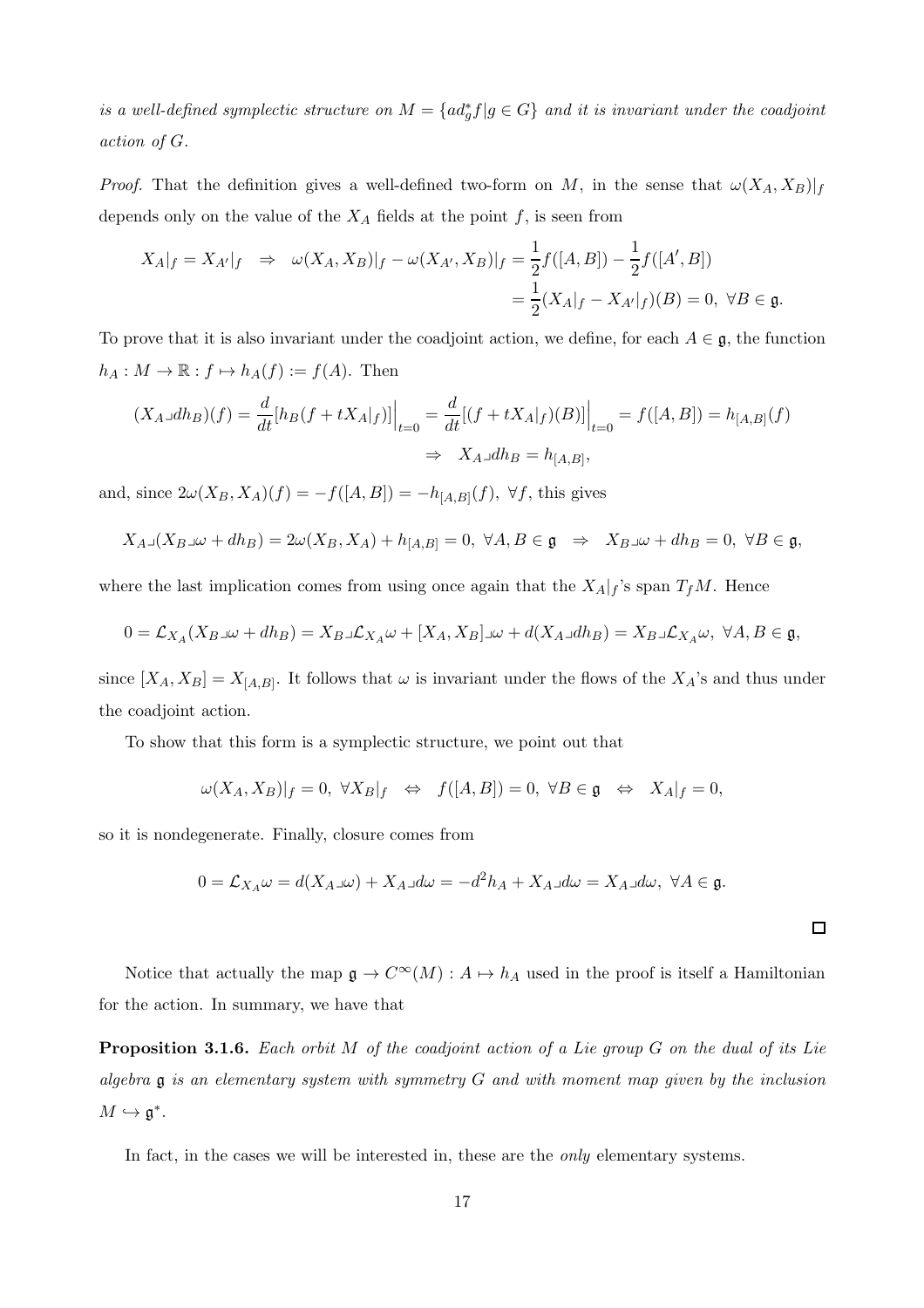**Proposition 3.1.7.** Let  $(M', \omega')$  be an elementary system with symmetry G and let  $\mu : M' \to \mathfrak{g}^*$ be a moment. Then  $\mu$  is a surjective local symplectomorphism from  $(M',\omega')$  onto a coadjoint orbit  $(M,\omega) \subset \mathfrak{g}^*.$ 

*Proof.* Let  $A \mapsto X'_{A}$  and  $A \mapsto X_{A}$  denote the actions in M' and M, respectivelly, and likewise for the Hamiltonians  $h_A$  and  $h'_A = h_A \circ \mu$ .

Since  $\mu$  is a moment,  $X'_{A} \lrcorner dh'_{B} = h'_{[A,B]}, \forall A, B \in \mathfrak{g}$ . Taking this into account, we have

$$
[(X'_{A}\lrcorner d\mu)(m')](B) = \frac{d}{dt}h'_{B}(m' + tX'_{A})\Big|_{t=0} = (X'_{A}\lrcorner dh'_{B})(m') = h'_{[A,B]}(m')
$$
  
=  $h_{[A,B]}(\mu(m')) = [\mu(m')]([A,B]) = [X_{A}|\mu(m')](B)$   
=  $[(X_{A}\circ\mu)(m')](B), \forall m' \in M', \forall B \in \mathfrak{g}$   
 $\Rightarrow X'_{A}\lrcorner d\mu = X_{A}\circ\mu,$ 

so that we have, at any  $m' \in M'$ ,

$$
\mu_*(X'_A|_{m'}) = \frac{d}{dt}\mu(m + tX'_A)\Big|_{t=0} = (X'_A \lrcorner d\mu)(m') = X_A|_{\mu(m')}.
$$

One sees that  $\mu_* X'_A = X_A$ ,  $\forall A \in \mathfrak{g}$  and thus, since G is connected,  $\mu(m'g) = ad_g^*\mu(m')$ ,  $\forall m' \in \mathfrak{g}$  $M', \forall g \in G.$ 

Furthermore, the action of G on M' is transitive, so  $\mu(M') = \mu({m'g|g \in G}) = {ad_g^*\mu(m')|g \in G}$ G}, which is a coadjoint orbit. Also because the action on  $M'$  is transitive, the vector fields  $X'_A$ span the tangent spaces at each point of  $M'$ , and hence

$$
2\omega'(X'_A, X'_B) = h'_{[A,B]} = h_{[A,B]} \circ \mu = 2\omega(X_A, X_B) \circ \mu
$$

implies that  $\omega' = \mu^* \omega$ . Now both  $\omega$  and  $\omega'$  are nondegenerate, so  $\mu_*$  is injective at each point and therefore a surjective local symplectic diffeomorphism, as claimed.

 $\Box$ 

This gives a correspondence between elementary systems with a momentum map and coadjoint orbits. It turns out that for some Lie algebras of central interest to physics the momentum map for a given elementary system is unique.

<span id="page-17-0"></span>**Proposition 3.1.8.** Let  $\mathfrak g$  be a Lie algebra such that  $[\mathfrak g, \mathfrak g] = \mathfrak g$  and  $H^2 \mathfrak g = 0$ . Then every canonical action of g is Hamiltonian and has a unique moment.

To avoid a digression into the cohomology of Lie algebras [\[16](#page-96-15)] we refer to [\[5](#page-96-4)] for a proof of this result. In particular, in the case of semisimple Lie algebras, Whitehead's lemmas imply that the above conditions hold [\[17\]](#page-96-16). We see therefore that in cases like that of  $SO(3)$  or Lorentz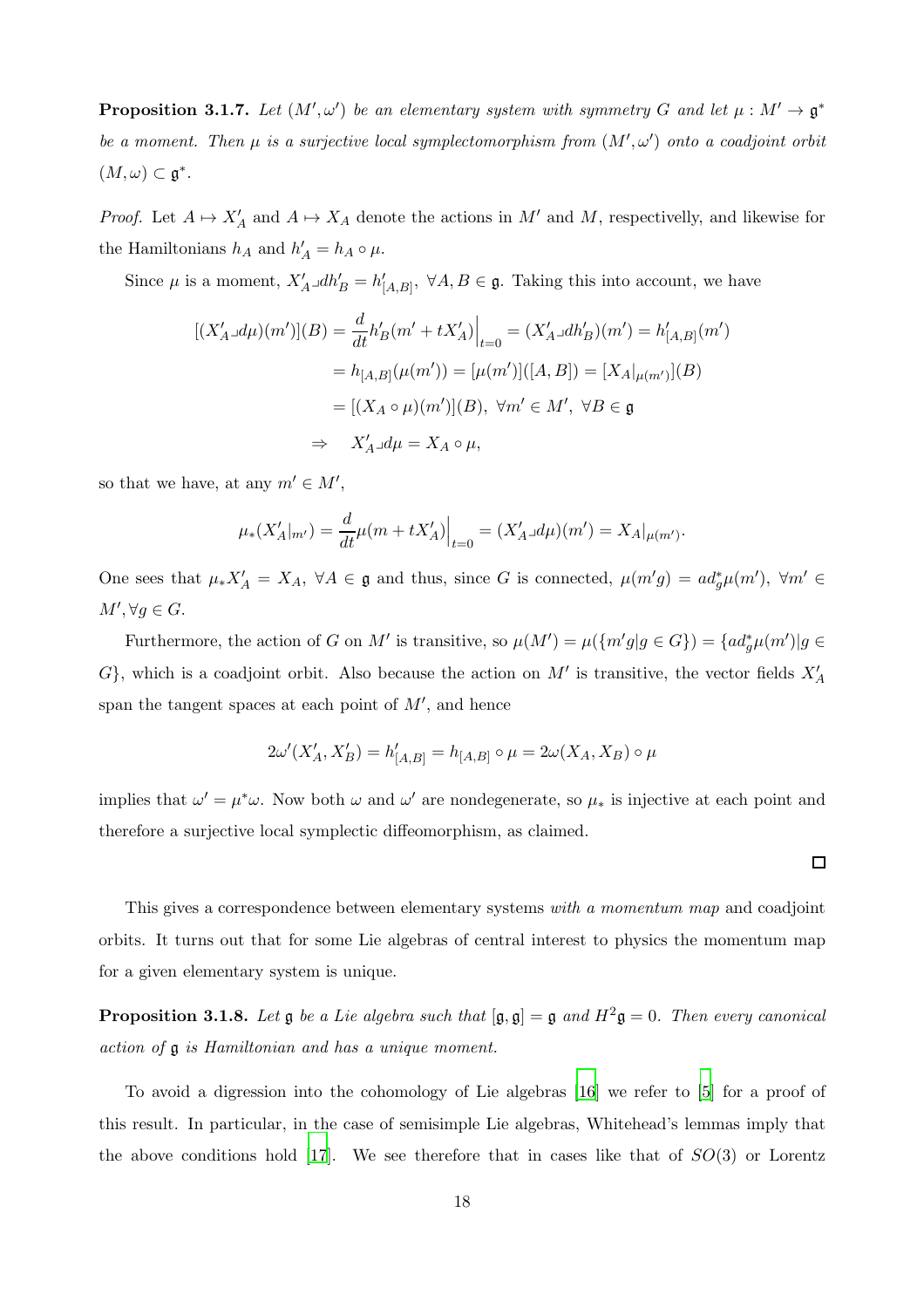symmetry, there exists a unique way of assigning classical observables to the generators of the symmetry transformations. The moment map thus recovers the classical and relativistic angular momenta unambiguously. More than that, the constructed moment map associates in a unique way a coadjoint orbit to each elementary system with  $SO(3)$  or Lorentz symmetry. This is a classification of the classical phase space analogues of elementary particles.

Aside from knowing that the phase spaces of elementary particles are coadjoint orbits, we want to explicitly construct them. A useful result is the following reduction procedure [\[18\]](#page-97-0).

**Definition 3.1.9.** Let C be a smooth manifold and let  $\sigma$  be a closed two-form of constant rank on C, that is, such that the dimension of

$$
K_m = \{X | X \cup \sigma = 0\} \subset T_m C
$$

is constant as m varies over C. Then K is a distribution<sup>[6](#page-18-0)</sup> on C, which we will call the characteristic distribution of  $\sigma$  and  $(C, \sigma)$  is said to be a presymplectic manifold.

Note now that the identity

$$
d\alpha(X_i, X_j, ..., X_m) = X_{[i}(\alpha(X_j, X_k, ..., X_m)) - \frac{p}{2}\alpha([X_{[i}, X_j], X_k, ..., X_m]),
$$
  

$$
\forall \alpha \in \Omega^p(M), \ \forall X_i, X_j, ... \in V(M)
$$
 (12)

(square-bracketed indices are antisymmetrized) implies that, for  $X, Y \in V_K(C)$  and any  $Z \in V(C)$ ,

$$
\sigma([X,Y],Z) = -3d\sigma(X,Y,Z) = 0 \Rightarrow [X,Y] \in V_K(C),
$$

since  $\sigma$  is closed. Therefore K is an integrable distribution<sup>[7](#page-18-1)</sup>. We will call the presymplectic manifold  $(C, \sigma)$  reducible if its characteristic foliation K is reducible<sup>[8](#page-18-2)</sup>. In this case, the space of leaves  $C/K$ is a Hausdorff manifold and  $\sigma$  projects to a well defined symplectic structure  $\omega$  on  $C/K$ . Indeed, closure follows from the closure of  $\sigma$  and nondegeneracy from the definition of  $C/K$ . Finally, for any  $X \in V_K(C)$ ,

$$
X\lrcorner\sigma=0=X\lrcorner d\sigma.
$$

We call the symplectic manifold  $(C/K, \underline{\omega})$  the *reduction* of  $(C, \sigma)$ . In our discussion, this construction will enter through the following proposition.

<span id="page-18-0"></span> ${}^6A$  real distribution on M is a sub-bundle of TM.

<span id="page-18-1"></span><sup>&</sup>lt;sup>7</sup>This is Frobenius' theorem: if a distribution K satisfies  $[X, Y] \in K$ ,  $\forall X, Y \in K$ , then it is integrable. An integrable distribution is also called a foliation.

<span id="page-18-2"></span> ${}^{8}$ If K is a foliation on C, there are sumanifolds on C (the leaves of K) whose tangent bundles are given by K.  $C/K$  is the space of leaves. If this is Hausdorff, the foliation is said to be reducible.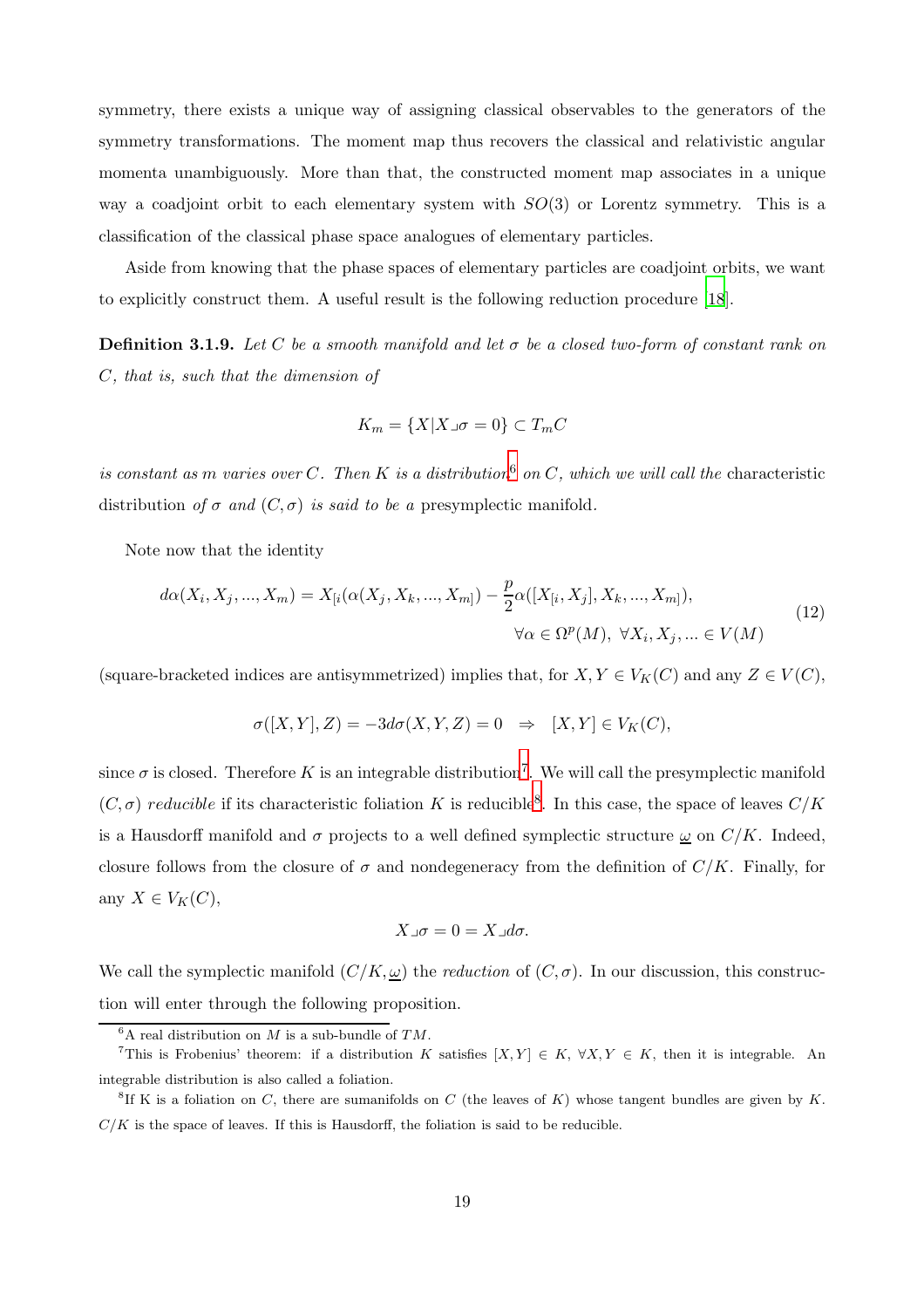<span id="page-19-1"></span>**Proposition 3.1.10.** Let  $(M, \omega)$  be a coadjoint orbit in the Lie algebra  $\mathfrak{g}^*$  of some Lie group and let C be a manifold with: an action  $\mathfrak{g} \to V(C) : A \mapsto X'_A$ , a surjection  $\pi : C \to M$  and a 1-form  $\theta' \in \Omega^1(C)$  such that

(i)  $\pi^{-1}(m)$  is connected for each  $m \in M$ 

$$
(ii) \ \pi_*X'_A = X_A
$$

(iii) for each  $m' \in C$ ,  $X'_{A} \mathcal{A}(m') = [\pi(m')](A)$  (remember that  $\pi(m') \in M \subset \mathfrak{g}^*$ )

Then there is a symplectic diffeomorphism between  $(M, \omega)$  and the reduction of  $(C, d\theta')$ .

*Proof.* Let  $\phi: C \to C/K$  denote the reduction map, i.e.,  $\phi$  maps  $m' \in C$  to the leaf of K through m', where K is the characteristic foliation of  $d\theta'$ . We know that  $(C/K, \underline{\omega})$ , where  $\underline{\omega}$  is the projection of  $d\theta'$ , is a symplectic manifold. We first show that the action of  $\mathfrak g$  on C projects to a Hamiltonian action on  $(C/K, \underline{\omega})$ . For this, recall the definition of the symplectic structure on M from [\(11\)](#page-15-2). We have

$$
[X'_{B}\lrcorner (X'_{A}\lrcorner d\theta')] (m') = [X'_{B}\lrcorner (\mathcal{L}_{X'_{A}}\theta' - d(X'_{A}\lrcorner \theta'))](m')
$$
  
\n
$$
= [X'_{A}(X'_{B}\lrcorner \theta')](m') - ([X'_{A}, X'_{B}\lrcorner \theta')(m') - [X'_{B}(X'_{A}\lrcorner \theta')](m')
$$
  
\n
$$
= X'_{A}([\pi(m')](B)) - [\pi(m')]([A, B]) - X'_{B}([\pi(m')](A))
$$
  
\n
$$
= [\pi(m')]([A, B]) = [X_{B}\lrcorner (X_{A}\lrcorner \omega)](\pi(m'))
$$
  
\n
$$
\Rightarrow d\theta' = \pi^*\omega
$$

on span $\{X'_{A}\}\$ . It follows that  $\theta'$  is invariant under the action of g:

$$
(\mathcal{L}_{X'_A}\theta')(m') = (X'_A \Box \theta')(m') + [d(X'_A \Box \theta')](m') = [\pi^*(X_A \Box \omega)](m') + d(h_A[\pi(m')])
$$
  
= [\pi^\*(X\_A \Box \omega + dh\_A)](m') = 0,

where  $h_A$  is the Hamiltonian in M. Now, for any  $Y \in V_K(C)$  and any  $A \in \mathfrak{g}$ ,

$$
[X'_A, Y'] \lrcorner d\theta' = \mathcal{L}_{X'_A}(Y' \lrcorner d\theta') - Y' \lrcorner d(\mathcal{L}_{X'_A}\theta') = 0 \Rightarrow [X'_A, Y'] \in V_K(C),
$$

so that  $X'_A$  projects to a well defined  $\underline{X_A} = \phi_* X'_A \in V(C/K)$ . Clearly  $[\underline{X_A}, \underline{X_B}] = \underline{X_{[A,B]}}$ . Consider now the function  $h'_{A} = X'_{A} \mathcal{A}^{\prime} \in C^{\infty}(C)$ . For any  $Y' \in V_{K}(C)$ ,

$$
Y'(h'_A) = Y' \lrcorner d(X'_A \lrcorner \theta') = -Y' \lrcorner (X'_A \lrcorner d\theta') = 0,
$$

since  $Y' \text{d}\theta' = 0$ . Therefore,  $h'_{A} = h_{A} \circ \phi$  for some well-defined  $h_{A} \in C^{\infty}(C/K)$ . Moreover,  $h_{A}$ generates  $X_A$ :

<span id="page-19-0"></span>
$$
0 = \mathcal{L}_{X'_A} \theta' = X'_A \lrcorner d\theta' + d(X'_A \lrcorner \theta') = \phi^*(\underline{X_A} \lrcorner \underline{\omega} + d\underline{h_A}),\tag{13}
$$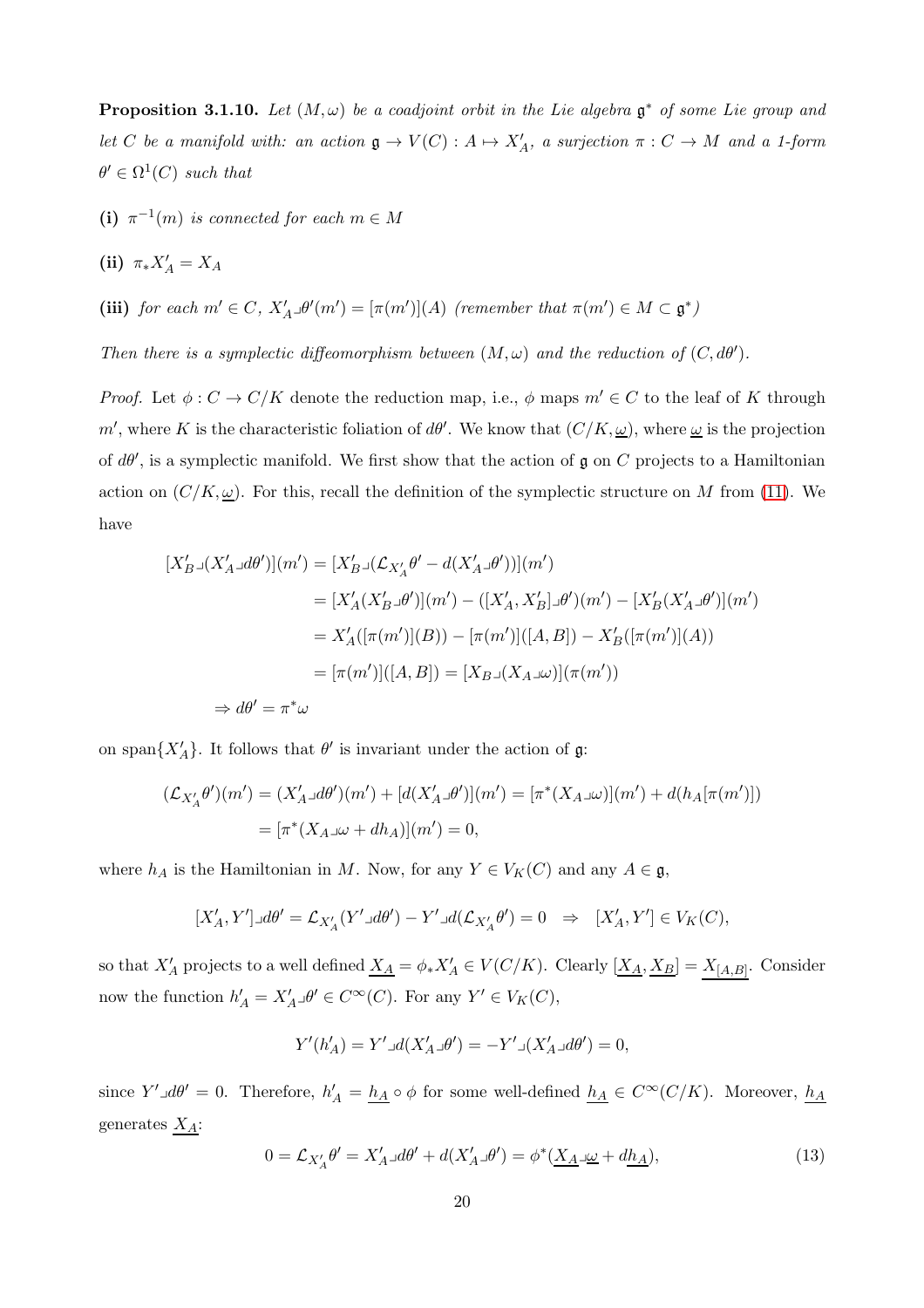and,

<span id="page-20-0"></span>
$$
[\underline{h}_A, \underline{h}_B] \circ \phi = \phi^*[\underline{X_A}(\underline{h}_B)] = X'_B \lrcorner \mathcal{L}_{X'_A} \theta' + [X'_A, X'_B] \lrcorner \theta' = h'_{[A,B]} = \underline{h_{[A,B]}} \circ \phi,
$$
\n(14)

so  $\underline{h_A}$  is a Hamiltonian. Hence there is a moment  $\mu: C/K \to \mathfrak{g}^*$ . To complete the proof, note that, by  $(iii)$ ,

$$
[\mu(\phi(m'))](A) = \underline{h_A}(\phi(m')) = h'_A(m') = (X'_A \Box \theta')(m') = [\pi(m')](A), \ \forall A \in \mathfrak{g}, \ \forall m' \in C
$$

$$
\Rightarrow \mu \circ \phi = \pi.
$$

In other words, the diagram



commutes. Finally,  $\mu$  is a symplectic diffeomorphism as a consequence of (i), of  $\ker(\phi_*|_{m'})$  =  $ker(\pi_*|_{m'})$ ,  $\forall m' \in C$ , and of

$$
\phi^* \underline{\omega} = d\theta' = \pi^* \omega = (\mu \circ \phi)^* \omega = \phi^* (\mu^* \omega) \Rightarrow \underline{\omega} = \mu^* \omega.
$$

 $\Box$ 

#### <span id="page-20-1"></span>Example 3.1.11. *(Rotational symmetry)*

We finally apply these results to some examples. Before jumping into the case of Poincaré symmetry, however, it is instructive to see how the above strategy works in the case of rotational symmetry.

To start with, note that proposition [3.1.8](#page-17-0) implies that any canonical action of  $s\sigma(3)$  has associated a unique moment. Let us check what this moment is for the action of the group  $SO(3)$ on  $(T^*\mathbb{R}^3 \simeq \mathbb{R}^6, d\theta)$  by rotations, where  $\theta$  is the canonical one-form. First let  $(p_a, q^b)$  be coordinates on a symplectic frame. Then an element  $g \in SO(3)$  acts by  $\mathbf{q} = (q^a) \mapsto \mathbf{g}\mathbf{q} = (g^a{}_b q^b)$  and  $\mathbf{p} = (p^a) \mapsto \mathbf{g} \mathbf{p} = (g^a_{\ b} p^b)$ , where **q** and **p** are column vectors (we raise and lower indices with the identity and employ the Einstein summation convention). Note that this leaves the canonical one-form  $\theta$  invariant:

$$
\mathbf{p}^T d\mathbf{q} \mapsto (\mathbf{g}\mathbf{p})^T d(\mathbf{g}\mathbf{q}) = \mathbf{p}^T \mathbf{g}^T \mathbf{g} d\mathbf{q} = \mathbf{p}^T d\mathbf{q}.
$$

Then, because  $\theta$  is also a symplectic potential potential (i.e.,  $\omega = d\theta$ ), calculations analogous to [\(13\)](#page-19-0) and [\(14\)](#page-20-0) show that  $h_A = X_A \mathcal{A}, \forall A \in so(3)$  is the Hamiltonian. The Lie algebra  $so(3)$  is spanned by the  $3 \times 3$  matrices  $L^i$ ,  $i \in \{1, 2, 3\}$ , where  $(L^i)^{jk} = -\epsilon^{ijk}$  [\[19\]](#page-97-1). Notice that this basis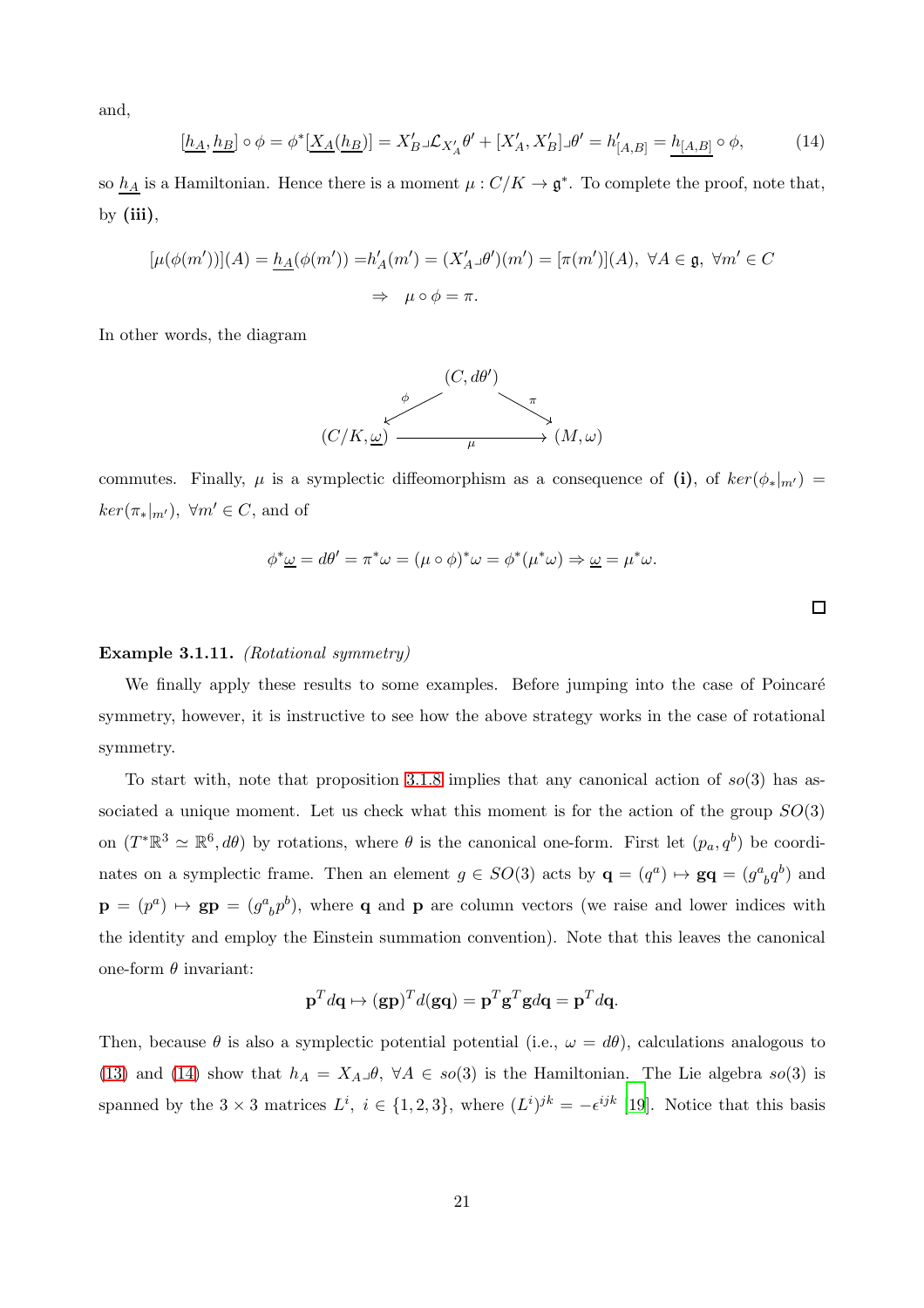satisfies  $[L^i, L^j] = \epsilon^{ij}{}_{k}L^{k}$ . To find the explicit form of the vectors  $X_A$ , note that the action of  $SO(3) \ni e^{tA}, A \in so(3)$  in the  $((\mathbf{p}^T)_a, (\mathbf{q})^b)$  coordinates can be written as

$$
e^{tA}(\mathbf{p}^T, \mathbf{q}) = ((e^{t\mathbf{A}}\mathbf{p})^T, e^{t\mathbf{A}}\mathbf{q}) = (\mathbf{p}^T, \mathbf{q}) + t(-(\mathbf{p})^T\mathbf{A}, \mathbf{A}\mathbf{q}) + O(t^2),
$$

which we recognise as the flow of

$$
X_A = -p_b A^b{}_a \frac{\partial}{\partial p_a} + A^a{}_b q^b \frac{\partial}{\partial q^a}.
$$

Hence,

$$
h_A = \left(-p_b A^b{}_a \frac{\partial}{\partial p_a} + A^a{}_b q^b \frac{\partial}{\partial q^a}\right) \lrcorner p_c dq^c = A^a{}_b q^b p_a.
$$

In particular,

$$
h_{(Li)} = (Li)abqbpa = \epsiloniabqapb = (\mathbf{q} \times \mathbf{p})i,
$$

thus the momentum map, in the specific case of rotational symmetry in  $T^*\mathbb{R}^3$ , recovers uniquely the familiar expression for the angular momentum.

We turn now to the construction of the elementary systems with symmetry  $SO(3)$ . First notice that, for any  $g \in SO(3)$ ,  $det(\mathbf{g}) = 1$  and  $\mathbf{g}^T \mathbf{g} = \mathbf{1}$  imply, by Cramer's formula for the inverse,

$$
(g)_k^{\ l} = (g^{-1})^l{}_k = \frac{1}{(3-1)!} \epsilon_{k i_2 i_3} \epsilon^{l j_2 j_3} g^{i_2}{}_{j_2} g^{i_3}{}_{j_3}
$$

$$
\Rightarrow \epsilon^{kmn} g_k^{\ l} = \frac{1}{2} \epsilon^{kmn} \epsilon_{k i_2 i_3} \epsilon^{l j_2 j_3} g^{i_2}{}_{j_2} g^{i_3}{}_{j_3} = \epsilon^{l j_2 j_3} g^{m}{}_{j_2} g^{n}{}_{j_3}.
$$

We employ this in the following: let us map  $so(3) \ni A = a_i L^i \mapsto (a_i) \in \mathbb{R}^3$ . Then, under this identification, the adjoint action looks like

$$
(ad_g(a_iL^i))^{jk} = \left(\frac{d}{dt}[ge^{t(a_iL^i)}g^{-1}]\Big|_{t=0}\right)^{jk} = (g(a_iL^i)g^T)^{jk} = -g^j{}_m(a_i\epsilon^{imn})g^k{}_n
$$

$$
= -a_i\epsilon^{ljk}g_l{}^i = ((\mathbf{g}\mathbf{a})_lL^l)^{jk}
$$

$$
\Rightarrow ad_g(a_iL^i) = (\mathbf{g}\mathbf{a})_iL^i,
$$

so that this choice of basis identifies the adjoint action on  $so(3)$  with the action on  $\mathbb{R}^3$  by rotations that we have just discussed. By introducing a dual basis in  $so(3)^*$ , we see that the coadjoint action can be pictured in the same way. It becomes clear that this mapping sends the coadjoint orbits in  $so(3)^*$  to spheres centered at the origin in  $\mathbb{R}^3$ . Indeed, the sphere is a standard example of a symplectic manifold, the symplectic form given by the volume form divided by its radius, and the  $SO(3)$ -action is canonical and transitive over it.

From the physical point of view, we will see shortly that the sphere of radius s is the classical phase space for the rotational degrees of freedom of an elementary particle of spin s. It will then be instructive to first apply geometric quantization to the sphere. With this goal in mind, we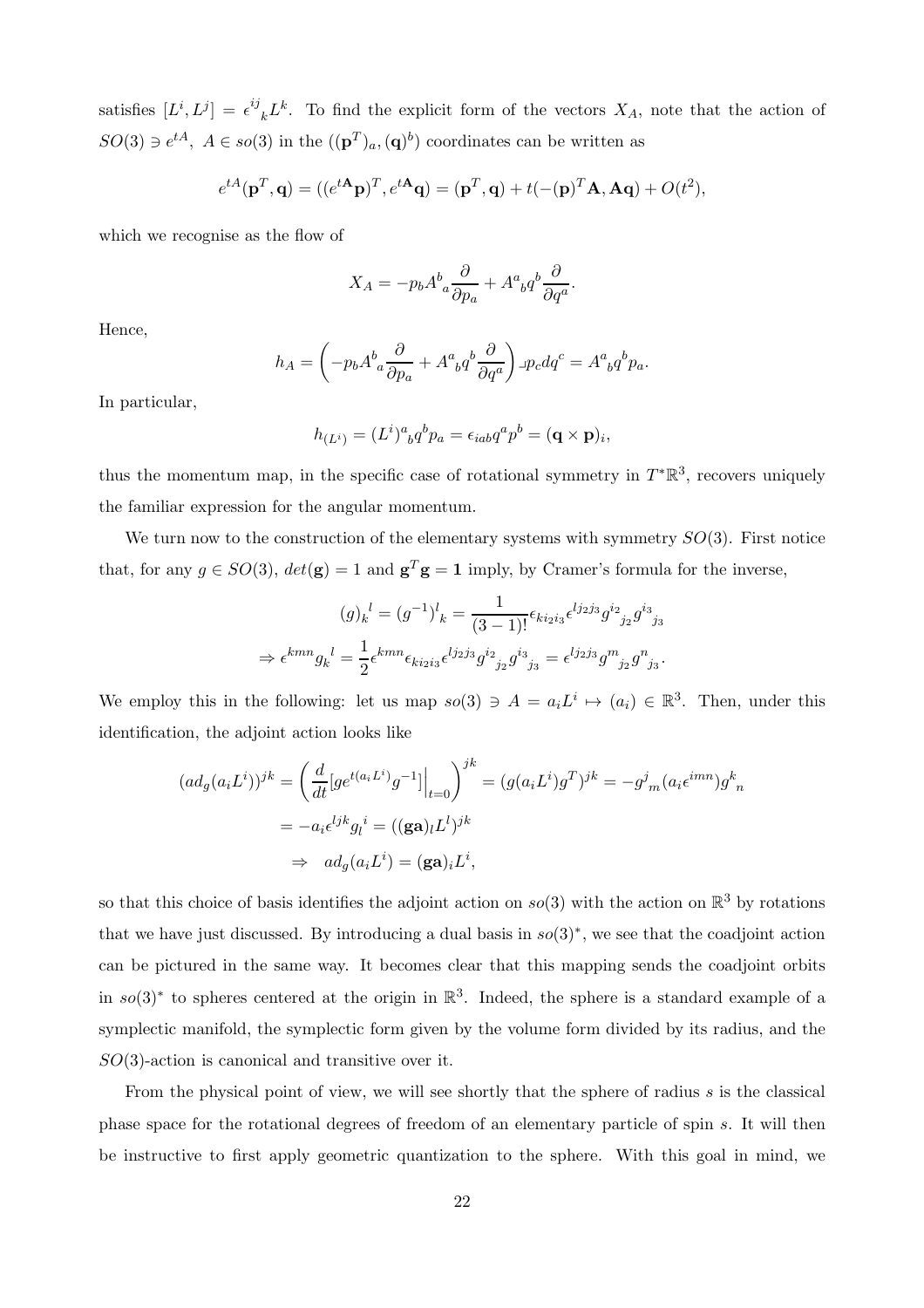now use its interpretation as a coadjoint orbit in  $so(3)^*$  to reconstruct it as a reduction by using proposition [3.1.10.](#page-19-1) The reason to do this is that we will end up with a parametrization of the sphere in complex coordinates which provides a natural choice of a polarization, a necessary ingredient for quantization (see subsection [3.3\)](#page-45-0).

First we point out that the coadjoint orbits of the action of  $G$  on  $\mathfrak{g}^*$  are completely determined by the corresponding Hamiltonian action of  $\mathfrak g$  on  $\mathfrak g^*$ , as far as our definitions go. This was already hinted at, for example, by the way in which we defined the symplectic structure on the orbits in equation [\(11\)](#page-15-2). An implication is that, if two Lie groups have isomorphic Lie algebras, the coadjoint orbits are the same, even though the groups themselves might not be isomorphic. Therefore, recall that the Lie algebra of  $SU(2)$ , which is given by the  $2 \times 2$  anti-hermitian<sup>[9](#page-22-0)</sup> matrices, is generated by  $\{i\sigma^j\}$ , where  $\sigma^j$  are the Pauli matrices

$$
\sigma^1 = \begin{pmatrix} 0 & 1 \\ 1 & 0 \end{pmatrix}, \quad \sigma^2 = \begin{pmatrix} 0 & -i \\ i & 0 \end{pmatrix}, \quad \sigma^3 = \begin{pmatrix} 1 & 0 \\ 0 & -1 \end{pmatrix}.
$$

It is straightforward to verify that

$$
\sigma^i \sigma^j = \delta^{ij} \mathbf{1} + i \epsilon^{ij}{}_{k} \sigma^{k} \qquad \text{and hence that} \qquad \left[ \frac{-i \sigma^i}{2}, \frac{-i \sigma^j}{2} \right] = \epsilon^{ij}{}_{k} \left( \frac{-i \sigma^k}{2} \right), \tag{15}
$$

so that the linear map  $\varphi : so(3) \to su(2)$  which satisfies  $\varphi(L^{j}) = -i\sigma^{j}/2$  is a Lie algebra isomorphism. We conclude that the coadjoint orbits of  $SO(3)$  are equal to those of  $SU(2)$ . Then proposition [3.1.10](#page-19-1) allows one to construct the coadjoint orbits as the reduction of the group manifold  $SU(2)$  itself.

For any Lie group G, each  $g \in G$  determines two diffeomorphisms  $G \to G$ , given by

 $\rho_g: g' \mapsto g'g$  (right translation) and  $\lambda_g: g' \mapsto gg'$  (left translation).

One can then define the left-invariant vector fields by

$$
L_A(e) = A, \qquad \lambda_{g*}(L_A) = L_A, \quad \forall A \in \mathfrak{g} = T_e G, \ \forall g \in G,
$$

where e is the group identity. Then the flow of each  $L_A$  is the one-parameter subgroup  $(g, t) \mapsto ge^{tA}$ . In the case of a matrix Lie group this can be seen from

$$
\frac{d}{dt}(ge^{tA}) = ge^{tA}A = \lambda_{ge^{tA}*}A = L_A(\lambda_{ge^{tA}*}e) = L_A(ge^{tA}).
$$

If we make use of the relation

$$
e^{sA}e^{tB} \sim e^{st[A,B]}e^{tB}e^{sA},
$$

<span id="page-22-0"></span><sup>&</sup>lt;sup>9</sup>We use the mathematicians' convention that the exponential map from Lie(G) to G is  $e^{tA}$ . If we used the physicists convention  $e^{itA}$ , the Lie algebra of  $SU(2)$  would consist of *hermitian* matrices.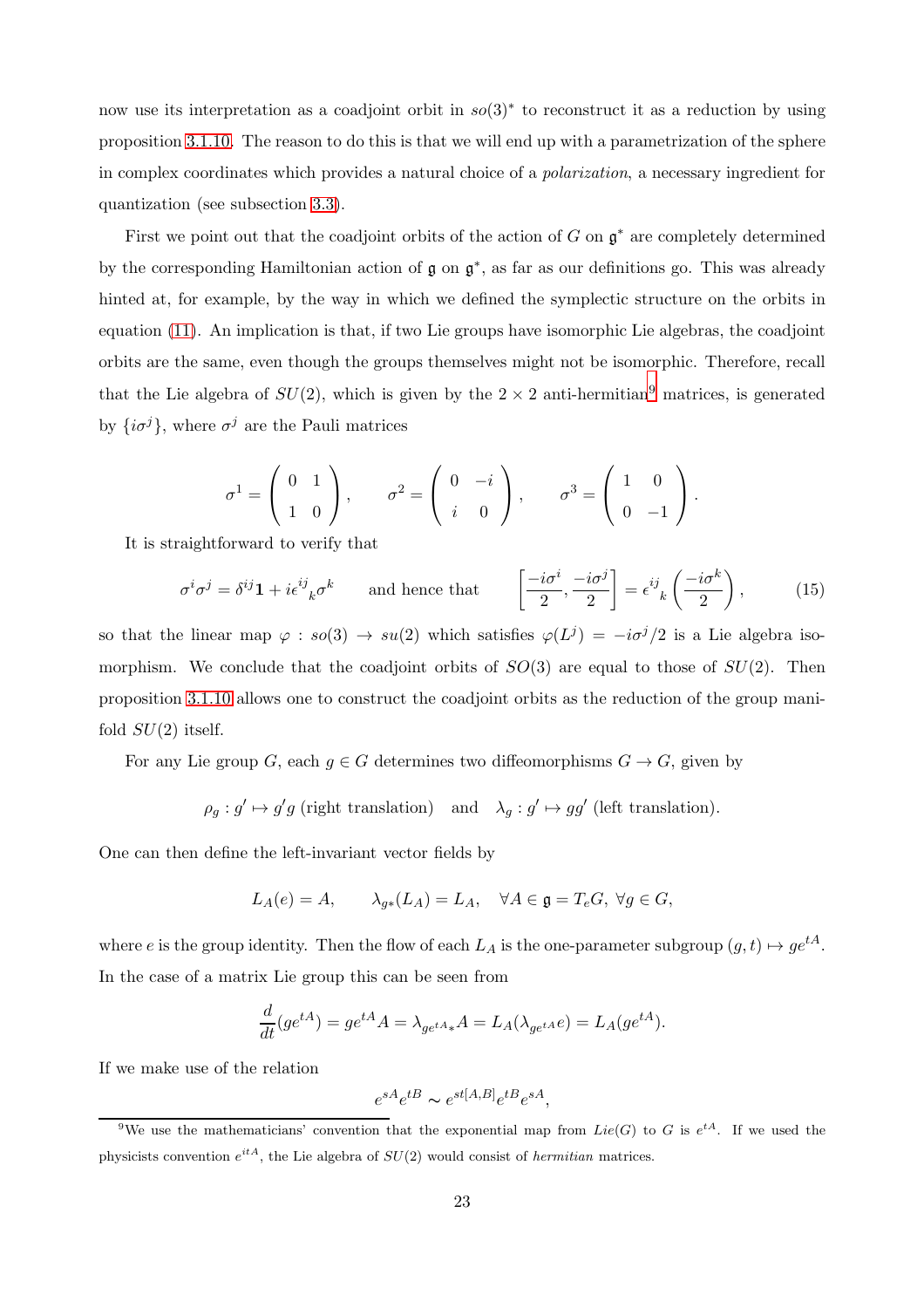which holds up to second order in  $s$  and  $t$  as a consequence of the Baker-Campbell-Hausdorff formula, we may evaluate  $[L_A, L_B]$ . Let  $g \in G$  and  $f : G \to \mathbb{R}$ . Then

$$
([L_A, L_B](f))(g) = \frac{d}{ds} \frac{d}{dt} [f(ge^{st[A, B]} e^{tB} e^{sA}) - f(ge^{sB} e^{tA})] \Big|_{t=s=0} = \frac{d}{dr} f(ge^{r[A, B]}) \Big|_{r=0}
$$
  
=  $(L_{[A, B]}(f))(g).$ 

As this holds for any f and g, we conclude that  $\mathfrak g$  acts on G by  $A \mapsto L_A$ . Pick an element  $f \in \mathfrak g^*$ . It determines a right-invariant one-form  $\theta_f \in \Omega^1(G)$  by

$$
\theta_f(e) = f, \qquad \rho_g^*(\theta_f) = \theta_f, \quad \forall g \in G.
$$

The claim is that the coadjoint orbit through  $f \in su(2)^*$  is the reduction of  $(SU(2), d\theta_f)$ . To see how this follows from proposition [3.1.10,](#page-19-1) consider the map  $\pi : SU(2) \to (M_f, \omega_f) : g \mapsto ad^*_g f$ , where  $(M_f, \omega_f)$  is the coadjoint orbit through  $f \in su(2)^*$ . This is clearly surjective and, for any  $B \in su(2)^*,$ 

$$
(\pi_* L_A|_g)(B) = ([\pi \circ \lambda_g]_* A)(B) = \frac{d}{dt} (ad^*_{ge^{tA}} f) \Big|_{t=0} (B) = \frac{d}{dt} f [ad_{ge^{tA}}(B)] \Big|_{t=0}
$$
  
=  $f(g[A, B]g^{-1}) = [ad^*_g f]([A, B]) = X_A \Big|_{ad^*_g f} (B),$ 

so that the action of  $su(2)$  on  $SU(2)$  does project to the coadjoint action on the orbits. Here we have used again the identification of  $T_f su(2)^*$  with  $su(2)^*$ . To verify item (iii), note that

$$
L_A|_g = \lambda_{g*}A = (\rho_g \circ \rho_{g^{-1}})_*\lambda_{g*}A = \rho_{g*}(\rho_{g^{-1}} \circ \lambda_g)_*A = \rho_{g*}ad_gA,
$$

so that

$$
(L_A \lrcorner \theta_f)(g) = f(ad_g A) = (ad_g^* f)(A) = [\pi(g)](A), \quad \forall A \in su(2), \ \forall g \in G.
$$

To summarize, this shows that the spheres centered at the origin are symplectic diffeomorphic to the reductions of  $(SU(2), d\theta_f)$ , for  $f \in su(2)^*$ . To make the correspondence more explicit, recall that we have chosen bases in  $so(3)$  and  $su(2)$  such that

<span id="page-23-0"></span>
$$
\mathbb{R}^3 \ni \mathbf{a} \mapsto a_i L^i \mapsto \frac{-ia_j \sigma^j}{2} \in su(2). \tag{16}
$$

We then see the dual space of  $\mathbb{R}^3$  as  $\mathbb{R}^3$ , with the pairing given by  $\langle \mathbf{a}, \mathbf{b} \rangle = \mathbf{a}^T \mathbf{b}$ , and map this to  $su(2)^*$ . Now, the manifold  $SU(2)$  can be embeded in  $\mathbb{C}^2$  as the 3-sphere by taking  $(z^0, z^1)$  in

$$
SU(2) \ni g = \begin{pmatrix} z^0 & z^1 \\ -\overline{z}^1 & \overline{z}^0 \end{pmatrix}, \qquad z^0 \overline{z}^0 + z^1 \overline{z}^1 = 1
$$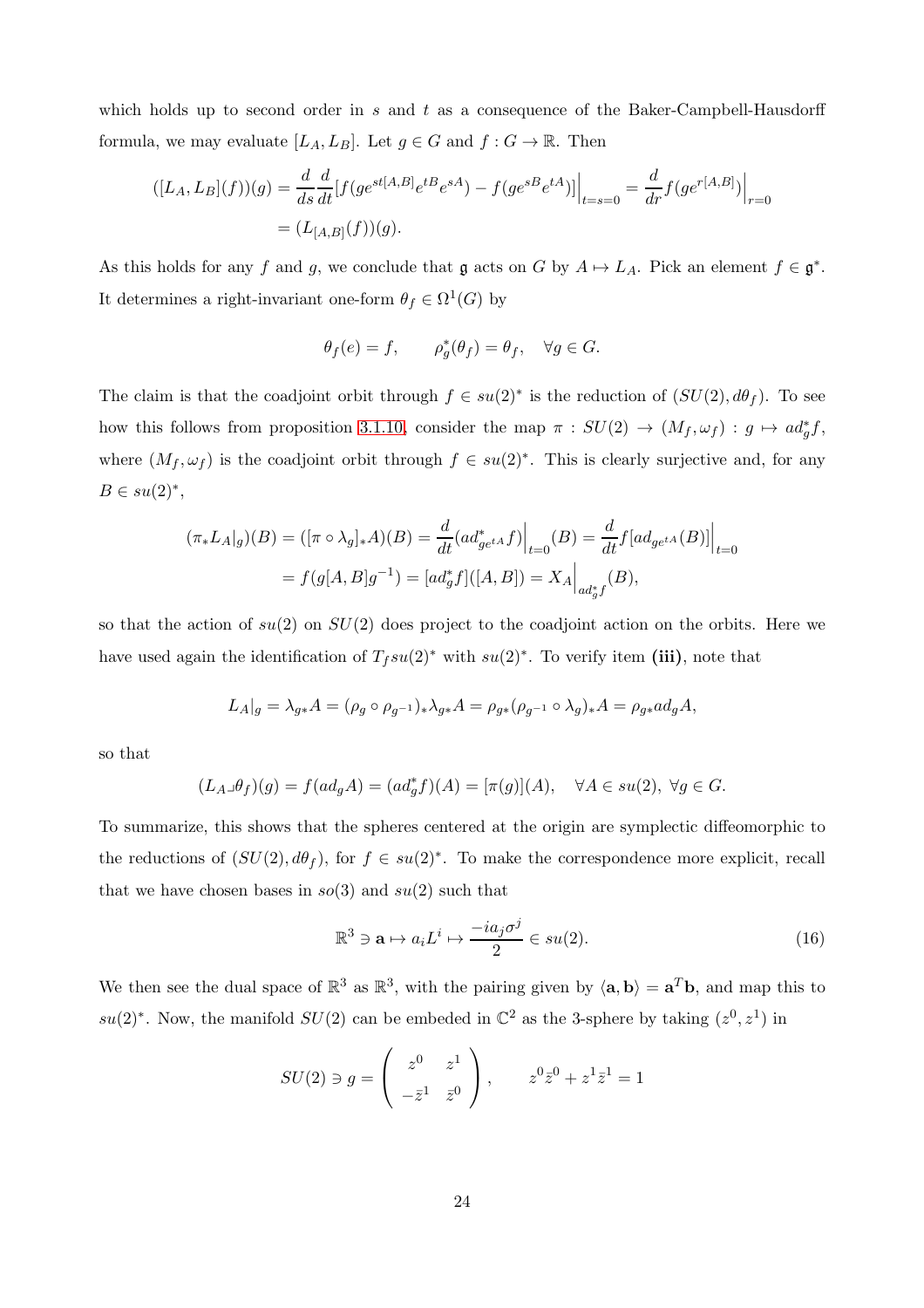as holomorphic coordinates. Combining this with  $(16)$ , we send  $\mathbb{R}^3$  to the tangent to the sphere at  $(1,0) \in \mathbb{C}^2$ . Explicitly,

$$
e^{\frac{-ita_j\sigma^j}{2}} = \cos\left(\frac{t|\mathbf{a}|}{2}\right)\mathbf{1} - \frac{i}{|\mathbf{a}|}\sin\left(\frac{t|\mathbf{a}|}{2}\right)a_j\sigma^j
$$
  
= 
$$
\begin{pmatrix} \cos\left(\frac{t|\mathbf{a}|}{2}\right) - \frac{ia_3}{|\mathbf{a}|}\sin\left(\frac{t|\mathbf{a}|}{2}\right) & -\frac{(a_2+ia_1)}{|\mathbf{a}|}\sin\left(\frac{t|\mathbf{a}|}{2}\right) \\ \frac{(a_2-ia_1)}{|\mathbf{a}|}\sin\left(\frac{t|\mathbf{a}|}{2}\right) & \cos\left(\frac{t|\mathbf{a}|}{2}\right) + \frac{ia_3}{|\mathbf{a}|}\sin\left(\frac{t|\mathbf{a}|}{2}\right) \end{pmatrix},
$$

which we see as a curve  $(z^{0}(t), z^{1}(t))$  through  $(1, 0)$ . Taking the derivative, we find the vector corresponding to **a**. The 2-sphere of radius s is the orbit in  $\mathbb{R}^3$  of the vector  $(0, 0, -s)$ . Thus it is the reduction of  $(SU(2), d\theta_f)$ , where the value of  $\theta_f$  at  $(1, 0)$  (the identity in  $SU(2)$ ) is fixed by demanding that it be a real one-form such that the diagram

$$
\mathbb{R}^{3} \ni \mathbf{a} \longmapsto \frac{-ia_{3}}{2} \frac{\partial}{\partial z^{0}} + \frac{ia_{3}}{2} \frac{\partial}{\partial \overline{z}^{0}} - \frac{(a_{2}+ia_{1})}{2} \frac{\partial}{\partial z^{1}} - \frac{(a_{2}-ia_{1})}{2} \frac{\partial}{\partial \overline{z}^{1}} \in T_{(1,0)} S^{3}
$$
  
-sa\_{3}

commutes. This gives  $\theta_f|_{(1,0)} = is(d\bar{z}^0 - dz^0)$ , and we determine its value on the rest of  $S^3$  by remembering that it is right-invariant, so that  $\theta_f|_{g\in SU(2)} = \rho_g^* \theta_f|_{e\in SU(2)}$ . In the defined complex coordinates, multiplication on the right by the element of  $SU(2)$  with coordinates  $(z^0, z^1)$  acts by

$$
(w^0, w^1) \mapsto (z^0 w^0 - \bar{z}^1 w^1, z^1 w^0 + \bar{z}^0 w^1),
$$

and thus, transforming the components of  $\theta_f$  by the inverse of the Jacobian, we find that, at any  $(z^0, z^1) \in S^3$ ,

$$
\theta_f = is(z^0 d\overline{z}^0 + z^1 d\overline{z}^1 - \overline{z}^0 dz^0 - \overline{z}^1 dz^1)
$$
  
\n
$$
\Rightarrow d\theta_f = 2is(dz^0 \wedge d\overline{z}^0 + dz^1 \wedge d\overline{z}^1).
$$
\n(17)

Finally, we have that the sphere of radius s is the reduction of the presymplectic manifold

$$
(S3, 2is(dz0 \wedge d\overline{z}0 + dz1 \wedge d\overline{z}1)).
$$
\n(18)

This  $S^3 \to S^2$  is the famous Hopf fibration [\[20](#page-97-2)].

#### Example 3.1.12. (Poincaré symmetry)

Free relativistic particles correspond to the elementary systems with Poincaré symmetry  $P$ . Although it can also be seen as a matrix group, we will follow the approach in [\[5\]](#page-96-4) and parametrize the Poincaré group by isometries  $\rho : \mathbb{M} \to \mathbb{M}$  of Minkowski space  $(\mathbb{M}, \eta)$ , where  $\eta$  is the constant metric of signature  $+ - - -$  and we take the group composition to be such that P acts on M on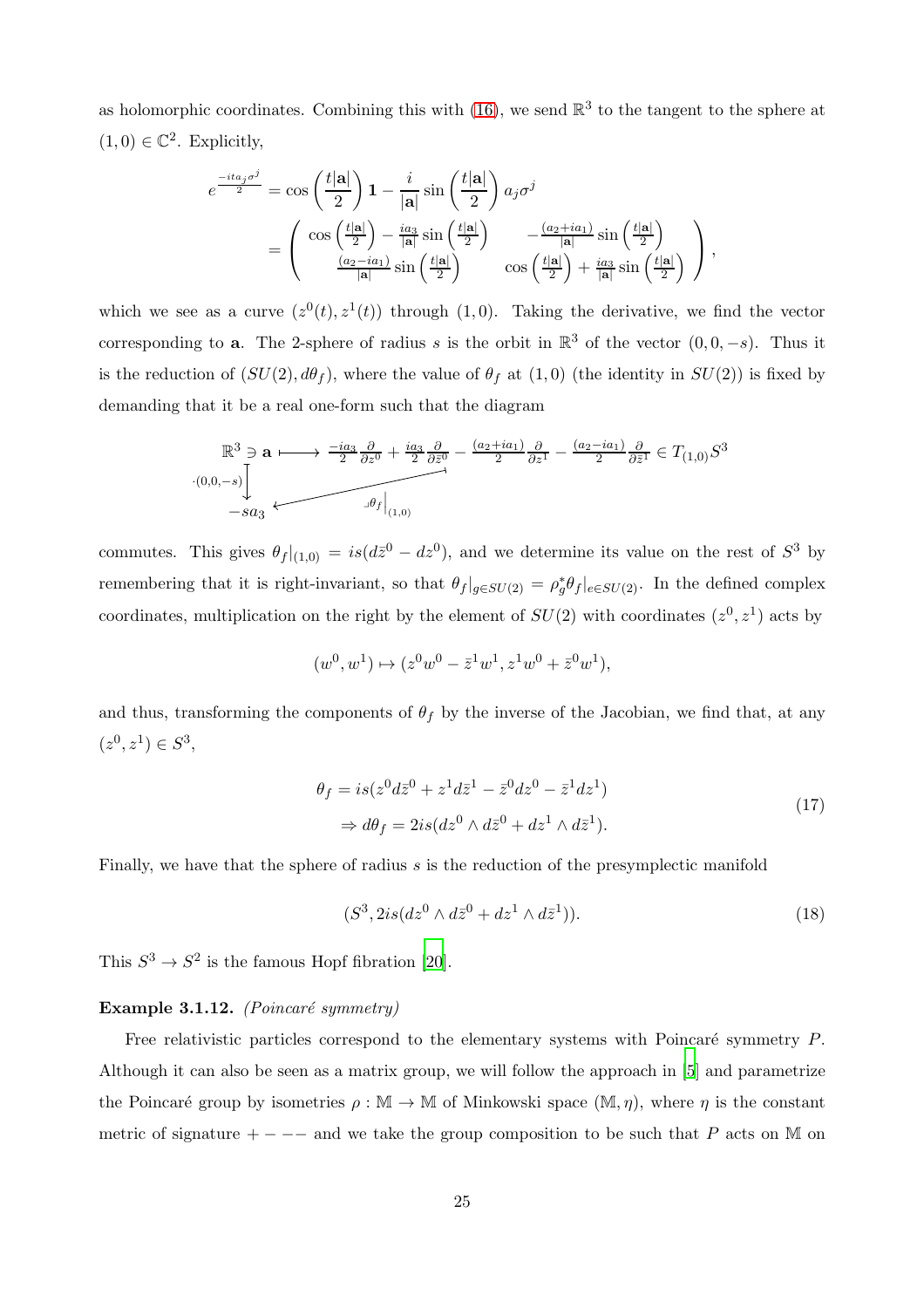the right<sup>[10](#page-25-0)</sup>. Thus one can think of its Lie algebra as the  $\eta$ -preserving vector fields, ie,

<span id="page-25-1"></span>
$$
\mathfrak{p} = \{ X \in T\mathbb{M} | \mathcal{L}_X g = 0 \}. \tag{19}
$$

For a coordinate expression, notice that

$$
0 = \mathcal{L}_X g_{ab} = \nabla_a X_b - \nabla_b X_a \Rightarrow X^a = q^b L_b^{\ a} + T^a,
$$

where L and T are constants and  $L_{ba} = -L_{ab}$ . We have used the flatness of the metric. Then, if  $X = (q^b L_b^a + T^a)\partial_a$  and  $Y = (q^b M_b^a + N^a)\partial_a$ ,

$$
rX + sY = [q^b(rL_b^a + sM_b^a) + (rT^a + sN^a)]\partial_a \in \mathfrak{p}, \quad \forall r, s \in \mathbb{R}
$$
  

$$
[X, Y] = \mathcal{L}_X Y = (X^b \partial_b Y^a - Y^b \partial_b X^a) \partial_a = [q^c(L_c^b M_b^a - M_c^b L_b^a) + (T^b M_b^a - N^b L_b^a)]\partial_a \in \mathfrak{p},
$$

and these vectors form a Lie subalgebra of  $V(M)$  (see [2.1.3\)](#page-3-1). Furthermore, the second equation implies that  $[\mathfrak{p}, \mathfrak{p}] = \mathfrak{p}$ , because every antisymmetric matrix is the bracket of two antisymmetric matrices of the same order and every vector  $(P^a) \in \mathbb{R}^n$  can be writen as  $MT - LN$  for fixed antisymmetric matrices M and L by choosing suitable vectors  $(T^a)$ ,  $(N^b) \in \mathbb{R}^n$ . Although p is not semisimple, it is still true that  $H^2 \mathfrak{p} = 0$  (for a proof, see [\[5](#page-96-4)]) and, by [3.1.8,](#page-17-0) there is always one and only one way of associating a moment to a given canonical action of the Poincaré algebra on a symplectic manifold. Moreover, if the action is transitive, there is a unique canonical map of this symplectic manifold to one of the coadjoint orbits. Hence the coadjoint orbits give all of the elementary systems with Poincaré symmetry. The physical interpretation of a classical system having such a transitive action of the group of spacetime isometries is that it does not have any structure other than its spacetime structure [\[3](#page-96-2)]. These are the elementary relativistic particles.

The most general linear funcional acting on p can be written as

$$
f(q^{b}L_{b}^{a} + T^{a}) = -\frac{1}{2}M^{ab}L_{ab} - p_{a}T^{a}
$$

for some constants  $M^{ab} = -M^{ba}$  and  $p_a$ . If we recquire that this pairing be invariant under Lorentz transformations and translations of the origin in  $M$  (under which  $L$  and  $T$  transform in the obvious way), i.e.,

$$
\frac{1}{2}\tilde{M}^{ab}\tilde{L}_{ab} + \tilde{p}_a\tilde{T}^a = \frac{1}{2}M^{ab}L_{ab} + p_aT^a,
$$

then we discover that the components of  $M$  and  $p$  transform as tensors under Lorentz transformations, in the way suggested by their indices, but under a change of origin  $x \mapsto x + K$  one must take

<span id="page-25-2"></span>
$$
(M^{ab}, p_c) \mapsto (M^{ab} + p^a K^b - K^a p^b, p_c), \tag{20}
$$

<span id="page-25-0"></span> $10$ See also [\[3](#page-96-2), [21](#page-97-3), [22,](#page-97-4) [23\]](#page-97-5).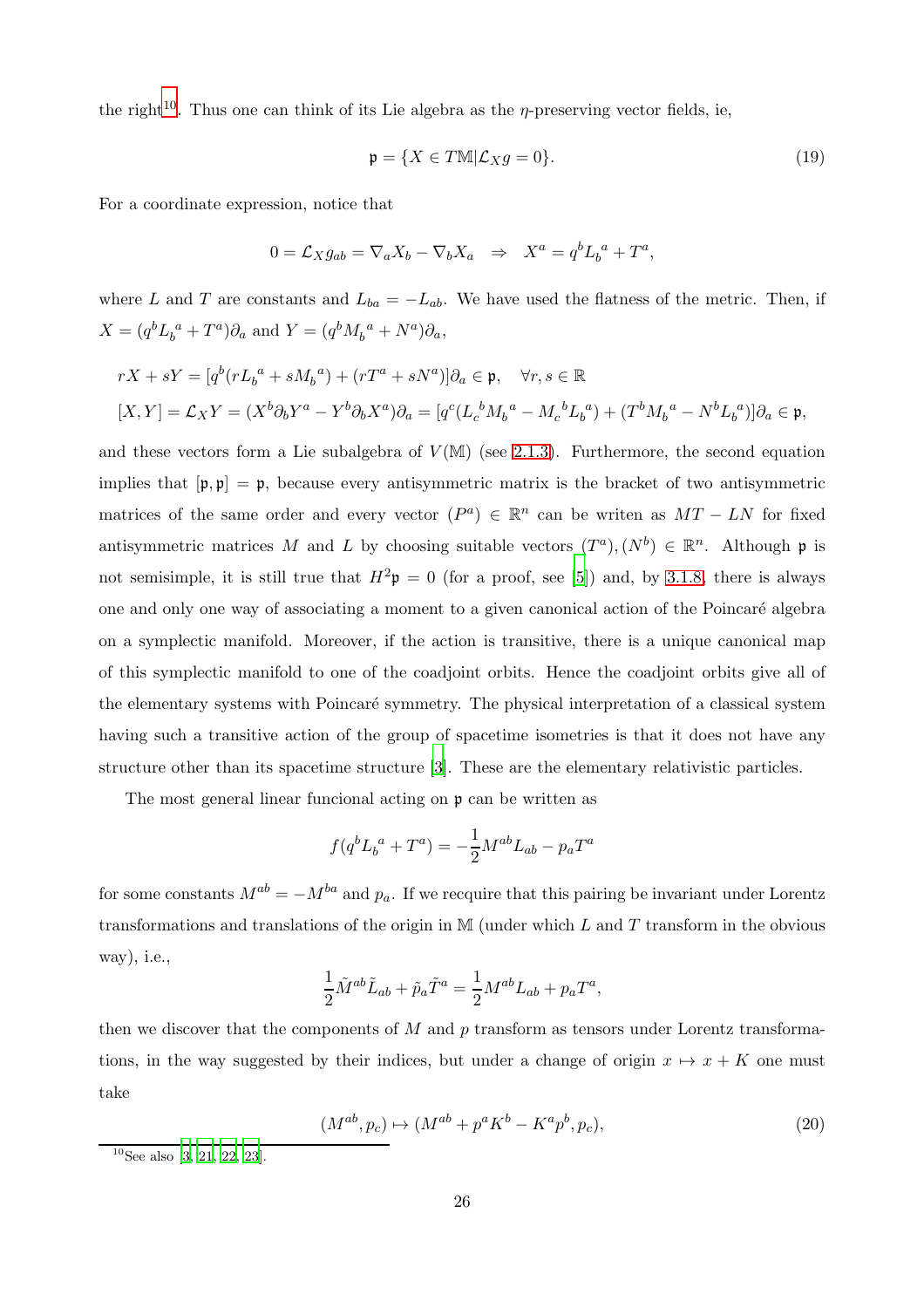where we recognize the transformation law for the components of the total angular momentum  $M$  if we take  $p$  to be the four momentum. Furthermore, this shows that we may adopt a characterisation of  $f \in \mathfrak{p}$  which is independent of the choice of origin in M if we trade M and T for the tensor

<span id="page-26-0"></span>
$$
f^{ab} = M^{ab} + p^a x^b - x^a p^b,
$$
\n(21)

so that its value at  $x \in M$  gives the total angular momentum about x. This aligns well with our intuition about what the moment map should be in this case. One sees that no information is lost since

$$
f(0) = M
$$

$$
\frac{1}{3} \nabla_b f^{ab} = \frac{1}{3} (p^a \nabla_b x^b - p^b \nabla_b x^a) = p^a,
$$

so we might just as well start from f and recover M and p. Thus we think of  $\mathfrak p$  as the vector fields of the form [\(19\)](#page-25-1) and  $\mathfrak{p}^*$  as the tensor fields of the form [\(21\)](#page-26-0) on M, with the pairing given by

<span id="page-26-1"></span>
$$
f(X) = -\frac{1}{2}f^{ab}\nabla_a X_b - \frac{1}{3}X_a\nabla_b f^{ab},\tag{22}
$$

avoiding explicit reference to the origin in M (as this expression for the pairing is constant throughout M). In this approach, one can find the coadjoint action in the following way. Let  $\rho_t$  be the flow generated by  $X \in \mathfrak{p}$ . Then vector field X is invariant under the isometry  $\rho_t$  for each t since, for any  $m \in \mathbb{M}$ ,

$$
\rho_{t*}X(m) = \frac{d}{ds}\rho_t(\rho_s(m))\Big|_{s=0} = \frac{d}{ds}\rho_s(\rho_t(m))\Big|_{s=0} = X(\rho_t(m)),
$$

ie.,  $\rho_{t*} X = X$ . Now the adjoint action of P on itself acts on this isometry by  $\rho_t \mapsto \rho \rho_t \rho^{-1}$ ,  $\forall \rho \in P$ . This is true for any real t, so one may speak of the flow  $\rho \rho_t \rho^{-1}$ , which is generated by the vector field  $(\rho_*^{-1})(X)$ . Indeed, this vector field is invariant under the flow, as

$$
(\rho \rho_t \rho^{-1})_*(\rho_*^{-1} X) = \rho_*^{-1} \rho_{t*} \rho_* \rho_*^{-1} X = \rho_*^{-1} X.
$$

The inversion on the order of composition of maps arises because we assumed from the begining that  $P$  acts on  $M$  on the right. We conclude that the derivative of the adjoint action in the group is given by  $ad_{\rho}X = \rho_*^{-1}X$ . Hence by [\(22\)](#page-26-1) the coadjoint action should be given simply by

$$
ad_{\rho}^* f = \rho_* f.
$$

Here, the ∗ symbol means dual map on the LHS while it means the differential map on the RHS. We shall consider first the coadjoint orbits with respect to the identity component  $P_0$  of the Poincaré group, leaving the discrete transformations of parity and time-reversal to be implemented later. Thus at this stage the coajoint orbits are seen to be of the form  $\{\rho_* f | \rho \in P_0\}.$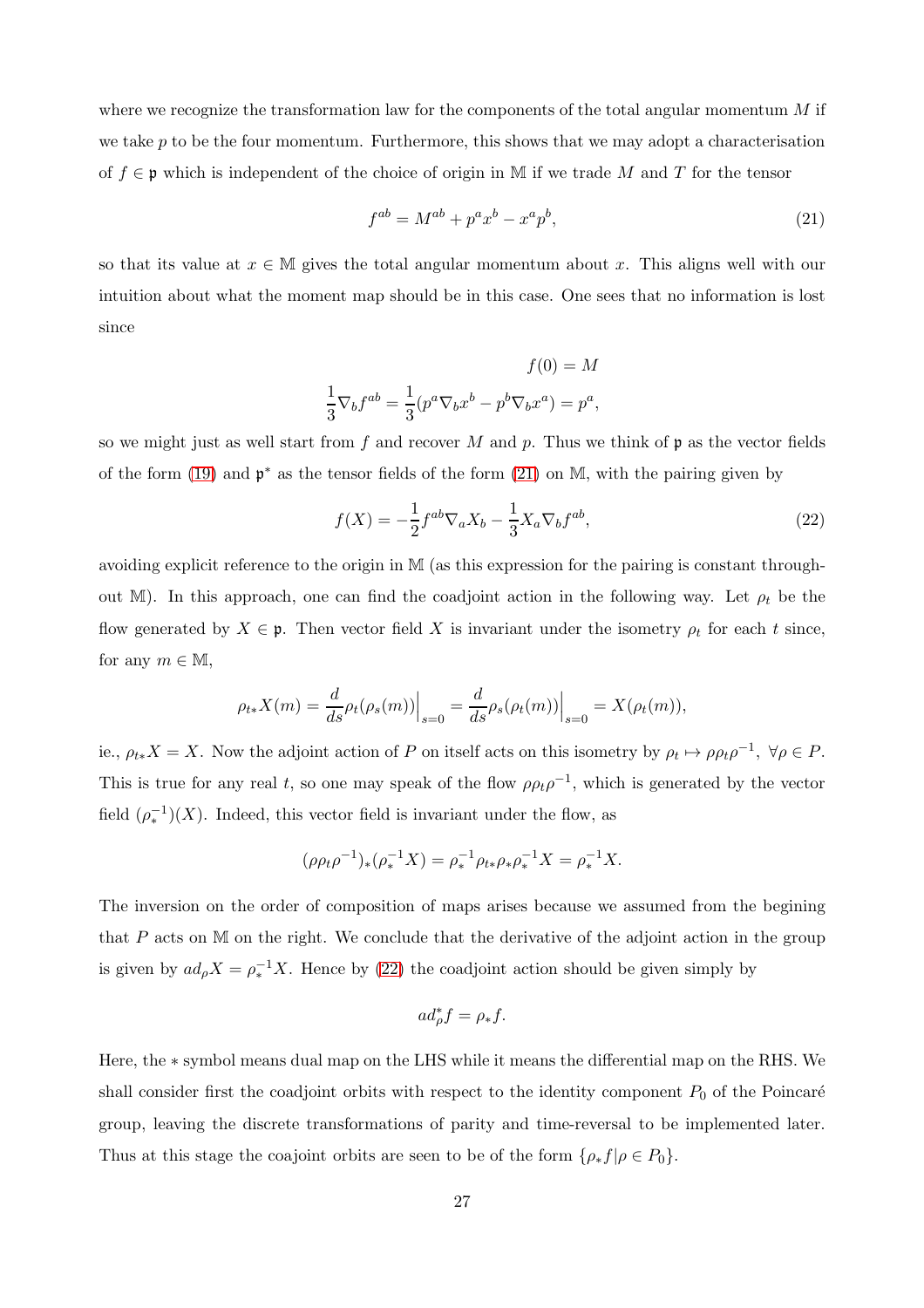Because of the tensor character of the coefficients of  $f$  under the coadjoint action, we see that  $m^2 := p_a p^a$  is constant throughout each orbit. Consider the case  $m^2 > 0$  (massive particles). Then the Pauli-Lubanski vector,

$$
S^a = \frac{1}{2} \epsilon^{abcd} p_b M_{cd}
$$

is orthogonal to p ( $\epsilon$  denotes the Levi-Civita symbol). Again, because of the way in which the group acts on  $f \in \mathfrak{p}^*$ , the length of S is invariant (the antisymmetrization of indices of M in the definition of S guarantees that this also holds for translations  $(20)$ ). This implies that the spin s, defined through  $m^2s^2 = -S_aS^a$ , is also a constant on each orbit. The simplest situation is when  $s = 0$  (scalar particle), which happens when the Pauli-Lubanski vector vanishes (S can't be light-like since  $p_a p^a > 0$ ). This means that  $p^a f^{bc} = 0$  on all of M. Since M has trivial topology, this implies  $f^{ab} = 2p^{[a}w^{b]}$  for some four-vector field w. Thus we have

$$
M^{ab} + 2p^{[a}x^{b]} = f^{ab} = 2p^{[a}w^{b]} \Rightarrow 2p^{[a}(w - x)^{b]} = M^{ab} = \text{constant},
$$

which is solved if there exists a constant four-vector  $q^a$  such that  $w - x + q = \lambda(x)p$ ,  $\forall x$ , since then  $2p^{[a}(w-x)^{b]} = -2p^{[a}q^{b]}$ . Thus there is a unique timelike geodesic, namely  $\{x = q + \lambda p | \lambda \in \mathbb{R}\},$ where  $f = 0$ :

$$
f^{ab}|_{x=q+\lambda p} = 2p^{[a}w^{b]}|_{x=q+\lambda p} = 2p^{[a}(x-q+\tilde{\lambda}p)^{b]}|_{x=q+\lambda p} = 0.
$$

We call this the centre-of-mass world-line, since it is the locus of vanishing total angular momentum. Notice that, given  $m^2 > 0$  and the centre-of-mass worldline, p can be recovered as the tangent fourvector normalized so that  $p_a p^a = m^2$  and f can be recovered as  $f^{ab} = 2p^{[a}x^{b]} - 2p^{[a}q^{b]}$ , where q is an arbitrary point on the centre-of-mass worldline. However, this fixes only the direction of  $p$ , but not its orientation (whether it is future- or past-pointing), so there is a two-to-one relation between the coadjoint orbits in  $\mathfrak{p}^*$  with positive  $m^2$  and zero spin and the timelike geodesics in M. The action of  $P_0$  on the coadjoint orbits becomes its natural action on M, and we see that any timelike geodesic can be related to any other through one of its elements, but the causality of p cannot be changed. Thus there are two orbits with spin zero for each  $m^2 > 0$ . We denote them by  $M_{0m}^+(p)$  is future-pointing) and  $M_{0m}^-(p)$  is past-pointing).

Finally, we employ proposition [3.1.10,](#page-19-1) just as in the example of the sphere. First, each centreof-mass worldline allows for a parametrization  $(p_a, q^b)$  subject to the equivalence relation  $(p_a, q^b) \sim$  $(p_a, q^b + \lambda p^b), \ \forall \lambda \in \mathbb{R}$ . Hence consider the projection

$$
\pi: C_{0m} = \{(p, q) \in T^* \mathbb{M} | p_a p^a = m^2 \} \longrightarrow C_{0m} / \sim.
$$

Because of the above discussion, the 7-dimensional hypersurface  $C_{0m}$  has two components depending on the time orientation of p. The restriction of  $\pi$  to one of the components gives the surjection of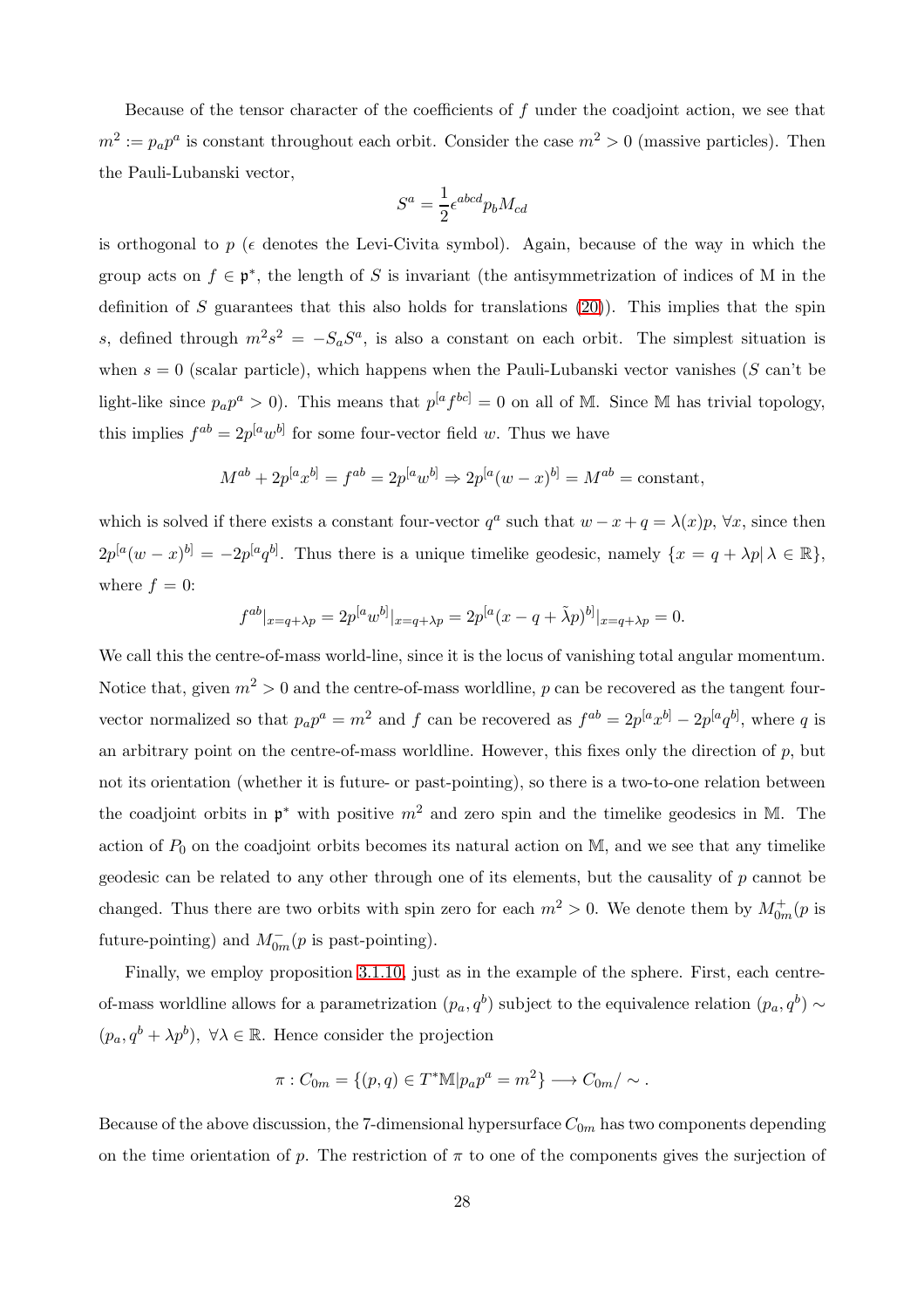proposition [3.1.10](#page-19-1) onto one of the orbits. To see how this works, note that we defined  $P_0$  by its action on M:  $q \mapsto \rho(q)$  so that it acts naturally on  $T^*M$  by  $(p,q) \mapsto (\rho_*p, \rho(q))$ . But this agrees with how  $P_0$  acts on  $\mathfrak{p}^*$  when  $\mathfrak{p}^*$  is parametrized by  $(p, q)$  as above. Thus the infinitesimal generators  $X \in \mathfrak{p}$  lift to

$$
X' = X^a \frac{\partial}{\partial q^a} - p_b \nabla_a X^b \frac{\partial}{\partial p_a}
$$

on  $T^*\mathbb{M}$ , as is clear from remembering that  $\nabla_a X^b = L_a^b$ , and this is tangent to  $C_{0m}$  since  $e^X \in P_0$ preserves the length of p. Therefore p acts on  $C_{0m}$  by  $X \mapsto X'$  and  $\pi_* X'$  gives the correct action in the coadjoint orbit. Finally, let us evaluate the pairing  $f(X)$  at a point in the centre-of-mass worldline. There  $f^{ab} = 0$ ,  $\frac{1}{3} \nabla_b f^{ab} = p^a$  and thus, by [\(22\)](#page-26-1),

$$
f(X) = -p_a X^a = X' \lrcorner \theta',
$$

where  $\theta' = -p_a dq^a|_{C_{0m}}$ . Thus we conclude that the orbits  $M_{0m}^+$  and  $M_{0m}^-$  are the reductions of the two components of the presymplectic manifold  $(C_{0m}, dq^a \wedge dp_a)$ . From the physical point of view, this is the classical phase space of a relativistic massive scalar particle.

Let us now repeat the procedure when  $m^2$ ,  $s^2 > 0$ . In this case, there is no geodesic on which  $f = 0$  (which one interprets as meaning that a spinning particle has nonzero angular momentum around any event). However, one can define the centre-of-mass worldline by  $x^a = m^{-2}M^{ab}p_b + \lambda p^a$ , since over it

$$
f^{ab}p_b|_{CM} = M^{ab}p_b + p^a(m^{-2}M^{bc}p_c + \lambda p^b)p_b - p^b(m^{-2}M^{ac}p_c + \lambda p^a)p_b = 0,
$$

remembering that  $p_a p^a = m^2$ . This means that the orbital component of the angular momentum vanishes on this geodesic. On this line, f becomes

$$
f^{ab}|_{CM} = M^{ab} + \frac{p^a p_c M^{bc}}{m^2} - \frac{p^b p_c M^{ac}}{m^2} = \frac{p^e p_c M^{fg}}{2m^2} (\epsilon^{abcd} \epsilon_{defg}) = \frac{\epsilon^{abcd} p_c S_d}{m^2},
$$

which is a constant. Therefore, after fixed the centre-of-mass worldline, the only freedom left to fix in order to specify a point  $f \in \mathfrak{p}^*$  is the direction of S (remember that  $S_a S^a = -m^2 s^2$ ). The only constraint on the direction of  $S_a$  is that  $p_aS^a = 0$ , so that S can be any vector in the three-space of the centre-of-mass rest frame (where  $p = (m, 0, 0, 0)$ ). Now, since S is transforms as a four-vector under the coadjoint action, it follows that, even after  $p$  is fixed to be in the time direction, there is always a Lorentz transformation which rotates the direcion of  $S$  into any other, so all of the elements on the dual of the Poincaré Lie algebra which differ only by the direction of  $S$  lie in the same coadjoint orbit. We see that each orbit is specified by the centre-of-mass worldline, by the sign of  $p_0$ , and by the direction of S. Therefore there are again two orbits for each value of m, s, which we denote  $M_{sm}^{+(-)}$ , which have the structure of bundles over  $M_{0m}^{+(-)}$  with fibre  $S^2$ . This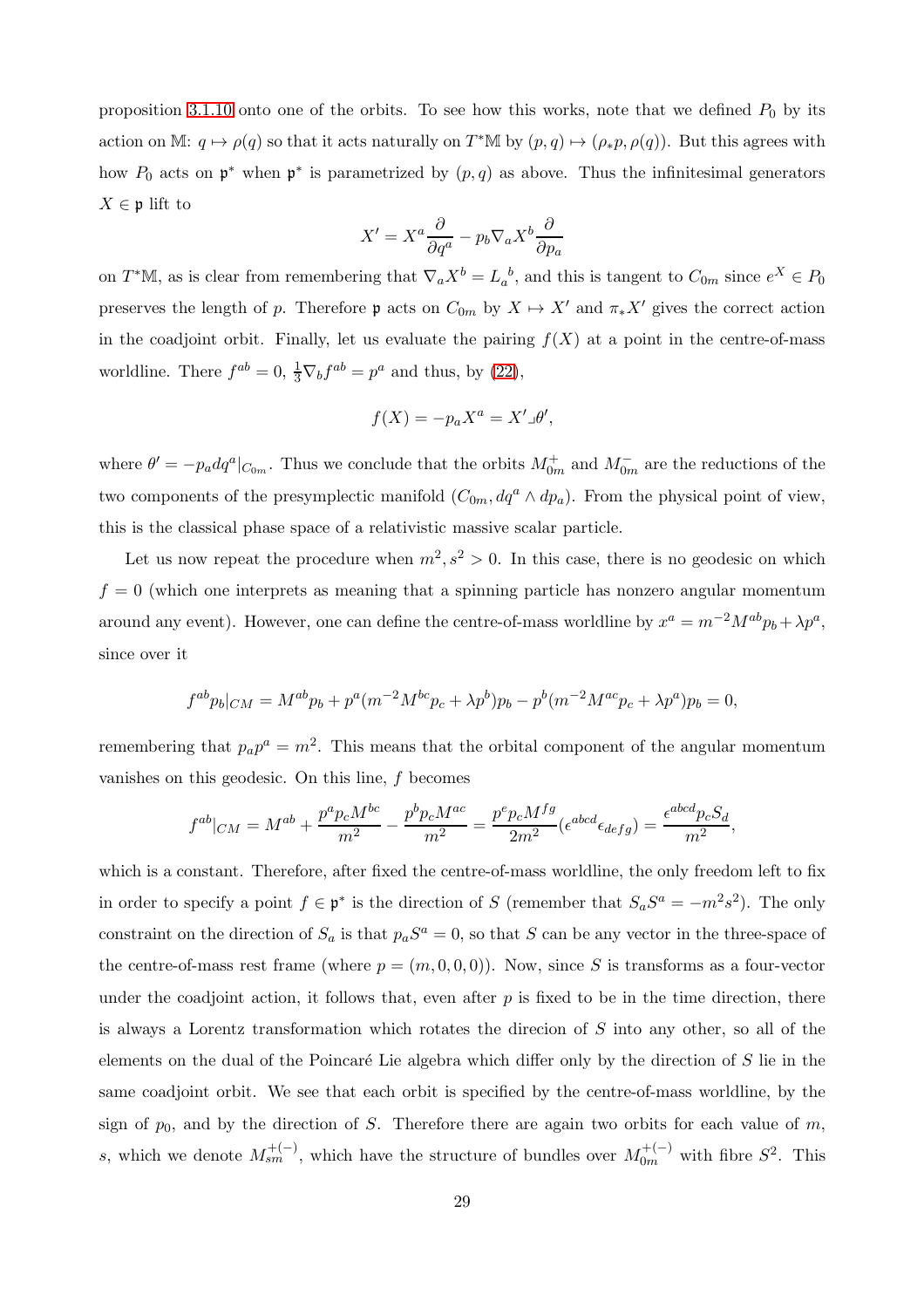connects with example [3.1.11](#page-20-1) in that we model the phase space corresponding to the spin degrees of freedom as a sphere of radius s.

The connection can be made more explicit using a spinor parametrization of the orbits [\[5\]](#page-96-4). For this one uses the following mapping from Minkowski space  $\mathbb M$  to  $2 \times 2$  hermitian matrices, which in turn are equivalent to  $\mathcal{S} \otimes \overline{\mathcal{S}}$ , where  $\mathcal{S}$  is the space of two-spinors: it takes the four-vector  $(X_u)$  to

$$
(X_{A\bar{A}}) = \begin{pmatrix} X_0 + X_3 & X_1 - iX_2 \ X_1 + iX_2 & X_0 - X_3 \end{pmatrix}.
$$

This then can be extended to a spinor representation of tensors of any order<sup>[11](#page-29-0)</sup>. We refer to [\[24](#page-97-6)] for the extensions of this story and proofs of the necessary results. Note that

$$
f^{ab}|_{CM} = \frac{\epsilon^{abcd} p_c S_d}{m^2} = \left(\star \frac{2pS}{m^2}\right)^{ab},
$$

where  $\star$  is the Hodge dual,  $(\star f)^{ab} = \frac{1}{2}$  $\frac{1}{2} \epsilon^{abcd} f_{cd}$ . Now, it is a result from spinor theory that any bivector has a spinor equivalent of the form

$$
\phi^{AB}\epsilon^{\bar{A}\bar{B}} + \psi^{\bar{A}\bar{B}}\epsilon^{AB},
$$

with  $\phi^{AB}$  and  $\psi^{AB}$  symmetric. In case the bivector is real,  $\psi^{\bar{A}\bar{B}} = \bar{\phi}^{\bar{A}\bar{B}}$ . Moreover, the dual bivector is then given by

$$
-i\phi^{AB}\epsilon^{\bar{A}\bar{B}}+i\psi^{\bar{A}\bar{B}}\epsilon^{AB}.
$$

We further note that any *n*-index symmetric spinor can be written as the symmetrized product of n one-index spinors. Therefore, we may express the spinor equivalent of the real bivector  $2pS/m^2$ as

<span id="page-29-1"></span>
$$
-sz^{(A}w^{B})\epsilon^{\bar{A}\bar{B}} - s\bar{z}^{(\bar{A}}\bar{w}^{\bar{B})}\epsilon^{AB}, \text{ with } w^{A} = \pm \frac{\sqrt{2}}{m}p^{A\bar{A}}\bar{z}_{\bar{A}},
$$
\n(23)

where the sign in the expression for  $w^A$  is the same as the sign of  $p_0$ . Since  $f^{ab}|_{CM}$  is the dual of this, it is given by

<span id="page-29-2"></span>
$$
isz^{(A}w^{B)}\epsilon^{\bar{A}\bar{B}} - is\bar{z}^{(\bar{A}}\bar{w}^{\bar{B})}\epsilon^{AB},\tag{24}
$$

and in particular one can check that equations [\(23\)](#page-29-1) and [\(24\)](#page-29-2) give the correct normalization  $S_aS^a$  =  $-m^2s^2$ . Additionally, note that although w is fixed by [\(23\)](#page-29-1) there is an additional freedom in choosing z reflected by the fact that  $(z, w)$  and  $(\lambda z, \lambda^{-1}w)$  give the same f. We fix this by also imposing  $z_A w^A = 1$ .

Hence, a specified orbit with  $m^2, s^2 > 0$  is given by a timelike geodesic (just as in the scalar case) and a two-component spinor  $z^A$ , defined up to a phase. Therefore it is the quotient of  $T^*\mathbb{M}\times\mathbb{S}$ 

<span id="page-29-0"></span><sup>&</sup>lt;sup>11</sup>The spinor indices A,  $\bar{A}$  transform, respectively, under the  $SL(2,\mathbb{C})$  spinor representation of the Lorentz group and its conjugate representation.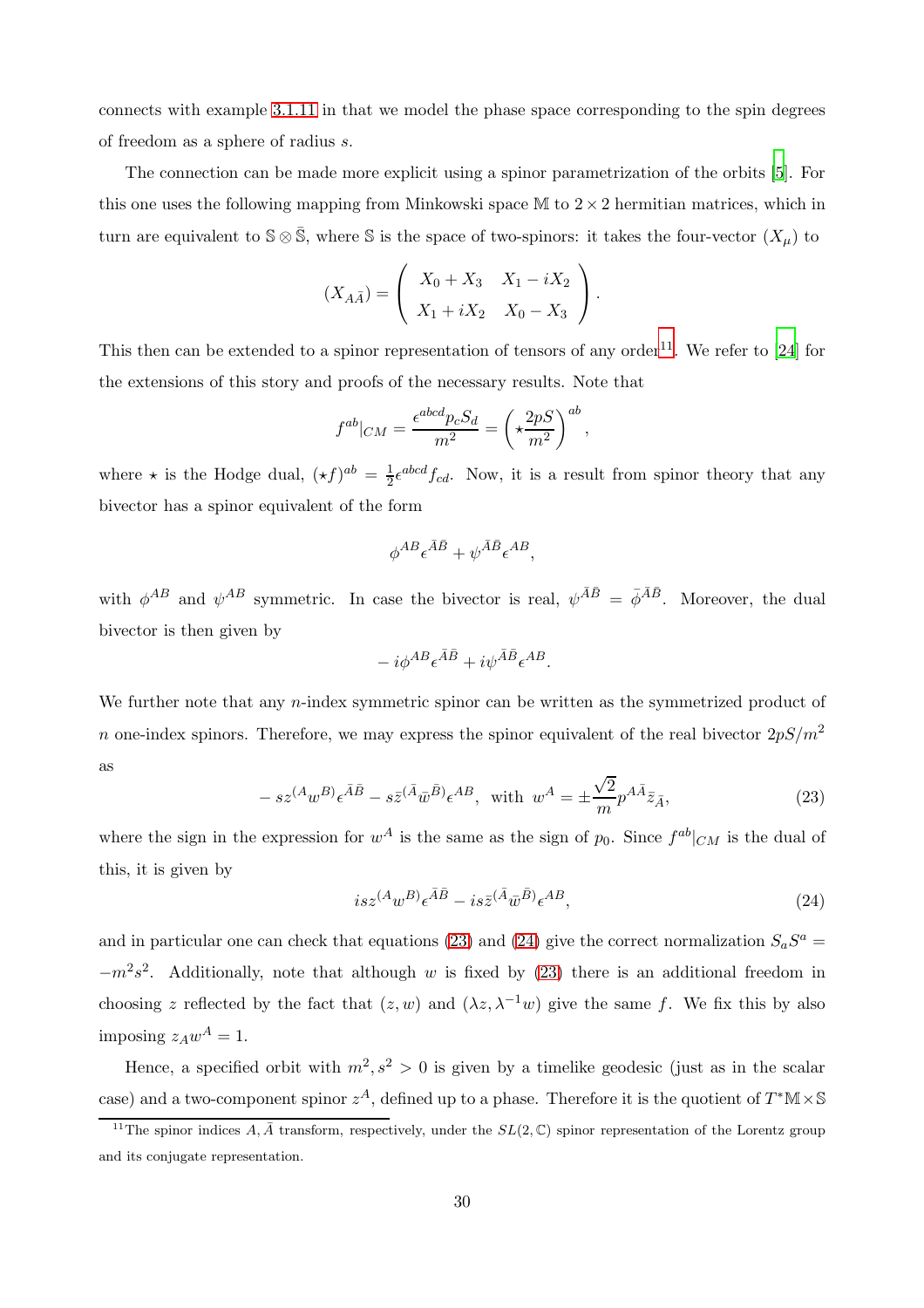by the equivalence relation  $(p_a, q^b, z^C) \sim (p_a, q^b + \lambda p^b, e^{i\phi} z^C)$ ,  $\forall \lambda, \phi \in \mathbb{R}$ . Again, we consider the projection

<span id="page-30-1"></span>
$$
\pi: C_{sm} = \{ (p, q, z) \in T^* \mathbb{M} \times \mathbb{S} | p_a p^a = m^2, \sqrt{2} p_{A\bar{A}} z^A \bar{z}^{\bar{A}} = \pm m \} \longrightarrow C_{sm} / \sim.
$$
 (25)

This time the hypersurface  $C_{sm}$  is 9-dimensional, and has two components which differ by the time orientation of p. To apply proposition [3.1.10,](#page-19-1) we recall that  $P_0$  has a natural action on  $T^*\mathbb{M}\times \mathbb{S}$  by  $(p,q,z)\mapsto (p_*p,\rho(q),\rho_*z)$ . Again, this agrees with the coadjoint action of  $P_0$  when  $\mathfrak{p}^*$ is parametrized by  $(p, q, z)$  as above. The infinitesimal form of this action is given by the generators

$$
X' = X^a \frac{\partial}{\partial q^a} - p_b \nabla_a X^b \frac{\partial}{\partial p_a} + z^A \frac{1}{2} \nabla_{A\bar{B}} X^{B\bar{B}} \frac{\partial}{\partial z^B} + \bar{z}^{\bar{A}} \frac{1}{2} \bar{\nabla}_{\bar{A}B} \bar{X}^{\bar{B}B} \frac{\partial}{\partial \bar{z}^{\bar{B}}},
$$

which is clear if one remembers that  $\nabla_a X^b = L_a^b$ . The action preserves the lengths of both p and  $z$ , so it preserves  $C_{sm}$  and projects to the coajoint action on the orbits. To obtain the symplectic structure from proposition [3.1.10,](#page-19-1) we only need the potential satisfying condition (iii). This is the restriction to  $TC_{sm}$  of

<span id="page-30-0"></span>
$$
\theta' = \pm \frac{\sqrt{2}is}{m} p_{A\bar{A}} (z^A d\bar{z}^{\bar{A}} - \bar{z}^{\bar{A}} dz^A) - p_a dq^a.
$$
 (26)

To see this, recall that the pairing on  $\mathfrak{p}^* \times \mathfrak{p}$  is given by  $f(X) = -\frac{1}{2}$  $\frac{1}{2}f^{ab}\nabla_aX_b - \frac{1}{3}X_a\nabla_bf^{ab}$ . The second term is given by  $-p_a X^a = X' \Box (-p_a dq^a)$ , just as in the scalar case, while the first term is given, on the centre-of-mass worldline, by

$$
\begin{split} -\frac{1}{2}f^{ab}\nabla_aX_b|_{CM} &\sim \pm\frac{1}{2}\frac{is\sqrt{2}}{m}p_{A\bar{A}}\left[z^A\bar{z}^{\bar{C}}\bar{\nabla}_{\bar{C}B}\bar{X}^{\bar{A}B}-\bar{z}^{\bar{A}}z^C\nabla_{C\bar{B}}X^{A\bar{B}}\right]\\ &=\left(z^A\frac{1}{2}\nabla_{A\bar{B}}X^{B\bar{B}}\frac{\partial}{\partial z^B}+\bar{z}^{\bar{A}}\frac{1}{2}\bar{\nabla}_{\bar{A}B}\bar{X}^{\bar{B}B}\frac{\partial}{\partial\bar{z}^{\bar{B}}}\right)\lrcorner\left[\pm\frac{\sqrt{2}is}{m}p_{A\bar{A}}(z^Ad\bar{z}^{\bar{A}}-\bar{z}^{\bar{A}}dz^A)\right], \end{split}
$$

using [\(23\)](#page-29-1) and [\(24\)](#page-29-2). Thus we find that the orbits  $M_{sm}^{+(-)}$  are the reductions of the two components of the presymplectic manifold  $(C_{sm}, d\theta'|_{C_{sm}})$  with  $\theta'$  given by equation [\(26\)](#page-30-0). From the physical point of view, this is the classical phase space of a relativistic massive spinning particle.

Consider now a spining particle at rest, i.e., take the subspace of  $M_{sm}^+$  in which q is fixed and  $(p_\mu) = (m, 0, 0, 0)$ . Substituting this in [\(25\)](#page-30-1), we see that it should be the reduction of the submanifold labelled by the  $z^A$  such that

$$
m = \sqrt{2}p_{A\overline{A}}z^{A}\overline{z}^{\overline{A}} = \sqrt{2}\begin{pmatrix} z^{0} & z^{1} \end{pmatrix} \frac{1}{\sqrt{2}} \begin{pmatrix} m & 0 \\ 0 & m \end{pmatrix} \begin{pmatrix} \overline{z}^{0} \\ \overline{z}^{1} \end{pmatrix} \Rightarrow z^{0}z^{1} + \overline{z}^{0}\overline{z}^{1} = 1.
$$

Similarly, the restriction to this submanifold of  $d\theta'$  is

$$
\frac{\sqrt{2}is}{m}p_{A\bar{A}}(dz^A \wedge d\bar{z}^{\bar{A}} - d\bar{z}^{\bar{A}} \wedge dz^A) = 2is(dz^0 \wedge d\bar{z}^0 + dz^1 \wedge d\bar{z}^1).
$$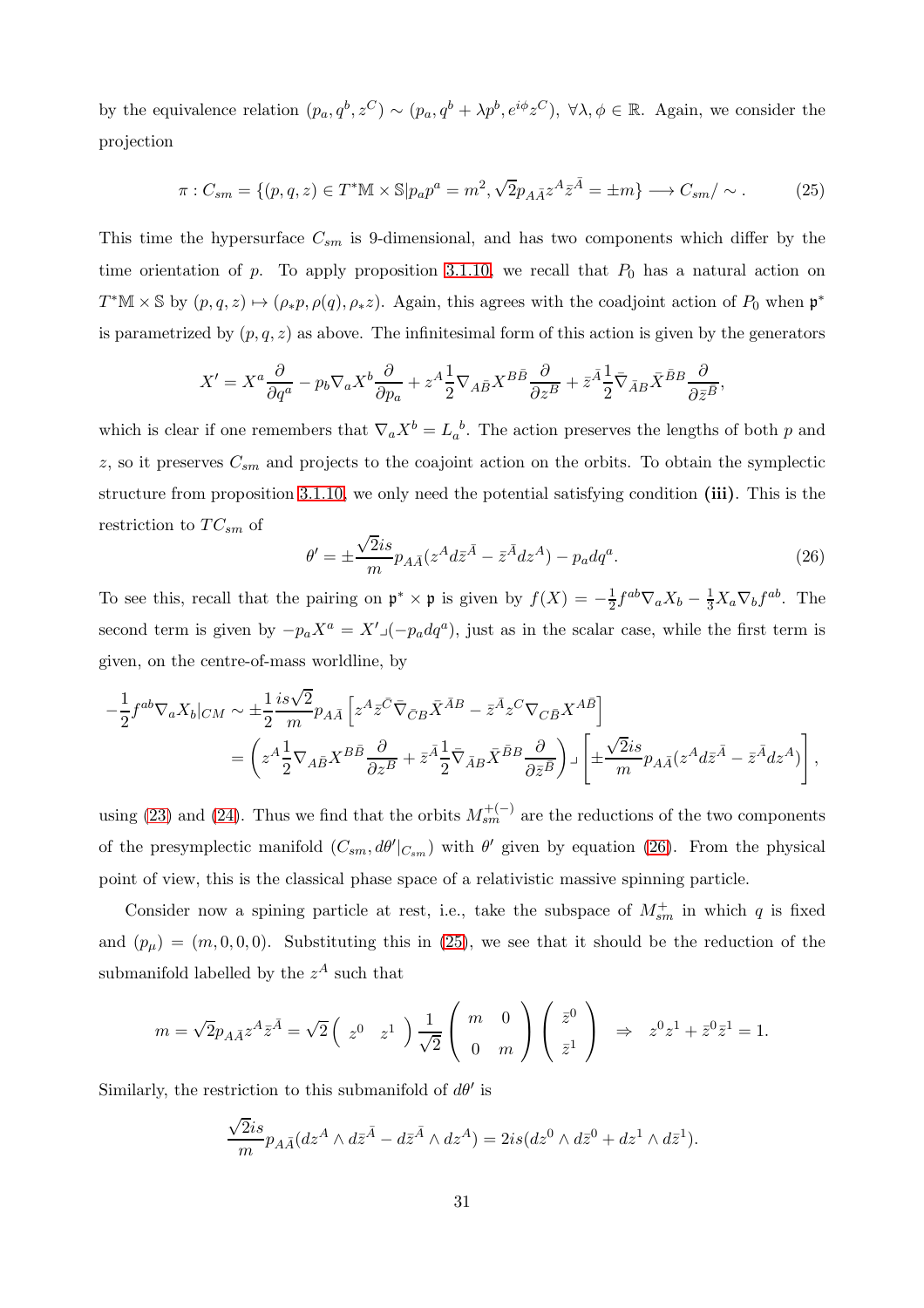This connects the phase space of a spinning particle of spin s to the two-sphere of radius s, and simplifies the 'reduction' procedure to that of the previous example.

The third type of orbit we look at is the one in which  $p_a p^a = 0$  and  $S^a = sp^a$  for some constant s, which we call helicity of the orbit (note that, although the sign of the spin is non-physical, because it is  $s^2$  which parametrizes the orbits, the sign of the helicity is a relevant, labelling distinct orbits). Once again, we use the same technique as in the cases above. For a fixed value of s, there are again two orbits depending on the sign of  $p_0$ . In the one where  $p_0 > 0$ , the proportionality of  $S^a$  and  $p^a$ gives a constraint

<span id="page-31-1"></span>
$$
\epsilon^{abcd} p_b M_{cd} = 2sp^a \tag{27}
$$

which, in turn, implies that the spinor representation of  $f^{ab} = M^{ab} + p^a x^b - p^b x^a$  can be written  $as<sup>12</sup>$  $as<sup>12</sup>$  $as<sup>12</sup>$ 

<span id="page-31-2"></span>
$$
iz^{(A}\bar{\pi}^{B)}\epsilon^{\bar{A}\bar{B}} - i\bar{z}^{(\bar{A}}\pi^{\bar{B})}\epsilon^{AB},\tag{28}
$$

where  $\bar{\pi}_A \pi_{\bar{A}} = p_{A\bar{A}}$  and  $z^A = \omega^A - ix^{A\bar{A}} \pi_{\bar{A}}$ , with  $\omega^A$  a constant spinor. Finally, relation [\(27\)](#page-31-1) implies the normalization  $z^A \bar{\pi}_A + \bar{z}^{\bar{A}} \pi_{\bar{A}} = 2s$ . Hence the two spinors  $\omega^A$  and  $\pi^{\bar{A}}$  specify the tensor field  $f^{ab}$ . Conversely, equation [\(28\)](#page-31-2) specifies  $(\omega^A, \pi_{\bar{A}})$  up to the equivalence  $(\omega^A, \pi_{\bar{A}}) \sim (e^{i\phi}\omega^A, e^{i\phi}\pi_{\bar{A}}), \phi \in$ R. So we want to use the projection

$$
\pi: C_{s0} = \{(\omega, \pi) \in \mathbb{S} \times \bar{\mathbb{S}} | \omega^A \bar{\pi}_A + \bar{\omega}^{\bar{A}} \bar{\pi}_{\bar{A}} = 2s \} \Longrightarrow C_{s0}/\sim.
$$

Again we apply proposition [3.1.10:](#page-19-1) the adjoint action of  $P_0$  on the orbits, which is given by  $\rho_* f$ , becomes, in the parametrization chosen,  $ad^*_{\rho}(\omega^A, \pi_{\bar{A}}) = (\rho_* \omega^A, \rho_* \pi_{\bar{A}})$ . Notice, however, that although under Lorentz transformations it is given by  $L_a^b = \nabla_a X^b$ ,  $X \in \mathfrak{p}$  just as before, when considering translations by some four-vector  $V^a$ ,  $z^A$  is invariant, while the definition of  $\omega$  gives  $\omega^{A'} = z^{A'} + i(x+T)^{A\bar{A}}\pi_{\bar{A}} = \omega^A + iT^{A\bar{A}}\pi_{\bar{A}}$ . Therefore, the infinitesimal form of this action on  $\mathbb{S} \times \bar{\mathbb{S}}$ is given by

$$
X'=2\Re\left(\omega^A\frac{1}{2}\nabla_{A\bar{B}}X^{B\bar{B}}\frac{\partial}{\partial\omega^B}-\pi_{\bar{A}}\frac{1}{2}\bar{\nabla}_{\bar{A}B}\bar{X}^{\bar{B}B}\frac{\partial}{\partial\pi_{\bar{B}}}+iT^{A\bar{A}}\pi_{\bar{A}}\frac{\partial}{\partial\omega^A}\right),\,
$$

where  $T^a = X^a(0)$  is the translation part of  $X \in \mathfrak{p}$ . Again, these induce flows preserving  $C_{s0}$  and

$$
f(X) = -\frac{1}{2}f^{ab}\nabla_a X_b - \frac{1}{3}X_a\nabla_b f^{ab} \sim -i\omega^A \bar{\pi}^B \frac{1}{2}\nabla_{A\bar{B}} X^{B\bar{B}} + i\bar{\omega}^{\bar{A}} \pi^{\bar{B}} \frac{1}{2}\bar{\nabla}_{\bar{A}B} \bar{X}^{\bar{B}B} - \pi_{\bar{A}} \bar{\pi}_A T^{A\bar{A}},
$$

which is given by  $X' \rightharpoonup \theta'$  for

$$
\theta' = i\bar{\pi}_A d\omega^A - i\pi_{\bar{A}} d\bar{\omega}^{\bar{A}} - i\omega^A d\bar{\pi}_A + i\bar{\omega}^{\bar{A}} d\pi_{\bar{A}}.
$$

<span id="page-31-0"></span> $12$ See chapter 6 of [\[24](#page-97-6)].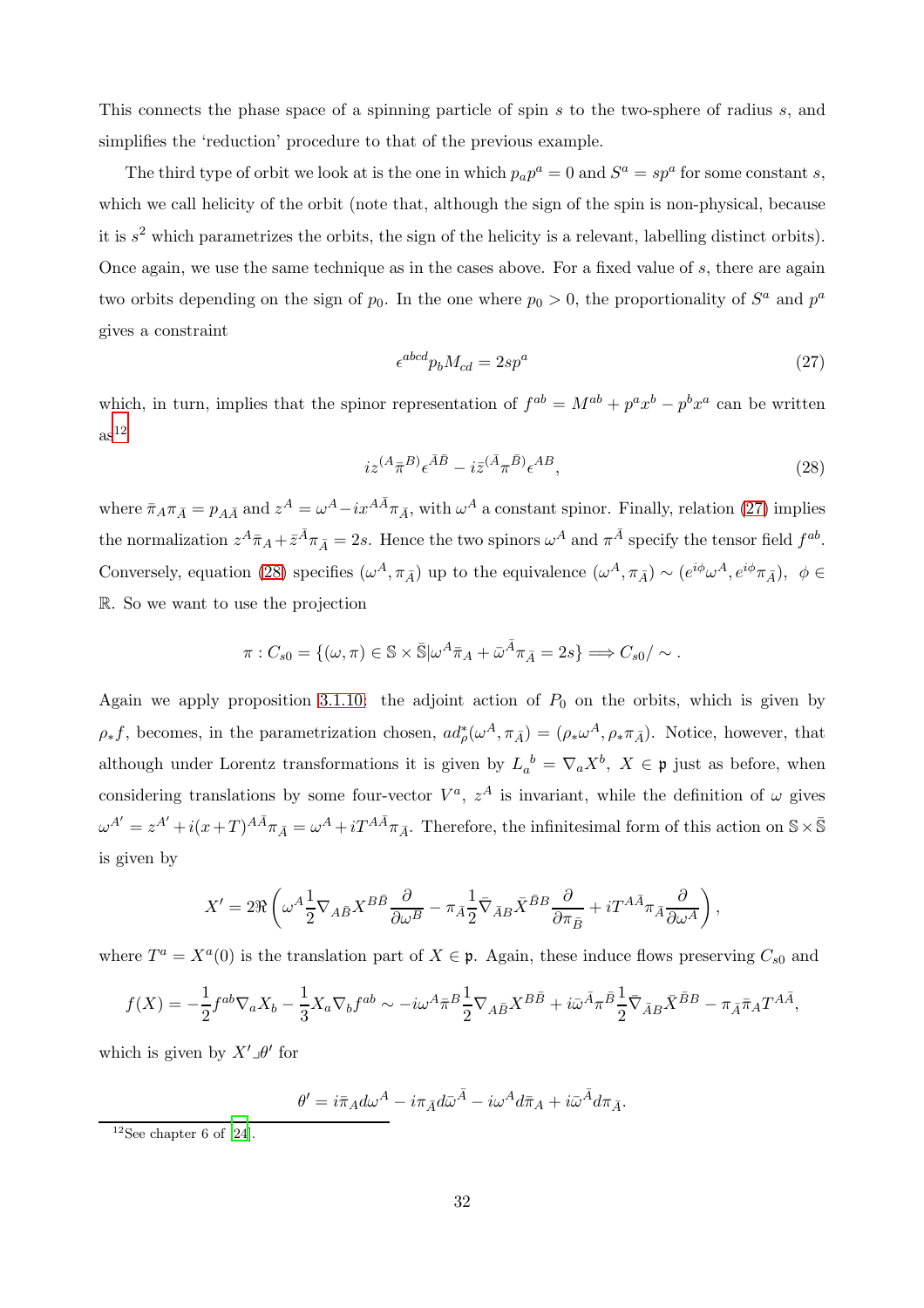Thus we conclude that this orbit, denoted  $M_{s0}^+$ , is the symplectic reduction of

$$
(C_{s0}, -id\omega^A \wedge d\bar{\pi}_A + id\bar{\omega}^{\bar{A}} \wedge d\pi_{\bar{A}}|_{C_{s0}}).
$$

There are other coadjoint orbits in  $\mathfrak{p}^*$  which do not fit in any of the types investigated. These describe particle dymanics of types not observed in nature, some of them having, for example, negative  $m^2$  and thus moving faster than light.

In order to obtain elementary systems with respect to the full Poincaré group  $P$ , it is necessary to implement the discrete symmetries of time reversal and spatial reflection. In doing this, we choose the action so as to make it agree at the quantum level with the usual conventions from quantum field theory. In particular, it should happen that some of these transformations should become anti-unitary operators, which is the case if we take the classical action to be anti-canonical, ie., such that  $\rho^* \omega = -\omega$ . In light of this, we update the definition of elementary systems to mean a transitive action of the symmetry group by either canonical or anti-canonical transformations. For the case of the elementary particles, we then adopt the definition

<span id="page-32-0"></span>
$$
\mathrm{ad}_{\rho}^* f = \xi \rho_*, \ \rho \in P,\tag{29}
$$

where  $\xi = 1$  if  $\rho$  preserves the arrow of time and  $\xi = -1$  if it reverses. In the case of massive particles of arbitrary spin (scalar particles included), this is preserves both  $M_{sm}^+$  and  $M_{sm}^-$ , with the transformations that reverse time acting anti-canonically. An additional symmetry, however, is also preserved by quantization: consider the symplectic manifold obtaining by changing the sign of the symplectic structure on  $M_{sm}^-$ , so that this orbit is given by the reduction of the component on which  $p_0 < 0$  of  $(C_{sm}, -d\theta'|_{C_{sm}})$ . In this case,

$$
C:M^+_{sm}\to M^-_{sm}:f\mapsto -f
$$

is a symplectic diffeomorphism. Upon quantization, this is recognized as the charge quantization symmetry, so that  $M_{sm}^+$  and  $M_{sm}^-$  are seen to describe the phase spaces of a massive spinning relativistic particle and its associated antiparticle, respectively, the two being canonically equivalent and interchanged by charge conjugation. Therefore we shall consider the total symplectic manifold  $M_{sm}$ , given by the two-component reduction of the presymplectic manifold  $(C_{sm}, \omega')$ , where

$$
\omega' = \begin{cases}\nd\theta' & , \text{ if } p_0 > 0 \\
-d\theta' & , \text{ if } p_0 < 0\n\end{cases}
$$
\n(30)

in both the massive scalar and spinning cases, which is an elementary system with respect to  $P \times \mathbb{Z}_2$ , the group generated by the isometries of flat space-time and charge conjugation.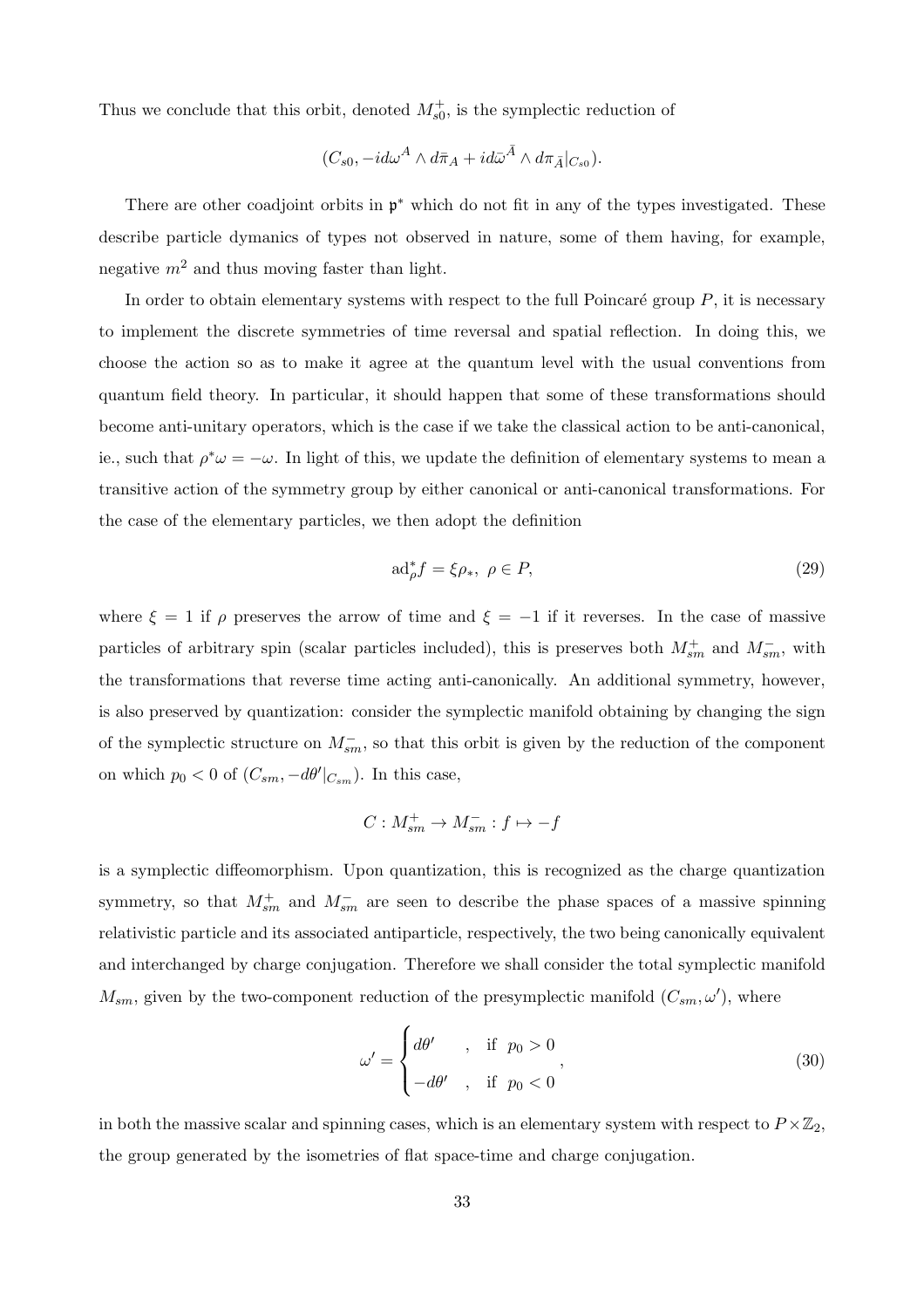In the massless case, we again define the action of the whole of  $P$  by equation [\(29\)](#page-32-0). However, charge conjugation does not give rise to an independent quantum symmetry, so the actual total phase space should be taken to be the two-component symplectic manifold  $M_{s0} = M_{s0}^+ \cup M_{-s0}^+$ , on which again the elements of  $P$  act transitively by canonical or anti-canonical transformations as determined by whether or not they preserve time-orientation, the transformations that reverse only space orientation exchanging the two components. Physically, the two components are given by the two helicity states of the particle differing by the sign of s.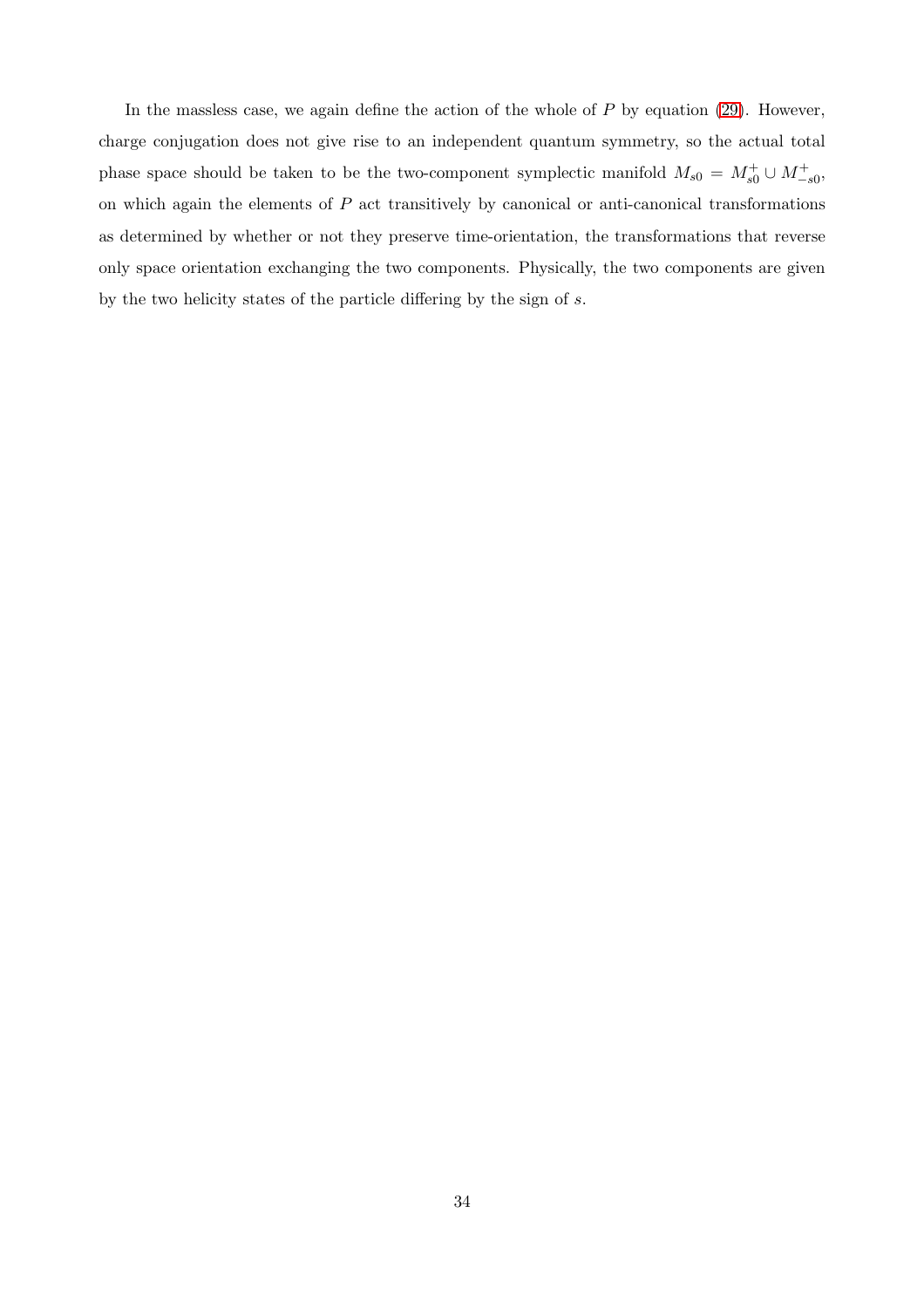## 3.2 Prequantization

Given the classical phase space and the functions which make up the observables of interest, how do we construct the Hilbert space of quantum states and the operators which are the quantum counterparts of the relevant physical observables? This is the question of quantization, and it was Dirac who first laid out the rules which provide the guidelines for possible answers to this question. [\[1](#page-96-0)]. A geometrical interpretation of his axioms is the following. One starts with a symplectic manifold  $(M, \omega)$ , where the symplectic structure endows the smooth functions on M with the structure of a Lie algebra (the Poisson bracket, proposition [2.3.10\)](#page-11-2), which we denote by  $C^{\infty}(M)$ . Hamilton's equation then provides a morphism from this to the algebra of Hamiltonian vector fields,  $V^H(M)$  which generate symplectomorphisms of phase space. We can then recast equation [\(8\)](#page-11-4) as describing the exact sequence

$$
0 \longrightarrow \mathbb{R} \longrightarrow C^{\infty}(M) \longrightarrow V^H(M) \longrightarrow 0,
$$
\n(31)

where  $\mathbb R$  is seen as the abelian Lie algebra of constant functions. In this way classical observables generate classical symmetries: flows on M which preserve the symplectic structure. Conversely, in the quantum system the states are normalised vectors in a Hilbert space,  $H$  and the observables form a subalgebra  $\mathcal O$  of  $gl(H)$ , consisting of operators which generate quantum symmetries: flows on H preserving the Hermitian structure. One then asks that there be an association  $\mathcal{Q}: C^{\infty}(M) \to \mathcal{O}$ such that

•  $Q: C^{\infty}(M) \to \mathcal{O}$  is R-linear.

$$
\bullet [\mathcal{Q}(f), \mathcal{Q}(g)] = -i\hbar \mathcal{Q}(\{f, g\})
$$
\n(32)

• f is a constant function  $\Rightarrow$   $\mathcal{Q}(f) = f1\mathcal{H}$  acts by multiplication by f,

where  $[\cdot, \cdot]$  denotes the commutator of linear maps. We will very often use the notation  $\hat{f} := \mathcal{Q}(f)$ . Note that, even though the classical dynamics is essentially governed by  $V^H(M) = C^{\infty}(M)/\mathbb{R}$ , it is not enough to 'quantize' this algebra, as the action of the constants is relevant at the quantum level (for example, to implement the uncertainty principle).

As we will briefly discuss, Dirac's quantization rules cannot be fully realized for all classical observables and there are a number of subtleties involved, but in geometric quantization the procedure of prequantization gives a first step towards the solution. It starts by constructing a line bundle with hermitian structure and compatible connection over the symplectic manifold  $(M, \omega)$ , whose curvature form is given by  $\omega$ . Then sections of this bundle will work as wavefunctions, giving the quantum states, and the action of the quantum observables on such states can be guessed from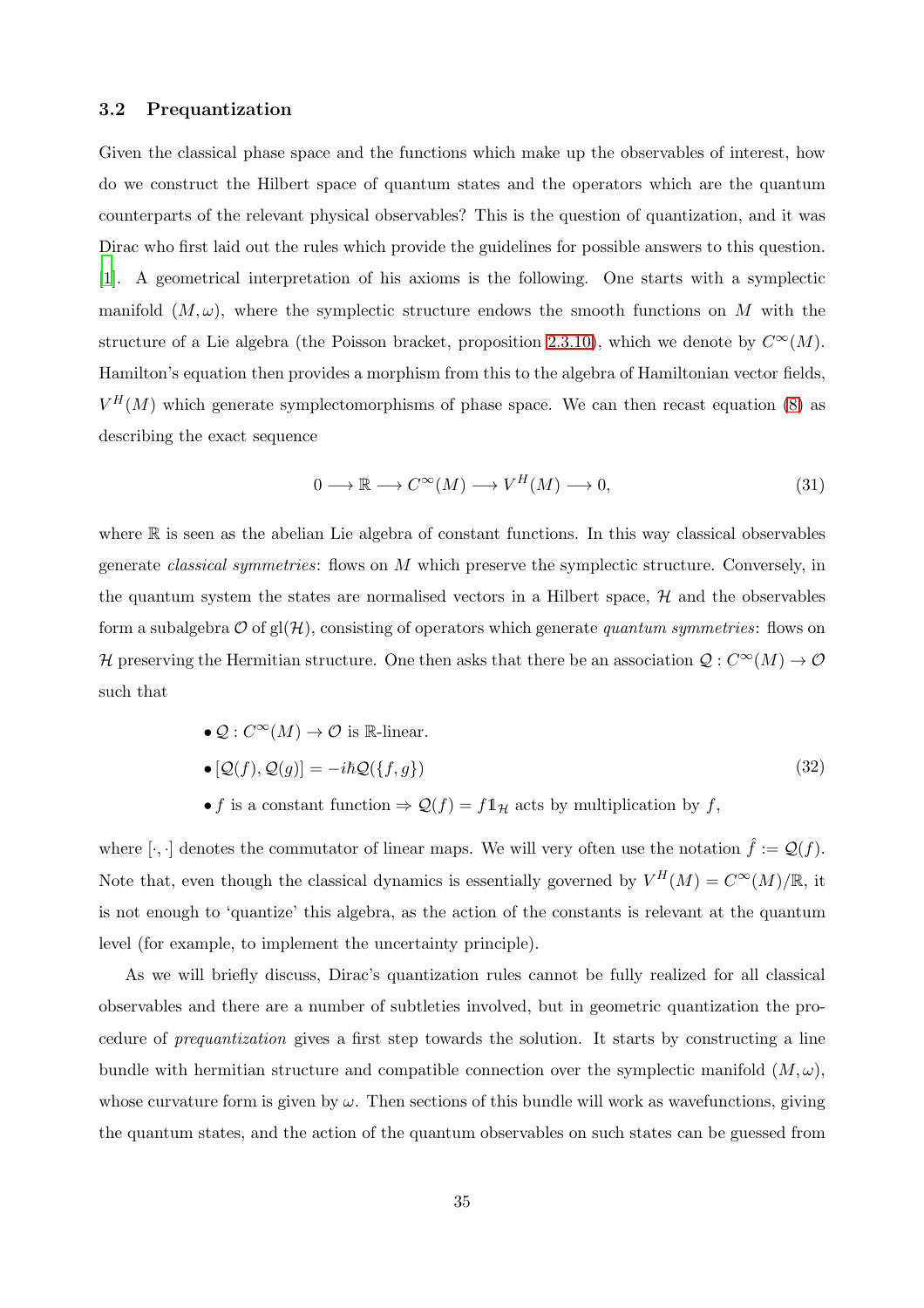the action of the classical observables on the base manifold. This subsection will discuss how this prescription solves a few of Dirac's requirements.

Notice, however, that the so-constructed wavefunctions depend on all coordinates of phase space (both position and momentum, for example). This is at odds with our experience of quantum mechanics where the wavefunction depends only on position of momentum. This choice of determining sections which depend on half of the coordinates is the next step of quantization, and will be taken up in subsection [3.3.](#page-45-0)

We start from a few properties of Hermitian line bundles with connection. For simplicity we will often restrict the discussion to the case when the base manifold is connected and simply connected. For generalisations of the procedure we refer to [\[2\]](#page-96-1). Let  $\pi : B \to M$  be a complex line bundle with connection  $\nabla$  and Hermitian structure  $(\cdot, \cdot)$ . For  $X \in V(M)$  and  $s : M \to B$  a smooth section, we will often think of the connection as  $\nabla_X s = X \Box Ds$ , where  $D : C^{\infty}(B) \to C^{\infty}(T^*M \otimes B)$  is such that

$$
D(s + s') = Ds + Ds'
$$
  

$$
D(fs) = df \otimes s + fDs
$$

,

for any  $f \in C^{\infty}(M)$ ,  $s, s' \in C^{\infty}(B)$ . Given a local section  $s \in C^{\infty}(B|_{U})$ , we can define a local potential one-form  $\Gamma_s$  by  $Ds = \Gamma_s \otimes s$ . We also require that the connection should preserve the Hermitian structure, meaning that

$$
\nabla_X(s, s') = (\nabla_X s, s') + (s, \nabla_X s'), \ \forall X \in V(M), \ \forall s, s' \in C^{\infty}(B).
$$

This implies that, for s a section of modulus one, the potential is pure imaginary,

$$
\Gamma_s = -i\frac{\theta_s}{\hbar}
$$

for some  $\theta_s \in T^*M$ . Even though the conection potentials are only defined locally, the curvature form  $-i\omega/\hbar$ , where  $\omega = d\theta_s$ , is independent of the local section s.

**Definition 3.2.1.** Let  $B \to M$ ,  $L \to N$  be line bundles with connection and compatible Hermitian structure. A morphism between B and L is a pair  $(f, r)$ , where  $f : M \to N$  is differentiable and  $r : m \mapsto r(m) \in \text{Hom}(L_{f(m)}, B_m)$  depends smoothly on  $m \in M$ . If s is a section of L, then the pullback  $f^*s$  is the section of  $B$  defined by

$$
f^*s(m) = r(m)s(f(m)).
$$

The morphism is said to preserve the connection if

$$
(\nabla_X f^*s)(m) = r(m)(\nabla_{f_*X}s)(f(m)), \ \forall m \in M,
$$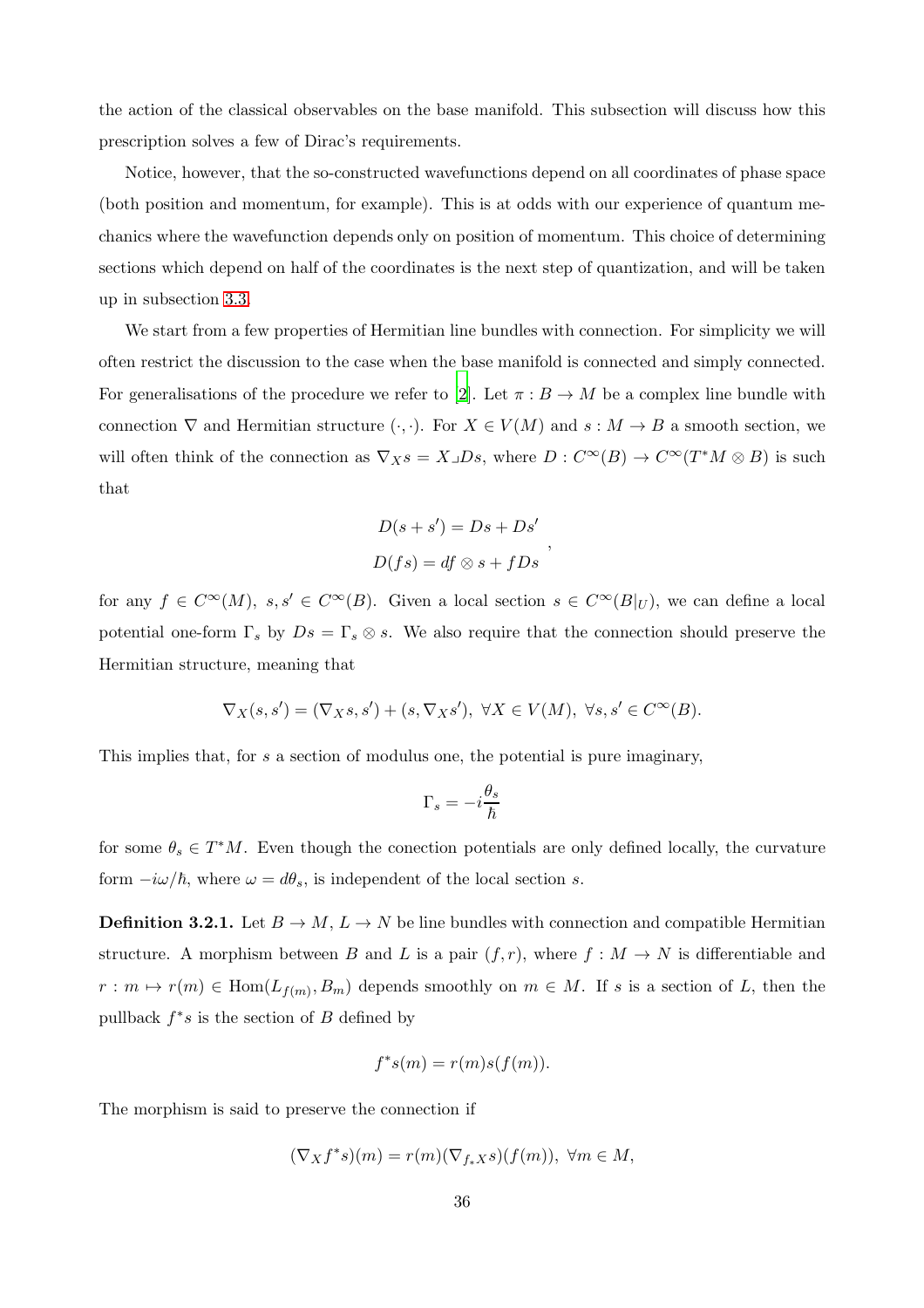and to preserve the Hermitian structure if

$$
(f^*s, f^*s')(m) = (s, s')(f(m)), \ \forall m \in M,
$$

for any  $X \in V(M)$  and  $s, s' \in C^{\infty}(L)$ . Note that if  $f : B \to B$  is a fibre-preserving diffeomorphism and on each fibre  $f: B_m \to B_{f(m)}$  is a linear isomorphism (in local charts, multiplication by a nonzero complex number) then f determines a bundle morphism  $(\bar{f}, r)$  by  $\bar{f}(m) = \pi f(s(m))$  for some section s and  $r(m) = (f|m)^{-1}$ . In this case, f is called an *automorphism* of B.

Obviously, any automorphism preserving the connection also preserves the curvature form. In the case of interest, when  $\omega$  is nondegenerate, it defines a symplectic structure on the base manifold M and hence we see that the automorphisms of B preserving the connection give rise to symplectomorphisms of the base  $(M, \omega)$ . Physically, it determines a canonical transformation of the classical system. In fact, the following holds:

**Proposition 3.2.2.** Let  $\pi : B \to M$  be a Hermitian line bundle with compatible connection and nondegenerate curvature form over a connected, simply connected base  $M$ ,  $H$  be the group of symplectomorphisms of the base  $(M, \omega)$  and P the group of automorphisms of B preserving the connection and the Hermitian structure. Then there is an exact sequence of group morphisms

<span id="page-36-0"></span>
$$
1 \longrightarrow S^1 \longrightarrow P \longrightarrow H \longrightarrow 1. \tag{33}
$$

Proof. This result means that, as we said above, each automorphism of the line bundle with connection and Hermitian structure gives a symplectomorphism of the base manifold and, moreover, each automorphism is uniquely determined by a choice of one such symplectomorphism plus a complex number of modulus one. Because the bundle automorphisms will correspond to quantum symmetries and the base symplectomorphisms will correspond to classical symmetries, this is an important result for quantization.

The idea of the proof is to use the fact that an automorphism should preserve parallel transport to show how it is determined by the canonical transformation of the base and a complex number. First, recall the concept of parallel transport: let  $\gamma: (-1,1) \to M$  be a smooth path on M. Then  $\gamma^*B$  is a line bundle over  $(-1, 1)$  with the connection defined by: if s is a local section over an open  $U \subset M$  with connection potential  $\Gamma_s$ , then we take the connection potential associated to  $\gamma^*s$  to be  $\Gamma_{\gamma^*s} = \gamma^* \Gamma_s$ . Note that, since  $(-1, 1)$  is one-dimensional,  $\Gamma_{\gamma^*s} = A_{\gamma^*s} dt$  for some function  $A_{\gamma^*s}$ of the standard coordinate t on  $(-1, 1)$ . We then say that a section  $s' = \psi s$  is parallel along  $\gamma$  if  $\nabla_{\partial/\partial t} s' = 0,$ 

$$
0=\nabla_{\partial/\partial t}(\psi s)=\frac{\partial}{\partial t}\lrcorner [d(\psi\circ\gamma)\otimes\gamma^*s+(\psi\circ\gamma)A_{\gamma^*s}dt\otimes\gamma^*s]=\left[\frac{d}{dt}\psi+A_{\gamma^*s}\psi\right]\gamma^*s,
$$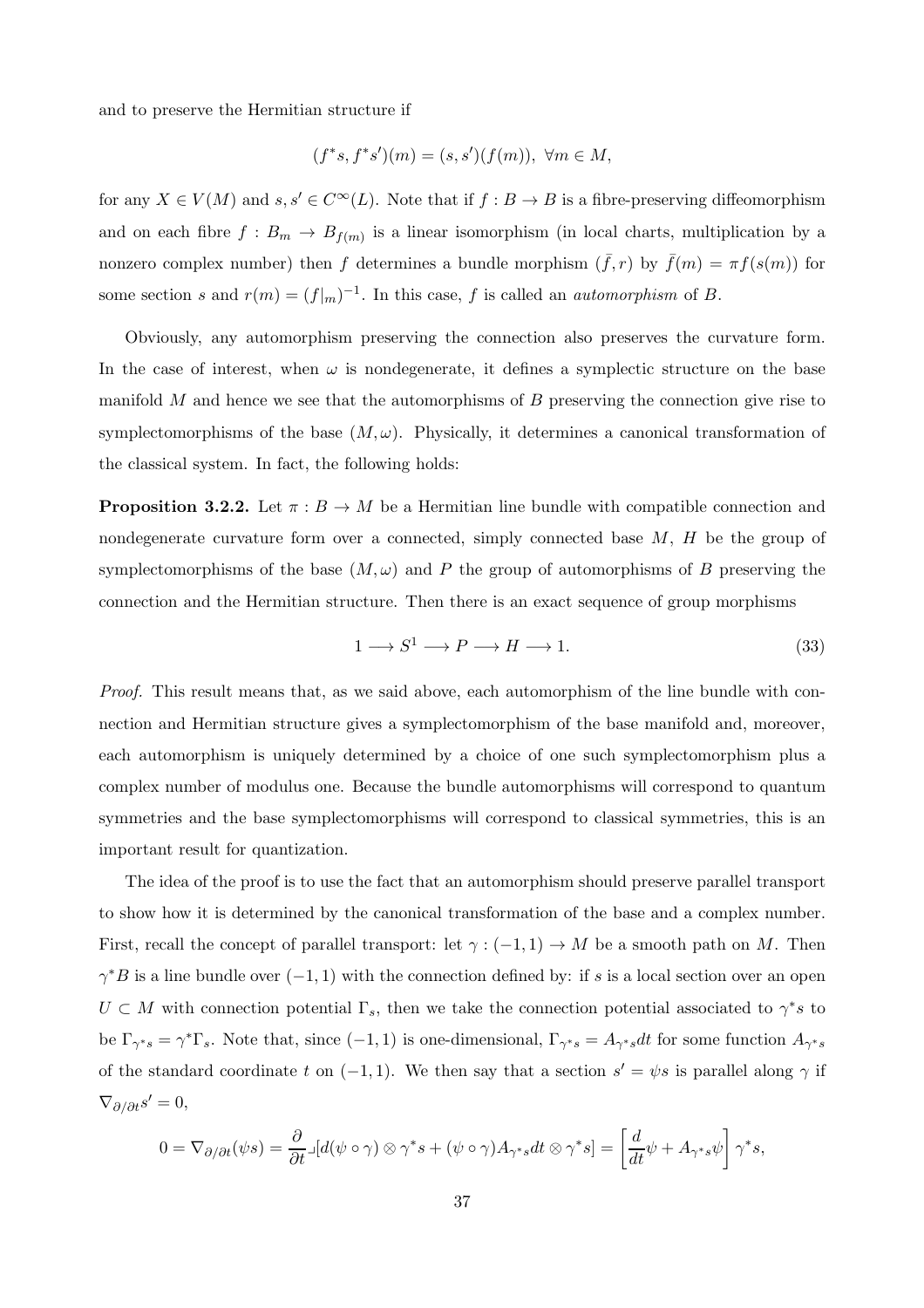So that giving  $\psi(\gamma(0))$  and asking for  $\psi(\gamma(t))\gamma^*s$  to define a section parallel along  $\gamma$  is equivalent to an initial value problem whose only solution is

$$
\psi(\gamma(t)) = \psi(\gamma(0)) \exp\left(-\int_0^t A_{\gamma^*s}(t')dt'\right) = \psi(\gamma(0)) \exp\left(-\int_{\gamma(0)}^{\gamma(t)} \Gamma_s\right)
$$

$$
= \psi(\gamma(0)) \exp\left(\frac{i}{\hbar} \int_{\gamma(0)}^{\gamma(t)} \theta_s\right).
$$

The relevant fact for the moment is that the solution is unique.

Now, let  $(f, r)$  be an automorphism of B,  $\gamma : (-1, 1) \to M$  be a smooth curve on M and  $f \circ \gamma$ its image curve. Since the map preserves the connection, it should take parallel transport along  $\gamma$  to parallel transport along  $f \circ \gamma$ . Hence, if  $\psi_1(t) \in B_{f \circ \gamma(t)}$  is the image of  $\psi_1(0) \in B_{f \circ \gamma(0)}$  by parallel transport along  $f \circ \gamma$ , than

<span id="page-37-0"></span>
$$
\psi_2(t) = r(\gamma(t))\psi_1(t) \in B_{\gamma(t)}\tag{34}
$$

is the image of  $\psi_2(0) \in B_{\gamma(0)}$  by parallel transport along  $\gamma$ . Hence the requirement that the connection is preserved fixes  $r(\gamma(t))$  uniquely up to the choice of a nonzero scalar  $r_0 = r(\gamma(0))$ . Since  $M$  is connected, we can use this to define  $r$  by giving its value on any one particular point  $m_0 \in M$ : for any other  $m \in M$ , we join  $m_0$  to m by a curve  $\gamma$  and define  $r(m)$  by equation [\(34\)](#page-37-0). To do this consistently, one has to verify that the value  $r(m)$  thus defined is independent of the path γ chosen. Equivalently, for s some local unit section and any closed curve γ based at  $γ(0) = m_0$ , one must have the consistency condition

$$
\exp\left(\frac{i}{\hbar}\oint_{\gamma}\theta_s\right)r(m_0)\psi(f\circ\gamma(0))=r(m_0)\exp\left(\frac{i}{\hbar}\oint_{f\circ\gamma}\theta_s\right)\psi(f\circ\gamma(0)),
$$

for arbitrary  $\psi$ . The way this condition is stated, it depends on the local trivialization s. A way to fix this is to take a surface  $\sigma$  spanning  $\gamma$  ( $\partial \sigma = \gamma$ ), which exists since M is simply connected, so that applying Stokes' theorem one gets the condition

<span id="page-37-1"></span>
$$
\exp\left(\frac{i}{\hbar}\int_{\sigma}\omega\right) = \exp\left(\frac{i}{\hbar}\int_{f\circ\sigma}\omega\right) = \exp\left(\frac{i}{\hbar}\int_{\sigma}f^*\omega\right). \tag{35}
$$

Since the surface  $\sigma$  is arbitrary and f is continuous, it implies  $f^*\omega = \omega$ , ie., f defines a symplectomorphism of the base  $(M, \omega)$ .

Finally, note that the requirement that  $(f, r)$  should preserve the hermitian structure implies that the scalar  $r_0 = r(m_0)$  be of unit-modulus. Hence every automorphism of B determines a canonical transformation of the base  $(M, \omega)$  and any two automorphisms defining the same canonical transformation differ by a multiplication by a unit-modulus complex number.  $\Box$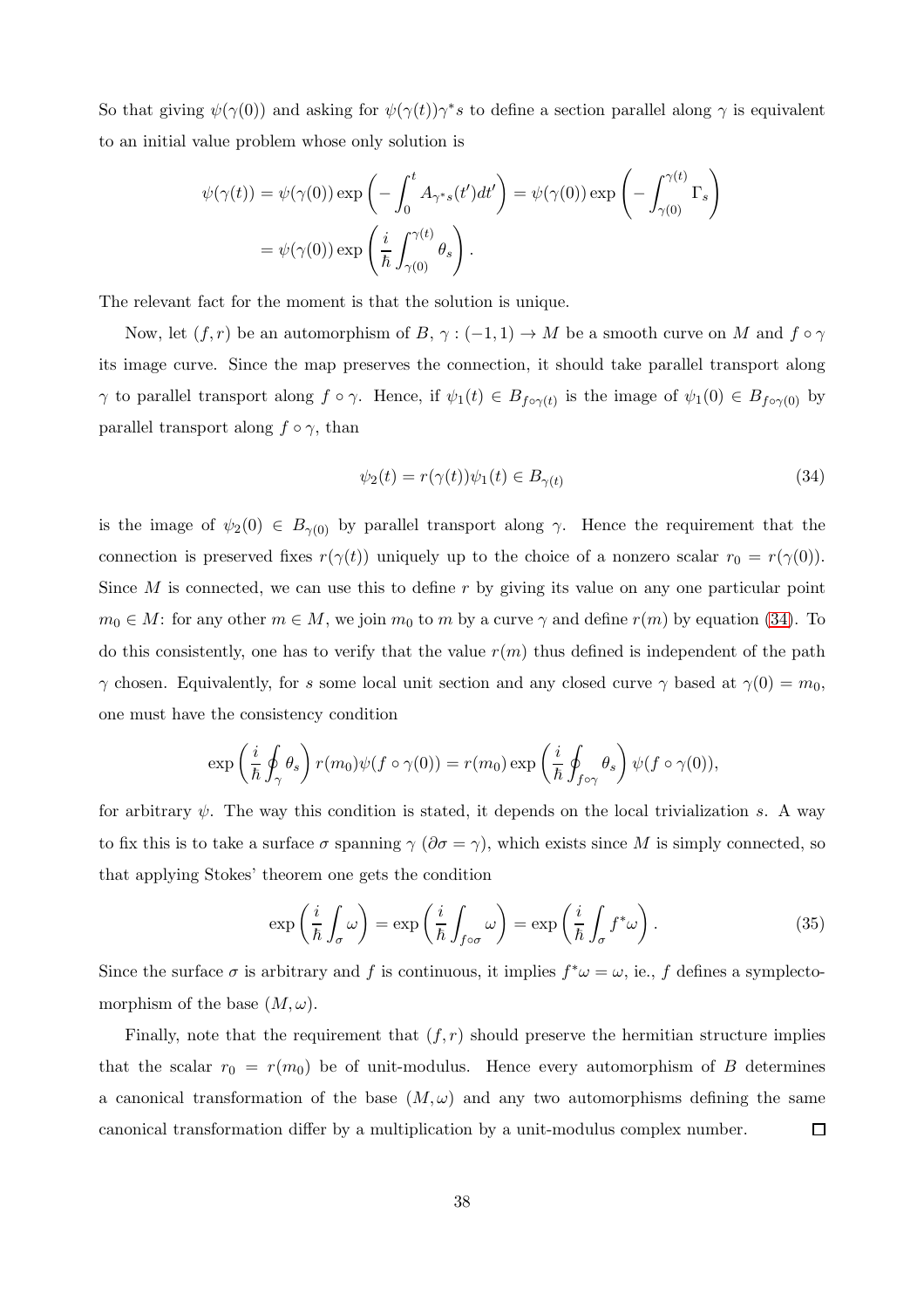The main idea of prequantization is to identify the exact sequence [\(31\)](#page-34-0) with the 'infinitesimal version' of [\(33\)](#page-36-0), i.e., with the exact sequence induced between the Lie algebras, which then realizes the Poisson bracket-commutator correspondence.

**Proposition 3.2.3.** Let  $\pi : B \to M$  be a hermitian line bundle with compatible connection such that its curvature two-form  $-i\omega/\hbar$  is nondegenerate. Then  $Lie(P) \stackrel{\text{iso}}{=} C^{\infty}(M)$ , where P is the group of automorphisms of B and  $C^{\infty}(M)$  is the Poisson algebra on  $(M, \omega)$ .

*Proof.* Let  $f_t$  be a one-parameter family of automorphisms of B and let s be a local unit section. Since each  $f_t$  preserves the hermitian structure,  $f_t^*s = e^{i\alpha_t}s$ . Now, since it also preserves the connection, we must have

$$
\left[f_t^*\left(-\frac{i}{\hbar}\theta_s\right)\right] \otimes f_t^*s = f_t^*Ds = D(f_t^*s) = D(e^{i\alpha_t}s) = \left(id\alpha_t - \frac{i}{\hbar}\theta_s\right) \otimes f_t^*s
$$

$$
\Rightarrow f_t^*\theta_s = -\hbar d\alpha_t + \theta_s \Rightarrow \mathcal{L}_\xi\theta_s = -\hbar d\dot{\alpha},
$$

where  $\xi$  is the infinitesimal generator of  $f_t$  and  $\dot{\alpha} = (d\alpha_t/dt)|_{t=0}$ . Hence, if one defines  $\phi_{\xi} =$  $\hbar \dot{\alpha} + \xi \mathcal{A}_s$ , then

$$
\xi\lrcorner\omega+d\phi_\xi=[\xi\lrcorner d\theta_s+d(\xi\lrcorner\theta_s)]+\hbar d\dot\alpha=0,
$$

so that  $f_t$  projects to the hamiltonian flow generated by  $\phi_{\xi}$  on  $(M, \omega)$ . Note that  $\phi_{\xi}$  is independent of the unit trivialization s: if we substitute  $s \mapsto e^{iu}s$ , then  $\theta_s \mapsto du + \theta_s$  while

$$
f_t^*(e^{iu}s) = e^{i(f_t^*u-u)}e^{i\alpha_t}(e^{iu}s),
$$

so that  $\alpha \mapsto \alpha + \xi \Box du$ . One can prove that the map  $\xi \mapsto \phi_{\xi}$  is bijective [\[2](#page-96-0)]. This is the correspondence between generators of automorphisms of the line bundle and functions on the base symplectic manifold.

From the perspective of quantization, it is more natural to think of the inverse map: to each  $f \in C^{\infty}(M)$ , one associates the vector

$$
\xi_f = X_f - \dot{\alpha}\frac{\partial}{\partial \phi} = X_f + \frac{(X_f \Box \theta_s - f)}{\hbar} \frac{\partial}{\partial \phi},\tag{36}
$$

where we adopt polar coordinates  $z = re^{i\phi}$  on the fibres (once in the trivialization determined by s). Compare this with the previous map  $\xi \mapsto \phi_{\xi} = h\dot{\alpha} + \xi \mathcal{A}_{s} = h\dot{\alpha} + X_{\phi_{\xi}} \mathcal{A}_{s}$ . Linearity is clear from expression [\(36\)](#page-39-0) and that it is also a Lie algebra morphism follows from

$$
\begin{split} [\xi_f,\xi_g] &=[X_f,X_g]+\frac{X_f(X_g\lrcorner\theta_s-g)-X_g(X_f\lrcorner\theta_s-f)}{\hbar}\frac{\partial}{\partial\phi} \\ &=X_{\{f,g\}}+\frac{([X_f,X_g]\lrcorner\theta_s+X_g\lrcorner\mathcal{L}_{X_f}\theta_s-\{f,g\})-(X_g\lrcorner d(X_f\lrcorner\theta_s)-X_g\lrcorner(-X_f\lrcorner d\theta_s))}{\hbar}\frac{\partial}{\partial\phi} \\ &=X_{\{f,g\}}+\frac{X_{\{f,g\}}\lrcorner\theta_s-\{f,g\}}{\hbar}\frac{\partial}{\partial\phi} \\ &=\xi_{\{f,g\}}. \end{split}
$$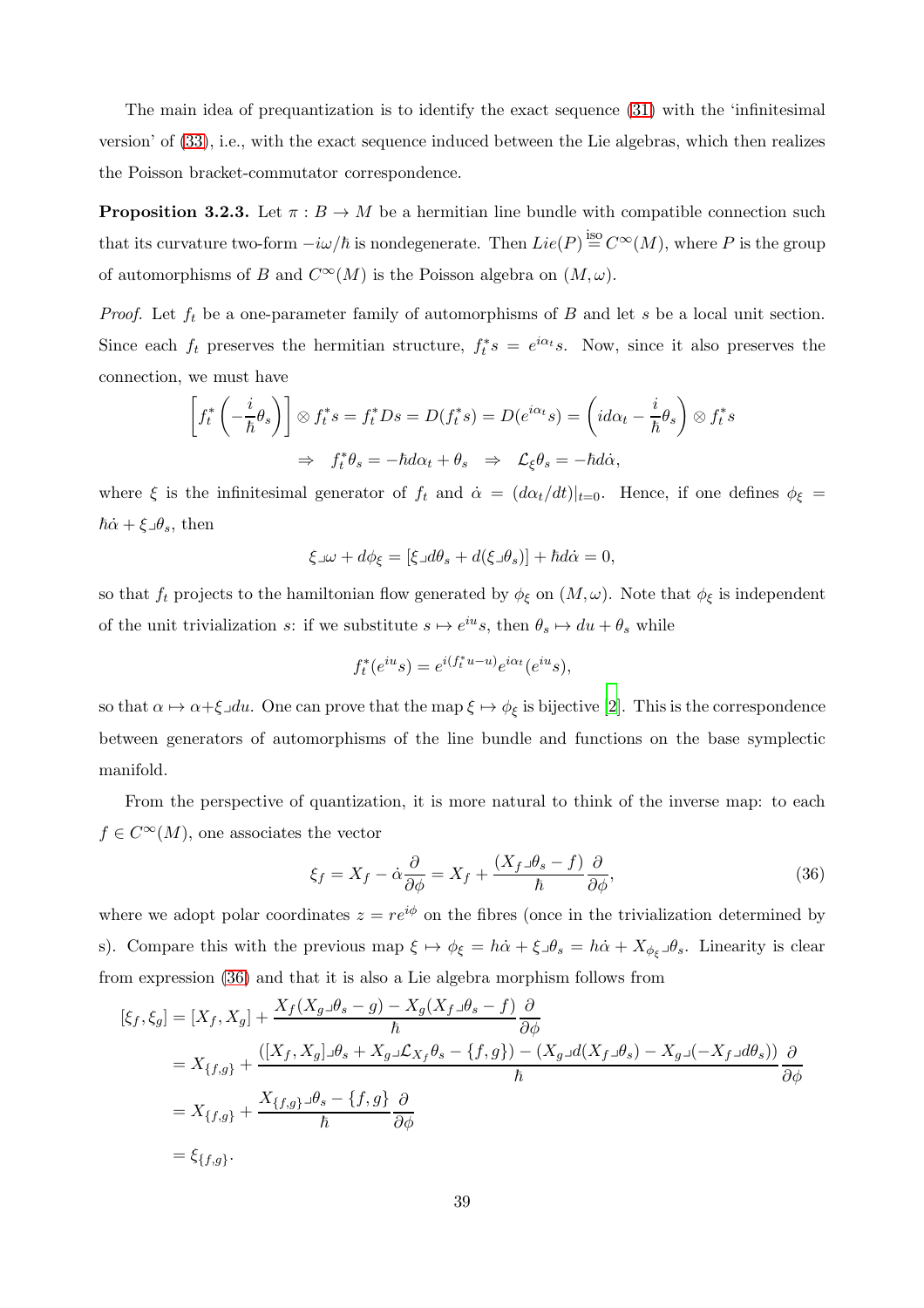The construction gives a representation of the Poisson algebra  $C^{\infty}(M)$  as the generators of automorphisms of B. Now, denoting by  $\xi_t^f$ <sup>*t*</sup> the flow of the vector field  $\xi_f$  on B, we may define an action  $\hat{\rho}_t^f$  $t \atop t$  on the sections  $C^{\infty}(B)$  by

<span id="page-39-0"></span>
$$
\xi_t^f(\hat{\rho}_t^f s(m)) = s(\rho_t^f m),\tag{36}
$$

where  $\rho_t^f$  denotes the flow of  $X_f$  in M. Since sections of this line bundle are like wavefunctions, the infinitesimal action of the flow  $\rho_t^f$  $t \nmid t$  should be identified with the *quantum operator*  $\hat{f}$ .

**Definition 3.2.4.** Let  $B \to M$  be a hermitian line bundle with compatible connection and nondegenerate curvature form  $-i\omega/\hbar$ . Then we define the Hilbert space H of prequantization to be the space of square integrable sections  $s : M \to B$  with inner product

$$
\langle s, s' \rangle = \int_M (s, s') \epsilon,
$$

where  $\epsilon = (\omega/2\pi\hbar)^n$  is the canonical volume-form on the 2n-dimensional symplectic manifold  $(M, \omega)$ . Given a classical observable  $f \in C^{\infty}(M)$ , the quantum observable  $\hat{f}$  is defined as the generator of the action  $\rho_t^f$  $t \nt$  through

<span id="page-39-1"></span>
$$
\frac{d\hat{\rho}_t^f}{dt} = \frac{i}{\hbar} \hat{\rho}_t^f \hat{f}.\tag{37}
$$

Proposition 3.2.5. Explicitly, the quantum operators are given by

<span id="page-39-2"></span>
$$
\hat{f}s = -i\hbar \nabla_{X_f} s + fs.
$$
\n(38)

The map  $f \mapsto \mathcal{Q}(f) = \hat{f}$  satisfies the Dirac's quantization conditions [\(32\)](#page-34-1).

*Proof.* Let  $s' = \psi s$ . Then, by the definition [\(36\)](#page-39-0),

$$
\psi(\rho_t^f m)s(\rho_t^f m) = s'(\rho_t^f m) = \xi_t^f(\hat{\rho}_t^f s'(m))
$$
  
\n
$$
\Rightarrow [\hat{\rho}_t^f(\psi s)](m) = \psi(\rho_t^f m) \exp\left(-i \int_0^t \dot{\alpha} dt'\right) s(m)
$$
  
\n
$$
= \psi(\rho_t^f m) \exp\left(-\frac{i}{\hbar} \int_0^t [(X_f \Box \theta_s - f)(\rho_t^f m)] dt'\right) s(m).
$$
\n(39)

Substituting in [\(37\)](#page-39-1),

$$
\frac{i}{\hbar}[\hat{\rho}_t^f \hat{f}(\psi s)](m) = \frac{d}{dt}[\hat{\rho}_t^f(\psi s)(m)] = \frac{d}{dt} \left[ \psi(\rho_t^f m) \exp\left(-\frac{i}{\hbar} \int_0^t [(X_f \Box \theta_s - f)(\rho_t^f m)] dt'\right) s(m) \right]
$$
\n
$$
= \left[ X_f(\psi) - \frac{i}{\hbar} (X_f \Box \theta_s - f)\psi \right] (\rho_t^f m) \exp\left(-\frac{i}{\hbar} \int_0^t (X_f \Box \theta_s - f) dt'\right) s(m)
$$
\n
$$
= \frac{i}{\hbar} \hat{\rho}_t^f \left\{ \left[ -i\hbar \left( X_f(\psi) - \frac{i}{\hbar} X_f \Box \theta_s \psi \right) + f\psi \right] s \right\}(m)
$$
\n
$$
= \frac{i}{\hbar} \{ \hat{\rho}_t^f [-i\hbar \nabla_{X_f} (\psi s) + f(\psi s)] \}(m),
$$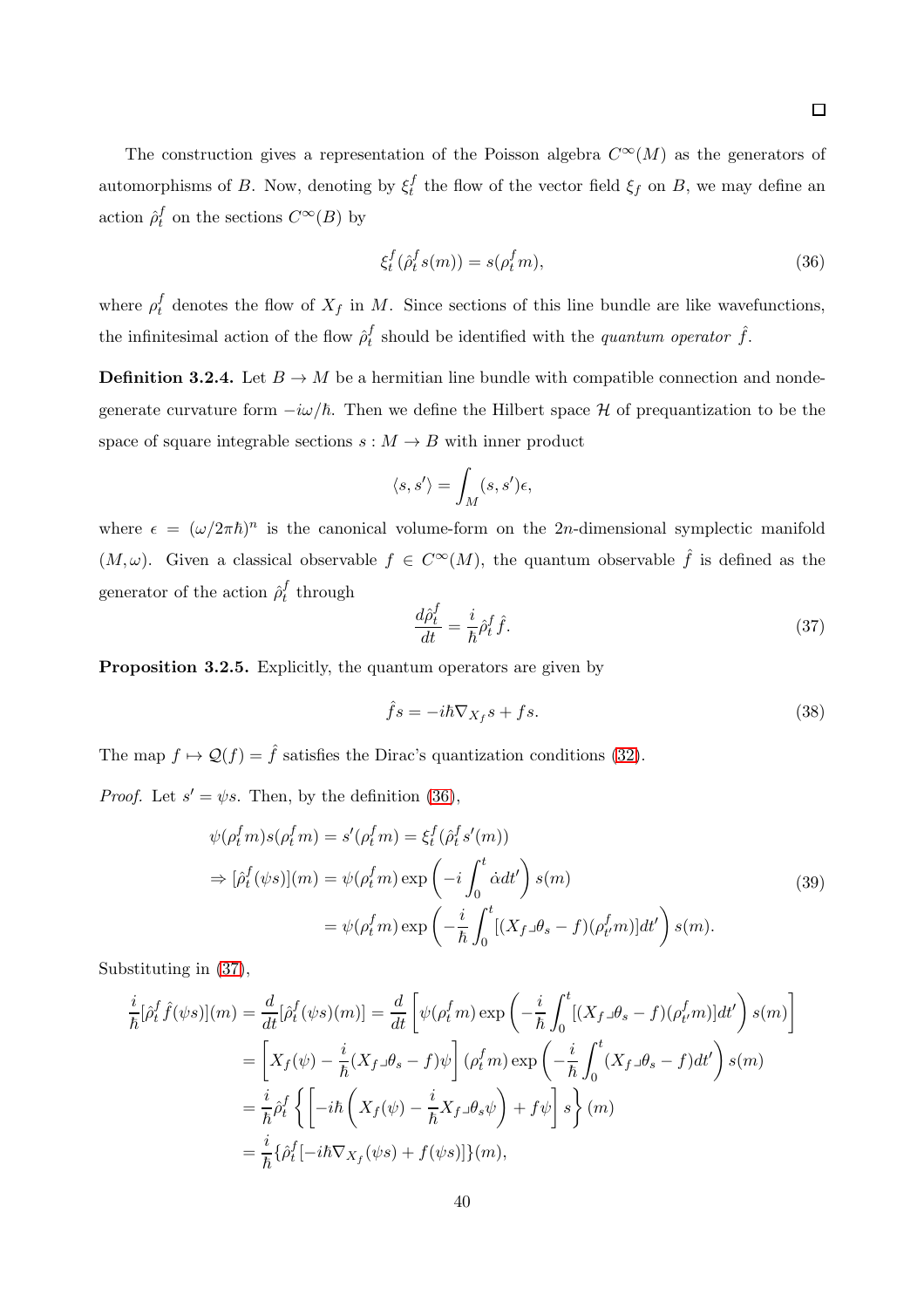which proves equation [\(38\)](#page-39-2).

Let us consider the Dirac rules [\(32\)](#page-34-1), linearity is a consequence of the linearity of Hamilton's equation and of expression [\(38\)](#page-39-2); also, if  $f = c$  is a constant, then

$$
X_f\lrcorner \omega = -df = 0 \; \Rightarrow \; X_f = 0 \; \Rightarrow \hat{f}s = fs.
$$

We evaluate the commutator explicitly, as this is the reason for introducing the  $-i/\hbar$  factor in the expressions for the curvature form:

$$
\begin{aligned} [\mathcal{Q}(f),\mathcal{Q}(g)]s &= \hat{f}\hat{g}s - \hat{g}\hat{f}s = -\hbar^2[\nabla_{X_f},\nabla_{X_g}]s - i\hbar[X_f(g)s - X_g(f)s + g\nabla_{X_f}s - f\nabla_{X_g}s] + \\ &\qquad \qquad + f[-i\hbar\nabla_{X_g}s + gs] - g[-i\hbar\nabla_{X_f}s + fs] \\ &= -\hbar^2\left(\nabla_{[X_f,X_g]}s - \frac{2i\omega(X_f,X_g)}{\hbar}s\right) - i\hbar\{f,g\}s + i\hbar X_g\lrcorner dfs \\ &= -i\hbar[-i\hbar\nabla_{X_{\{f,g\}}s} - X_g\lrcorner(X_f\lrcorner\omega + df)s + \{f,g\}s] \\ &= -i\hbar\mathcal{Q}(\{f,g\})s, \end{aligned}
$$

where we wrote the curvature form in terms of  $\omega$  in the second line and used Hamilton's equation for  $f$  in the last step.

Therefore, provided one can construct a prequantum bundle over phase space, the above procedure gives a solution of Dirac's axioms on the space of sections of this bundle. However, it is not true that one can find one such bundle for any given symplectic manifold. One extra necessary condition is the following. From the discussion preceding equation [\(35\)](#page-37-1), parallel transport along a closed curve  $\gamma$  amounts to a transformation on the fibre given by multiplication by

$$
\exp\left(\frac{i}{\hbar}\oint_{\gamma}\theta_s\right),\,
$$

in a local frame s. If there are two surfaces  $\sigma$  and  $\sigma'$  intersecting only on the common boundary  $\gamma$ , this implies

$$
\exp\left(\frac{i}{\hbar}\int_{\sigma}\omega\right)=\exp\left(\frac{i}{\hbar}\oint_{\gamma}\theta_s\right)=\exp\left(\frac{i}{\hbar}\int_{\sigma'}\omega\right) \ \Rightarrow \ \exp\left(\frac{i}{\hbar}\oint_{\bar{\sigma}\cup\sigma'}\omega\right)=1,
$$

where the bar in  $\bar{\sigma}$  denotes inverting the orientation. Hence it is necessary that the integral of ω on any closed surface in M be an integer multiple of  $2π<sup>π</sup>$ , which is known in Physics as the Bohr-Sommerfeld quantization rule. The more technical statement is

<span id="page-40-0"></span>**Proposition 3.2.6.** Given a symplectic manifold  $(M, \omega)$ , there exists a prequantum bundle over M, i.e., a Hermitian line bundle with compatible connection whose curvature form is  $-i\omega/\hbar$ , if,

 $\Box$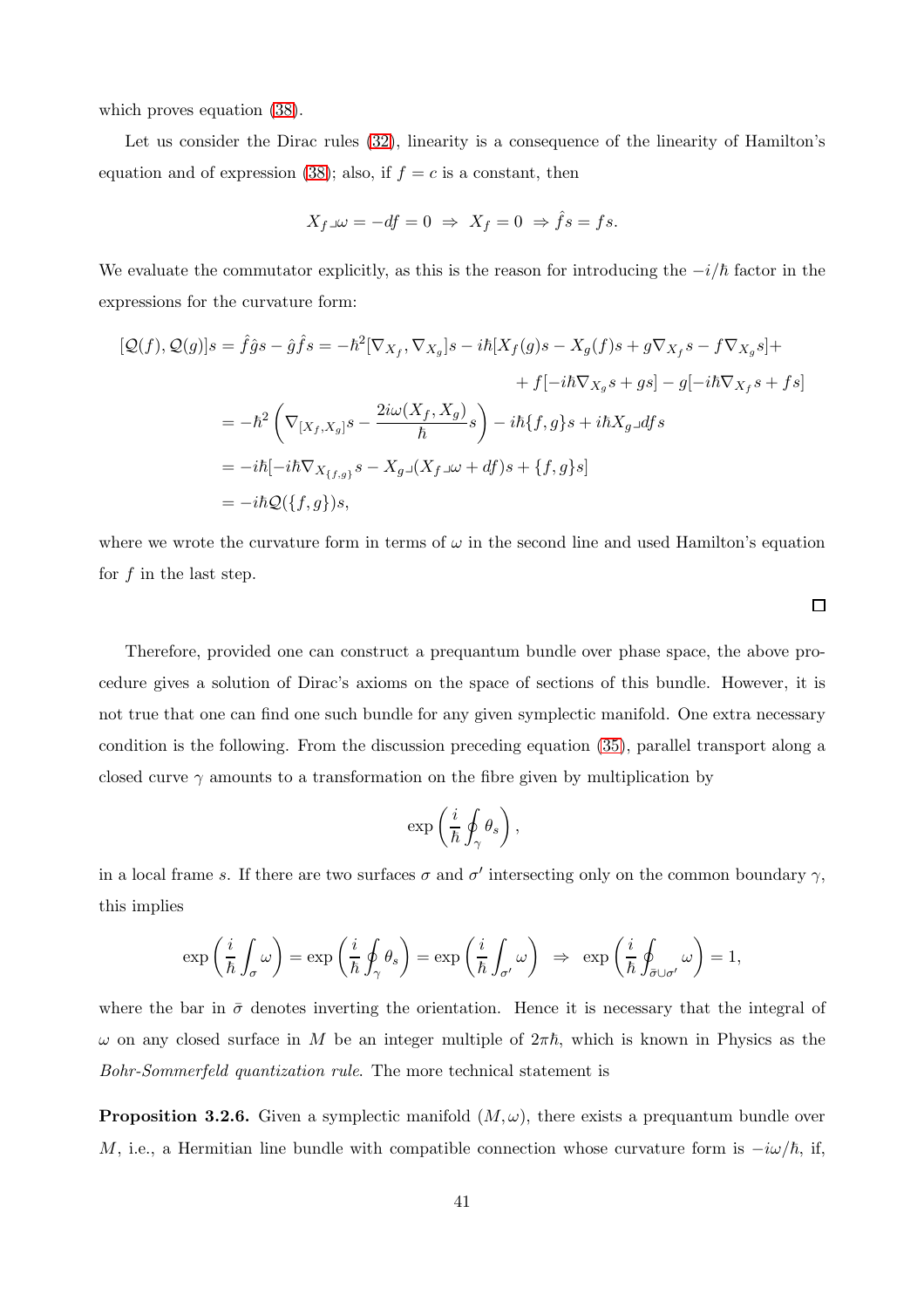and only if,  $(2\pi\hbar)^{-1}\omega$  defines an integer 2nd cohomology class. Moreover, if this is satisfied, then the inequivalent choices of bundle and connection are parametrized by  $H^1(M, S^1)$ .<sup>[13](#page-41-0)</sup>

Because many of our examples deal with symplectic reduction, the following test will be more straightforward to apply:

<span id="page-41-3"></span>**Proposition 3.2.7.** Let  $(M, \omega)$  be the reduction of some presymplectic manifold  $(M', d\theta')$ ,  $\theta' \in$  $\Omega^1(M')$ . If, for any closed curve  $\gamma$  contained in a leaf of the characteristic foliation of  $d\theta'$ ,

<span id="page-41-2"></span>
$$
\frac{1}{2\pi\hbar} \int_{\gamma} \theta' \in \mathbb{Z},\tag{40}
$$

then  $(M, \omega)$  admits a prequantum bundle. Moreover, if M' is simply connected, then this is also a necessary condition.

Proof. A direct proof of the implication can be given by explicitly constructing a prequantum bundle. Let  $K_{m'} = \{X \in T_{m'}M'|X \sqcup d\theta' = 0\}$  be the characteristic foliation and  $\pi : M' \to M$  be the reduction map. Then we define  $B \to M$  to be the bundle whose fiber  $B_m$  is the space of smooth complex functions  $\psi : \pi^{-1}(m) \to \mathbb{C}$  such that, for any piecewise smooth path  $\gamma : (-1,1) \times \pi^{-1}(m) \to$  $\pi^{-1}(m):(t,m')\mapsto \gamma_tm',$ 

<span id="page-41-1"></span>
$$
\psi(\gamma_t m') = \psi(m') \exp\left(\frac{i}{\hbar} \int_{m'}^{\gamma_t m'} \theta'\right). \tag{41}
$$

Clearly, evaluation at some point in the leaf  $\pi^{-1}(m)$  provides an isomorphism  $B_m \to \mathbb{C}$ , so the fibres are one-dimensional. Note how this construction is well-defined because different choices of the path  $\gamma$  differ by a factor of  $\exp(i2\pi n)$ ,  $n \in \mathbb{Z}$  by assumption. Therefore sections of this bundle are given by colections of functions on all of the leaves of  $K$ , which then add up to complex functions  $\psi : M' \to \mathbb{C}$ , such that their restrictions to leaves of K satisfy [\(41\)](#page-41-1). Now, complex functions on M' are sections of the trivial bundle  $M' \times \mathbb{C}$ . Also, let  $X \in V_K(M')$  be a vector tangent to the characteristic foliation and let  $\gamma_t$  be its flow. Then, by [\(41\)](#page-41-1),

$$
[X(\psi)](m') = \frac{d}{dt}\psi(\gamma_t m') = \frac{d}{dt}\left[\psi(m')\exp\left(\frac{i}{\hbar}\int_{m'}^{\gamma_t m'}\theta'\right)\right] = \frac{i}{\hbar}(X\lrcorner\theta')\psi(m').
$$

This means that, if we take  $\nabla'$  to be the connection on  $M \times \mathbb{C}$  with potential  $-i\theta'/\hbar$  in the trivialization  $e : m' \mapsto (m', 1)$ , then each section of our line bundle  $B \to M$  is given by a function  $\psi: M' \to \mathbb{C}$  such that

$$
\nabla'_{X}(\psi e) = \left[ X(\psi) - \frac{i}{\hbar} (X \lrcorner \theta') \psi \right] e = 0, \ \ \forall X \in V_K(M').
$$

<span id="page-41-0"></span> $13A$  simple proof can be found in [\[5](#page-96-1)].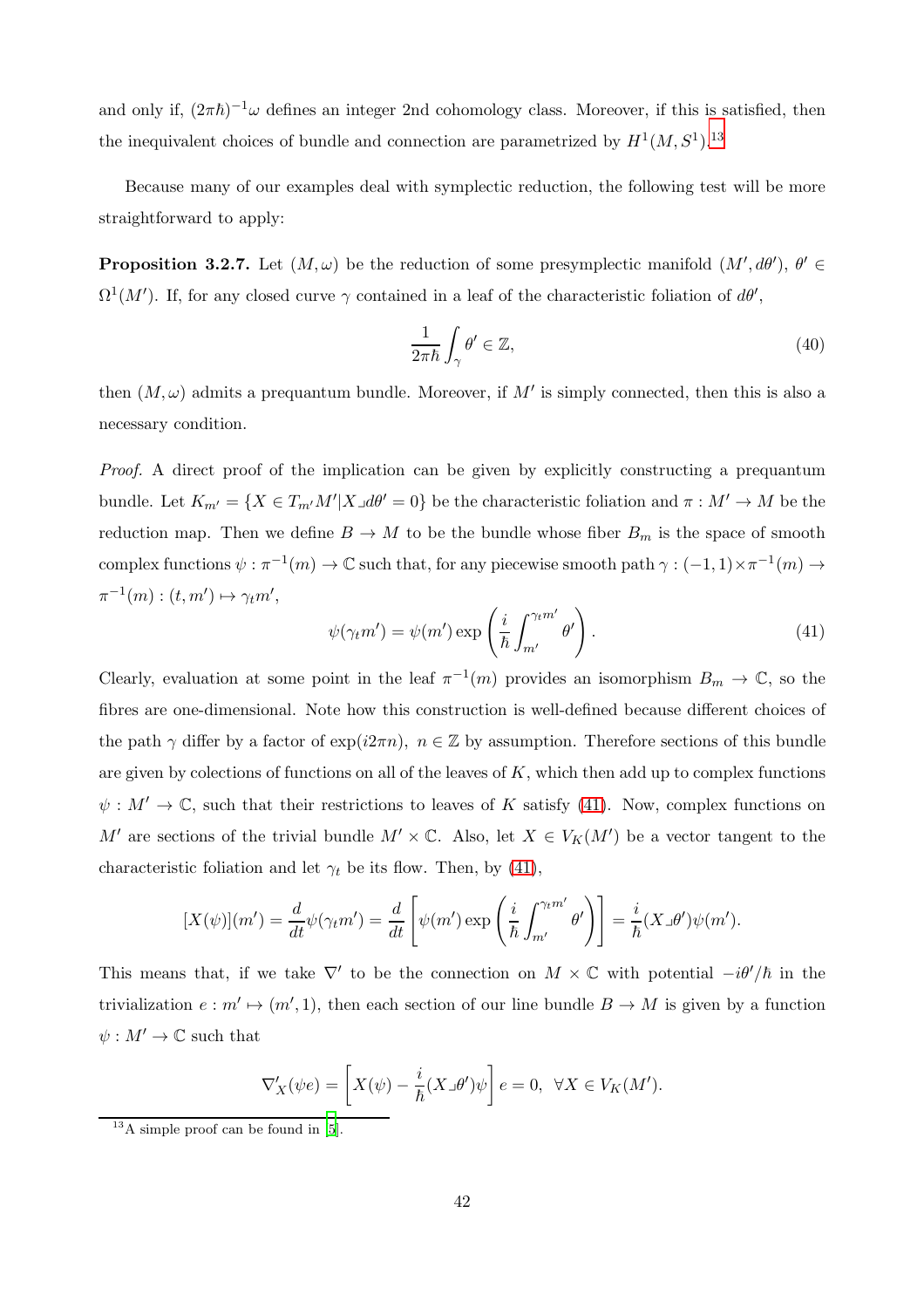We define the connection on B by using  $\nabla'$ . Let  $\psi : M' \to \mathbb{C}$  be the function corresponding to a section  $s \in C^{\infty}(B)$ . Then  $\nabla_Y s$  is the section corresponding to the function  $\phi$  such that  $(\phi e) = \nabla_Z'(\psi e)$ , where  $\pi_* Z = Y$ . This is independent of the choice of  $Z \in V(M')$  since

$$
\pi_* Z = \pi_* W \implies \exists X \in V_K(M') | W = Z + X \implies \nabla'_W(\psi e) = \nabla'_{Z+X}(\psi e) = \nabla'_Z(\psi e),
$$

since  $\psi$  should define a section of B. To see that this definition maps sections of B to sections of B, we use that the curvature of  $\nabla'$  is  $-i(d\theta')/\hbar$ , so that, if  $X \in V_K(M')$ ,  $Z \in V(M')$ , and  $\nabla_X(\psi e) = 0, \forall X \in V_K(M'), \text{ then}$ 

$$
\nabla'_X[\nabla'_Z(\psi e)] = \nabla'_Z[\nabla'_X(\psi e)] + \nabla'_{[X,Z]}(\psi e) - \frac{2i}{\hbar}d\theta'(X,Z)e = 0,
$$

since  $X \in V_K(M') \implies X \lrcorner d\theta' = 0$  and  $[X, Z] \in V_K(M')$  as K is integrable. Therefore  $\nabla_Z(\psi e)$  also defines a section of B if  $(\psi e)$  does.

To calculate the curvature of  $\nabla$  we need only that  $\pi_*[Z, W] = [\pi_* Z, \pi_* W]$ . For  $Z, W \in V(M')$ and s the section of B associated with  $\psi$ ,

$$
\nabla_{\pi_*Z}\nabla_{\pi_*W}S-\nabla_{\pi_*W}\nabla_{\pi_*Z}S-\nabla_{[\pi_*Z,\pi_*W]}S
$$

should correspond to the function  $\phi$ , where

$$
(\phi e) = \nabla'_Z [\nabla'_W(\psi e)] - \nabla'_W [\nabla'_Z(\psi e)] - \nabla'_{[Z,W]}(\psi e) = \frac{2i}{\hbar} d\theta'(Z,W)e
$$
  
=  $\frac{2i}{\hbar} \omega(\pi_* Z, \pi_* W)e$ ,

so the curvature is indeed given by the symplectic form on  $(M, \omega)$ . Finally, we take the hermitian structure on B to be the one inherited from the standard one in  $M' \times \mathbb{C}$ , where  $(e, e) = 1$ .

Conversely, if  $(M, \omega)$  admits a prequantum bundle, we have seen that necessarily the integral of  $\omega$  on a closed surface is an integer multiple of  $2\pi\hbar$ . Let  $\gamma$  be a closed curve on a leaf  $\pi^{-1}(m)$ of K. If one assumes that M' is simply connected, then one can find a surface  $\sigma \subset M'$  such that  $\partial \sigma = \gamma$ . Now, the image of  $\gamma \subset \pi^{-1}(m)$  is  $m$ , so  $\pi(\sigma) \in M$  is closed. Thus

$$
\frac{1}{2\pi\hbar}\oint_{\gamma}\theta'=\frac{1}{2\pi\hbar}\int_{\sigma}d\theta'=\frac{1}{2\pi\hbar}\int_{\pi(\sigma)}\omega\in\mathbb{Z},
$$

so equation [\(40\)](#page-41-2) follows.

 $\Box$ 

### Example 3.2.8. Quantization of spin

The existence of a prequantum bundle implies a quantization of spin. Let us first take elementary systems with rotational symmetry. Recall from equations [\(17\)](#page-24-0) and [\(18\)](#page-24-1), that each coadjoint orbit can be expressed as a sphere of radius s, which we think of as the symplectic reduction of

$$
(S3, \omega_f = d\theta_f), \qquad \theta_f = is(z0 d\overline{z}0 + z1 d\overline{z}1 - \overline{z}0 dz0 - \overline{z}1 dz1).
$$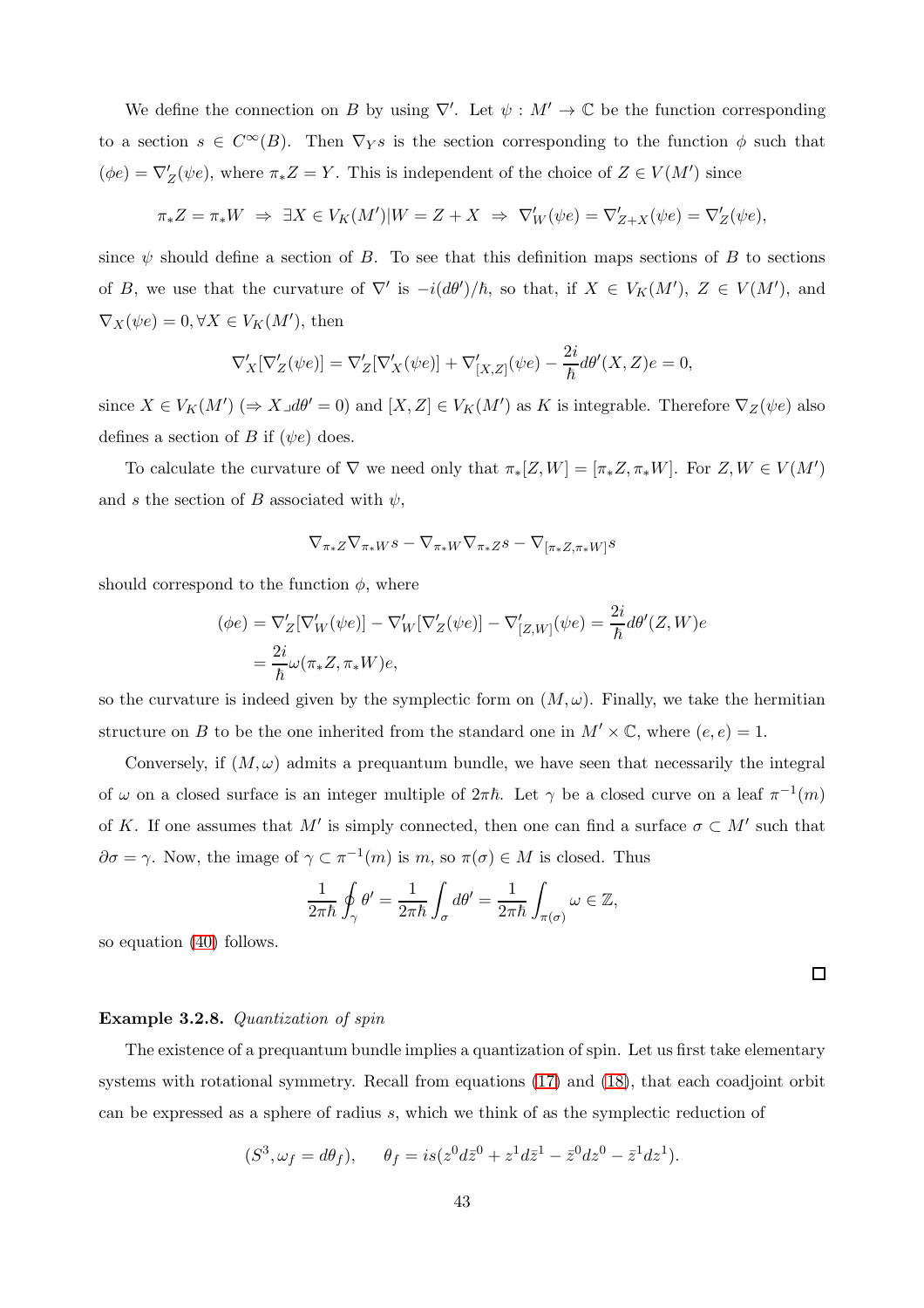First we find out what is the characteristic foliation K. Let  $X^{z^0}\partial_{z^0} + X^{\bar{z}^0}\partial_{\bar{z}^0} + X^{z^1}\partial_{z^1} + X^{\bar{z}^1}\partial_{\bar{z}^1} \in$  $V(\mathbb{C}^2)$  be some vector tangent to  $S^3$ . Then the solution to

$$
\frac{d}{dt}z^{\alpha}(t)=X^{\alpha}(z(t))
$$

should be a curve in the sphere, ie.,

$$
z^{0}(t)\overline{z}^{0}(t) + z^{1}(t)\overline{z}^{1}(t) = 1 \Rightarrow 0 = \frac{d}{dt}(z^{0}\overline{z}^{0} + z^{1}\overline{z}^{1}) = 2Re(\overline{z}^{0}X^{z^{0}} + \overline{z}^{1}X^{z^{1}})
$$

$$
\Rightarrow \overline{z}^{0}X^{z^{0}} + \overline{z}^{1}X^{z^{1}} = if,
$$

for some real f. Now, let  $X \in K$ , the characteristic foliation of  $\omega_f$ . This means that  $(X \cup \omega_f)|_{TS^3} =$ 0, ie,  $Y \lrcorner (X \lrcorner \omega_f) = 0$ ,  $\forall Y \in TS^3$ . Taking into account the previous discussion, we may write both the vectors tangent to the sphere in the form

$$
X = \xi \frac{\partial}{\partial z^0} + \bar{\xi} \frac{\partial}{\partial \bar{z}^0} + \frac{(if - \bar{z}^0 \xi)}{\bar{z}^1} \frac{\partial}{\partial z^1} - \frac{(if + z^0 \bar{\xi})}{z^1} \frac{\partial}{\partial \bar{z}^1} Y = \chi \frac{\partial}{\partial z^0} + \bar{\chi} \frac{\partial}{\partial \bar{z}^0} + \frac{(ig - \bar{z}^0 \chi)}{\bar{z}^1} \frac{\partial}{\partial z^1} - \frac{(ig + z^0 \bar{\chi})}{z^1} \frac{\partial}{\partial \bar{z}^1} ,
$$

with f and g real. Hence the condition for  $X$  to be in  $K$  translates to

$$
0 = Y\lrcorner (X\lrcorner \omega_f) = Y\lrcorner 2is \left[ \xi d\bar{z}^0 - \bar{\xi} dz^0 + \frac{(if - \bar{z}^0 \xi)}{\bar{z}^1} d\bar{z}^1 + \frac{(if + z^0 \bar{\xi})}{z^1} dz^1 \right]
$$
  
= 
$$
\frac{2is}{z^1 \bar{z}^1} \left[ \bar{\chi} (\xi - if z^0) - \chi (\bar{\xi} + if \bar{z}^0) + ig(z^0 \bar{\xi} + \bar{z}^0 \xi) \right], \ \forall \chi, \forall g
$$

which we solve by  $\xi = ifz^0$ . So the vectors in the characteristic foliation are of the form

$$
X = if z^{0} \frac{\partial}{\partial z^{0}} - if \bar{z}^{0} \frac{\partial}{\partial \bar{z}^{0}} + if z^{1} \frac{\partial}{\partial z^{1}} - if \bar{z}^{1} \frac{\partial}{\partial \bar{z}^{1}}.
$$

Finally, solving  $\frac{d}{dt}z^{\alpha}(t) = X^{\alpha}(z(t))$ , we find that the leaves of K are the circles<sup>[14](#page-43-0)</sup>

$$
e^{i\phi(t)}(z^0, z^1)
$$
,  $\phi(t) = \int_0^t f dt$  real.

Therefore, since  $S^3$  is simply connected, there is a prequantum bundle over the reduction of  $(S^3, d\theta_f)$  if, and only if,  $\oint_{\gamma} \theta_f$  is an integer multiple of  $2\pi\hbar$  for any closed curve  $\gamma$  contained in a leaf of K. Hence, taking the parametrization  $\gamma = \{e^{it}(z^0, z^1), t \in [0, 2\pi]\}\,$  this translates to

$$
\frac{1}{2\pi\hbar} \oint_{\gamma} \theta_{f} = \frac{is}{2\pi\hbar} \oint_{\gamma} (z^{0}d\bar{z}^{0} + z^{1}d\bar{z}^{1} - \bar{z}^{0}dz^{0} - \bar{z}^{1}dz^{1})
$$
\n
$$
= \frac{is}{2\pi\hbar} \int_{0}^{2\pi} [e^{it}z^{0}d(e^{-it}\bar{z}^{0}) + e^{it}z^{1}d(e^{-it}\bar{z}^{1}) - e^{-it}\bar{z}^{0}d(e^{it}z^{0}) - e^{-it}\bar{z}^{1}d(e^{it}z^{1})]
$$
\n
$$
= \frac{s}{\hbar} (z^{0}\bar{z}^{0} + z^{1}\bar{z}^{1} + \bar{z}^{0}z^{0} + \bar{z}^{1}z^{1}) = \frac{2s}{\hbar} \in \mathbb{Z},
$$

<span id="page-43-0"></span><sup>14</sup>This is a well-known fact about the Hopf fibration.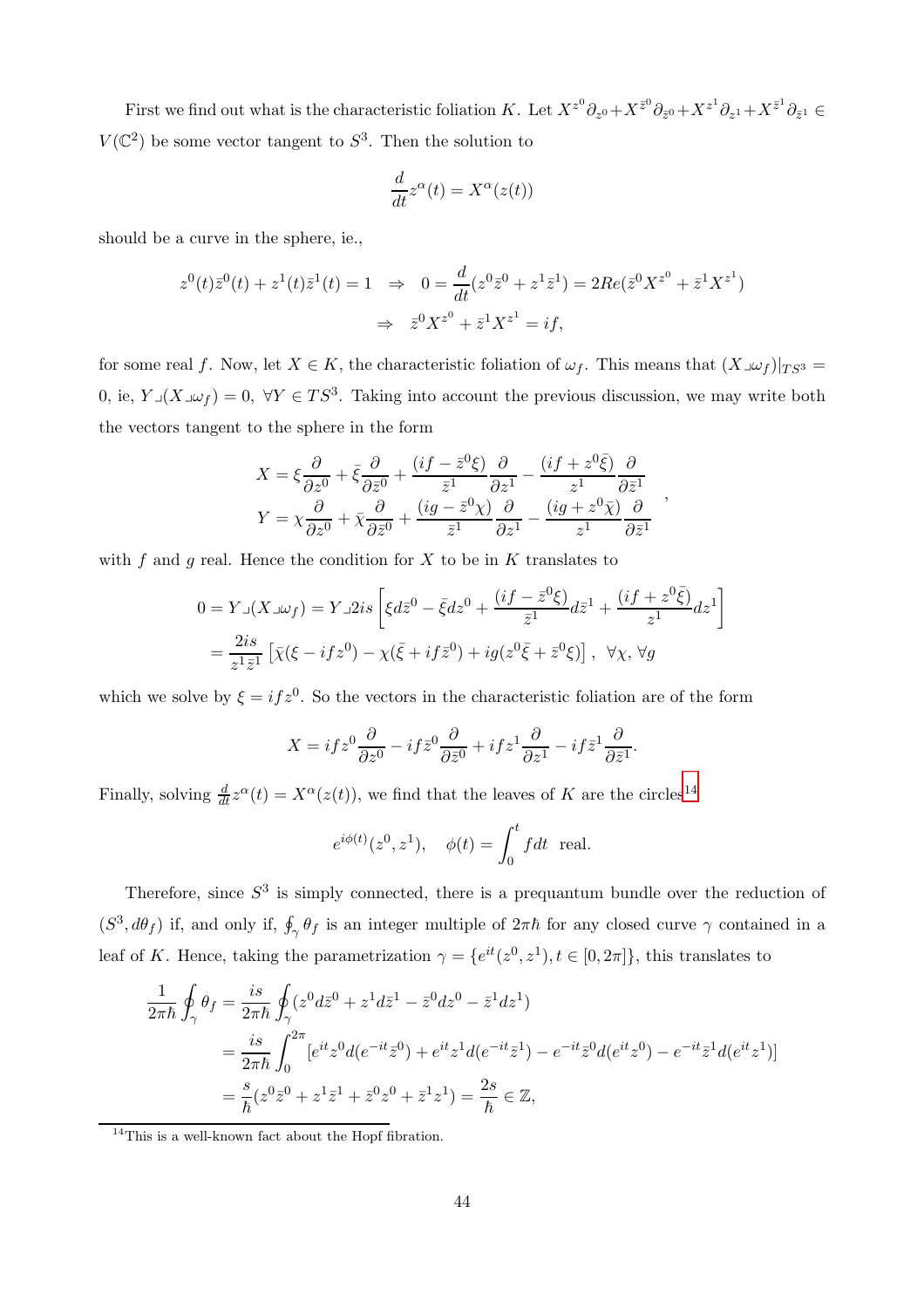so we arrive at the conclusion that only certain spheres can be quantized, the ones with radius an integer multiple of  $\hbar/2$ .

Consider now the phase-space of a massive particle of arbitrary spin s. As discussed in example [3.1.12,](#page-24-2) this is the reduction of  $C_{sm}$  with symplectic structure given by equation [\(30\)](#page-32-0). Fortunately, it is not necessary to make much effort to discover what the reduction map is, since we saw that it is explicitly given by the quotient

$$
\pi: C_{sm} = \{(p, q, z) \in T^* \mathbb{M} \times \mathbb{S} | p_a p^a = m^2, \sqrt{2}p_{A\bar{A}} z^A \bar{z}^{\bar{A}} = \pm m \} \longrightarrow C_{sm} / \sim
$$

with  $(p_a, q^b, z^C) \sim (p_a, q^b + \lambda p^b, e^{i\phi} z^C)$ ,  $\forall \lambda, \phi \in \mathbb{R}$ . It turns out that the only closed curves which pose some restriction on  $M_{sm}$  are the circles in spinor space given by  $\{e^{it}z^C|t\in[0,2\pi]\}\,$ , which are of the same form as the ones in the case of  $S^3$  above if we identify the spinors with  $\mathbb{C}^2$ . As was showed in example [3.1.12,](#page-24-2) the restriction of the reduction  $C_{sm} \to M_{sm}$  to these directions is the same as the reduction  $S^3 \to S^2$ , so the same calculation as above implies that  $M_{sm}$  is quantizable if, and only if, s is an integer multiple of  $\hbar/2$ . Thus we recover quantization of spin as a topological obstruction to the construction of a prequantum bundle.

In the massless case, we apply the same criterion to the reduction of  $(C_{s0}, -id\omega^A \wedge d\bar{\pi}_A + id\bar{\omega}^{\bar{A}} \wedge d\bar{\pi}_A + id\bar{\omega}^{\bar{A}}$  $d\pi_{\bar{A}}|_{C_{s0}}$ ). The reduction map was seen to be the quotient

<span id="page-44-0"></span>
$$
\pi: C_{s0} = \{ (\omega, \pi) \in \mathbb{S} \times \overline{\mathbb{S}} | \omega^A \overline{\pi}_A + \overline{\omega}^{\overline{A}} \pi_{\overline{A}} = 2s \} \longrightarrow C_{s0} / \sim
$$
\n(42)

by the relation  $(\omega^A, \pi_{\bar{A}}) \sim (e^{i\phi}\omega^A, e^{i\phi}\pi_{\bar{A}}), \phi \in \mathbb{R}$ . By a similar calculation, one can check whether the symplectic potential

$$
\theta'' = -i\omega^A d\bar{\pi}_A + i\bar{\omega}^{\bar{A}} d\pi_{\bar{A}}
$$

gives an integer multiple of  $2\pi\hbar$  when integrated on a path of the form  $\gamma = \{ (e^{it}\omega^A, e^{it}\pi_{\bar{A}})|t \in$  $[0, 2\pi]$ :

$$
\frac{1}{2\pi\hbar} \oint_{\gamma} \theta'' = \frac{-i}{2\pi\hbar} \int_{0}^{2\pi} [e^{it}\omega^A d(e^{-it}\pi_A) - e^{-it}\bar{\omega}^{\bar{A}}d(e^{it}\pi_{\bar{A}})] = \frac{-1}{\hbar} (\omega^a \bar{\pi}_A + \bar{\omega}^{\bar{A}}\pi_{\bar{A}})
$$

$$
= -\frac{2s}{\hbar} \in \mathbb{Z},
$$

by equation [\(42\)](#page-44-0). We conclude that the coadjoint orbits corresponding to massless particles which are quantizable are the ones with helicity s which is an integer multiple of  $\hbar/2$ .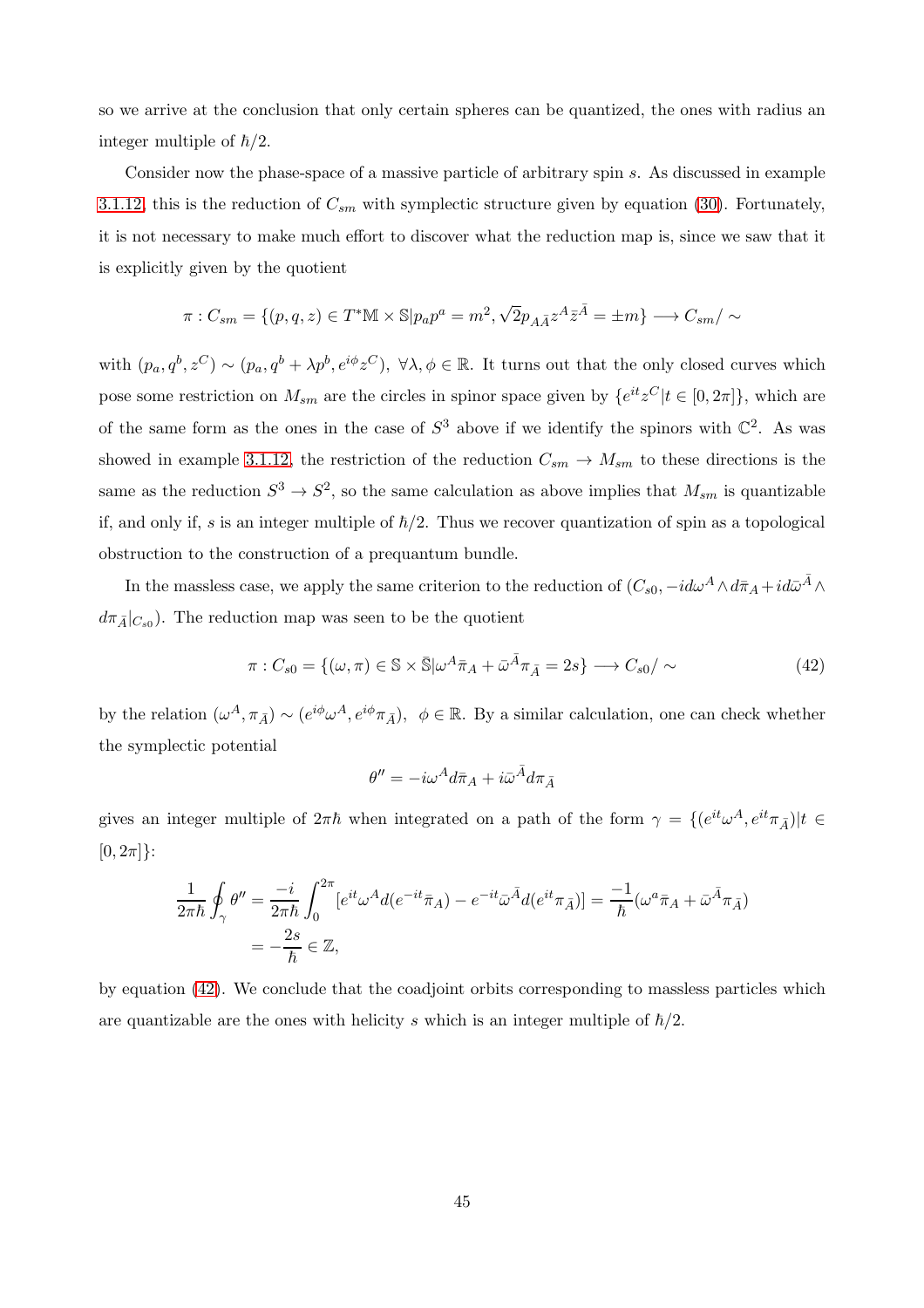## 3.3 Quantization

Let us reflect on what we have so far. Dirac's rules ask us to find a representation of the algebra of classical observables  $C^{\infty}(M)$  as operators in a Hilbert space, with the classical Poisson bracket mapping to the commutator under this correspondence. Furthermore, there should be some correspondence between the classical symmetries generated by classical observables and the corresponding quantum symmetries generated by their quantum counterparts. Such a representation is not guaranteed to exist, and is not guaranteed to be unique. As we saw above, prequantization partially solves these questions: it gives a topological criterion to diagnose whether a given classical phase space (and its algebra of observables) can be quantized, and gives an explicit construction of the Hilbert space as the space of sections of the prequantum bundle, with an explicit definition of how the quantized operators act on it.

Unfortunately, that's not enough. Prequantization solves Dirac's axioms at the cost of making the Hilbert space too large. For example, the constructed Hilbert space includes sections which, in local canonical coordinates, depend on *all* coordinates *and* momenta, which is not in accordance with Heisenberg's uncertainty principle. The next step, called *Quantization*, introduces a geometric criterion to restrict the sections to those which depend on half of the canonical coordinates through the concept of a polarization. This, on the other hand, has the tradeoff of naturally restricting the observables that can be quantized to the subalgebra of  $C^{\infty}(M)$  of observables which preserve the polarization. Such a subtlety is well-known in quantum mechanics: in canonical quantization, for example, it appears as ordering ambiguities which make it impossible to realize Dirac's commutator correspondence for polynomials of arbitrary degree in the canonical variables.

For pedagogical reasons, it is natural to start with real polarizations.

**Definition 3.3.1.** A real polarization<sup>[15](#page-45-0)</sup>  $V_P(M)$  on a symplectic manifold  $(M, \omega)$  is a smooth distribution  $m \mapsto P_m$  which is

(i) Integrable:  $X, Y \in V_P(M) \Rightarrow [X, Y] \in V_P(M)$ ,

(ii) Lagrangian:  $\forall m \in M$ ,  $P_m$  is a Lagrangian subspace of  $T_mM$ .

Given a polarization P, we denote by  $C_P^{\infty}(M) = \{f \in C^{\infty}(M) | X(f) = 0, \forall X \in V_P(M)\}\)$  the set of polarized functions.

This can be more concisely stated as follows. P is a foliation and that each one of its leaves is a Lagrangian submanifold of  $M$ . The prototype is the vertical foliation of a cotangent bundle:

<span id="page-45-0"></span><sup>&</sup>lt;sup>15</sup> $V_P(M)$  denotes vector fields in M which are tangent to the polarization, that is  $X|_m \in P_m$ ,  $\forall m \in M$ .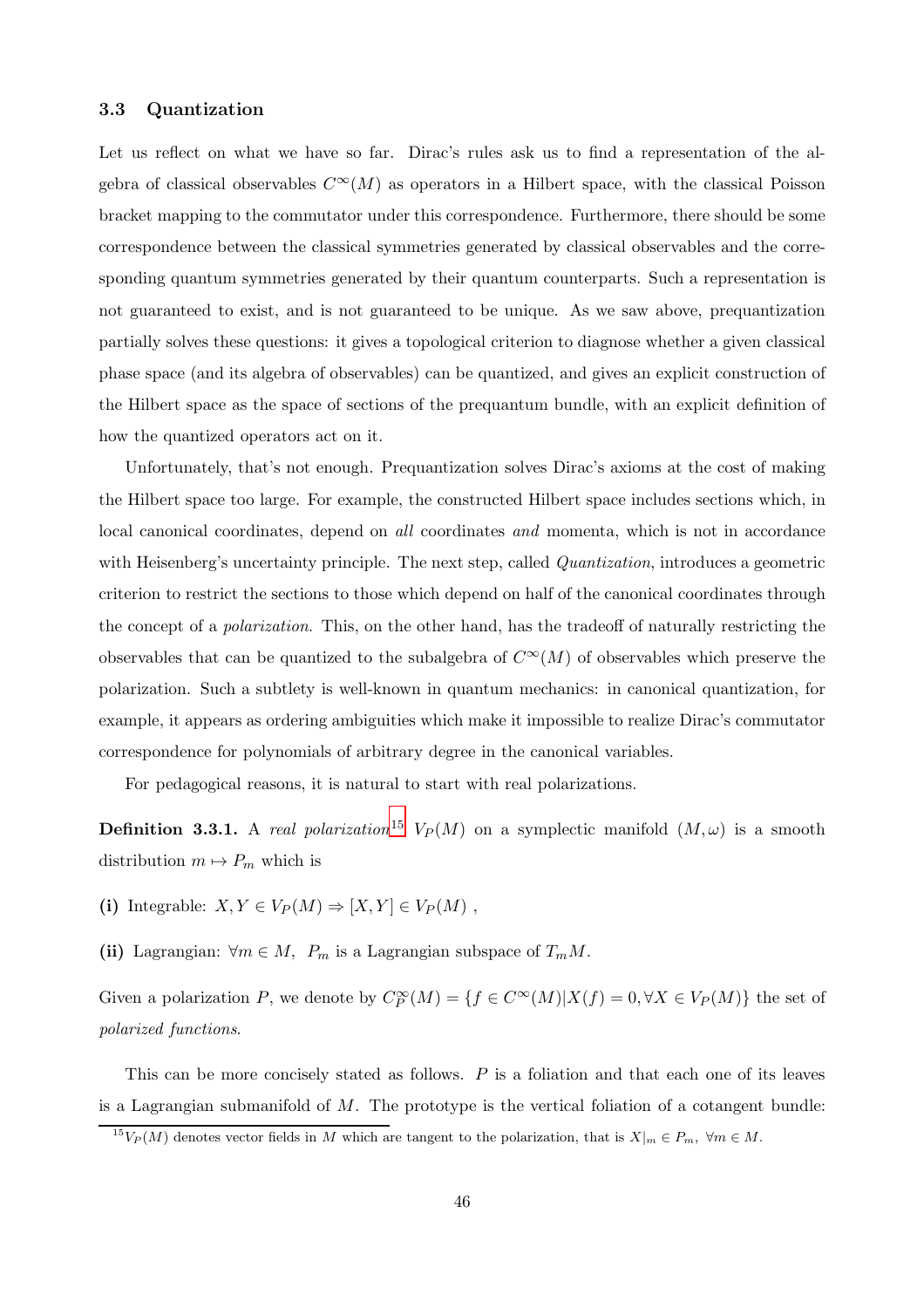let  $M = T^*Q$  with the canonical coordinates  $(p_a, q^b)$  and let P be the distribution spanned by the vector fields  $\partial/\partial p_a$ . This is obviously integrable, the leaves being the cotangent spaces  $T_q^*Q$ . Each one of the leaves is isotropic since the restriction of the canonical two-form  $\omega = dp_a \wedge dq^a$ to any one of the surfaces of constant q vanishes. Because the dimension of the leaves is half the dimension of M, they are actually Lagrangian submanifolds. Hence this is a polarization. Note that if one considers only sections of a prequantum bundle which are constant along the leaves of this polarization, the local representation of the sections will be given by complex wavefunctions on the space of leaves of  $P$ , which is indeed the configuration space  $Q$ . This additional constraint is what will be required for quantisation.

Note, the introduction of a real polarization in a general symplectic manifold  $M$  can effectivelly be seen as a splitting of  $M$  into position and momentum directions. To show this, we use that any real polarization comes with a natural flat affine connection on its leaves.

**Proposition 3.3.2.** Let P be a polarization of a symplectic manifold  $(M,\omega)$ . Then the map  $\nabla: V_P(M) \times V_P(M) \to V_P(M) : (X, Y) \mapsto \nabla_X Y$  defined by

$$
(\nabla_X Y)\lrcorner \omega = \mathcal{L}_X(Y\lrcorner \omega)
$$

defines a flat torsionless affine connection on each leaf of P. That is, for every  $X, Y, Z \in V_P(M)$ , and any  $f \in C^{\infty}(M)$ ,

- (i)  $\nabla_X(fY) = f\nabla_X Y + X(f)Y,$
- (ii)  $\nabla_X Y \nabla_Y X [X, Y] = 0,$
- (iii)  $\nabla_X \nabla_Y Z \nabla_Y \nabla_X Z \nabla_{[X,Y]} Z = 0.$

*Proof.* That the definition is unambiguous is due to the fact that  $\omega$  is nondegenerate. Also, if  $X, Y, Z \in V_P(M)$ , then

$$
\omega(\nabla_X Y, Z) = \frac{1}{2} Z \Box (\nabla_X Y \Box \omega) = \frac{1}{2} Z \Box \mathcal{L}_X (Y \Box \omega) = \frac{1}{2} \{ \mathcal{L}_X [Z \Box (Y \Box \omega)] - \mathcal{L}_X Z \Box (Y \Box \omega) \}
$$
  
=  $X \Box d[\omega(Y, Z)] - \omega(Y, [X, Z]) = 0,$ 

since both Z and  $[X, Z]$  belong to  $V_{P^{\perp}}(M)$ , as  $P = P^{\perp}$  is integrable. Therefore  $\nabla_X Y \in V_P(M)$ . Now, (i)-(iii) follow easily from the definition:

$$
\textbf{(i)}~~\nabla_X(fY)\lrcorner\omega=\mathcal{L}_X(fY\lrcorner\omega)=X(f)Y\lrcorner\omega+f\mathcal{L}_X(Y\lrcorner\omega)=(X(f)+f\nabla_XY)\lrcorner\omega,
$$

(ii) 
$$
(\nabla_X Y - \nabla_Y X)\lrcorner\omega = X\lrcorner d(Y\lrcorner\omega) - Y\lrcorner d(X\lrcorner\omega) = X\lrcorner \mathcal{L}_Y \omega - Y\lrcorner \mathcal{L}_X \omega
$$
  

$$
= [X, Y]\lrcorner \omega + 2d[\omega(X, Y)] = [X, Y]\lrcorner \omega,
$$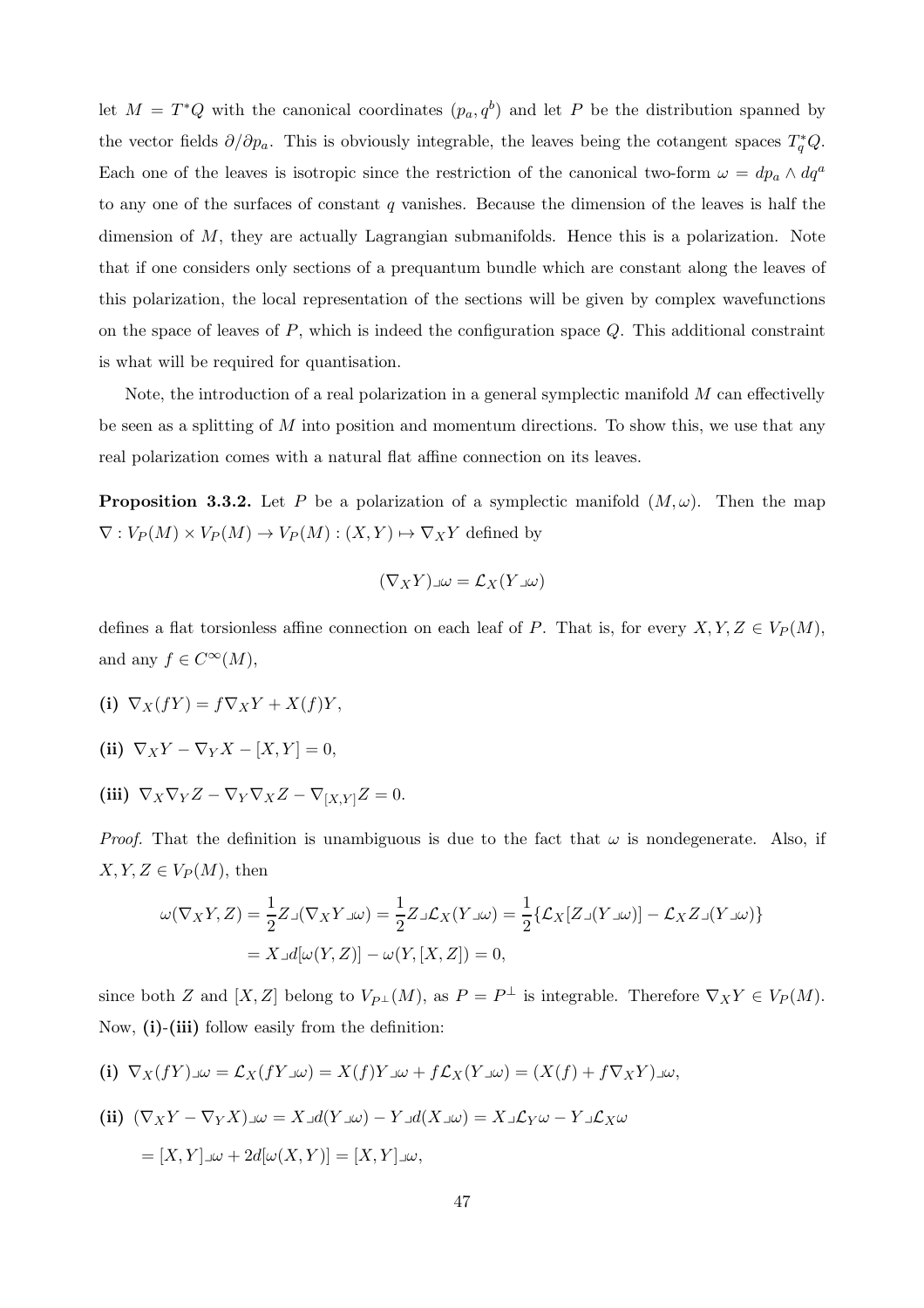$$
\textbf{(iii)}\;\;(\nabla_X\nabla_YZ-\nabla_Y\nabla_XZ)\lrcorner\omega=(\mathcal{L}_X\mathcal{L}_Y-\mathcal{L}_Y\mathcal{L}_X)(Z\lrcorner\omega)=\mathcal{L}_{[X,Y]}(Z\lrcorner\omega)=\nabla_{[X,Y]}Z\lrcorner\omega.
$$

**Proposition 3.3.3.** Let P be a polarization of a symplectic manifold  $(M,\omega)$  and  $m \in M$ . Then there exists a neighbourhood U of m and a symplectomorphism  $\rho: U' \to U$ , where  $U' \subset T^*Q$  is an open neighbourhood of the zero section in the cotangent bundle of some manifold  $Q$ , such that  $\rho^* P$  is the vertical foliation of U' and  $\rho^{-1}(m)$  lies in the zero section in U'.

*Proof.* By Darboux's theorem, one can find local canonical coordinates  $(p_a, q^b)$  around m such that the surface of constant  $q^b = q^b(m)$  renders a Lagrangian submanifold. Up to a linear canonical transformation on these coordinates, we may assume that the submanifold thus constructed is transverse to P at m, which then implies that it is transverse to P in a neighbourhood of m. Let us denote this submanifold by  $Q$ . We further restrict the neighbourhood U of m so that each leaf of the induced polarization  $P|_U$  is geodesically convex and intersects Q in a unique point.

Let us denote by  $\Sigma_q$  the leaf of  $P|_U$  which intersects Q at the point q. By the last proposition, there is a flat affine connection on each  $\Sigma_q$ , which gives it the structure of an affine space associated to  $P_q$ . Together with the definition that the point of intersection q shoud be taken as the origin, each  $\Sigma_q$  gains a vector space structure and hence may be identified with a neighbourhood of the origin in  $P_q$ .

Consider the map  $X \mapsto X\omega$ . Since P is Lagrangian,  $X\omega$  is zero on  $P_q$ . But  $\omega$  is nondegenerate, so this should actually give a well-defined one form on the transverse space  $T_qQ$ . Hence we have an isomorphism  $P_q \to (T_q Q)^* = T_q^* Q$ . Therefore it is possible to identify  $\Sigma_q$  with a neighbourhood of zero in  $T_q^*Q$ . Letting q vary over U gives the map  $\rho: U' \to U$ , where U' is some neighbourhood of the zero section in  $T^*Q$ . Note that it follows immediately from the way we defined  $\rho$  that  $\rho^*P|_U$  gives the vertical foliation on  $U' \subset T^*Q$  and that the linear structures coincide. It remains to show that  $\rho$  preserves the symplectic structure.

That the symplectic  $\omega$  coincide with the canonical two-form  $\omega'$  of  $T^*Q$  at points of Q follows again from the linear form of Darboux's theorem. Now, given a polarized function  $f \in C_P^{\infty}(U)$ , which means that f is constant in each of the leaves of  $P|_U$ , we define  $X_f \in U$  and  $X'_f \in U'$  by

$$
X_f \log d + df = 0, \quad X'_f \log d + d(f \circ \rho) = 0.
$$

Note that  $X'_f = \rho_* X_f$  on Q, since the symplectic structures coincide there. Now, because f is constant along  $P|_U$ ,  $X_f$  is parallel to  $P|_U$ . But this implies that

$$
\nabla_Y X_f \lrcorner \omega = \mathcal{L}_Y(X_f \lrcorner \omega) = Y \lrcorner d(-df) = 0, \; \forall Y \in V_P(U),
$$

 $\Box$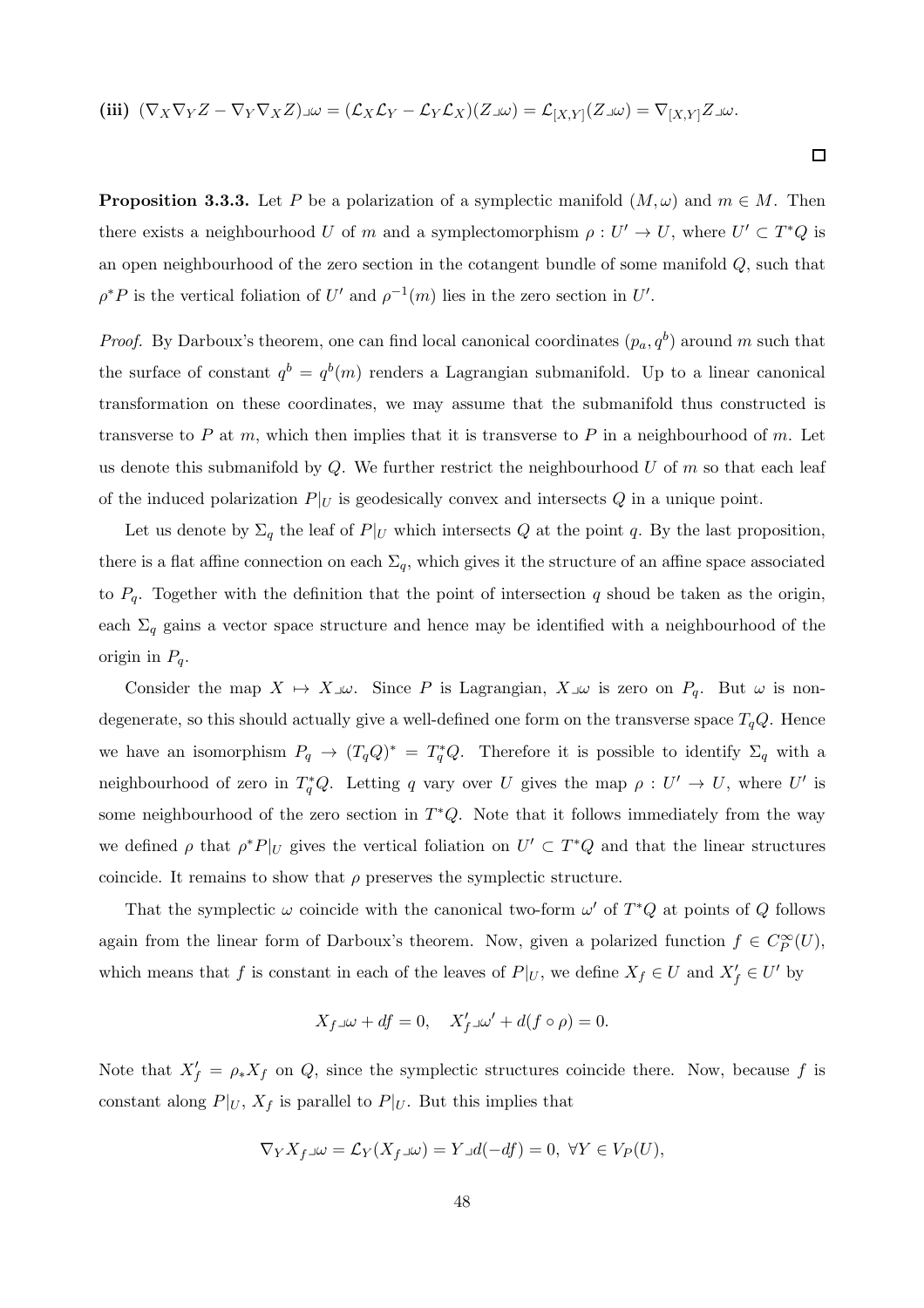i.e.,  $X_f$  is covariantly constant along  $P|_U$ . Similarly,  $X'_f$  is covariantly constant along  $(\rho^*P)|_{U'}$ . So actually  $X'_f = \rho_* X_f$  everywhere. Furthermore, since  $X_f$  and  $X'_f$  are hamiltonian,

$$
\mathcal{L}_{X_f}\omega = 0, \ \ \mathcal{L}_{X'_f}\omega' = 0 \ \ \Rightarrow \ \ \mathcal{L}_{X'_f}(\omega' - \rho^*\omega) = \mathcal{L}_{X'_f}\omega' - \rho^*\mathcal{L}_{X_f}\omega = 0.
$$

Since any point in M can be connected to a point in Q by the flow generated by some  $f \in C_P^{\infty}(M)$ ,  $\omega = \rho^* \omega$  everywhere, ie.,  $\rho$  is a symplectomorphism.

$$
\Box
$$

**Corollary 3.3.4.** Let P be a real polarization of a symplectic manifold  $(M, \omega)$ . Then in the neighbourhood of any  $m \in M$  it is possible to find a canonical coordinate system  $(p_a, q^b)$  such that P is spanned by the vector fields  $\partial/\partial p_a$ , and a symplectic potential  $\theta$  such that  $\theta|_P = 0$ . These coordinates and potential are said to be adapted to P.

To summarize, even though a general symplectic manifold is always locally symplectomorphic to a cotangent bundle, it is not necessarilly globally equivalent. Still, if it admits a real polarization then the concept of a polarized section allows us to generalise the idea of functions that depend only on either coordinates or momenta. Locally, this looks like the local equivalence with a cotangent bundle, but the importance of these definitions is in that a real polarization may exist even when M is not a cotangent bundle.

Up to this point, the polarization had only the role of selecting the relevant physical states. It also accomplishes the task of selecting the right observables to be quantized (in canonical quantization a similar choice has to be made in order to avoid ordering ambiguities). For example, one can restrict to operators which are constant along the leaves of the polarization, which are denoted by  $C_P^{\infty}(M)$ . More generally, the following definitions are useful.

**Definition 3.3.5.** Let P be a real polarization of the symplectic manifold  $(M, \omega)$ . Then the polynomial observables of degree k on an open set  $U \subset M$ , denoted  $S_P^k(U)$ , are defined recursively by:  $S_P^0(U) = C_P^{\infty}(U)$  and

$$
S_P^k(U) = \{ f \in C^\infty(U) | \{ f, g \} \in S_P^{k-1}(U \cap V), \ \forall V \subset \circ M, \ \forall g \in C_P^\infty(V) \}.
$$

In particular,  $S_P^0(M)$  are the generators of the Hamiltonian vector fields tangent to P and  $S_P^1(M)$ are the generators of the Hamiltonian flows that preserve P.

Indeed, if we consider local canonical coordinates and take P to be the polarization spanned by the  $\partial/\partial p_a$ , then  $f \in S_P^0(U) = C_P^{\infty}(U)$  is given by a function of the  $q^a$  only (it is constant along the leaves of P). Since in these canonical coordinates  $\omega = dp_a \wedge dq^a$ , it follows that  $X_f$  is a linear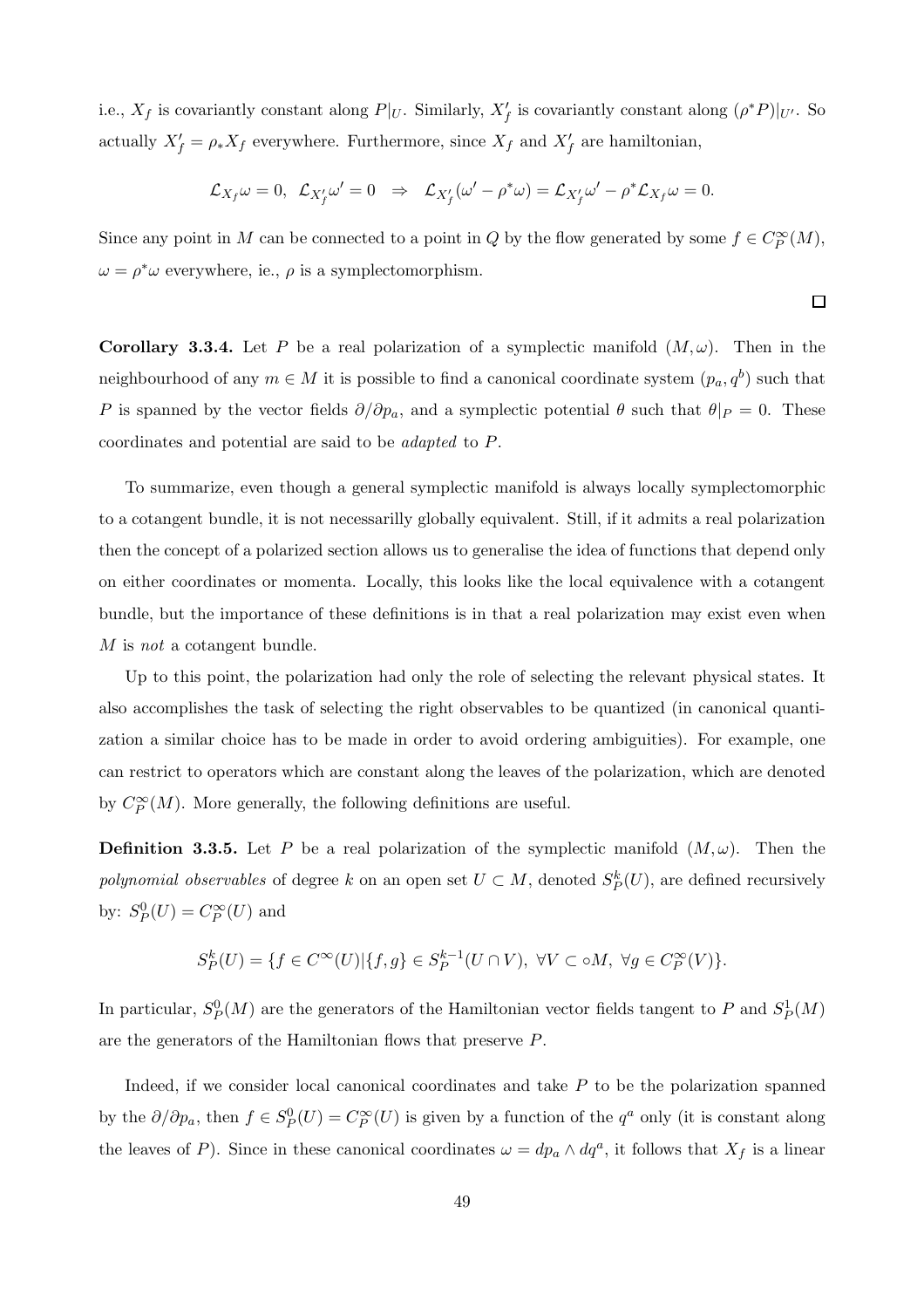combination of the  $\partial/\partial p_a$ , which span P. Regarding  $S_P^1(U)$ , we formalize the statement that the canonical flow generated by f preserves P by saying that the differential operator  $X_f : C^{\infty}(U) \rightarrow$  $C^{\infty}(U)$  preserves the polarized functions, ie.,  $X_f(C^{\infty}_P(U)) \subset C^{\infty}_P(U)$ . This is indeed the case since

$$
f \in S_P^1(U) \Rightarrow X_f(g) = \{f, g\} \in S_P^0(U) = C_P^{\infty}(U), \ \forall g \in C_P^{\infty}(U).
$$

The local expression of these observables justifies their name:

**Proposition 3.3.6.** For a given open neighborhood  $U \subset \circ M$ ,  $f \in S_P^k(U)$  if, and only if, f is of the form

$$
f = \sum_{i=0}^{k} f_i^{a_1 a_2 \dots a_i} p_{a_1} p_{a_2} \dots p_{a_i},
$$

where each  $f_i^{a_1 a_2 ... a_i}$  is independent of the momentum coordinates  $p_a$ .

*Proof.* ( $\Rightarrow$ ) By induction on k:

- (i)  $f \in S_P^0(U) = C_P^{\infty}(U) \Rightarrow f = f(q) = f_0;$
- (ii) Suppose the proposition holds for  $k \leq \tilde{k}$ ;
- (iii) Take  $f \in S_P^{\tilde{k}+1}$  $P_P^{\tilde{k}+1}(U) \Rightarrow \forall g \in C_P^{\infty}(U), \{f, g\}=:h \in S_P^{\tilde{k}}(U)$ , so that, by the inductive hypotheses,

$$
\sum_{i=0}^{\tilde{k}} h_i^{a_1 a_2 \dots a_i} p_{a_1} p_{a_2} \dots p_{a_i} = \frac{\partial f}{\partial q^a} \frac{\partial g}{\partial p_a} - \frac{\partial f}{\partial p_a} \frac{\partial g}{\partial q^a} = -\frac{\partial f}{\partial p_a} \frac{\partial g}{\partial q^a}(q),
$$

and the claim follows integrating both sides.

The converse can be checked by direct calculation.

A generalization which will serve the same purpose in quantization as the real polarization does but which is sometimes easier to implement is that of a complex polarization.

**Definition 3.3.7.** A complex polarization of a symplectic manifold  $(M, \omega)$  is a smooth distribution  $m \mapsto P_m \subset (T_m M)_{\mathbb{C}}$  such that it is

- (i) Integrable:  $X, Y \in V_P(M) \Rightarrow [X, Y] \in V_P(M)$ ,
- (ii) Lagrangian:  $\forall m \in M$ ,  $P_m$  is a Lagrangian subspace of  $(T_mM)_{\mathbb{C}}$ ,
- (iii) The distribution  $D = P \cap \overline{P} \cap TM$  is of constant dimension<sup>[16](#page-49-0)</sup>.

 $\Box$ 

<span id="page-49-0"></span><sup>&</sup>lt;sup>16</sup>The bar denotes complex conjugation.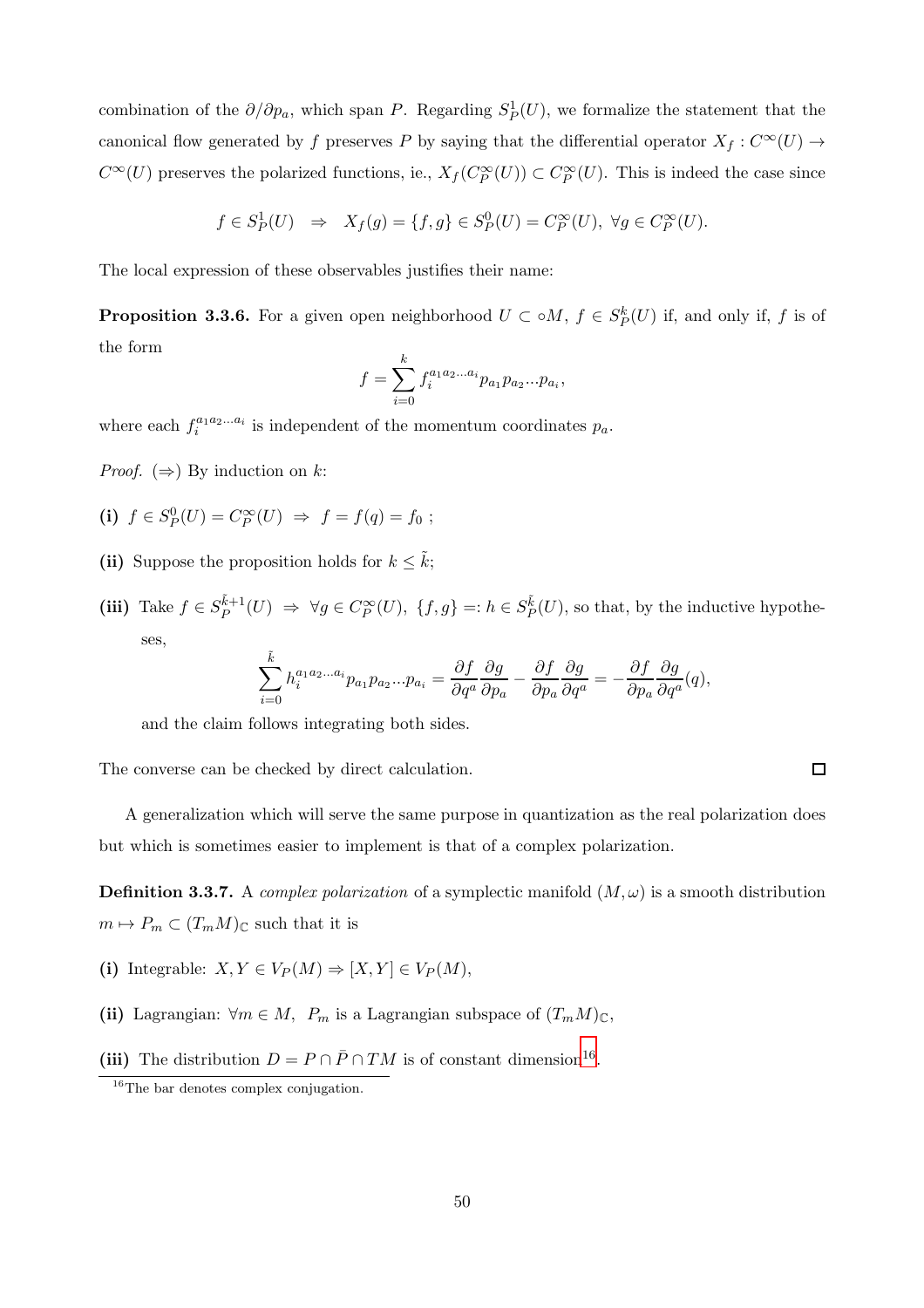Here, the elements of  $(T_mM)_\mathbb{C}$  are sums of the form  $X + iY$ , where  $X, Y \in T_mM$ , with the obvious rules for addition and multiplication by a complex scalar. The importance of the distribution D, the real directions in P, should become clear later. Complex polarizations appear naturally in complex geometry, where they arise from the complex structure:

<span id="page-50-1"></span>**Proposition 3.3.8.** Let  $J: V \to V$  be a complex structure on a symplectic vector space  $(V, \omega)$ which is compatible with  $\omega$ , meaning that it is a linear canonical transformation on V. Then J determines a Lagrangian subspace  $P_J \subset V_{\mathbb{C}}$  such that  $P_J \cap \overline{P}_J = \{0\}$ . Conversely, a Lagrangian subspace  $P \subset V_{\mathbb{C}}$  satisfying  $P \cap \overline{P} = \{0\}$  determines a symplectic structure J on V compatible with  $\omega$  such that  $P = P_J$ .

*Proof.* Suppose  $\exists J$  compatible with  $\omega$ . Use J to define the inclusion  $V_{(J)} \hookrightarrow V_{\mathbb{C}} : X \mapsto \frac{1}{2}(X - iJX)$ . Then the image of the map  $P_J = \{X - iJX | X \in V\} \subset V_{\mathbb{C}}$  is isotropic:

$$
\omega(X - iJX, Y - iJY) = \omega(X, Y) - \omega(JX, JY) - i[\omega(JX, Y) + \omega(X, JY)] = 0,
$$

since  $\omega(X, JY) = \omega(JX, J^2Y) = -\omega(JX, Y)$ . Since the dimension of  $P_J$  is the same as that of V, which is half that of  $V_{\mathbb{C}}$ , it is Lagrangian.

Conversely, let  $P \subset V_{\mathbb{C}}$  be the referred Lagrangian subspace, with  $P \cap \overline{P} = \{0\}$ . Since we also have  $\dim(P) = \dim(\overline{P}) = \frac{1}{2} \dim(V_{\mathbb{C}})$ , it follows that  $V_{\mathbb{C}} = P \oplus \overline{P}$ . Hence for any  $X \in V \subset V_{\mathbb{C}}$ , there is a unique  $Z \in P$  such that  $X = Z + \overline{Z}$ . Use this decomposition to define

$$
J: X = Z + \bar{Z} \mapsto iZ - i\bar{Z}.
$$

This obviously satisfies  $J^2 = -id$ , so that it indeed gives a complex structure on V. Finally, note that

$$
P = \left\{ \frac{1}{2}(Z + \bar{Z}) - i\frac{1}{2}(iZ - i\bar{Z}) | Z \in P \right\} = \{ X - iJX | X \in V \} = P_J \subset V_{\mathbb{C}}
$$

as claimed.

A Kahler manifold M realizes this at each point. Indeed, one way of defining a Kahler manifold is as a 2n-dimensional manifold with a symplectic structure  $\omega$  and a complex structure J which is compatible with  $\omega$  at each point. In this case, the two-form  $g(X, Y) = 2\omega(X, JY), \forall X, Y \in TM$  is symmetric and nondegenerate, defining a semi-Riemanian structure on  $M$ . The complex structure allows the introduction of n holomorphic (with respect to  $J$ ) coordinates  $z^a$ , in which

<span id="page-50-0"></span>
$$
\omega = i\omega_{ab}dz^a \wedge d\bar{z}^b. \tag{43}
$$

 $\Box$ 

Since  $\omega$  is real,  $\omega_{ba} = \bar{\omega}_{ab}$ . Consider the distribution P spanned by the vector fields  $\partial/\partial z^a$ . It is obviously integrable and Lagrangian as follows from the expression [\(43\)](#page-50-0). Also,  $D = P \cap \overline{P} \cap TM =$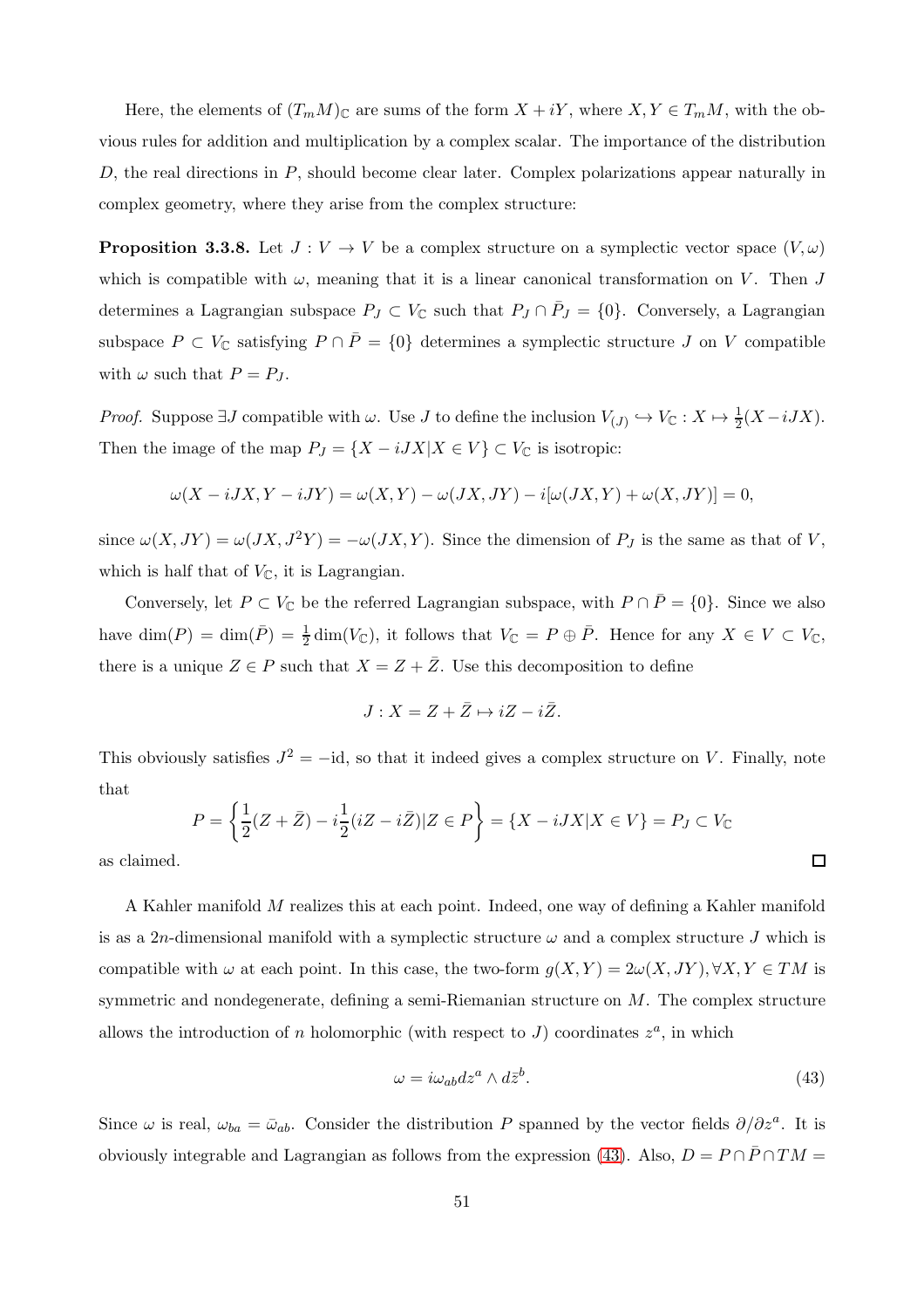${0}$  (no 'real directions'). So P is a complex polarization, called the holomorphic polarization of  $M$  and realizes proposition [3.3.8](#page-50-1) in each tangent space. For this reason, one refers to a Lagrangian subspace  $P \subset V_{\mathbb{C}}$  of that type (i.e. one such that  $P \cap \overline{P} = \{0\}$ ) as one of a Kahler type. Note also that the conjugate distribution  $\bar{P}$ , spanned by the vectors  $\partial/\partial \bar{z}^a$ , is also a complex polarization, which is called the antiholomorphic polarization.

An interesting feature of Kahler manifolds is that in the neighbourhood of any point of M one can find a real function  $K$  such that

<span id="page-51-1"></span>
$$
\omega = i\partial\bar{\partial}K = i\frac{\partial K}{\partial z^a \partial \bar{z}^b} dz^a \wedge d\bar{z}^b,
$$
\n(44)

where  $\partial := dz^a \wedge \partial/\partial z^a$  and analogously for  $\bar{z}^a$ . Note that this guarantees that there is a symplectic potential  $\theta = -i\partial K$  with the special property that  $\bar{X} \mathcal{A} = 0$ ,  $\forall X \in P$ , where P is the holomorphic polarization. We say that such a potential is *adapted* to  $P$ , as an extension of the real case. Likewise, the potential  $\bar{\theta} = i\bar{\partial}K$  is adapted to the antiholomorphic polarization  $\bar{P}$ . In the more general non-Kahler case, one has the definitions

**Definition 3.3.9.** Let P be a complex polarization of a symplectic manifold  $(M, \omega)$  and let  $D =$  $P \cap \overline{P} \cap TM$ . P is said to be *strongly integrable* if  $D^{\perp} = (P + \overline{P}) \cap TM$  is integrable, and is admissible if there is an adapted complex symplectic potencial in the neighbourhood of each point, that is, a potential such that  $\bar{X} \lrcorner \theta = 0$ ,  $\forall X \in V_P(M)$ . The polarized functions  $C_P^{\infty}(M)$  are defined as the complex smooth functions on M such that  $\bar{X}(f) = 0, \ \forall X \in V_P(M)$ .

One can show that every strongly integrable polarization is admissible. Note that this is not so straightforward, as not every complex polarization is Kähler. In the other extreme, the complexification of a real polarization provides a complex polarization with  $P = \overline{P}$ . To understand the cases in between, let us look first at more general complex Lagrangian subspaces.

<span id="page-51-0"></span>**Proposition 3.3.10.** Let  $(V, \omega)$  be a real symplectic vector space and P ⊂ V<sub>C</sub> a Lagrangian subspace. Then P determines a unique complex structure  $J'$  on  $V' = [(P + \bar{P}) \cap V]/(P \cap \bar{P} \cap V)$ which is compatible with  $\omega$ . Let  $V'_{(J')}$  denote the resulting complex vector space. Then

$$
\langle \cdot , \cdot \rangle_{J'}: V'_{(J')} \times V'_{(J')} \to \mathbb{C}: (X, Y) \mapsto \langle X, Y \rangle_{J'} = 2\omega(X, J'Y) + 2i\omega(X, Y)
$$

defines a Hermitian inner product on  $V'_{(J')}$ .

*Proof.* First recall that, given a coisotropic subspace  $F \subset V$  of a symplectic vector space  $(V, \omega)$ ,  $F/F^\perp$  is a symplectic vector space with the symplectic structure given by the projection of  $\omega$  along  $F^{\perp}$ . This is the linear analogue of the reduction procedure (see the discussion following definition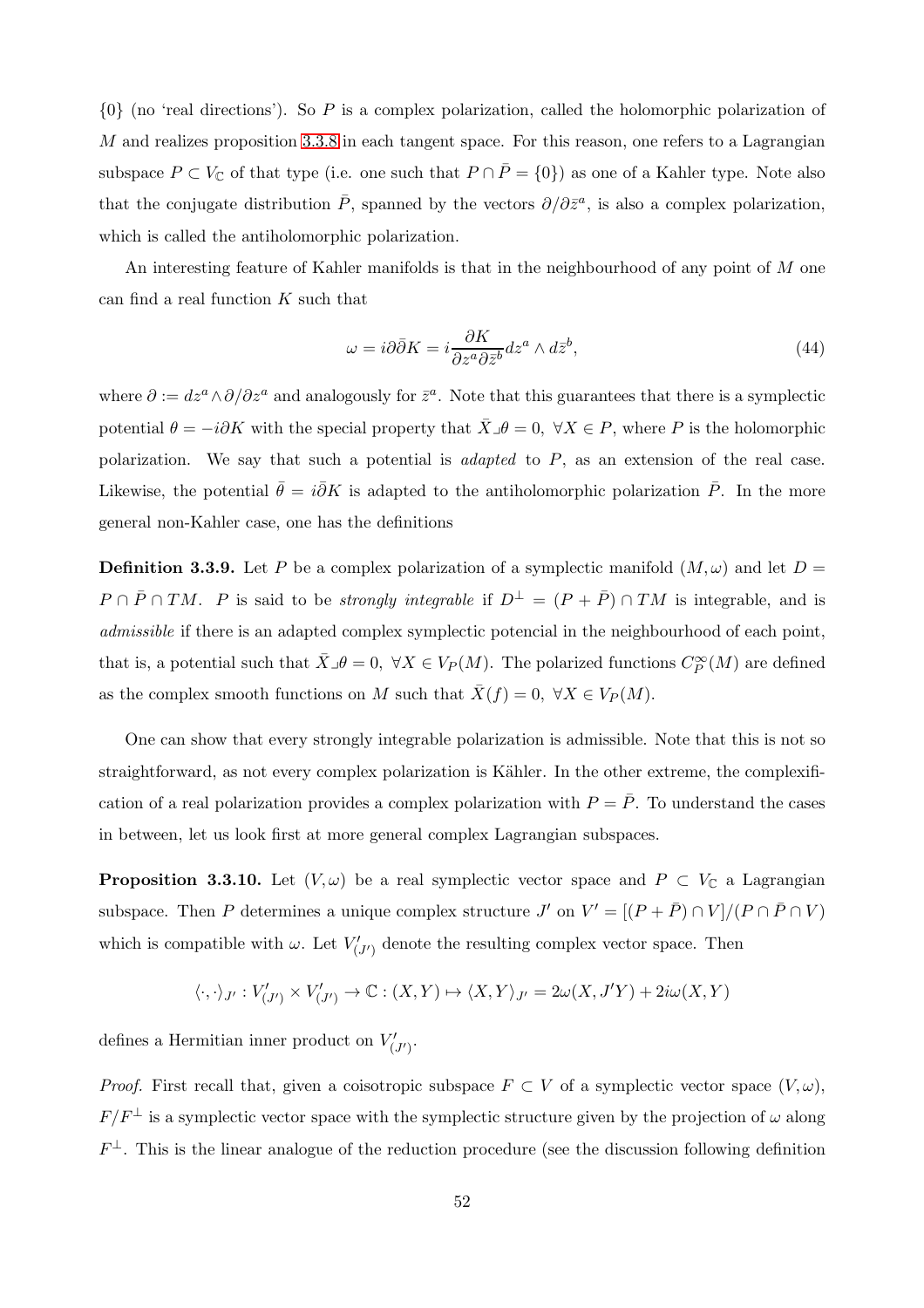[3.1.9\)](#page-18-0). Now,  $D = P \cap \overline{P} \cap V$  is a real and isotropic suspace of V, so that

$$
D^{\perp}/D = [(P + \bar{P}) \cap V]/(P \cap \bar{P} \cap V)
$$

is a real symplectic vector space. Consider its complexification  $V'_{\mathbb{C}} = (P + \bar{P})/(P \cap \bar{P})$  and let  $\pi$  be the projection  $P + \bar{P} \to V'_{\mathbb{C}}$ . Then  $P' = \pi(P)$  is a Lagrangian subspace of  $V'_{\mathbb{C}}$  and clearly  $P' \cap \overline{P'} = \pi(P \cap \overline{P}) = \{0\}$ , so that, by proposition [3.3.8,](#page-50-1) it determines a complex structure  $J'$  on  $V'.$ 

Nondegeneracy and linearity on the second entry of  $\langle \cdot, \cdot \rangle_{J'}$  follow from the properties of  $J'$  and  $\omega$ . Finally, it is conjugate linear in the first entry since

$$
\langle Y, X \rangle_{J'} = 2\omega(J'X, -Y) - 2i\omega(X, Y) = 2\omega(X, J'Y) - 2i\omega(X, Y) = \langle X, Y \rangle_{J'}^*.
$$

We call the signature  $(r, s)$  of  $\langle \cdot, \cdot \rangle_{J'}$  (being r the number of positive eingenvalues and s the number of negative eigenvalues) the type of the Lagrangian subspace  $P \subset V_{\mathbb{C}}$ . In the case of Kahler subspaces,  $V' = V$ , so that  $r + s = n$ , where  $2n$  is the real dimension of V. When  $r = n$ , we say that P is positive, and when  $s = 0$ , P is nonnegative. The case of real Lagrangian subspaces, ie., when  $P \subset V_{\mathbb{C}}$  is the complexification of a real Lagrangian subspace of V, is the one when  $r = s = 0$ .

A first application of this procedure to the non-linear (manifold) case is the construction of a polarization through symplectic reduction, which we describe in an example below.

**Definition 3.3.11.** Let P be a polarization of  $(M,\omega)$ , C a coisotropic submanifold of M and  $(M',\omega')$  the reduction of  $(C,\omega|_C)$ . If  $(P \cap T_{\mathbb{C}}C) + K_{\mathbb{C}}$  is integrable and  $\dim(P' \cap \overline{P}')$  is constant, then  $C$  is said to be compatible with  $P$ . Here,  $K$  is the characteristic distribution of  $C$  and  $P'_{m'} \subset (T_{m'}M')_{\mathbb{C}}$  is the projection into  $(T_{m'}M')_{\mathbb{C}} = (T_{m}C)_{\mathbb{C}}/K_{\mathbb{C}}$  of  $P_m \cap (T_{m}C)_{\mathbb{C}}$ , with m in the preimage of  $m' \in M'$  through reduction.

This is satisfied, for example, if the submanifold C is given by  $f_i = 0, i \in \{1, ..., k\}$ , where the  $f_i$  are real functions inducing Hamiltonian flows which preserve P. The reason for this definition is that

<span id="page-52-0"></span>**Proposition 3.3.12.** If C is a coisotropic submanifold of  $(M,\omega)$  compatible with a polarization P, then there is a well-defined polarization  $P'$  on the reduction of  $(C, \omega|_C)$ , called the reduction of P.

This can be seen as follows: on each point,  $T_m C \subset T_m M$  is coisotropic, so  $T_{m'} M' = T_m C/(T_m C)^{\perp} =$  $T_mC/K_m$  is symplectic, where  $m' = \pi(m)$  is the image of m through reduction. Then, just as in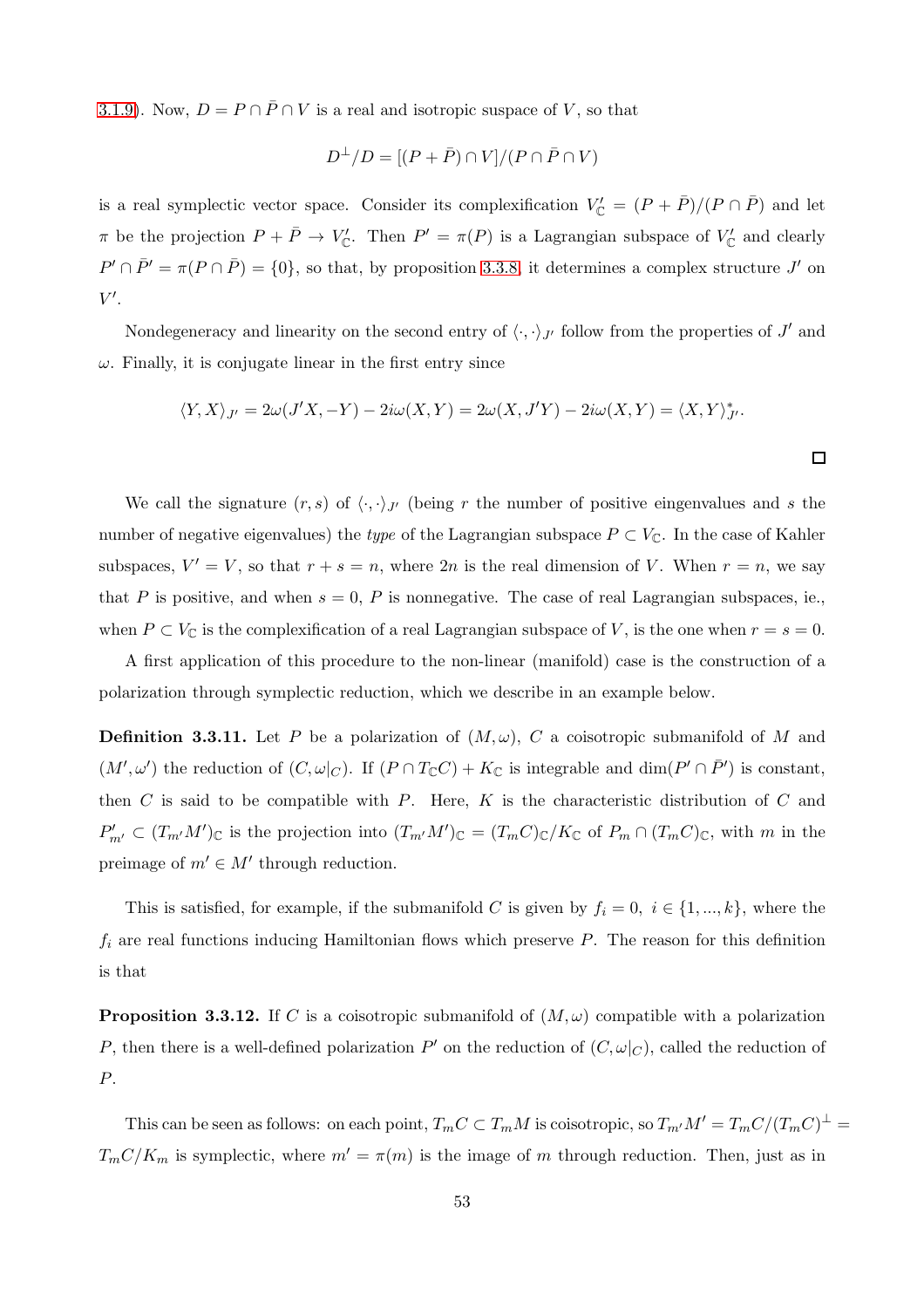proposition [3.3.10,](#page-51-0)  $P_m \subset (T_m C)_{\mathbb{C}}$  projects to a Lagrangian subspace of  $(T_{m'}M')_{\mathbb{C}}$ . Now the hypothesis of compatibility of  $C$  guarantees that this Lagrangian subspace is independent on the choice of  $m' \in \pi^{-1}(m)$ . This is the reason why we wrote  $S^2$  as the reduction of  $S^3 \subset \mathbb{C}^2$  in the first place: we will see that  $S^3$  is a coisotropic submanifold of  $\mathbb{C}^2$  compatible with the holomorphic polarization of  $\mathbb{C}^2$ , so that this proposition guarantees the existence of an induced polarization on  $S^2$ .

Finally, we look into more general complex polarizations, which realize the general complex Lagrangian subspaces of propostion [3.3.10](#page-51-0) in each tangent space.

**Proposition 3.3.13.** Let P be a strongly integrable polarization of a symplectic manifold  $(M, \omega)$ . Then, in a neighbourhood of each point one can define a coordinate system  $(p_a, q^b, z^{\alpha})$ , with  $p_a, q^b$ real and  $z^{\alpha}$  complex, in which P is spanned by the vectors  $\partial/\partial p_a$  and  $\partial/\partial z^{\alpha}$  and

<span id="page-53-1"></span>
$$
\omega = d \left( p_a dq^a - i \frac{\partial K}{\partial z^\alpha} dz^\alpha - \frac{i}{2} \frac{\partial K}{\partial q^a} dq^a \right) \tag{45}
$$

for some  $K(q, z, \bar{z}).$ 

*Proof.* We present a proof by constructing such coordinates. Let  $n = \dim D = \dim P \cap \overline{P} \cap TM$ be the number of real directions in P and take n independent real functions  $q^1, ..., q^n$  which are constant along  $E = D^{\perp} = (P + \bar{P}) \cap TM$ . Since P is integrable, one can find  $n' = \frac{1}{2}$  $\frac{1}{2}$  dim  $M - n$ complex functions  $z^1, ..., z^n$  such that  $\overline{P}$  is spanned by the Hamiltonian vector fields  $X_{q^a}$  and  $X_{z^a}$ .

Restric the analysis to a neighbourhood sufficiently small so that both  $D$  and  $E$  can be taken to be integrable in it. Note that the functions  $z^{\alpha}$  are constant along D. Furthermore, each leaf  $\Lambda_q$ of E is coisotropic (since  $D = E^{\perp}$  is isotropic) and compatible with P: the characteristic foliation K of E is  $E^{\perp} = D$ , so that  $[P \cap (T\Lambda_q)_\mathbb{C}] + K_\mathbb{C} = P$ , which is integrable. Hence, by propostion [3.3.12,](#page-52-0) P projects to a polarization  $P'$  on the reduction of the leaf  $\Lambda_q$  of E. But the reduction quotients out the real directions in D, so P' determines a Kahler structure on the reduction of  $\Lambda_q$ . This means that there exists a function  $K_q(z, \bar{z})$  such that

<span id="page-53-0"></span>
$$
\omega|_{\Lambda_q} = i \frac{\partial^2 K}{\partial z^{\alpha} \partial \bar{z}^{\beta}} dz^{\alpha} \wedge d\bar{z}^{\beta}.
$$
\n(46)

We then define  $K(q, z, \bar{z}) = K_q(z, \bar{z})$ . Note that the last equation only defines  $K(q, z, \bar{z})$  up to the addition of  $f(q, z) + \bar{f}(q, \bar{z})$  for f holomorphic in  $z$  (\*).

Pick a section C of D and define n real functions  $p_b$  by:  $p_b|_C = 0$ ,  $X_{q^a}(p_b) = \delta_b^a$  (\*\*). Since the fields  $X_{q^a}$  span D, this determines the functions  $p_b$  in a neighbourhood of C. Thus the functions  $q, p, \text{Im}(z), \text{Re}(z)$  form a local coordinate system in M, in which D is spanned by the vector fields  $\partial/\partial p_b$  and P is spanned by both the vector fields  $\partial/\partial p_b$  and  $\partial/\partial z^{\alpha}$ .

Now, on representing the real two-form  $\omega$  in these coordinates, one should use the information known about it to narrow down the possible terms in the coordinate basis of  $\Omega^2(M)$ . First,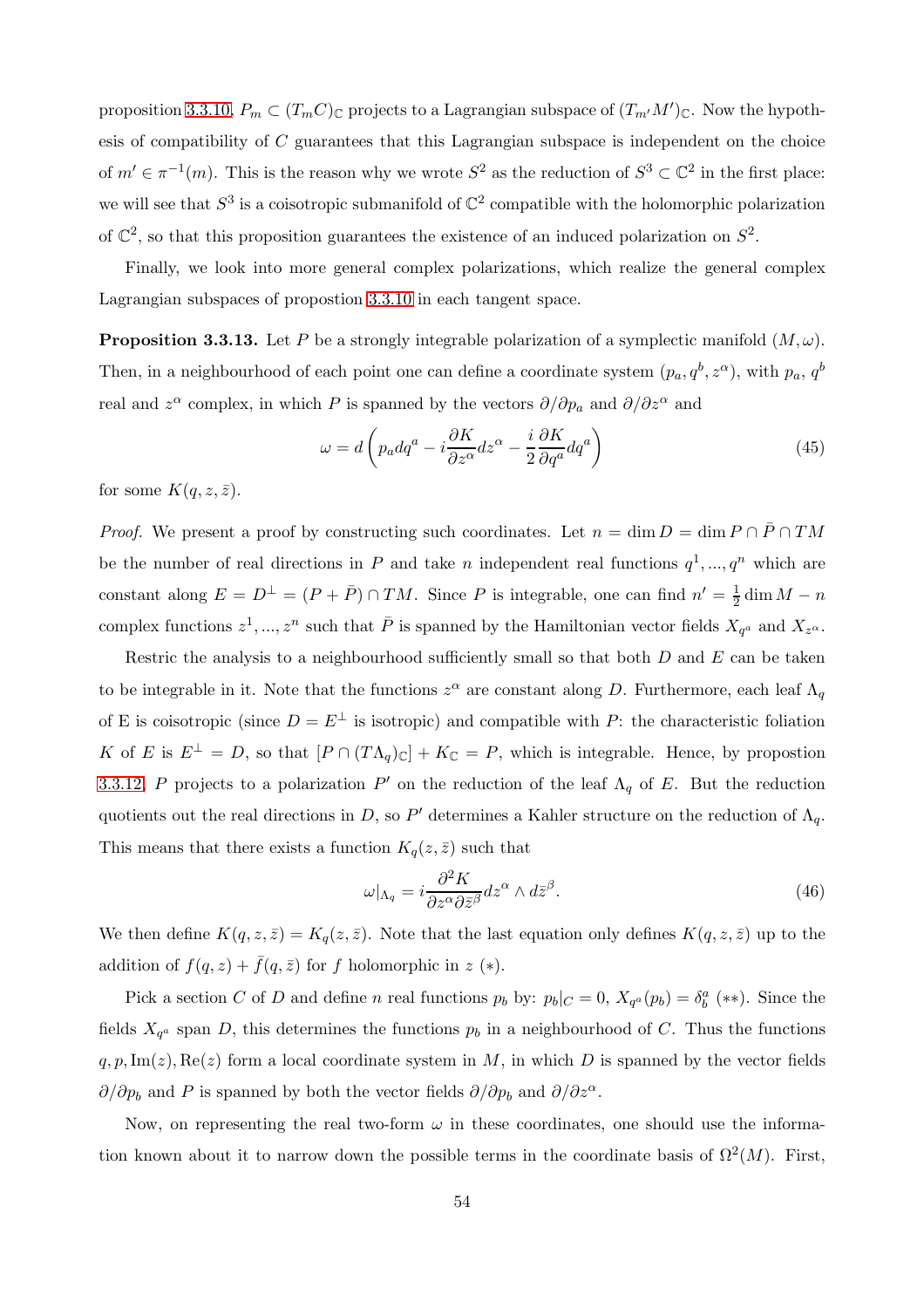${q^a, p_b} = X_{q^a}(p_b) = \delta_b^a$  shows that p and q are conjugate variables. Second,  $\omega|_P = 0$  and P is spanned by  $\{\partial/\partial p_b, \partial/\partial z^{\alpha}\}\$ . Third,  $\omega|_{\Lambda_q}$  is given by equation [\(46\)](#page-53-0). Therefore, the most general expression for  $\omega$  is

$$
\omega = dp_q \wedge dq^a + \zeta_{ab} dq^a \wedge dq^b + \xi_{a\alpha} dq^a \wedge dz^{\alpha} + \bar{\xi}_{a\alpha} dq^a \wedge d\bar{z}^{\alpha} + i \frac{\partial^2 K}{\partial z^{\alpha} \partial \bar{z}^{\beta}} dz^{\alpha} \wedge d\bar{z}^{\beta}.
$$

The linearly independent terms that appear upon imposing  $d\omega = 0$  give

$$
\frac{\partial \zeta_{ab}}{\partial p_c} dp_c \wedge dq^a \wedge dq^b = 0, \quad \frac{\partial \xi_{a\alpha}}{\partial p_c} dp_c \wedge dq^a \wedge dz^{\alpha} = 0,
$$

from which follows that  $\zeta_{ab}$  and  $\xi_{ab}$  don't depend on p, and also

$$
\frac{\partial \zeta_{ab}}{\partial q^c} dq^c \wedge dq^a \wedge dq^b = 0,
$$

which means that the two-form  $\zeta_{ab}|_{(z,\bar{z}\text{ fixed})} dq^a \wedge dq^b$  is closed. Because the calculations are all local, we can take this to be exact, so that there are functions  $\eta_a(q, z, \bar{z})$  such that

$$
\zeta_{ab} = \frac{1}{2} \left( \frac{\partial \eta_b}{\partial q^a} - \frac{\partial \eta_a}{\partial q^b} \right).
$$

Now let us change the section C used in (\*\*) so that we trade  $p_a \mapsto p_a - \eta_a$ , which implies

$$
dp_a \wedge dq^q + \zeta_{ab} dq^a \wedge dq^b \mapsto d(p_a - \eta_a) \wedge dq^a + \frac{1}{2} \left( \frac{\partial \eta_b}{\partial q^a} - \frac{\partial \eta_a}{\partial q_b} \right) dq^a \wedge dq^b = dp_a \wedge dq^b + \text{z-dependent terms},
$$

so we may actually take  $\zeta_{ab} = 0$ , meaning that we absorb the corresponding term in the definition of the  $p_b$ . Rewriting  $\omega$  and again imposing  $d\omega = 0$  gives

$$
\frac{\partial \xi_{a\alpha}}{\partial z^{\beta}} dz^{\beta} \wedge dz^{\alpha} \wedge dq^{a} = 0, \quad \frac{\partial \xi_{a\alpha}}{\partial q^{b}} dq^{b} \wedge dq^{a} \wedge dz^{\alpha} = 0,
$$

which we again solve trivially, by using a potential  $g(q, z, \bar{z})$  such that

$$
2\xi_{a\alpha} = -\frac{\partial^2 g}{\partial q^a \partial z^\alpha},
$$

which then defines g only up to the addition of an arbitrary  $h(z, \bar{z})$  (\*\*\*). Finally, an additional term in the equation  $d\omega = 0$  gives

$$
\left(\frac{\partial \xi_{a\alpha}}{\partial z^{\beta}} - \frac{\partial \bar{\xi}_{a\beta}}{\partial z^{\alpha}} + i \frac{\partial^{3} K}{\partial q^{a} \partial z^{\alpha} \partial \bar{z}^{\beta}}\right) dq^{a} \wedge dz^{\alpha} \wedge d\bar{z}^{\beta} = 0 \Rightarrow \frac{\partial^{3} (g - \bar{g})}{\partial q^{a} \partial z^{\alpha} \partial \bar{z}^{\beta}} + 2i \frac{\partial^{3} K}{\partial q^{a} \partial z^{\alpha} \partial \bar{z}^{\beta}} = 0
$$

$$
\Rightarrow \frac{\partial^{3}}{\partial q^{a} \partial z^{\alpha} \partial \bar{z}^{\beta}} \left[K - \frac{(g - \bar{g})}{2i}\right] = 0,
$$

so  $K - Im(g)$  is at most something of the form  $-f(q, z) - \bar{f}(q, \bar{z}) + h(z, \bar{z})$ , with f holomorphic in z. One can thus use the freedom in (\*) to redefine  $K \mapsto K + f + \bar{f}$  and (\*\*\*) to redefine  $g \mapsto g + h$ . In the end of the day, we may assume that  $K = \text{Im}(g)$ .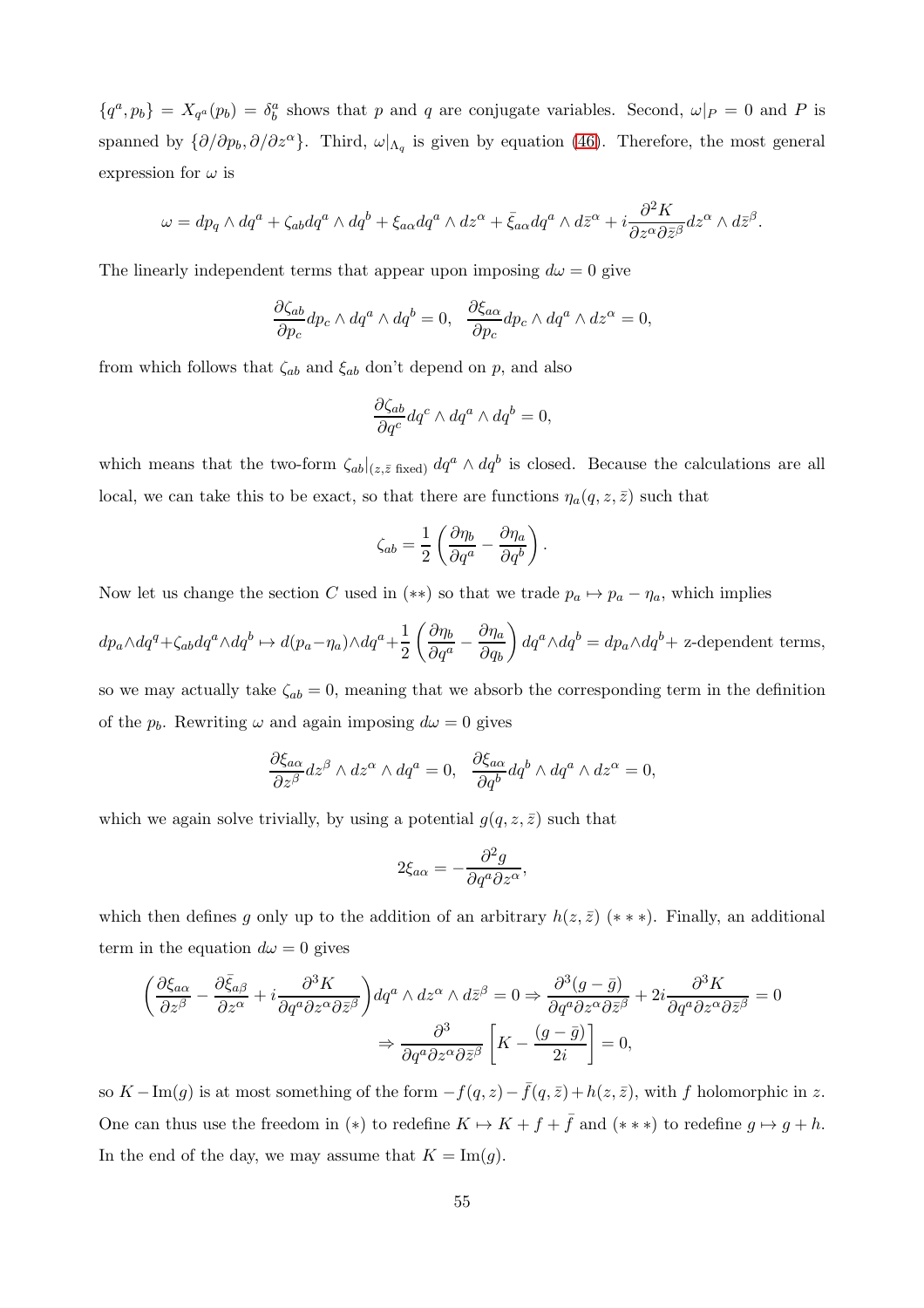Finally, replace C once more in  $(**)$  in order to take

$$
p_a \mapsto p_a - \frac{\partial}{\partial q^a} \left( \frac{g + \bar{g}}{4} \right),
$$

so that, in these coordinates,

$$
\omega = d \left[ p_a - \frac{\partial}{\partial q^a} \left( \frac{g + \bar{g}}{4} \right) \right] \wedge dq^a - \frac{1}{2} \frac{\partial^2}{\partial q^a \partial z^\alpha} \left[ \left( \frac{g + \bar{g}}{2} \right) + iK \right] dq^a \wedge dz^\alpha +
$$

$$
- \frac{1}{2} \frac{\partial^2}{\partial q^a \partial \bar{z}^\beta} \left[ \left( \frac{g + \bar{g}}{2} \right) - iK \right] dq^a \wedge d\bar{z}^\beta + i \frac{\partial^2 K}{\partial z^\alpha \partial \bar{z}^\beta} dz^\alpha \wedge d\bar{z}^\beta \Rightarrow
$$

$$
\omega = dp_a \wedge dq^a - \frac{i}{2} \frac{\partial^2 K}{\partial q^a \partial z^\alpha} dq^a \wedge dz^\alpha + \frac{i}{2} \frac{\partial^2 K}{\partial q^a \partial \bar{z}^\beta} dq^a \wedge d\bar{z}^\beta + i \frac{\partial^2 K}{\partial z^\alpha \partial \bar{z}^\beta} dz^\alpha \wedge d\bar{z}^\beta.
$$

Note that the expression between brackets in equation [\(45\)](#page-53-1) is a symplectic potential adapted to P. Hence every strongly integrable polarization is admissible, as mentioned before.

In quantization, the situation one typically has is:  $P$  is a strongly integrable polarization on a symplectic manifold  $(M, \omega)$  and  $B \to M$  is a prequantum bundle over M.

**Definition 3.3.14.** A smooth section  $s : M \to B$  is said to be polarized along P if  $\nabla_{\bar{X}} s = 0$ ,  $\forall X \in$  $V_P(M)$ . We denote these sections by  $C_P^{\infty}(B)$ .

Since the curvature of  $\nabla$  is proportional to  $\omega$ , its restriction to P is flat, so it is always possible to find local polarized sections. One can then use the potential  $\theta$ , defined in a simply connected open neighbourhood  $U \subset M$  and adapted to P, to define a section  $s: U \to B$  by picking initial  $m \in U$  and  $b_0 \in B_m$  and taking

<span id="page-55-0"></span>
$$
s(\gamma_t m) = b \exp\left(-\frac{i}{\hbar} \int_m^{\gamma_t m} \theta\right),\tag{47}
$$

for any piecewise smooth path  $\gamma_t$ , where  $b \in B_{\gamma_t m}$  is obtained from  $b_0$  by parallel transport along  $\gamma$ . Then  $Ds = -i\frac{\theta}{\hbar} \otimes s$ , so that  $\theta = \theta_s$ . In using this frame to write any other section as  $s' = \phi s$ , the fact that  $\theta_s$  is adapted to P implies

$$
s' = \phi s \in C_P^{\infty}(B) \Leftrightarrow 0 = \nabla_{\bar{X}} s' = \left[ \bar{X}(\phi) - \frac{i}{\hbar} (\bar{X} \lrcorner \theta_s) \right] s = \bar{X}(\phi)s, \forall X \in V_P(M) \Leftrightarrow \phi \in C_P^{\infty}(M),
$$

so that polarized sections are represented by polarized functions. In the case of a positive Kahler polarization, we have the adapted potential  $\theta = -i\partial K$ , where K is defined through equation  $(44)$ . In the constructed frame, the polarized sections are given by holomorphic functions of z, the coordinates holomorphic with respect to the complex structure determined by  $P$ . We see that one can use this section to determine the trivialization of  $B$  in the neighbourhood of any point, so that the transition functions of  $B$  are holomorphic. Hence a Kahler polarization  $P$  ends up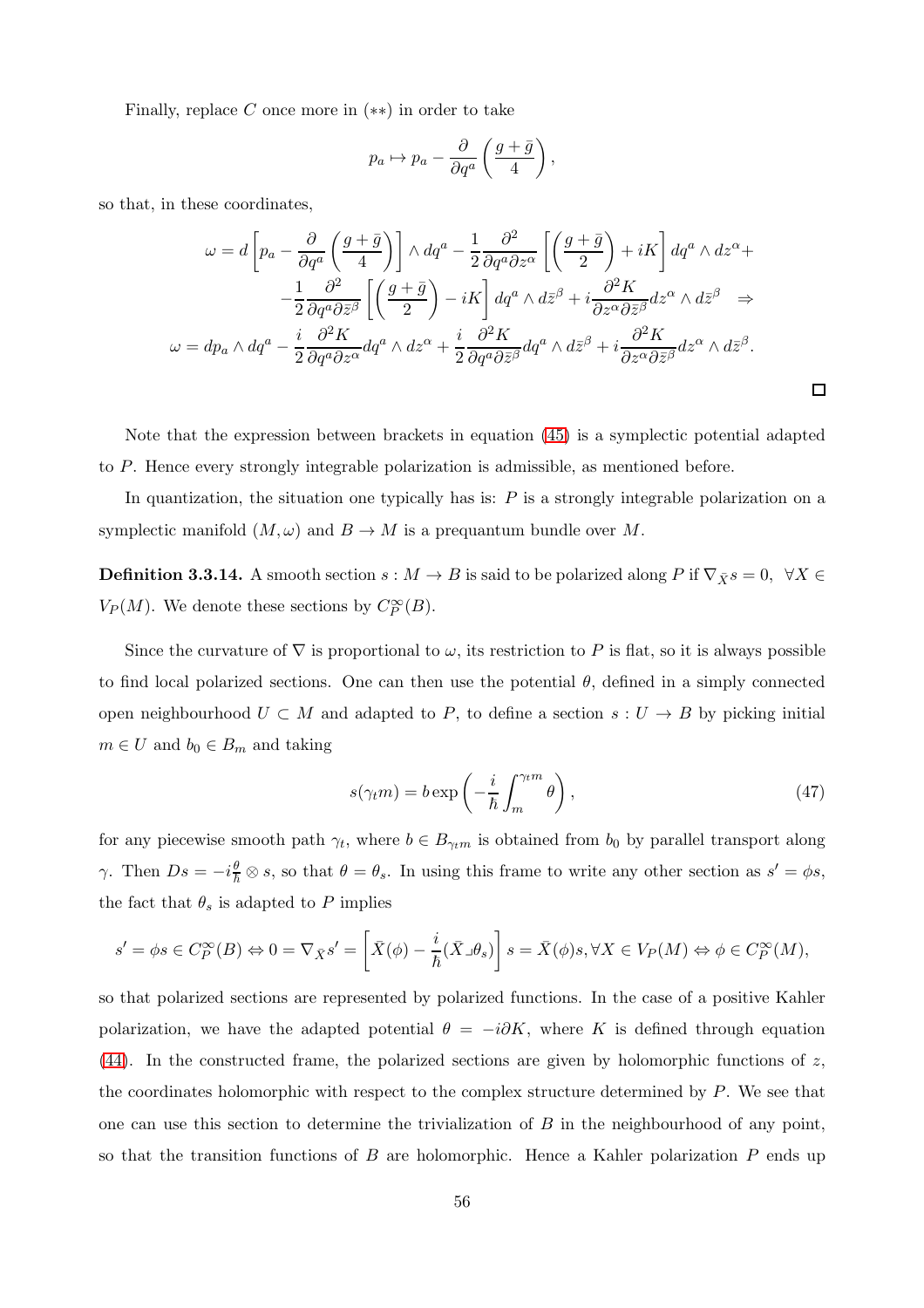giving B the structure of a holomorphic line bundle. One can show then that the space  $\mathcal{H}_P \subset \mathcal{H}$ of square-integrable polarized sections of  $B$  is a Hilbert subspace of the prequantum Hilbert space H.

In the more general case of a strongly integrable polarization, equation [\(45\)](#page-53-1) says that

<span id="page-56-0"></span>
$$
\theta = p_a dq^a - i \frac{\partial K}{\partial z^\alpha} dz^\alpha - \frac{i}{2} \frac{\partial K}{\partial q^a} dq^a \tag{48}
$$

is an adapted symplectic potential. In the corresponding frame, polarized sections are represented by elements of  $C_P^{\infty}(M)$ , which are functions  $\phi(q, z)$ , holomorphic in z. The definition of  $\mathcal{H}_P$ , though, is generally not as straightforward as in the positive case, as the existence of square-integrable polarized sections might not even be guaranteed.

Note that, since  $\nabla$  is compatible with the Hermitian structure on the fibres,

$$
d(s,s) = (Ds,s) + (s,Ds) = \frac{i}{\hbar}(\theta - \bar{\theta})(s,s) \Rightarrow \frac{\theta - \bar{\theta}}{2i} = d\left[\frac{\hbar}{2}\ln(s,s)\right].
$$

But, from equation [\(48\)](#page-56-0),  $\text{Im}(\theta) = -\frac{1}{2}$  $\frac{1}{2}dK$ , so that, for a section  $s' = \phi s$ ,

<span id="page-56-1"></span>
$$
(s', s') = \bar{\phi}\phi(s, s) = \bar{\phi}\phi \exp\left[\frac{2}{\hbar} \int \left(\frac{\theta - \bar{\theta}}{2i}\right)\right] = \bar{\phi}\phi e^{-K/\hbar},\tag{49}
$$

by adding the integration constant to  $K$ . Expression [\(49\)](#page-56-1) gives the Hermitian structure in terms of the holomorphic functions representing the sections in the local frame.

## Example 3.3.15. Quantization of the Sphere

In the case we have been discussing of elementary systems with rotational symmetry, which are spheres of radii  $s = N\frac{\hbar}{2}$ , the symplectic manifold is the reduction of

$$
(S3, \omega_f = d\theta_f), \qquad \theta_f = is(z^0 d\overline{z}^0 + z^1 d\overline{z}^1 - \overline{z}^0 dz^0 - \overline{z}^1 dz^1),
$$

where  $z^1, z^2$  are holomorphic coordinates on  $\mathbb{C}^2$ . As we verified before, for these radii proposition [3.2.7](#page-41-3) guarantees the existence of a prequantum bundle, also providing a way to construct it. Following the same procedure used in the proof, each smooth section of the prequantum bundle  $B \to M$  is a smooth function  $\psi : S^3 \to \mathbb{C}$  such that

$$
\nabla_X(\psi e) = 0, \ \forall X \in K \ \Rightarrow \ X \lrcorner d\psi = \frac{i}{\hbar}(X \lrcorner \theta_f)\psi, \ \forall X \in K,
$$

where K is the characteristic foliation of  $(S^3, d\theta_f)$ . Integrating this relation along one of the circles which make up the leaves of  $K$  gives

$$
\psi(e^{it}z^{\alpha}, e^{-it}\bar{z}^{\beta}) = \exp\left(\frac{i}{\hbar}\int_0^t \theta_f\right)\psi(z^{\alpha}, \bar{z}^{\beta}) = \exp\left(\frac{i}{\hbar}2st\right)\psi(z^{\alpha}, \bar{z}^{\beta}) = (e^{it})^N\psi(z^{\alpha}, \bar{z}^{\beta}),\tag{50}
$$

by using the explicit form of  $\theta_f$ .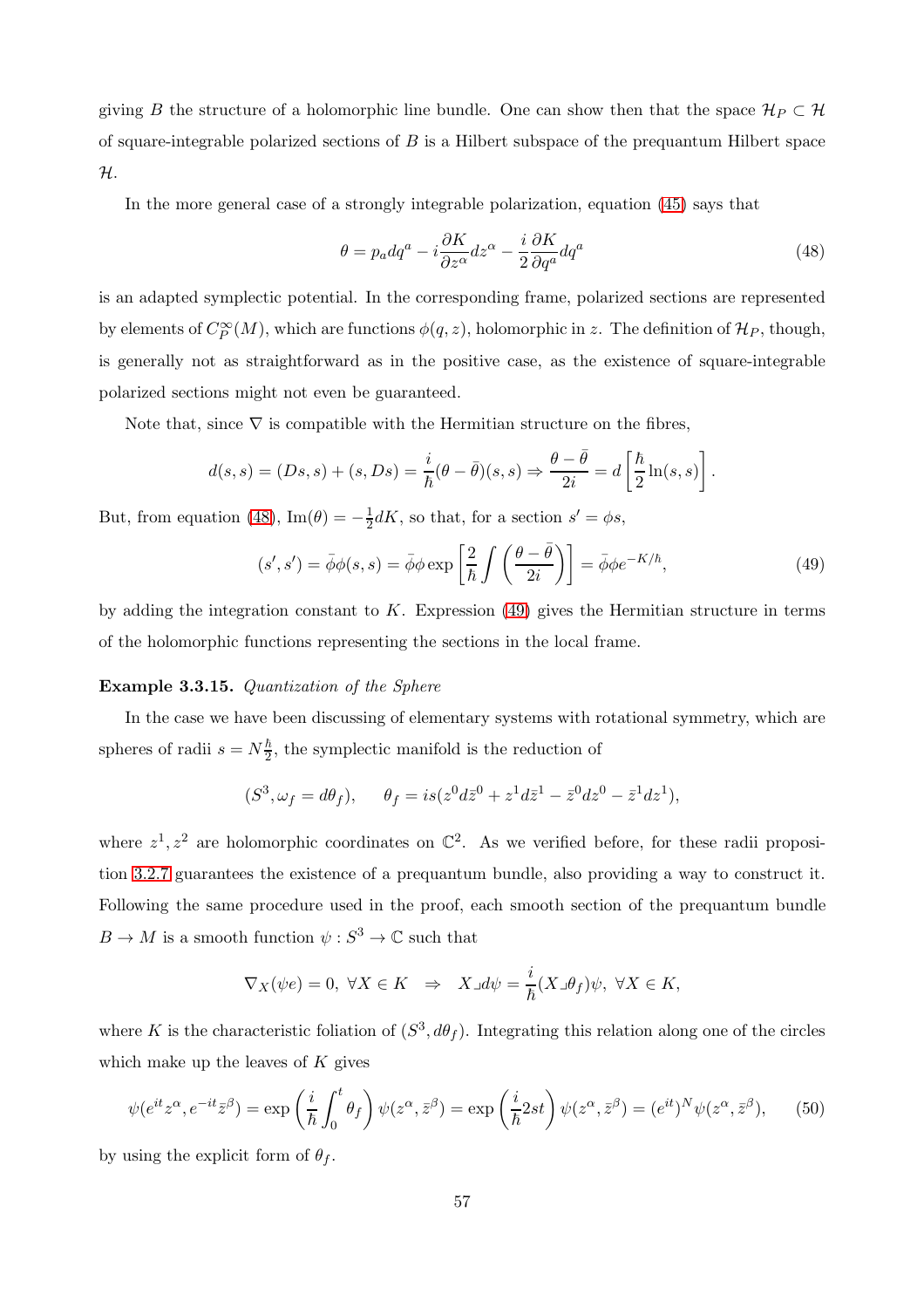Now,  $S^3 \subset \mathbb{C}^2$  is coisotropic, as can be seen from the fact that  $(TS^3)^{\perp}$  is one-dimensional and hence isotropic. Moreover, it is given by  $0 = f := z^0 \overline{z}^0 + z^1 \overline{z}^1 - 1$ . The Hamiltonian flow generated by  $f$  is found from

$$
\sum_{j=0}^1 (z^j d\bar{z}^j + \bar{z}^j dz^j) = df = -X_f \Box \omega = -\left(X_{f_j} \frac{\partial}{\partial z^j} + X_{\bar{f}_j} \frac{\partial}{\partial \bar{z}^j}\right),
$$

so that f generates the flow

$$
\frac{dz^j(\rho_t(z,\bar{z}))}{dt}=X_{f_j}(\rho_t(z,\bar{z}))=\frac{i}{\hbar}z^j(\rho_t(z,\bar{z}))\Rightarrow \rho_t z^j=e^{it/\hbar}z^j.
$$

Now take an arbitrary  $g \in S_P^0(\mathbb{C}^2)$ , where P is the holomorphic polarization of  $\mathbb{C}^2$ . Then

$$
\frac{\partial g}{\partial \bar{z}^j} = 0, \ j \in \{0, 1\} \Rightarrow \frac{\partial}{\partial \bar{z}^j} \{f, g\} = \frac{\partial}{\partial \bar{z}^j} \left[ \frac{d}{dt} g(e^{it/\hbar} z) \Big|_{t=0} \right] = 0,
$$

so  $\{f, g\} \in S_P^0(M)$ , which implies that the flow of f preserves the polarization. Therefore  $S^3$  is compatible with the holomorphic polarization of  $\mathbb{C}^2$  so that, by proposition [3.3.12,](#page-52-0) this defines a polarization in the reduction of  $S^3$ . We use this polarization to restric the space of states, so that the only admissible sections are represented by functions on  $S^3$  which are holomorphic in  $(z^0, z^1)$ . We conclude that the states are functions  $\psi(z^0, z^1)$ , holomorphic in both the coordinates, such that  $\psi(e^{it}z^{\alpha}) = (e^{it})^N \psi(z^{\alpha})$  for any real t. Hence  $\psi$  is a homogeneous function of the coordinates  $(z<sup>0</sup>, z<sup>1</sup>)$  of degree N, which therefore is of the form

$$
\psi = \psi_{A_1 A_2 ... A_N} z^{A_1} z^{A_2} ... z^{A_N},
$$

where the indices  $A_i$  are summed over  $\{0, 1\}$ . Therefore a quantum state is given by a symmetric N-index spinor  $\psi_{A_1 A_2 ... A_N}$ , where  $s = \frac{\hbar}{2}N$ . Lastly, we show that the hermitian structure on the space of states coincides with the inner product of spinors.

Note that, since reduction is, in this case, quotient by the circles  $e^{it}(z^0, z^1)$ ,  $t \in \mathbb{R}$ , the holomorphic coordinate  $z = z^0/z^1$  is well defined on the reduction (but for the point at infinity). We claim that  $\omega_f$  projects to

<span id="page-57-0"></span>
$$
\omega = \frac{i\hbar N dz \wedge d\bar{z}}{(1 + z\bar{z})^2}.\tag{51}
$$

Indeed, if we treat  $z^0, z^1$  in  $z = z^0/z^1$  as independent but for the relation  $z^0\overline{z}^0 + z^1\overline{z}^1 = 1$  (which implies  $z^0 d\bar{z}^0 + \bar{z}^0 dz^0 + \bar{z}^1 dz^1 + z^1 d\bar{z}^1 = 0$ ,

$$
\frac{i\hbar N dz \wedge d\bar{z}}{(1+z\bar{z})^2} = \frac{2is(z^1\bar{z}^1)^2}{(z^1\bar{z}^1 + z^0\bar{z}^1)^2} \left(\frac{dz^0}{z^1} - \frac{z^0}{(z^1)^2} dz^1\right) \wedge \left(\frac{d\bar{z}^0}{\bar{z}^1} - \frac{\bar{z}^0}{(\bar{z}^1)^2} d\bar{z}^1\right)
$$
  
\n
$$
= 2is[z^1\bar{z}^1 dz^0 \wedge d\bar{z}^0 - \bar{z}^0 dz^0 \wedge (-z^0 d\bar{z}^0 - \bar{z}^0 dz^0 - \bar{z}^1 dz^1) +
$$
  
\n
$$
- \bar{z}^1 dz^1 \wedge (-\bar{z}^0 dz^0 - z^1 d\bar{z}^1 - \bar{z}^1 dz^1) + z^0 \bar{z}^0 dz^1 \wedge d\bar{z}^1||_{TS^3}
$$
  
\n
$$
= 2is(dz^0 \wedge d\bar{z}^0 + dz^1 \wedge d\bar{z}^1)|_{TS^3} = \omega_f|_{TS^3}.
$$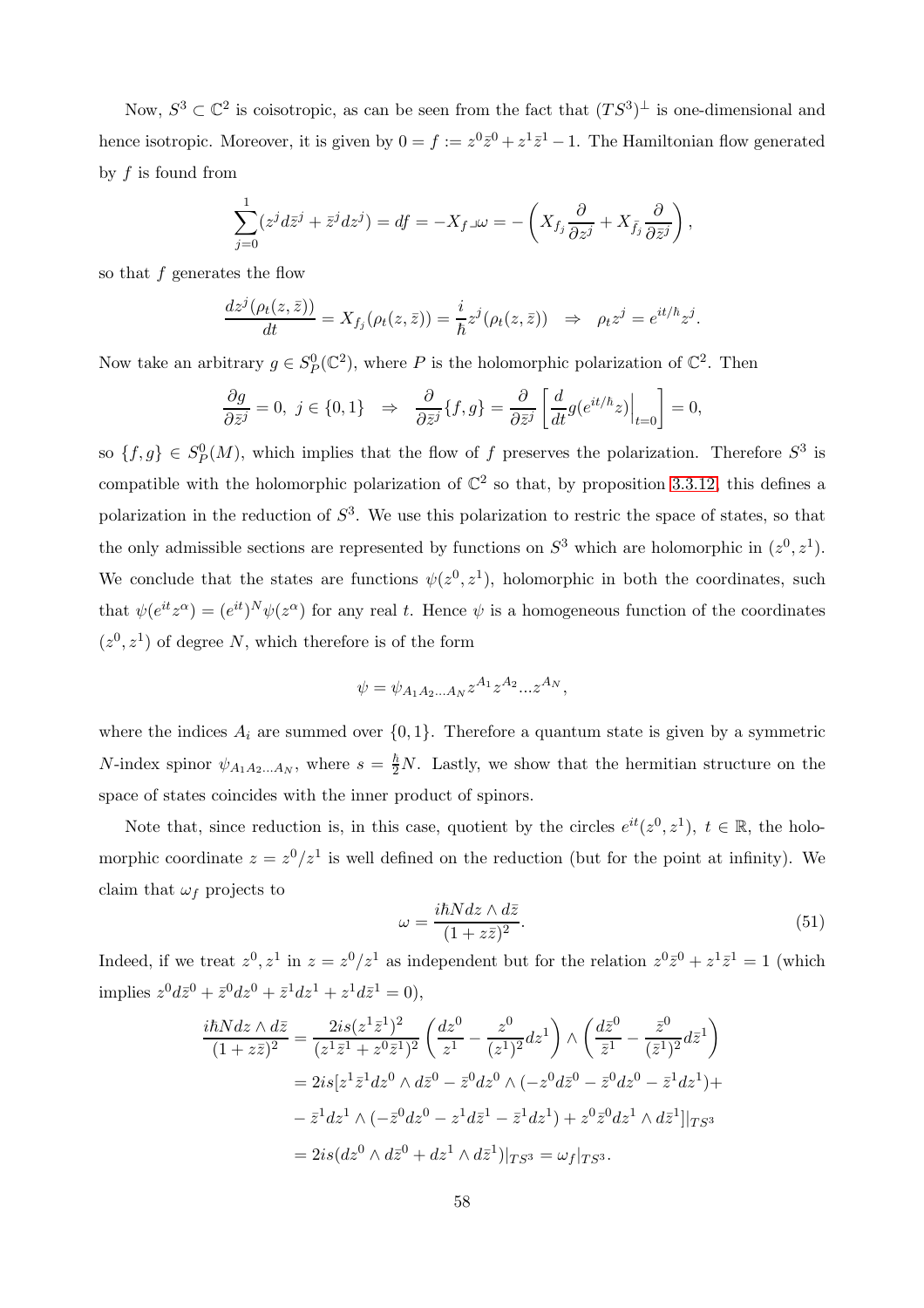Note that equation [\(51\)](#page-57-0) also implies that  $K = \hbar N \ln(1+z\bar{z})$  is a Kahler scalar, i.e., that  $\omega = i\partial\bar{\partial}K$ .

Therefore, over the region where the z coordinate is well-defined,

$$
\psi = \psi_{A_1 A_2 ... A_N} z^{A_1} z^{A_2} ... z^{A_N} = (z^1)^N \sum_{k=0}^N {N \choose k} \psi_k z^k,
$$

where  $\psi_k = \psi_{A_1 A_2 ... A_N}$  with  $A_i = 1 \Leftrightarrow 1 \leq i \leq k$  (remember that  $\psi_{A_1 A_2 ... A_N}$  is totally symmetric). Thus, in the trivialization s specified by the potential  $-i\partial K$ , a state is of the form  $s' = \psi s$ , with

$$
\psi(z) = \sum_{k=0}^{N} \binom{N}{k} \psi_k z^k,
$$

and, since  $K = \hbar N \ln(1 + z\bar{z})$  and  $\omega/(2\psi\hbar)$  is a natural volume form,

<span id="page-58-2"></span>
$$
\langle \psi, \psi \rangle = \int \psi \bar{\psi} e^{-K/\hbar} \omega = \int \psi \bar{\psi} (1 + z \bar{z})^{-N} \frac{i \hbar N dz \wedge d\bar{z}}{(2\pi \hbar)(1 + z \bar{z})^2}
$$
  
\n
$$
= \frac{iN}{2\pi} \int \sum_{k=0}^{N} {N \choose k} \psi_k z^k \sum_{l=0}^{N} {N \choose l} \bar{\psi}_l \bar{z}^l \frac{dz \wedge d\bar{z}}{(1 + z \bar{z})^{N+2}}
$$
  
\n
$$
= -2N \sum_{k=0}^{N} {N \choose k}^2 \bar{\psi}_k \psi_k \int_0^{\infty} \frac{r^{2k+1} dr}{(1 + r^2)^{N+2}}
$$
  
\n
$$
= N \sum_{k=0}^{N} {N \choose k}^2 \bar{\psi}_k \psi_k \int_0^1 t^{N-k} (1 - t)^k dt, \quad t = (1 + r^2)^{-1}
$$
  
\n
$$
= N \sum_{k=0}^{N} {N \choose k}^2 \bar{\psi}_k \psi_k B(N - k + 1, k + 1) = N \sum_{k=0}^{N} {N \choose k}^2 \bar{\psi}_k \psi_k \frac{(N - k)!k!}{(N + 1)!}
$$
  
\n
$$
= \frac{N}{N+1} \sum_{k=0}^{N} {N \choose k} \bar{\psi}_k \psi_k = \frac{N}{N+1} \sum_{A_1 A_2 ... A_N} \bar{\psi}_{A_1 A_2 ... A_N} \psi_{A_1 A_2 ... A_N},
$$
  
\n(52)

where  $B(x, y)$  is the beta function. Hence the Hermitian structure is given by the inner product of  $spinors<sup>17</sup>$  $spinors<sup>17</sup>$  $spinors<sup>17</sup>$ .

### Example 3.3.16. The relativistic wave equations

We apply the same procedure to the phase spaces of the free particles. For a massive particle of spin  $s = N\frac{\hbar}{2}$ , we have seen that the phase space is the reduction of  $(C_{sm}, \omega')$ . We can accomodate the sign difference in the definition of  $\omega'$  by writing it as  $\omega' = d\theta'$  in terms of the potential

<span id="page-58-1"></span>
$$
\theta' = \frac{is\sqrt{2}}{m} \left( p_{A\bar{A}} z^A d\bar{z}^{\bar{A}} - p_{A\bar{A}} \bar{z}^{\bar{A}} dz^A \right) + \xi q^a dp_a, \qquad (53)
$$

where  $\xi = p_0/|p_0|$  is the sign of  $p_0$ . For these values of spin, proposition [3.2.7](#page-41-3) implies that there is a prequantum bundle, and its sections can be constructed as smooth functions  $\psi : C_{sm} \to \mathbb{C}$  which are covariantly constant along the leaves of the characteristic foliation in  $C_{sm}$ . Since reduction is

<span id="page-58-0"></span> $17$ On the relation between such spinor spaces and the representation theory of the rotation groups, see for example [\[25](#page-97-0), [26](#page-97-1), [24](#page-97-2)].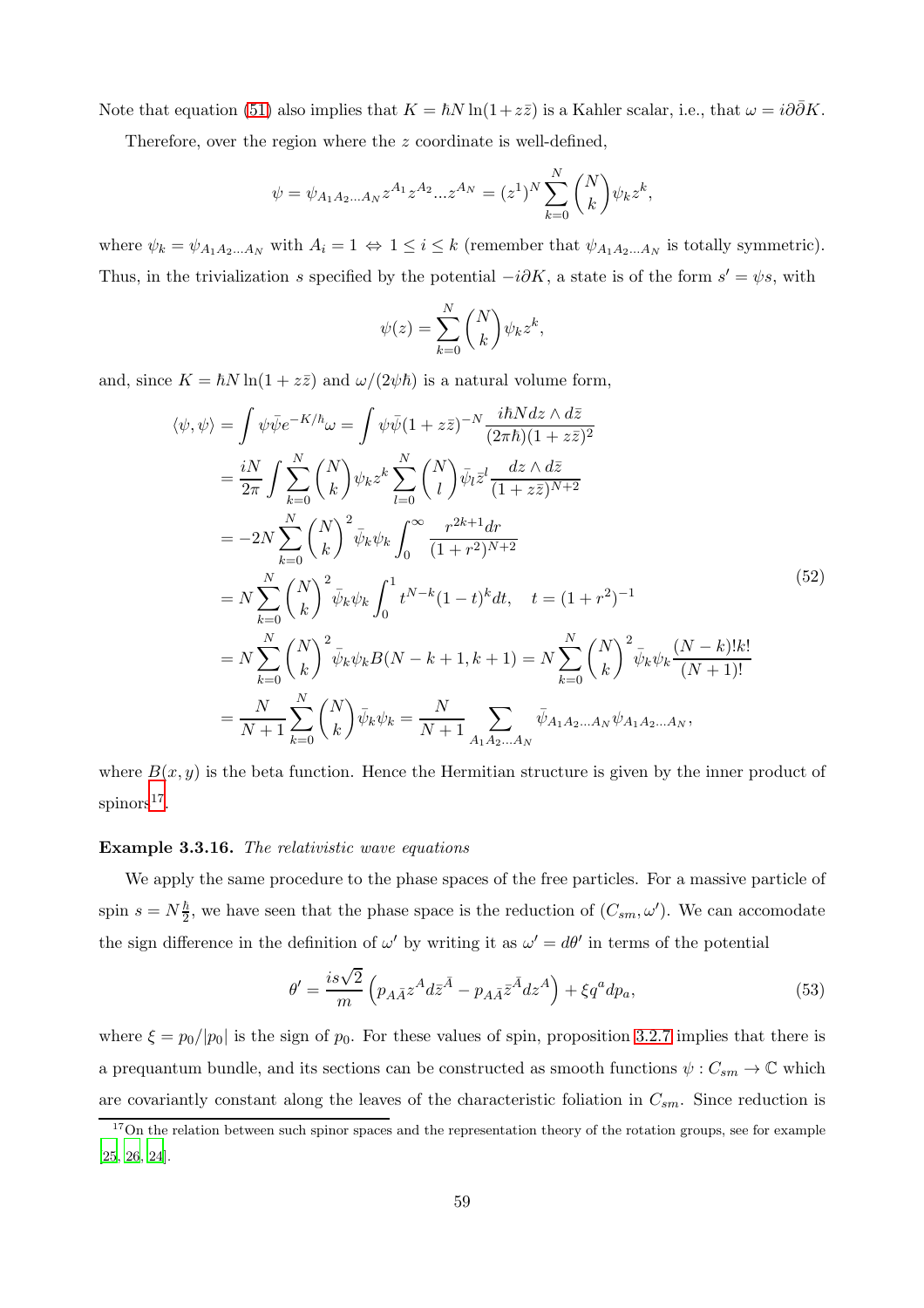given by the quotient by  $(p_a, q^b, z^C) \sim (p_a, q^b + \lambda p^b, e^{i\phi} z^C)$ ,  $\forall \lambda, \phi \in \mathbb{R}$ , the characteristic foliation is spanned by vector fields which generate the flow  $(p_a, q^b + \lambda p^b, e^{i\phi} z^C)$ . These are of the form

$$
p^b \frac{\partial}{\partial q^b}
$$
, and  $iz^A \frac{\partial}{\partial z^A} - i\overline{z}^{\overline{A}} \frac{\partial}{\partial \overline{z}^{\overline{A}}}$ 

(compare the second with the characteristic foliation of  $S^3$ ). Using the potential [\(53\)](#page-58-1),  $\nabla_X(\psi e) =$  $0, \forall X \in K$  gives

<span id="page-59-0"></span>
$$
0 = X \lrcorner d\psi - \frac{i}{\hbar} (X \lrcorner \theta') \psi \Rightarrow
$$
\n
$$
0 = p^b \frac{\partial \psi}{\partial q^b}, \quad 0 = iz^A \frac{\partial \psi}{\partial z^A} - iz^{\bar{A}} \frac{\partial \psi}{\partial \bar{z}^{\bar{A}}} - \frac{2is\sqrt{2}p_{A\bar{A}}z^A \bar{z}^{\bar{A}}}{\hbar m} \psi = i \left[ z^A \frac{\partial \psi}{\partial z^A} - \bar{z}^{\bar{A}} \frac{\partial \psi}{\partial \bar{z}^{\bar{A}}} - n\psi \right].
$$
\n
$$
(54)
$$

Again there is a polarization of  $T^*\mathbb{M} \times \mathbb{S}$  which is compatible with the coisotropic submanifold  $C_{sm}$ . On the component in which  $\xi = 1$  it is span $\{\partial/\partial q^a, \partial/\partial z^A\}$  and on the component in which  $\xi = -1$  it is span $\{\partial/\partial q^a, \partial/\partial \bar{z}^A\}$ . Hence it projects to a polarization on the reduction of  $C_{sm}$ . On the component  $M_{sm}^+$ , polarization further restricts the functions  $\psi \in C^{\infty}_\mathbb{C}(C_{sm})$  by

<span id="page-59-1"></span>
$$
\frac{\partial \psi}{\partial q^a} = 0 = \frac{\partial \psi}{\partial \bar{z}^{\bar{A}}}.\tag{55}
$$

Therefore, from equations [\(54\)](#page-59-0) and [\(55\)](#page-59-1), we see that each state in  $\mathcal{H}_P$  is given by a  $\psi \in C^{\infty}_\mathbb{C}(C_{sm})$  independent of q, holomorphic in z, and such that  $z^A \partial_z \Delta y = n\psi$ , where  $s = n\frac{\hbar}{2}$  $\frac{h}{2}$ . Thus its dependence on the  $z^A$  coordinates should be that of a homogeneous polinomial of degree n, so that

$$
\psi(p,z) = \psi_{A_1 A_2 ... A_n}(p) z^{A_1} z^{A_2} ... z^{A_n}
$$

for some *n*-index spinor field  $\psi_{A_1...A_n}$  on the future-pointing component  $H_m^+$  of the mass shell  $\{p_a p^a = m^2\}$ . Note that the spinor indices transform correctly, since they are contrated with the spinors  $z^A$ . We denote this half of the Hilbert space  $\mathcal{H}_P$  by  $\mathcal{H}_{sm}^+$ . Repeating the calculation of equation [\(52\)](#page-58-2), the inner product in  $\mathcal{H}_{sm}^+$  becomes, in terms of the spinor components,

$$
\langle \psi e, \psi e \rangle = \int_{H_m^+} (\psi, \psi) d\tau, \quad \text{where} \quad (\psi, \psi) = p^{A_1 \bar{A}_1} p^{A_2 \bar{A}_2} \dots p^{A_n \bar{A}_n} \bar{\psi}_{\bar{A}_1 \bar{A}_2 \dots \bar{A}_n} \psi_{A_1 A_2 \dots A_n},
$$

and  $d\tau$  is the natural volume element in  $H_m^+ \subset \mathbb{M}$  invariant under the Poincaré group,

$$
d\tau = \frac{1}{\hbar^2} \frac{dp_1 \wedge dp_2 \wedge dp_3}{|p_0|}.
$$

Consider now the massive wave equation

<span id="page-59-2"></span>
$$
(\Box + \mu^2)\phi_{A_1 A_2 ... A_n} = 0 \tag{56}
$$

for  $\mu = m/\hbar$ . A plane wave of the form  $e^{-ip_a x^a/\hbar}$ , where  $p_a p^a = m^2$ , is obviously a solution. In fact, all 'well-behaved' solutions are linear combinations of these, a fact summarized in the Fourier transform

$$
\phi_{A_1 A_2 ... A_n}(x) = \left(\frac{1}{2\pi}\right)^{\frac{3}{2}} \int_{H_m} \psi_{A_1 A_2 ... A_n}(p) e^{-ip_a x^a/\hbar} d\tau,
$$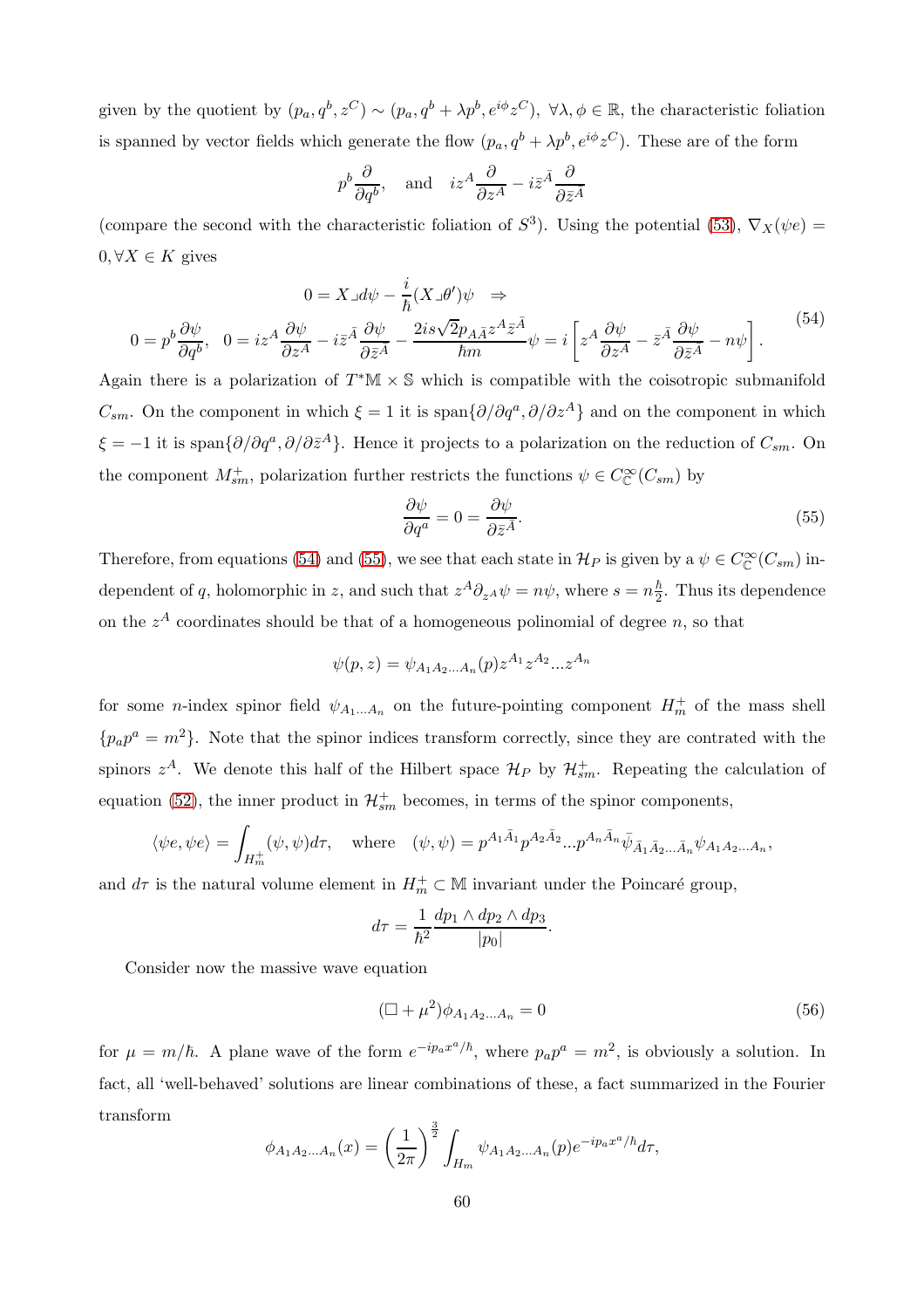for some spinor-valued function  $\psi_{A_1 A_2 ... A_n}(p)$  on  $H_m = \{p_a p^a = m^2\}$ . So we can use the Fourier transform to associate each element of  $\mathcal{H}_{sm}^+$  to an element of the 'space of solutions of [\(56\)](#page-59-2) with well-defined Fourier transform'. Note that this sends  $\mathcal{H}^+_{sm}$  to positive frequency solutions: the ones for which the Fourier transform vanishes on  $H_{m}^-$ . That this association is invariant under the Lorentz group is clear from the spinor indices and the form of the Fourier transform. Under a translation  $x \mapsto x + y$ ,

$$
\left(\frac{1}{2\pi}\right)^{\frac{3}{2}} \int_{H_m^+} \tilde{\psi}_{A_1 A_2 ... A_n}(p) e^{-ip_a x^a/\hbar} d\tau = \tilde{\phi}_{A_1 ... A_n}(x) = \phi_{A_1 ... A_n}(x - y)
$$

$$
= \left(\frac{1}{2\pi}\right)^{\frac{3}{2}} \int_{H_m^+} \psi_{A_1 ... A_n} e^{-ip_a (x - y)^a/\hbar} d\tau,
$$

so we must have  $\psi_{A_1...A_n} \mapsto e^{ip_a y^a/\hbar} \psi_{A_1...A_n}$ . Indeed, by equation [\(53\)](#page-58-1), the symplectic potential transforms by  $\theta' \mapsto \theta' + d(y^a p_a)$ , which implies that the trivialization of the prequantum bundle determined by it (equation [\(47\)](#page-55-0)) transforms as

$$
s(\gamma_t m) \mapsto b \exp\left(-\frac{i}{\hbar} \int_m^{\gamma_t m} \theta' + d(y^a p_a)\right) = e^{-ip_a y^a/\hbar} s(\gamma_t m),
$$

and, therefore, for some section  $(\psi s)$  one must have  $\psi_{A_1...A_n} \mapsto e^{ip_ay^a/\hbar} \psi_{A_1...A_n}$ .

On the other component,  $C_{sm}^-$ , the polarization condition reads

$$
\frac{\partial \psi}{\partial q^a} = 0 = \frac{\partial \psi}{\partial \bar{z}^{\bar{A}}},
$$

so that, together with [\(54\)](#page-59-0), it says that the states in  $\mathcal{H}_{sm}^-$  are elements of  $C^{\infty}_\mathbb{C}(C_{sm}^-)$  which do not depend on q, are antiholomorphic in  $z^A$ , being furthermore homogeneous of degree n in the  $\bar{z}^{\bar{A}}$ . We write

<span id="page-60-0"></span>
$$
\psi(p,\bar{z}) = \bar{\psi}_{\bar{A}_1 \bar{A}_2 \dots \bar{A}_n}(p) \bar{z}^{\bar{A}_1} \bar{z}^{\bar{A}_2} \dots \bar{z}^{\bar{A}_n},\tag{57}
$$

and this time  $\psi_{A_1A_2...A_n}$  is spinor-valued function on the other component  $H_m^-$  of  $H_m$ . Again the inner product in  $H$  corresponds to the inner product of spinors and the Fourier transform gives a well-defined correspondence between  $\mathcal{H}^-_{sm}$  and the negative frequency (the ones whose Fourier transform vanish on  $H_m^+$ ) solutions of the wave equation [\(56\)](#page-59-2).

Note that the complex structure

$$
\mathcal{H}_P = \mathcal{H}_{sm}^+ \oplus \mathcal{H}_{sm}^- \ni (\psi_{A_1...A_n}|_{H_m^+}, \psi_{A_1...A_n}|_{H_m^-}) \mapsto (i\psi_{A_1...A_n}|_{H_m^+}, i\psi_{A_1...A_n}|_{H_m^-})
$$

is not mapped to the complex structure  $\phi_{A_1...A_n} \mapsto i\phi_{A_1...A_n}$  on the space of solutions of [\(56\)](#page-59-2). Rather, it is mapped antilinearly to the complex structure  $J$  which multiplies the positive frequency part of  $\phi_{A_1...A_n}$  by  $-i$  and the negative frequency part by i, because of the complex conjugate in equation [\(57\)](#page-60-0). Therefore, one can identify  $\mathcal{H}_P$  with  $\bar{V}_{(J)}$ , the dual (as a complex vector space) of the space of solutions  $V$  of the linear equation [\(56\)](#page-59-2) with complex structure  $J$ .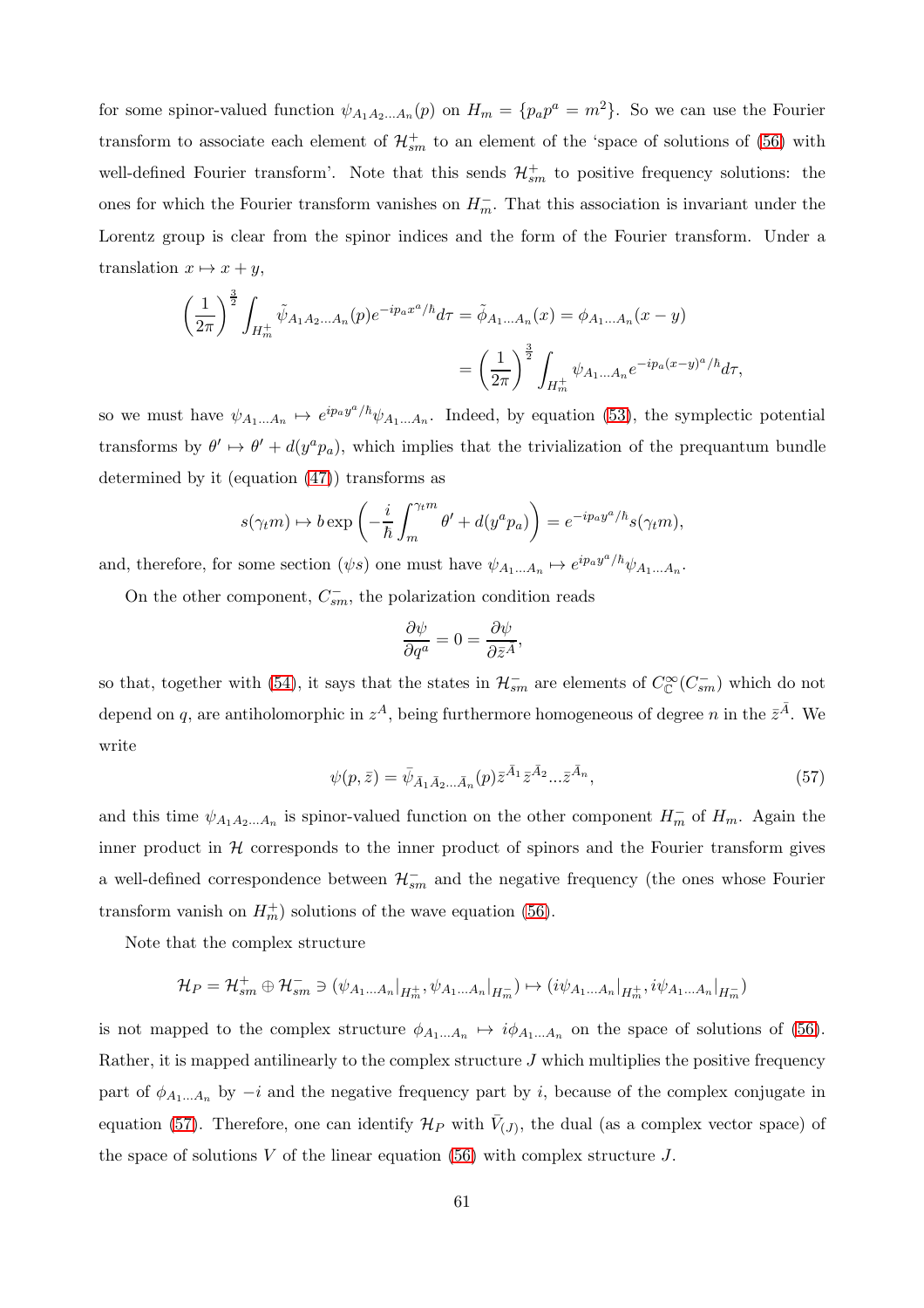The case of a massless particle of helicity  $s = N\frac{\hbar}{2}$  is very similar. The phase space the reduction of  $(C_{s0}, d\theta')$ , where

<span id="page-61-0"></span>
$$
\theta' = -i\omega^A d\bar{\pi}_A + i\bar{\omega}^{\bar{A}} d\pi_{\bar{A}}.\tag{58}
$$

Sections of the prequantum bundle are smooth functions  $\psi : C_{sm} \to \mathbb{C}$  which are covariantly constant along the leaves of the characteristic foliation in  $C_{s0}$ . Vectors generating this foliation are of the form

$$
i\omega^A \frac{\partial}{\partial \omega^A} - i\bar{\omega}^{\bar{A}} \frac{\partial}{\partial \bar{\omega}^{\bar{A}}}, \text{ and } i\pi^{\bar{A}} \frac{\partial}{\partial \pi^{\bar{A}}} - i\bar{\pi}^{\bar{A}} \frac{\partial}{\partial \bar{\pi}^{\bar{A}}}.
$$

The space comes with a polarization spanned by the projections of  $\partial/\partial\omega^A$  and  $\partial/\partial\bar{\omega}^{\bar{A}}$ . Therefore, using the potential [\(58\)](#page-61-0), and this polarization, we see that the elements of  $\mathcal{H}_P$  are given by complex functions on  $C_{s0}$  of the form  $\psi(\pi_{\bar{A}}, \bar{\pi}_A)$  and such that

$$
\pi_{\bar{A}}\frac{\partial\psi}{\partial\pi_{\bar{A}}} - \bar{\pi}_A\frac{\partial\psi}{\partial\bar{\pi}_A} = -\frac{2n}{\hbar}\psi,
$$

remembering that  $\omega^A \bar{\pi}_A + \bar{\omega}^{\bar{A}} \pi_{\bar{A}} = 2s$  on  $C_{s0}$ . For  $n > 0$ , these are mapped to the positive frequency solutions of the massless wave equation, that is, equation [\(56\)](#page-59-2) for  $m^2 = 0$  and for  $n < 0$  they are mapped to negative frequency solutions. The correspondence is given by the Fourier transform

$$
\phi_{\bar{A}_1\bar{A}_2...\bar{A}_n}(x) = \left(\frac{1}{2\pi}\right)^{\frac{3}{2}} \int_{H_0} \psi(p) \pi_{\bar{A}_1} \pi_{\bar{A}_2}...\pi_{\bar{A}_n} e^{-ip_a x^a/\hbar} d\tau,
$$

where  $H_0$  is the light-cone  $\{p_a p^a = 0\}$  and  $p_{A\overline{A}} = \overline{\pi}_A \pi_{\overline{A}}$ . Just like in the previous example,  $\mathcal{H}_P = \mathcal{H}_{s0} \oplus \mathcal{H}_{-s0}$  is identified with  $\bar{V}_{(J)}$ , where V is the space of well-behaved solutions of the massless wave equation and  $J$  is the same complex structure.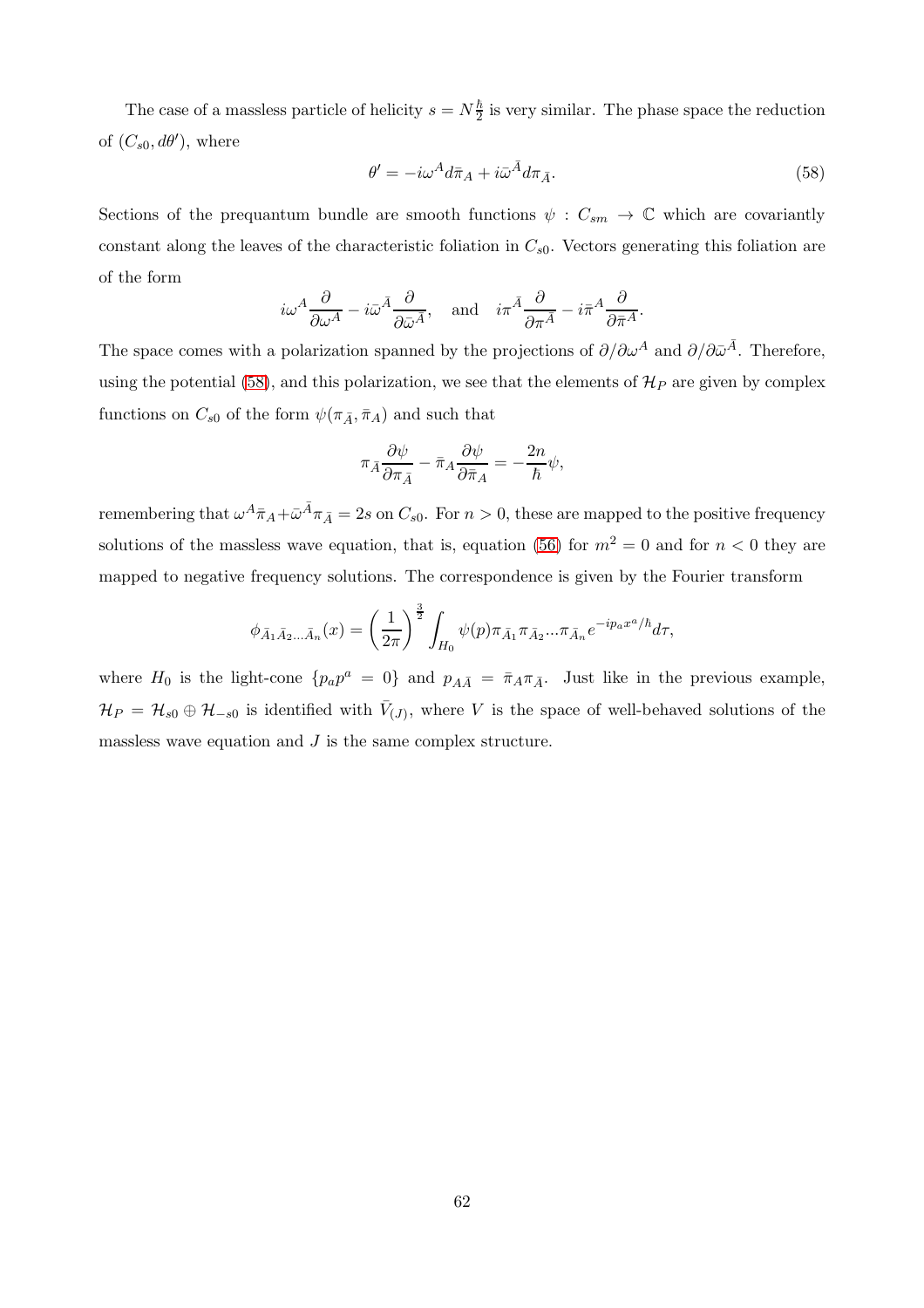# 4 Free Fields

We can now examine the next step, passing from relativistic wave equations to quantum fields, in terms of geometric quantization. This provides us the motivation to study in detail the quantization of a vector space, which will subsequently lead to Fock space quantization.

### 4.1 The Space of Solutions

Up to this point, we have been thinking of symplectic manifolds as arising from the phase spaces of physical systems. There is a similar symplectic geometry of the Lagrangian formalism, which is more useful when speaking of quantum fields.

A (classical) field will mean here a smooth section of a vector bundle  $F \to Q$  over spacetime Q (assumed to have a semi-Riemannian structure) which vanishes sufficiently rapidly at infinity so that all the integrals we will write converge. We assume that the collection of all these fields forms a manifold<sup>[18](#page-62-0)</sup>  $\mathcal F$ . Then Hamilton's principle is implemented by the action, which is a function  $S_D : \mathcal{F} \to \mathbb{R}$  for a given compact oriented  $D \subset Q$ , together with boundary conditions on the boundary  $\partial D$ . One can think of boundary conditions in terms of a foliation of F: for a given hypersurface  $\sigma \subset Q$ , let  $P_{\sigma}$  be the foliation of F such that each leaf is composed of the fields which have the same boundary data on  $\sigma$ .

Let us denote by  $\sigma_{\alpha}, \sigma_{\beta}$  two arbitrary Cauchy surfaces in Q which bound an oriented region  $D_{\alpha\beta}$ . Then the space of solutions of Hamilton's variational principle,  $\mathcal{M} \subset \mathcal{F}$  is defined by

$$
\mathcal{M} = \{ \phi \in \mathcal{F} | X \lrcorner dS_{D_{\alpha\beta}} = 0, \ \forall X \in (P_\alpha \cap P_\beta)_\phi, \ \forall \sigma_\alpha, \sigma_\beta \},
$$

where  $P_i = P_{\sigma_i}$ . To understand this definition note that, if  $X \in (P_\alpha \cap P_\beta)_\phi \subset T_\phi \mathcal{F}$ , then X can be seen as an infinitesimal perturbation in the field  $\phi$  which is tangent to the the leaves through  $\phi$  of both the foliations determined by  $\sigma_{\alpha}$  and  $\sigma_{\beta}$ , so that it is compatible with the boundary conditions on both Cauchy surfaces. Hence  $M$  is the space of fields at which  $S$  is stationary with respect to variations compatible with the boundary conditions. In the case where  $S$  is the integral of a Lagrangian density, this is obviously equivalent to the Euler-Lagrange equations.

**Proposition 4.1.1.** If there is a first-order Lagrangian density  $L = L(\phi(x), \nabla \phi(x), x)$  such that

$$
S_D = \int_D L \epsilon
$$

<span id="page-62-0"></span><sup>&</sup>lt;sup>18</sup>Clearly, this manifold will in general be infinite-dimensional, which introduces a number of complications in defining the various quantities we will be using. We will ignore these entirely and focus on the main ideas and applications instead. We refer to [\[27](#page-97-3)] for some of the technical details.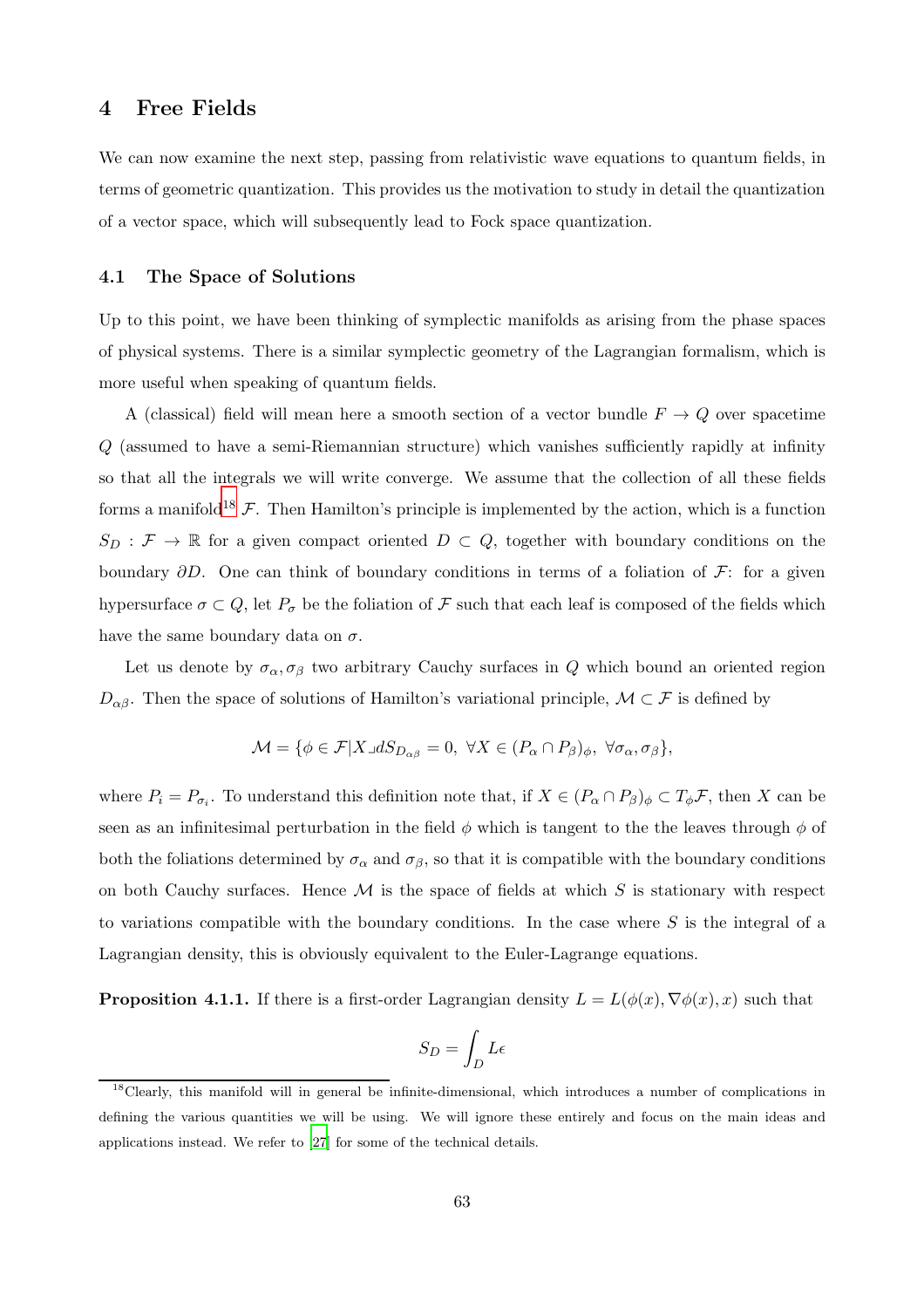and the boundary conditions are that the values of  $\phi$  on  $\partial D$  should be kept fixed when the action is varied, then the manifold of solutions is

$$
\mathcal{M} = \left\{ \phi \in \mathcal{F} \middle| \frac{\partial L}{\partial \phi^{\alpha}} - \nabla_a \left( \frac{\partial L}{\partial (\nabla_a \phi^{\alpha})} \right) = 0 \right\},\
$$

where  $\nabla$  is the Levi-Civita connection and  $\epsilon$  is a volume form on  $Q$ .

*Proof.* In this case we may take  $X$  to be an arbitrary field on  $Q$  which is supported on a compact subset strictly contained in D and the condition for  $\phi \in \mathcal{M}$  is then rewritten as

$$
0 = \frac{d}{dt} \left\{ \int_{D} L[(\phi + tX)(x), (\nabla \phi + t\nabla X)(x), x] \epsilon \right\}_{t=0} = \int_{D} \left( \frac{\partial L}{\partial \phi^{\alpha}} X^{\alpha} + \frac{\partial L}{\partial (\nabla_{a} \phi^{\alpha})} \nabla_{a} X^{\alpha} \right) \epsilon
$$
  
= 
$$
\int_{D} \left( \frac{\partial L}{\partial \phi^{\alpha}} - \nabla_{a} \frac{\partial L}{\partial (\nabla_{a} \phi^{\alpha})} \right) X^{\alpha} \epsilon,
$$

where we have integrated by parts and dropped the boundary term since X vanishes on  $\partial D$ . Now, since  $X$  is arbitrary, we are left with the condition

$$
\left[\frac{\partial L}{\partial \phi^{\alpha}} - \nabla_a \frac{\partial L}{\partial (\nabla_a \phi^{\alpha})}\right](\phi(x), \nabla \phi(x), x) = 0, \ \forall x \in Q.
$$

In this case (the action is the integral of some Lagrangian) one can also find an equation which characterizes the tangent vectors. Let  $\phi + tX$  be a curve in M generated by  $X \in T_{\phi} \mathcal{M}$ . Then

$$
0 = \frac{d}{dt} \left\{ \left[ \frac{\partial L}{\partial \phi^{\alpha}} - \nabla_a \frac{\partial L}{\partial (\nabla_a \phi^{\alpha})} \right] (\phi + tX, \nabla \phi + t\nabla X, x) \right\},\,
$$

so that X should be a solution of the linearized equation of motion around the point  $\phi$ ,

$$
\frac{\partial^2 L}{\partial \phi^\beta \phi^\alpha} X^\beta + \frac{\partial^2 L}{\partial (\nabla_b \phi^\beta) \partial \phi^\alpha} \nabla_b X^\beta = \nabla_a \left[ \frac{\partial^2 L}{\partial \phi^\beta \partial (\nabla_a \phi^\alpha)} X^\beta + \frac{\partial^2 L}{\partial (\nabla_b \phi^\beta) \partial (\nabla_a \phi^\alpha)} \nabla_b X^\beta \right],
$$

where it is understood that all the coefficients are evaluated at  $\phi$ .

There is a standard way in which the action principle introduces a symplectic structure on  $\mathcal{M}$ . First let  $\sigma_{\alpha}$  and  $\sigma_{\beta}$  be two disjoint Cauchy surfaces in Q. Then since dS vanishes on directions tangent to both  $P_{\alpha}$  and  $P_{\beta}$ , one can decompose

<span id="page-63-0"></span>
$$
dS_{D_{\alpha\beta}} = \theta_{\alpha} - \theta_{\beta},\tag{59}
$$

where  $X \lrcorner \theta_i = 0$ ,  $\forall X \in P_i$ . Hence the restriction of, say,  $\theta_\alpha$  to M gives a one-form and its exterior derivative is a closed two-form  $\omega$  on M. Note that  $\omega$  does not depend on the choice of  $\sigma_{\alpha}$ . For example, we might just as well take  $\theta_{\beta}$ , as the difference between the two one-forms is exact. If we use the Euler-Lagrange equations to define  $\mathcal{M}$ , then  $\theta_{\alpha}$  can be defined as

<span id="page-63-1"></span>
$$
X \lrcorner \theta_{\alpha} = \int_{\sigma_{\alpha}} X^{\gamma} \frac{\partial L}{\partial (\nabla_{c} \phi^{\gamma})} n_{c} d\sigma, \tag{60}
$$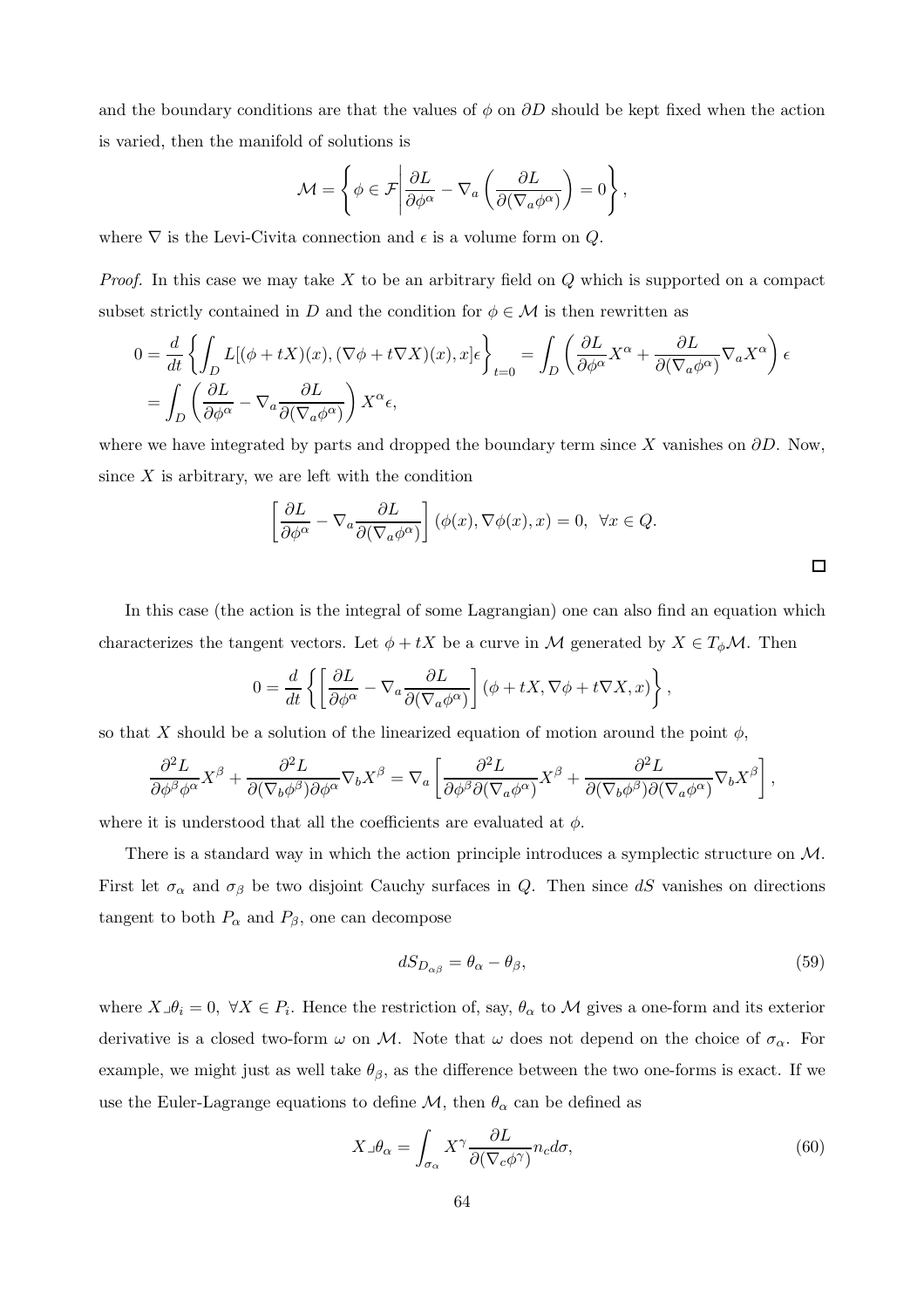where  $n^c$  is the unit vector normal to  $\sigma_{\alpha}$ . Indeed, this is consistent with equation [\(59\)](#page-63-0):

$$
X \lrcorner \theta_{\alpha} - X \lrcorner \theta_{\beta} = \int_{\sigma_{\alpha}} X^{\gamma} \frac{\partial L}{\partial (\nabla_{c} \phi^{\gamma})} n_{c} d\sigma - \int_{\sigma_{\beta}} X^{\gamma} \frac{\partial L}{\partial (\nabla_{c} \phi^{\gamma})} n_{c} d\sigma = \int_{\partial D_{\alpha\beta}} X^{\gamma} \frac{\partial L}{\partial (\nabla_{c} \phi^{\gamma})} n_{c} d\sigma
$$
  
= 
$$
\int_{D_{\alpha\beta}} \nabla_{c} \left( \frac{\partial L}{\partial (\nabla_{c} \phi^{\gamma})} X^{\gamma} \right) \epsilon + \int_{D_{\alpha\beta}} \left[ \frac{\partial L}{\partial \phi^{\gamma}} - \nabla_{c} \left( \frac{\partial L}{\partial (\nabla_{c} \phi^{\gamma})} \right) \right] X^{\gamma} \epsilon
$$
  
= 
$$
X \lrcorner d \left( \int_{D_{\alpha\beta}} L(\phi, \nabla \phi, x) \epsilon \right) = X \lrcorner dS_{D_{\alpha\beta}},
$$

where we used Stokes' theorem and then added a term which is zero by the Euler-Lagrange equations. Using this form of the symplectic potentials  $\theta_{\alpha}$ , one finds

**Proposition 4.1.2.** The closed two-form  $\omega = d\theta_{\alpha}$  is given by

$$
\omega(X,Y) = \frac{1}{2} \int_{\sigma_{\alpha}} \left[ \frac{\partial^2 L}{\partial \phi^{\beta} \partial (\nabla_{c} \phi^{\gamma})} (X^{\beta} Y^{\gamma} - Y^{\beta} X^{\gamma}) + \frac{\partial^2 L}{\partial (\nabla_{b} \phi^{\beta}) \partial (\nabla_{c} \phi^{\gamma})} (Y^{\gamma} \nabla_{b} X^{\beta} - X^{\gamma} \nabla_{b} Y^{\beta}) \right] n_c d\sigma,
$$
  
for  $X, Y \in T_{\phi} \mathcal{F}.$ 

Proof. Formally,

$$
\omega(X,Y) = \frac{1}{2}Y \lrcorner (X \lrcorner d\theta_{\alpha}) = \frac{1}{2}Y \lrcorner (\mathcal{L}_{X}\theta - d(X \lrcorner \theta)) = \frac{1}{2}\{X(Y \lrcorner \theta) - Y(X \lrcorner \theta) - [X,Y] \lrcorner \theta\}
$$
\n
$$
= \frac{1}{2}\left\{X\left(\int_{\sigma_{\alpha}} Y^{\gamma} \frac{\partial L}{\partial(\nabla_{c}\phi^{\gamma})} n_{c} d\sigma\right) - Y\left(\int_{\sigma_{\alpha}} X^{\gamma} \frac{\partial L}{\partial(\nabla_{c}\phi^{\gamma})} n_{c} d\sigma\right) - \int_{\sigma_{\alpha}} [X,Y]^{\gamma} \frac{\partial L}{\partial(\nabla_{c}\phi^{\gamma})} n_{c} d\sigma\right\}
$$
\n
$$
= \frac{1}{2}\int_{\sigma_{\alpha}} \left[\frac{\partial^{2}L}{\partial \phi^{\beta} \partial(\nabla_{c}\phi^{\gamma})} (X^{\beta}Y^{\gamma} - Y^{\beta}X^{\gamma}) + \frac{\partial^{2}L}{\partial(\nabla_{b}\phi^{\beta}) \partial(\nabla_{c}\phi^{\gamma})} (Y^{\gamma}\nabla_{b}X^{\beta} - X^{\gamma}\nabla_{b}Y^{\beta})\right] n_{c} d\sigma.
$$

Although closure is obvious since  $\omega$  is defined as  $d\theta_{\alpha}$ , nondegeneracy is not guaranteed. In particular examples, it can be shown by using the properties of the spaces of solutions of PDE's of certain types. In our (hyperbolic) examples, it will be nondegenerate, hence giving a symplectic strucuture<sup>[19](#page-64-0)</sup> on  $\mathcal{M}$ .

Because it takes a nice geometric meaning in this formalism, let us look now at Noether's theorem. Let  $V \in V(Q)$  be a vector field in  $Q$  and  $\rho: Q \times \mathbb{R} \to Q$  be its flow. Then choose a lift  $V' \in E$  of V to the vector bundle E which projects to Q under  $E \to Q$ , and denote by  $\rho'$  its flow. This allows us to define a flow  $\varrho$  in the sections of  $E$  by

$$
(\varrho_t \phi)(x) = \rho'_t[\phi(x)], \ \ \forall x \in Q.
$$

The vector  $V \in V(Q)$  is said to be a symmetry of the variational problem if there is a lift of V to  $V(E)$  such that the induced flow in F preserves the 'variational data', by which we mean

<span id="page-64-1"></span>
$$
S_{\rho_t(D)}(\varrho_t \phi) = S_D(\phi), \quad P_{\rho_t(\sigma)} = \varrho_{t*} P_{\sigma}, \quad \forall t. \tag{61}
$$

<span id="page-64-0"></span><sup>&</sup>lt;sup>19</sup>A famous example of the geometric quantization of the space of solutions is the case of Chern-Simons theory [\[28](#page-97-4)]. We also refer to the notes [\[29](#page-97-5)] for a discussion on this example.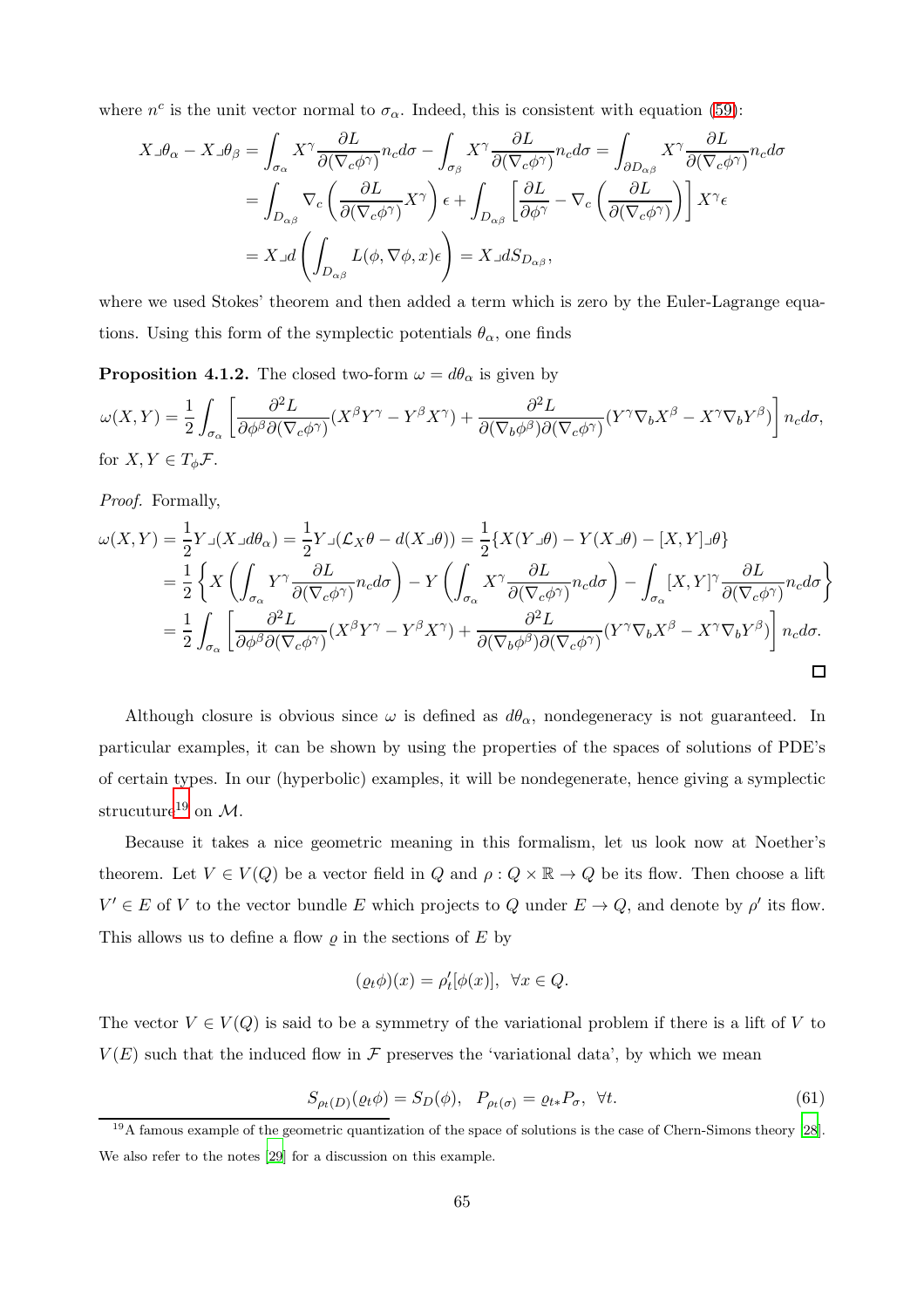From the perspective of the space of motions, this will imply that  $\varrho$  gives a canonical flow in  $(\mathcal{M}, \omega)$ . Indeed, it implies that both variational problems have the same solutions,  $\varrho_t(\mathcal{M}) = \mathcal{M}$ , and also that  $\varrho_t^* \theta_{\rho_t(\sigma)} = \theta_\sigma$  (compare with expression [\(60\)](#page-63-1)). But then  $\varrho_t^* \omega = \varrho_t^* d\theta_{\rho_t(\sigma)} = d\theta_\sigma = \omega$ , so the flow is canonical. In fact, we can then use the symplectic structure in  $\mathcal M$  to find the Hamiltonian function generating this flow, which is the usual constant of motion following from Noether's theorem.

To see this let  $X \in V(\mathcal{F})$  be the vector field generating  $\rho : \mathcal{F} \times \mathbb{R} \to \mathcal{F}$  and  $\theta_t = \theta_{\rho_t(\sigma)}$  for some fixed  $\sigma$ . Then,

$$
0 = \lim_{t' \to 0} \frac{\varrho_{t'}^* \theta_{t'+t} - \theta_t}{t'} = \mathcal{L}_X \theta_t = X \Box d\theta_t + d(X \Box \theta_t) + \partial_t \theta_t = X \Box \omega + d(X \Box \theta_t) + \partial_t \theta_t,
$$

where, if we define the functions  $\tilde{\theta}^i(x,t)$  to be, for each t, the components of  $\theta_t$ , then  $\partial_t \theta_t$  is the one-form whose components are  $\partial_t \tilde{\theta}^i$ . To calculate this, we use [\(59\)](#page-63-0),

$$
\partial_t \theta_t = \lim_{t' \to t} \left( \frac{\theta_{t'} - \theta_t}{t' - t} \right) = \lim_{t' \to t} \left( \frac{dS_{D_{tt'}}}{t' - t} \right) = \frac{d}{dt'} \left( \int_{D_{tt'}} L\epsilon \right)_{t' = t} = \int_{\sigma_t} LV^c n_c d\sigma,
$$

where  $D_{tt'}$  is bounded by  $\sigma_t = \rho_t(\sigma)$  and  $\sigma_{t'} = \rho_{t'}(\sigma)$  (remember that  $\rho$  is generated by V). From the last two equations (evaluating at  $t = 0$ ),  $X \perp \omega + dh = 0$ , where

<span id="page-65-0"></span>
$$
h = X \lrcorner \theta_0 + \int_{\sigma} LV^c n_c d\sigma = \int_{\sigma} \left( X^{\gamma} \frac{\partial L}{\partial (\nabla_c \phi^{\gamma})} + LV^c \right) n_c d\sigma, \tag{62}
$$

seen as a function on M. An important example of such a symmetry is when  $V \in V(Q)$  is a Killing vector and  $V' \in V(E)$  is defined by Lie dragging, so that the flow  $\varrho$  in  $\mathcal F$  is given infinitesimally by

$$
X^{\gamma} = \frac{d}{dt} (\varrho_t \phi^{\gamma})_{t=0} = -\mathcal{L}_V \phi^{\gamma}.
$$

Then, because  $\rho_t$  preserves the metric and the connection,  $\varrho_t(\nabla\phi^\gamma) = \nabla(\varrho_t\phi^\gamma)$  and, if the flow preserves the Lagrangian, i.e., if  $L(\phi, \nabla \phi, x) = L(\varrho_t \phi, \nabla(\varrho_t \phi), \varrho_t x)$ , then it satisfies equation [\(61\)](#page-64-1), thus giving a symmetry of the variational problem. Moreover, a simple calculation shows that, in this case,

$$
\int_{\partial D} X^{\gamma} \frac{\partial L}{\partial (\nabla_{c} \phi^{\gamma})} n_{c} d\sigma = \int_{D} \nabla_{c} \left( X^{\gamma} \frac{\partial L}{\partial (\nabla_{c} \phi^{\gamma})} \right) \epsilon + \int_{D} \left[ \frac{\partial L}{\partial \phi^{\gamma}} - \nabla_{c} \left( \frac{\partial L}{\partial (\nabla_{c} \phi^{\gamma})} \right) \epsilon \epsilon
$$
\n
$$
= \int_{D} \left( \frac{\partial L}{\partial \phi^{\gamma}} X^{\gamma} + \frac{\partial L}{\partial (\nabla_{c} \phi^{\gamma})} \nabla_{c} X^{\gamma} \right) \epsilon = \frac{d}{dt} \left[ \int_{D} L(\varrho_{t} \phi, \varrho_{t} \nabla \phi, x) \epsilon \right]
$$
\n
$$
= \frac{d}{dt} \left( \int_{\rho_{t}^{-1}(D)} [L(\varrho_{t} \phi, \varrho_{t} \nabla \phi, x) \circ \rho_{t}] \rho_{t}^{*} \epsilon \right) = \frac{d}{dt} \left( \int_{\rho_{t}^{-1}(D)} L(\varrho_{t} \phi, \nabla(\varrho_{t} \phi), \rho_{t} x) \epsilon \right)
$$
\n
$$
= \frac{d}{dt} \left( \int_{\rho_{t}^{-1}(D)} L(\phi, \nabla \phi, x) \epsilon \right) = - \int_{\partial D} L V^{c} n_{c} d\sigma \Rightarrow
$$
\n
$$
\Rightarrow 0 = \int_{\partial D} \left( X^{\gamma} \frac{\partial L}{\partial (\nabla_{c} \phi^{\gamma})} + V^{c} L \right) n_{c} d\sigma = \int_{D} \nabla_{c} \left( X^{\gamma} \frac{\partial L}{\partial (\nabla_{c} \phi^{\gamma})} + V^{c} L \right) \epsilon,
$$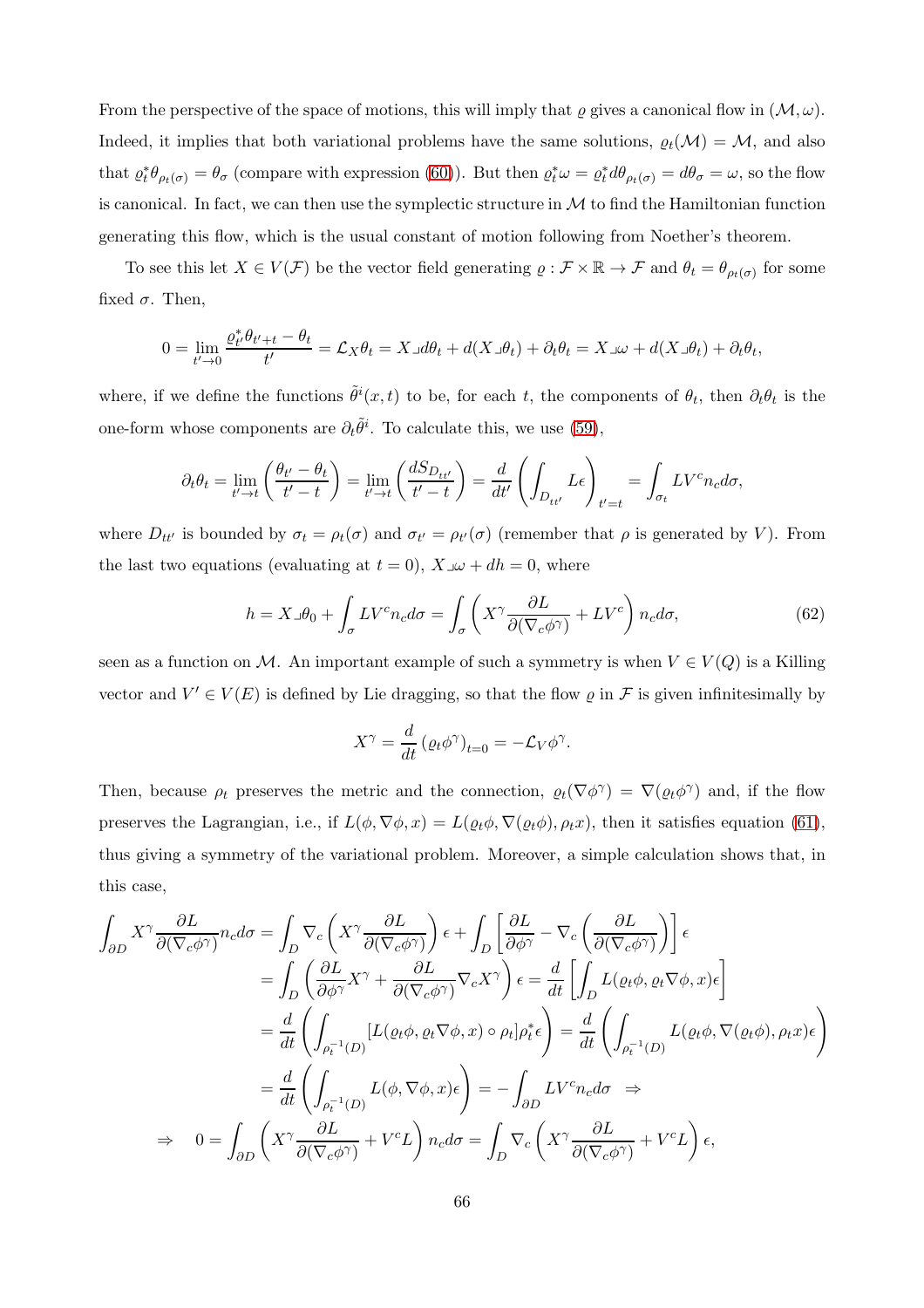for arbitrary compact D. Therefore, the last bracketed expression is the divergenceless current implied by Noether's theorem. Furthermore, the last line says that the same integral by which we defined h, when calculated over an arbitrary closed surface  $\partial D$  (we assume that  $H^{d-1}(Q) = \{0\}$ ), vanishes. Hence h is actually independent of the Cauchy surface  $\sigma$  in expression [\(62\)](#page-65-0).

We see that the existence of a symmetry on  $\mathcal M$  implies the existence of the conserved quantity h, Noether's conserved charge. Moreover, the presence of a symplectic structure on  $\mathcal M$  allows us to identify the conserved quantity as the corresponding Hamiltonian generating the symmetry.

### Example 4.1.3. Classical mechanics

A simple example is just classical mechanics. Here, spacetime  $Q$  is the time axis  $\mathbb R$  with metric  $dt^2$  and the fields are the coordinates  $q^a(t)$ . M is the space of solutions  $q^a(t)$  of the Euler-Lagrange equations

$$
\frac{\partial L}{\partial q^a} - \frac{d}{dt} \left( \frac{\partial L}{\partial \dot{q}^a} \right) = 0.
$$

And the symplectic structure is given by

$$
\omega(X,Y) = \frac{1}{2} \left[ \frac{\partial^2 L}{\partial q^a \partial \dot{q}^b} (X^a Y^b - Y^a X^b) + \frac{\partial^2 L}{\partial \dot{q}^a \partial \dot{q}^b} (Y^b \dot{X}^a - X^b \dot{Y}^a) \right],
$$

where  $X$  and  $Y$  are solutions of the linearized form of the Euler-Lagrange equations. Note that this does not have the integration sign because a Cauchy surface is simply a point  $t' \in \mathbb{R}$ .

If the Lagrangian is time independent then  $-\partial/\partial t$  is a Killing vector of the metric and a symmetry according to the above criteria. In this case, the flow on the space of solutions is  $R_s: q(t) \mapsto q(t + s)$  and the corresponding conserved quantity is

$$
h = \dot{q}^a \frac{\partial L}{\partial \dot{q}^a} - L,
$$

which we recognize as the energy Hamiltonian. Hence one recovers the standard connection between symmetry under time translations and conservation of energy.

### Example 4.1.4. Fields of particles

One can also consider the spaces of solutions of the relativistic wave equations derived in the previous chapter, which we found to be the quantum Hilbert spaces corresponding to free relativistic particles. Applying the theory above we see that these are themselves symplectic manifolds as well. The symplectic structures arise from the fact that the wave equations can be seen as Euler-Lagrange equations for certain Lagrangians. For example, let  $\phi$  be a complex function on spacetime Q and consider the Lagrangian

$$
L = \frac{1}{2} (\nabla_a \phi \nabla^a \bar{\phi} - \mu^2 \phi \bar{\phi}).
$$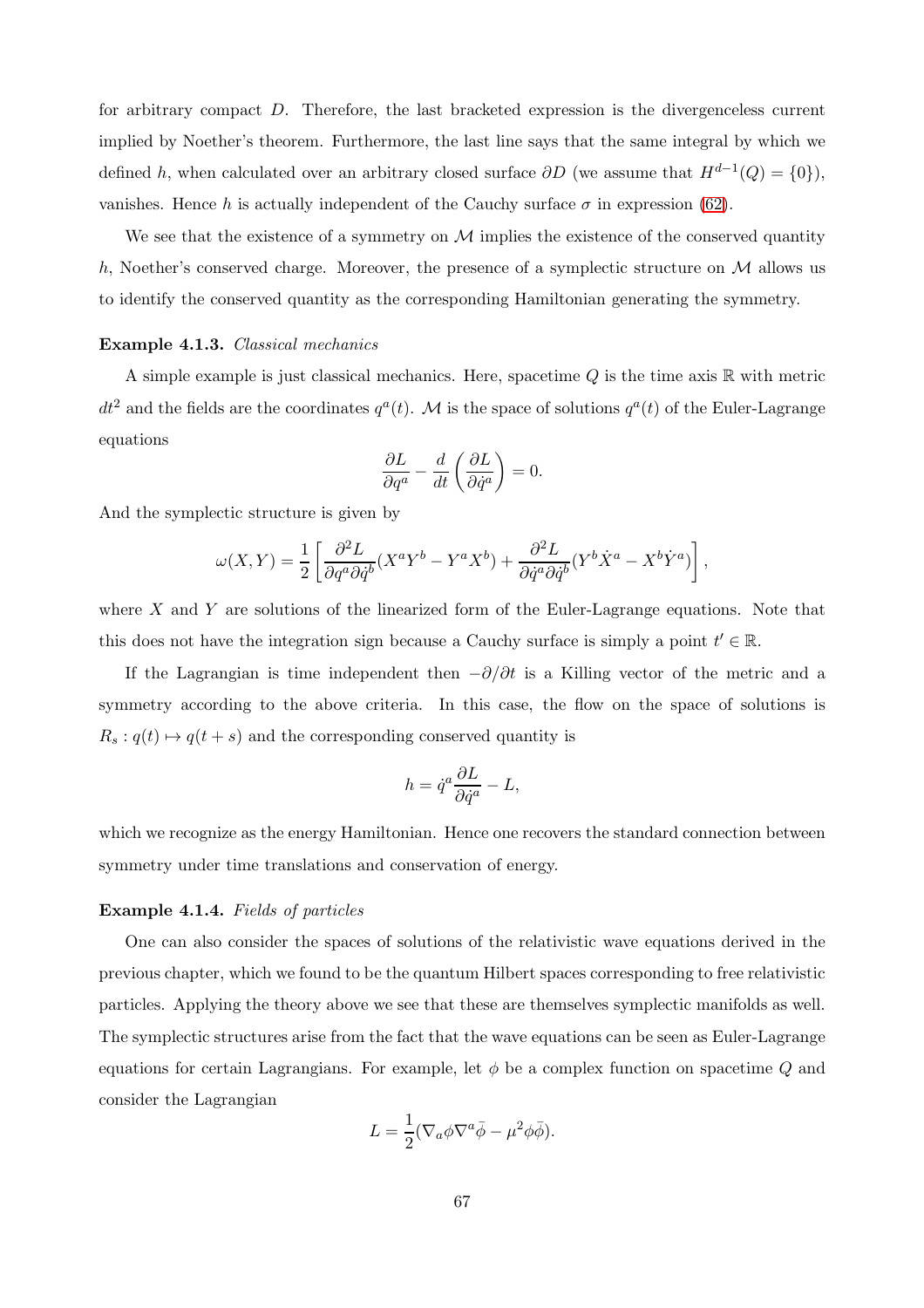The corresponding equation of motion is the wave equation for a scalar particle,

$$
(\Box + \mu^2)\phi = 0.
$$

Furthermore, taking advantage of the linear structure of the space of solutions  $V$  to identify  $T_{\phi}\mathcal{M}$ at any  $\phi$  with M itself, one can write the two-form  $\omega$  explicitly as

$$
\omega(\phi, \phi') = \frac{1}{4} \int_{\sigma} (\phi' \nabla_a \bar{\phi} + \bar{\phi}' \nabla_a \phi - \phi \nabla_a \bar{\phi}' - \bar{\phi} \nabla_a \phi') n^a d\sigma.
$$

Likewise, the solution spaces of all the wave equations we saw are infinite-dimensional symplectic vector spaces. The quantization of such vector spaces is called second quantization and leads to quantum fields as we now discuss.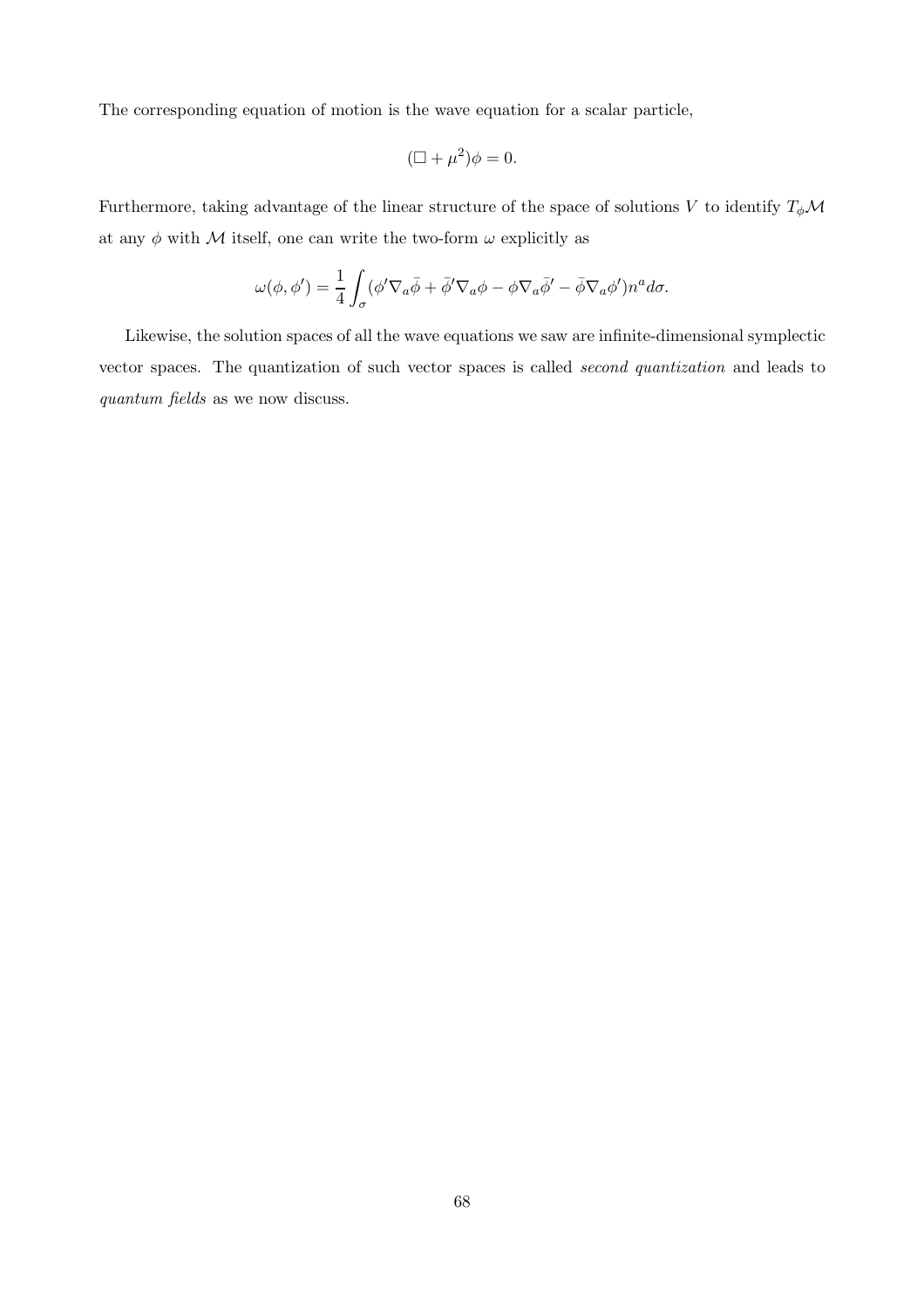## 4.2 Fock Space

In this section we consider the geometric quantization of a symplectic vector space, which in the case of the space of solutions of the free particle wave equations will lead to the Fock space picture of a quantum field. Let  $(V, \omega)$  be a 2n-dimensional symplectic vector space with a symplectic frame  $(p_a, q^b)$  and consider the one-form  $\theta_0$  invariantly defined as

$$
(X\lrcorner \theta_0)(Y)=-\omega(X,Y),\ \ \forall X,Y\in V,
$$

implicitly using the fact that V is a vector space to identify  $T_X V = V$ ,  $\forall X \in V$ . In the frame chosen it is given by  $\theta_0 = \frac{1}{2}$  $\frac{1}{2}(p_a dq^a - q^a dp_a).$ 

Now, the trivial topology of  $(V, \omega)$  guarantees the existence of a unique prequantum bundle  $B \to V$  by proposition [3.2.6.](#page-40-0) Let  $s: V \to B$  be the section specified by  $\theta_0$ , ie., such that  $Ds = -\frac{i}{\hbar}\theta_0 \otimes s$ . Then, one can write any other section as  $s' = \psi(p,q)s$  for some  $\psi : V \to \mathbb{C}$ . Each element  $X \in V$ , seen as a constant vector field in the manifold V, generates a hamiltonian flow: let

$$
W = u_a \frac{\partial}{\partial p_a} + v^b \frac{\partial}{\partial q^b} \in V(M = V), \ \ u_a, v^b \in \mathbb{R}.
$$

Then

$$
W \lrcorner \omega = \left(u_a \frac{\partial}{\partial p_a} + v^b \frac{\partial}{\partial q^b}\right) \lrcorner dp_a \wedge dq^a = -d(v^a p_a - u_b q^b) =: -df(p, q),
$$

so that  $W = X_f$  for  $f = v^a p_a - u_b q^b$ . This definition can be made coordinate independent by  $f: V \to \mathbb{R}: X \mapsto 2\omega(X, W)$ . Note, however, that this f does not define a moment for the translation action of the Abelian group V on the manifold V. Indeed, let  $W, Z \in V$  and define  $f, g \in C^{\infty}(V)$  by  $W = X_f, Z = X_g$  as above, and write  $f = v^a p_a - u_b q^b$ ,  $g = d^a p_a - c_b q^b$ . Then

$$
\{f,g\} = -v^a c_a - u_b d^b,
$$

which is in general not zero while, since  $X_f = W, X_g = Z$  are then seen as constant vector fields,  $[X_f, X_g] = [W, Z] = \mathcal{L}_W Z = 0 \neq X_{\{f, g\}}.$ 

Now, using the general prescription  $(38)$ , the observable f generating W is quantized to

$$
\hat{f}(\psi s) = -i\hbar \left[ X_f(\psi) - \frac{i}{\hbar} (X_f \Box \theta_0) \psi \right] s + f \psi s = [-i\hbar X(\psi) - (X \Box \theta_0) \psi + f \psi] s
$$
  
\n
$$
= \left[ -i\hbar W(\psi) - \left( u_a \frac{\partial}{\partial p_a} + v^b \frac{\partial}{\partial q^b} \right) \Box \frac{1}{2} (p_a dq^a - q^b dp_b) \psi + (v^a p_a - u_b q^b) \psi \right] s
$$
  
\n
$$
= \left[ -i\hbar W(\psi) + \frac{1}{2} f \psi \right] s.
$$

Again, just as  $W \mapsto f$  did not define a momentum map,  $\hat{f}$  does not give rise to a unitary representation of the Abelian group V. Indeed, if f is such that  $X_f = W$ , then translation by W is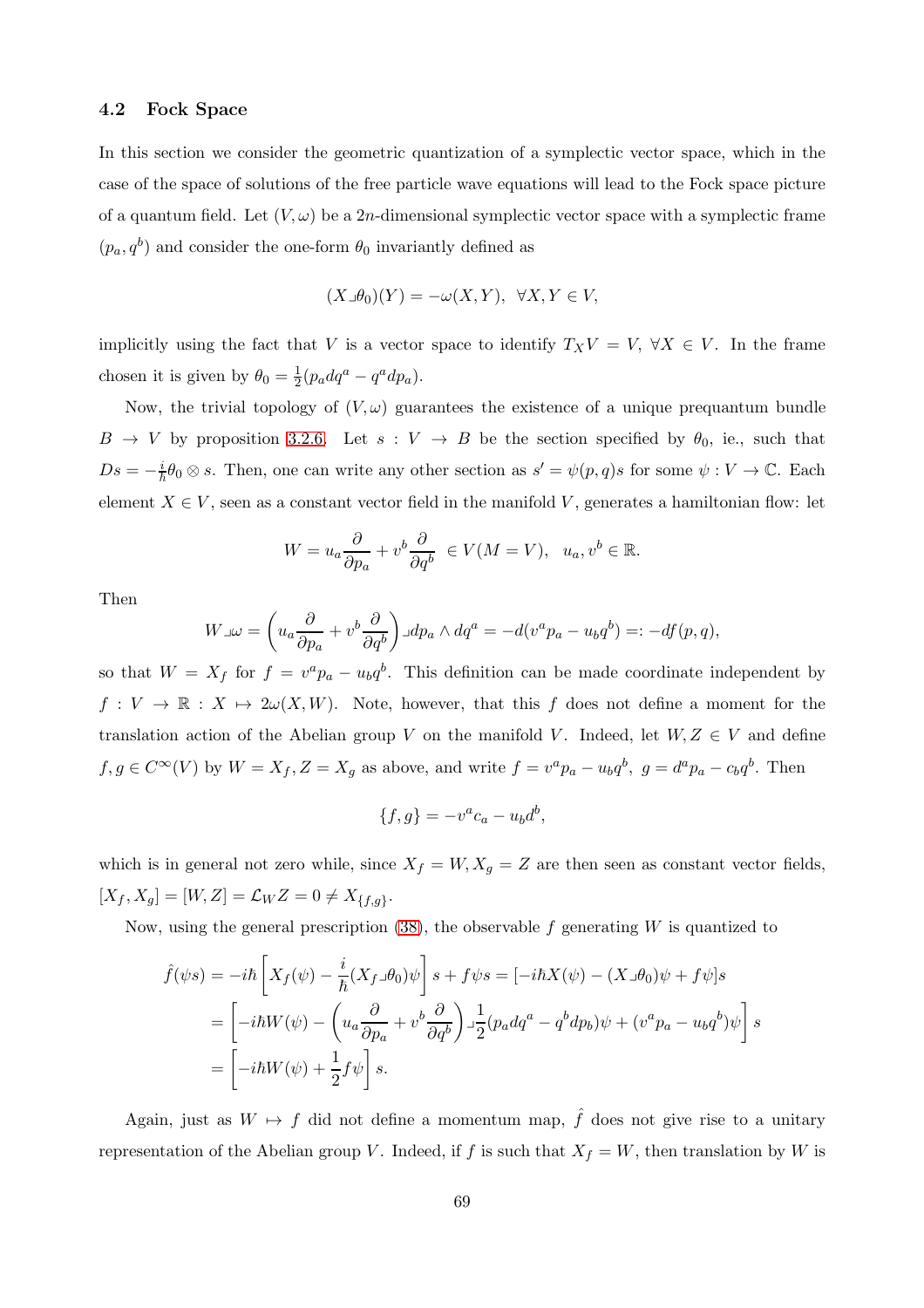given by  $\rho_1^f$  $j: V \to V$ , where  $\rho^f: V \times \mathbb{R} \to V$  is the Hamiltonian flow defined by f. Recall that this flow can be lifted to a unitary flow  $\hat{\rho}^f: C^{\infty}(B) \times \mathbb{R} \to C^{\infty}(B)$  on the sections of the prequantum bundle  $B \to M = V$ , and this flow is generated by  $\hat{f}$  according to equation [\(37\)](#page-39-1). Thus one might try to make the translation by W act on the space of sections by  $\hat{W} := \hat{\rho}_1^f$  $\frac{1}{1}$ . Using the explicit form of the lifted flow, given in [\(36\)](#page-39-0),

$$
(\hat{W}\psi)(X) = (\hat{\rho}_1^f \psi)(X) = \psi(\rho_1^f X) \exp\left(-\frac{i}{\hbar} \int_0^1 [X_f \Box \theta_0 - f] dt'\right)
$$
  

$$
= \psi(X + W) \exp\left(-\frac{i}{2\hbar} \int_0^1 [u_a q^a(t') - v^b p_b(t')] dt'\right)
$$
  

$$
= \psi(X + W) \exp\left(-\frac{i}{2\hbar} \int_0^1 [u_a (q^a + v^a t') - v^b (p_b + u_b t')] dt'\right)
$$
  

$$
= \psi(X + W) e^{-i(u_a q^a - v^b p_b)/2\hbar}
$$
  

$$
= \psi(X + W) e^{-i\omega(W, X)/\hbar}, \quad \forall X \in V,
$$

where we have simplified the notation denoting the section  $\psi s$  by just  $\psi$ . These operators actually compose as the elements of the Heisenberg group  $V \times S^1$  with the circle group acting by multiplication. Indeed, if  $(W, w), (Z, z) \in V \times S^1$ , then one has the consistent representation

$$
[(W, w)(Z, z)\psi](X) = [(W, w)z\hat{Z}\psi](X) = (W, w)z\psi(X + Z)e^{i\omega(Z, X)} = wz\hat{W}[\psi(X + Z)e^{i\omega(Z, X)}]
$$
  
=  $wz\psi(X + W + Z)e^{i\omega(Z, X + W)}e^{i\omega(W, X)}$   
=  $wze^{i\omega(Z, W)}\psi[X + (W + Z)]e^{i\omega[(W + Z), X]}$   
=  $[(W + Z, wze^{i\omega(Z, W)})\psi](X) = \{[(W, w) \circ_H (Z, z)]\psi\}(X), \quad \forall X \in V.$ 

The appearance of the Heisenberg group is a well-known fact in both quantum theory and geometric representation theory [\[14](#page-96-2)].

Moving on to quantization, it is especially convenient to use a positive Kähler polarization, which is equivalent to a complex structure on TV. Again, by identifying  $T_X V = V$ , one only needs to specify a positive complex structure on  $V$ . These can be simply described.

**Proposition 4.2.1.** Let  $(V, \omega)$  be a 2*n*-dimensional symplectic vector space. Then J is a positive symplectic structure compatible with  $\omega$  if, and only if, there is a symplectic frame  $X^a, Y_b$  and a real symmetric positive definite matrix  $(g_{ab})$  such that

$$
JX^a = g^{ab}Y_b, \quad JY_a = -g_{ab}X^b,
$$

where  $g^{ab}g_{bc} = \delta^a_c$ .

*Proof.* ( $\Rightarrow$ ) That J is linear, canonical, and  $J^2 = -1$  follow directly from expressing vectors of V in the referred symplectic frame. Proposition  $3.3.10$  implies that the signature of g gives the type of J, which is then positive.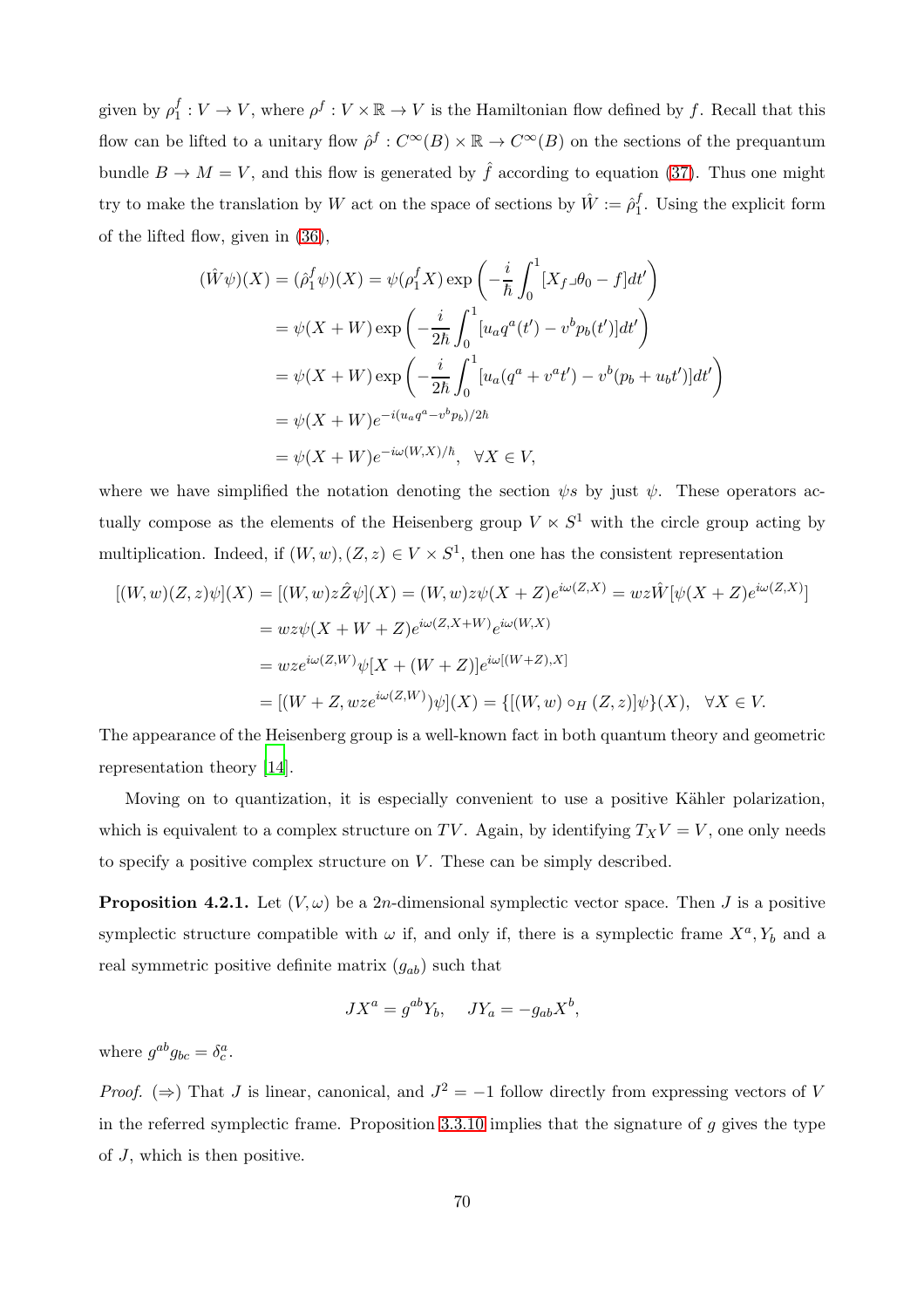$(\Leftarrow)$  Suppose J is a positive compatible complex structure on  $(V, \omega)$ . Then we can find a basis  $\{Y_1, ..., Y_n\}$  of  $V_{(J)}$  diagonalizing the bilinear form  $\langle \cdot, \cdot \rangle_J$  defined in proposition [3.3.10,](#page-51-0) so that

$$
\langle Y_a, Y_b \rangle_J = \delta_{ab}.
$$

Now, define  $X^a = -g^{ab}JY_b$ , where  $g^{ab}g_{bc} = \delta^a_b$ . Then  $\{X^a, Y_b\}$  is the referred symplectic frame and  $(g_{ab})$  the positive definite matrix.  $\Box$ 

Therefore, take such a complex structure  $J$ , so that  $V_{(J)}$  is a flat Kahler manifold and choose coordinates  $(p_a, q^b)$  such that

$$
J\frac{\partial}{\partial p_a} = g^{ab}\frac{\partial}{\partial q^b}, \qquad J\frac{\partial}{\partial q^a} = -g_{ab}\frac{\partial}{\partial p_b},
$$

with  $J(\Rightarrow g)$  positive. Note that the coordinates  $z^a = g^{ab}p_b + iq^a$  are then holomorphic since

$$
J\frac{\partial}{\partial z^a} = J\left[\frac{1}{2}\left(g_{ba}\frac{\partial}{\partial p_b} - i\frac{\partial}{\partial q^a}\right)\right] = i\frac{\partial}{\partial z^a},
$$

and likewise  $J\partial/\partial \bar{z}^a = -i\partial/\partial \bar{z}^a$ . In these coordinates,  $K = \frac{1}{2}$  $\frac{1}{2}g_{ab}z^a\bar{z}^b$  is a Kahler scalar, since

$$
i\partial\bar{\partial}K = i\partial\left(\frac{1}{2}g_{ab}z^a d\bar{z}^b\right) = \frac{i}{2}g_{ab}dz^a d\bar{z}^b = \frac{i}{2}g_{ab}d(g^{ac}p_c + iq^a) \wedge d(g^{bd}p_d - iq^b) = dp_a \wedge dq^a = \omega.
$$

From this equation it is also obvious that  $\theta = -\frac{i}{2}$  $\frac{i}{2}g_{ab}\bar{z}^a dz^b$  is a symplectic potential, and it is adapted to the holomorphic polarization  $P = \text{span}\{\partial/\partial z^a\}$ . We can use this potential to represent sections of the prequantum bundle  $B \to V$  by  $s' = \phi \tilde{s}$ , where  $D\tilde{s} = -\frac{i}{\hbar} \theta \otimes \tilde{s}$ . By definition, one such section is polarized along the holomorphic polarization  $P$  if, and only if,

$$
0 = \nabla_{\bar{X}}(\phi \tilde{s}) = \left[ \bar{X}(\phi) - \frac{i}{\hbar} (\bar{X} \lrcorner \theta) \phi \right] \tilde{s} = \bar{X}(\phi) \tilde{s}, \ \forall X \in V_P(M = V),
$$

that is, if, and only if,  $\phi$  is an entire holomorphic function of the coordinates  $z^a$ . Note that we now have at hand two interesting symplectic potantials,  $\theta_0$ , which determines the frame  $s: V \to B$ , and θ, which is adapted to P and determines the frame  $\tilde{s}: V \to B$ . It will be usefull to know how to translate from one trivialization to the other, so let  $s' = \psi s = \phi \tilde{s}$ . The potentials are related by

$$
\theta + \frac{i}{2}dK = -\frac{i}{2}g_{ab}\bar{z}^b dz^a + \frac{i}{4}g_{ab}\bar{z}^b dz^a + \frac{i}{4}g_{ab}z^a d\bar{z}^b
$$
  
=  $\frac{i}{4}g_{ab}[-ig^{ac}p_c dq^b + ig^{bd}q^a dp_d - ig^{bd}p_d dq^a + ig^{ac}q^b dp_c]$   
=  $\frac{1}{2}(p_a dq^a - q^b dp_b) = \theta_0,$ 

where we used  $g_{ab} = g_{ba}$ . Now, each potential defines the corresponding trivialization by equation  $(47)$ , so that

$$
s(\gamma_t m) = b \exp\left(-\frac{i}{\hbar} \int_m^{\gamma_t m} \theta_0\right) = b \exp\left(-\frac{i}{\hbar} \int_m^{\gamma_t m} \theta + \frac{i}{2} dK\right) = \tilde{s}(\gamma_t m) e^{K/2\hbar}.
$$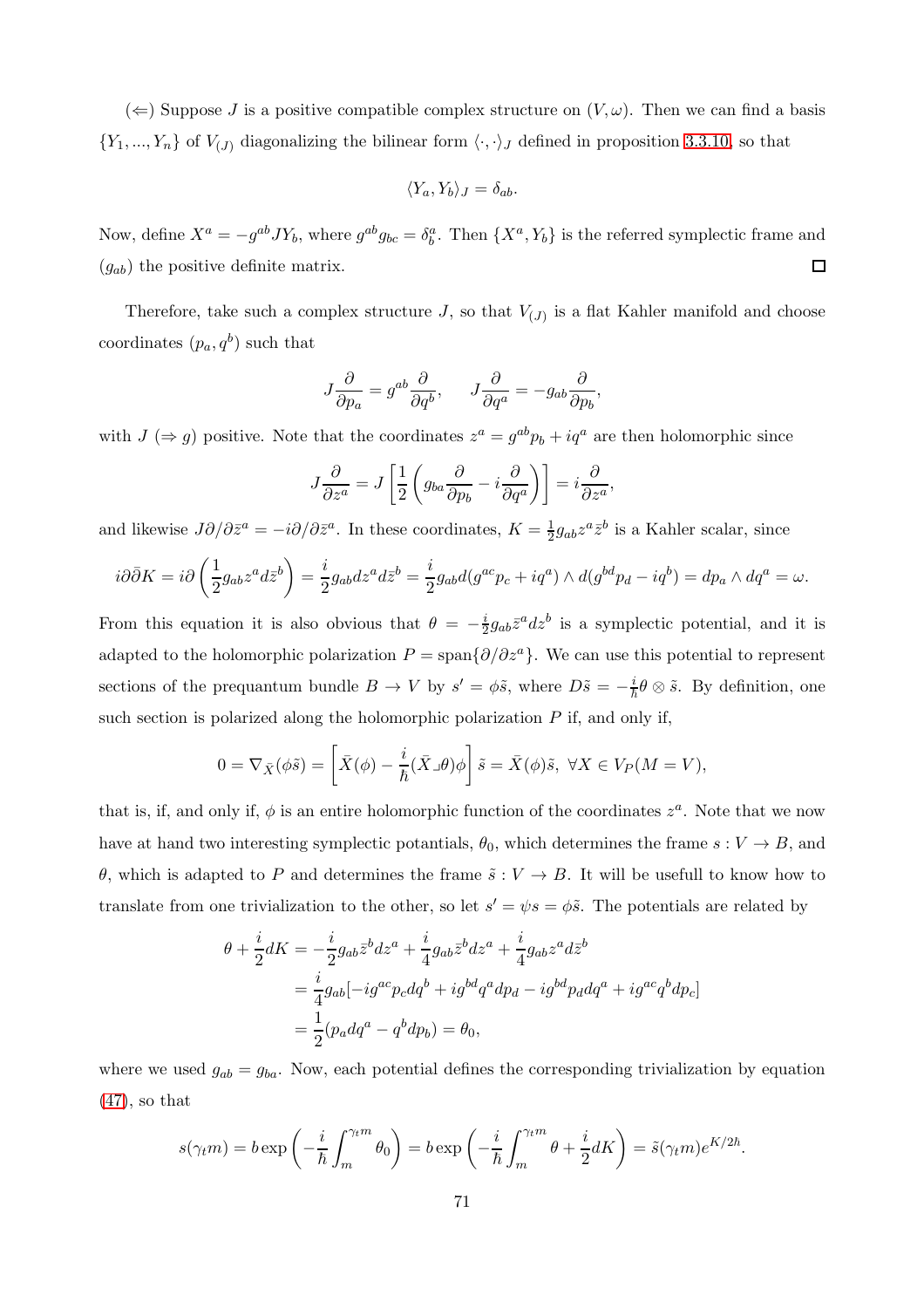For the notation, see the discussion preceding equation [\(47\)](#page-55-0). So, if  $s' = \psi s = \phi \tilde{s} = \phi e^{-K/2\hbar} s$ , then  $\psi = \phi e^{-K/2\hbar}$ . In particular, we conclude that the sections of B which are polarized along the holomorphic polarization  $P$  have the local expressions

$$
s' = \psi(z, \bar{z})s = \phi(z)e^{-z_a\bar{z}^a/4\hbar}s
$$

in the frame specified by  $\theta_0$ , where  $\phi$  is holomorphic on the coordinates  $z^a$  and  $z_a\bar{z}^a := g^{ab}z_a\bar{z}_b$ .

The Hermitian structure on  $C_P^{\infty}(V)$  is given by equation [\(49\)](#page-56-1), so

$$
\langle \psi s, \psi' s \rangle = \langle \phi \tilde{s}, \phi' \tilde{s} \rangle = \int_V (\phi \tilde{s}, \phi' \tilde{s}) \epsilon = \int_V \bar{\phi} \phi' e^{-K/\hbar} \epsilon = \int_V \bar{\phi} \phi' e^{-g_{ab} z^a \tilde{z}^b / 2\hbar} \epsilon = \int_V \bar{\psi} \psi' \epsilon,
$$

where we have written  $(g_{ab})$  explicitly to illustrate why it was assumed from the beginning that J was a positive complex structure: this is what guarantees that  $q$  is positive definite and hence that the integral converges for a wide class of wavefunctions.

Since P is Kahler,  $f \in C^{\infty}(V)$  preserves P if, and only if, it is real and linear in the holomorphic coordinates  $z^a$ . So the most general such observable can be written

$$
f = \frac{i}{2}\bar{w}_a z^a - \frac{i}{2}w_a \bar{z}^a + \frac{1}{2}U_{ab} z^a \bar{z}^b + c,\tag{63}
$$

with  $c \in \mathbb{R}$  and  $\bar{U}_{ab} = U_{ba}$ . We find the expression for the quantum analogue of this general observable in the  $\theta_0$  'gauge':

$$
X_{f\rightarrow} \left(\frac{i}{2}g_{ab}dz^{a} \wedge d\bar{z}^{b}\right) = -\frac{i}{2}\bar{w}_{a}dz^{a} + \frac{i}{2}w_{a}d\bar{z}^{a} - \frac{1}{2}U_{ab}z^{a}d\bar{z}^{b} - \frac{1}{2}U_{ab}\bar{z}^{b}dz^{a}
$$

$$
\Rightarrow \begin{cases} X_{f} = \left(w^{a} + iU_{b}{}^{a}z^{b}\right)\frac{\partial}{\partial z^{a}} - \left(\bar{w}^{a} + iU_{b}{}^{a}\bar{z}^{b}\right)\frac{\partial}{\partial \bar{z}^{a}} \\ X_{f\rightarrow} \theta_{0} = -\frac{i}{4}\left(w^{a}\bar{z}_{a} + \bar{w}^{a}z_{a}\right) + \frac{1}{2}U_{ab}z^{a}\bar{z}^{b} \end{cases}
$$

$$
\Rightarrow \hat{f}(\phi e^{-z_{a}\bar{z}^{a}/4\hbar}s) = \left(-i\hbar w^{a}\frac{\partial\phi}{\partial z^{a}} + \frac{i}{2}\bar{w}_{a}z^{a}\phi + \hbar U_{a}{}^{b}z^{a}\frac{\partial\phi}{\partial z^{b}} + c\phi\right)e^{-z_{a}\bar{z}^{a}/4\hbar}s. \tag{64}
$$

Remember that, for  $W \in V$ , the observable f generating W is real and linear, so that  $\hat{W}(\mathcal{H}_P)$  =  $\mathcal{H}_P$ , where  $\mathcal{H}_P$  is the space of polarized sections. In the local representation of the elements of  $\mathcal{H}_P$ it is given by

$$
\hat{W}[\phi(z)e^{-z_a\bar{z}^a/4\hbar}] = \phi(z+w)e^{-(z_a+w_a)(\bar{z}^a+\bar{w}^a)/4\hbar}e^{\frac{i}{\hbar}[\frac{i}{4}g_{ab}(w^a\bar{z}^b-z^a\bar{w}^b)]}
$$
\n
$$
= \phi(z+w)e^{-\frac{1}{4\hbar}(2\bar{w}_az^a+w_a\bar{w}^a+z_a\bar{z}^a)},
$$
\n(65)

where  $w^a$  are the holomorphic coordinates of  $W \in V$ .

We define the vacuum state  $\psi_0 s$  to be the one represented by  $\phi_0(z) = 1$  and the coherent state based at the point  $W \in V$  as the translation of the vacuum by W, that is,

$$
\psi_W s = -\hat{W}(\phi_0(z)e^{-z_a \bar{z}^a/4\hbar} s) = \phi_0(z-w)e^{-\frac{1}{4\hbar}(-2\bar{w}_a z^a + \bar{w}_a w^a + z_a \bar{z}^a)}
$$
  
=  $[1e^{-\frac{1}{4\hbar}(-2\bar{w}_a z^a + w_a \bar{w}^a)}]e^{-z_a \bar{z}^a/4\hbar} \implies \phi_W(z) = e^{(2\bar{w}_a z^a - w_a \bar{w}^a)/4\hbar}.$  (66)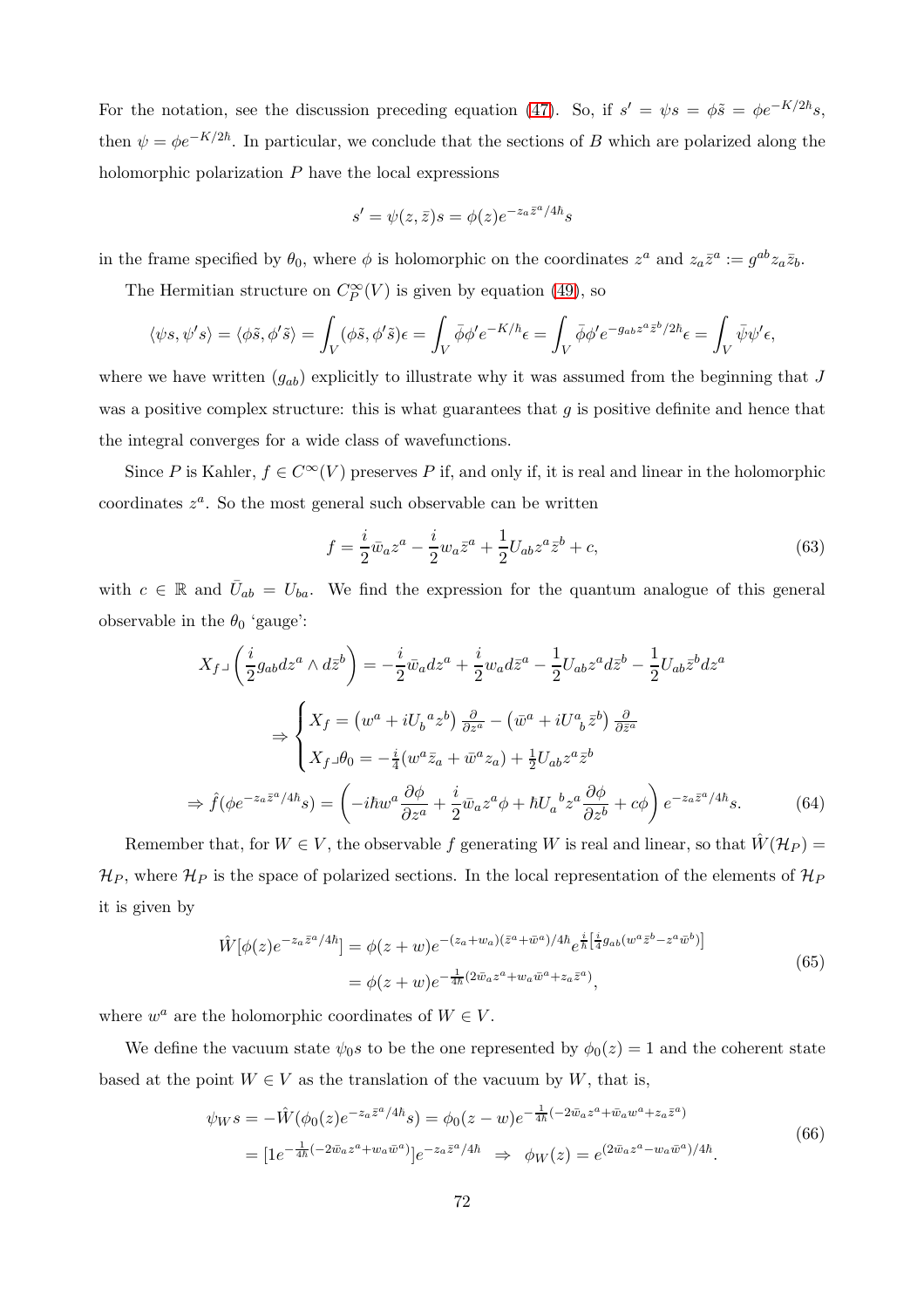These are localized states which span  $\mathcal{H}_P$ . To see this, let  $\tilde{\psi}s = \tilde{\phi}e^{-z_a\bar{z}^a/4\hbar}s := \hat{W}(\psi s)$ . Then we have

<span id="page-72-0"></span>
$$
\langle \psi_{W}s, \psi s \rangle = \langle (-\hat{W})\psi_{0}s, \psi s \rangle = \langle \psi_{0}s, \hat{W}\psi s \rangle = \int_{V_{(J)}} \bar{\phi}_{0} \tilde{\phi} e^{-K/\hbar} \epsilon
$$
  
\n
$$
= \int_{\mathbb{C}^{n-1}} \left[ \int_{\mathbb{C}} \tilde{\phi}(z_{1}, z_{2}, \ldots) e^{-z_{1} \bar{z}_{1}/2\hbar} \frac{d^{2} z_{1}}{(2\pi \hbar)} \right] e^{-\sum_{i=2}^{n} z_{i} \bar{z}_{i}/2\hbar} \frac{d^{2(n-1)} z}{(2\pi \hbar)^{n-1}}
$$
  
\n
$$
= \int_{\mathbb{C}^{n-1}} \left[ \int_{0}^{\infty} \int_{0}^{2\pi} \tilde{\phi} \frac{d\alpha}{2\pi} e^{-r^{2}/2\hbar} \frac{r}{\hbar} dr \right] e^{-\sum_{i=2}^{n} z_{i} \bar{z}_{i}/2\hbar} \frac{d^{2(n-1)} z}{(2\pi \hbar)^{n-1}}
$$
  
\n
$$
= \int_{\mathbb{C}^{n-1}} \tilde{\phi}(0, z_{2}, \ldots) e^{-\sum_{i=2}^{n} z_{i} \bar{z}_{i}/2\hbar} \frac{d^{2(n-1)} z}{(2\pi \hbar)^{n-1}}
$$
  
\n
$$
= \tilde{\phi}(0) = \phi(w) e^{-w_{a} \bar{w}^{a}/4\hbar} = \psi(W),
$$
 (67)

where the identification of  $V_{(J)}$  with  $\mathbb{C}^n$  amounts symply to the choice of a frame in which  $g_{ab} = \delta_{ab}$ . We used polar coordinates in  $\mathbb C$  and Cauchy's theorem n times, then used equation [\(65\)](#page-71-0) in the last step. It follows that any  $\psi s \in \mathcal{H}_P$  can be expressed in terms of the coherent states as

<span id="page-72-3"></span>
$$
\psi s = \left( \int_{V} \frac{\psi(W)}{\langle \psi, \psi \rangle} \psi_W dW \right) s. \tag{68}
$$

Because the functions  $\phi(z)$  are entire holomorphic, their Laurent series are of the form

<span id="page-72-1"></span>
$$
\phi(z) = \sum_{k=0}^{\infty} \phi_{a_1 a_2 \dots a_k} z^{a_1} z^{a_2} \dots z^{a_k},
$$
\n(69)

for some constants  $\phi_{a_1...a_k} \in \mathbb{C}$  (sum in the  $a_i$  is implicit). One can then perform a calculation similar to [\(67\)](#page-72-0) and use the referred property of the coherent states to write the inner product in  $\mathcal{H}_P$  in terms of the  $\phi_{a_1...a_k}$ .

<span id="page-72-2"></span>
$$
\langle \psi s, \psi s \rangle = \int_{V_{(J)}} \bar{\psi}(W) \psi(W) \epsilon_W = \int_{V_{(J)}} \langle \psi s, \psi w s \rangle \langle \psi w s, \psi s \rangle \epsilon_W
$$
  
\n
$$
= \int_{V_{(J)}} \left[ \int_{V_{(J)}} \bar{\phi}(z) \phi_W(z) e^{-K(z)/\hbar} \epsilon_z \right] \left[ \int_{V_{(J)}} \bar{\phi}(y) \phi(y) e^{-K(y)/\hbar} \epsilon_y \right] \epsilon_W
$$
  
\n
$$
= \int_{V_{(J)}} \left[ \int_{V_{(J)}} \left( \sum_{i=0}^{\infty} \bar{\phi}_{a_1 \dots a_i} \bar{z}^{a_1} \dots \bar{z}^{a_i} \right) \left( e^{\bar{w}_a z^a / 2\hbar} e^{-w_a \bar{w}^a / 4\hbar} \right) e^{-z_a \bar{z}^a / 2\hbar} \epsilon_z \right] \times
$$
  
\n
$$
\times \left[ \int_{V_{(J)}} \left( e^{w_a \bar{y}^a / 2\hbar} e^{-w_a \bar{w}^a / 4\hbar} \right) \left( \sum_{j=0}^{\infty} \phi_{b_1 \dots b_j} y^{b_1} \dots y^{b_j} \right) e^{-y_a \bar{y}^a / 2\hbar} \epsilon_y \right] \epsilon_W
$$
  
\n
$$
= \int_{V_{(J)}} \left( \sum_{i,j=0}^{\infty} \bar{\phi}_{a_1 \dots a_i} \bar{w}^{a_1} \dots \bar{w}^{a_i} \phi_{b_1 \dots b_j} w^{b_1} \dots w^{b_j} \right) e^{-w_a \bar{w}^a / 2\hbar} \epsilon_W
$$
  
\n
$$
= \sum_{i=0}^{\infty} (2\hbar)^i i! \bar{\phi}_{a_1 \dots a_i} \phi^{a_1 \dots a_i}.
$$
 (70)

We used the explicit form of the coherent states [\(66\)](#page-71-1), expanded some of the exponentials, and used Cauchy's theorem.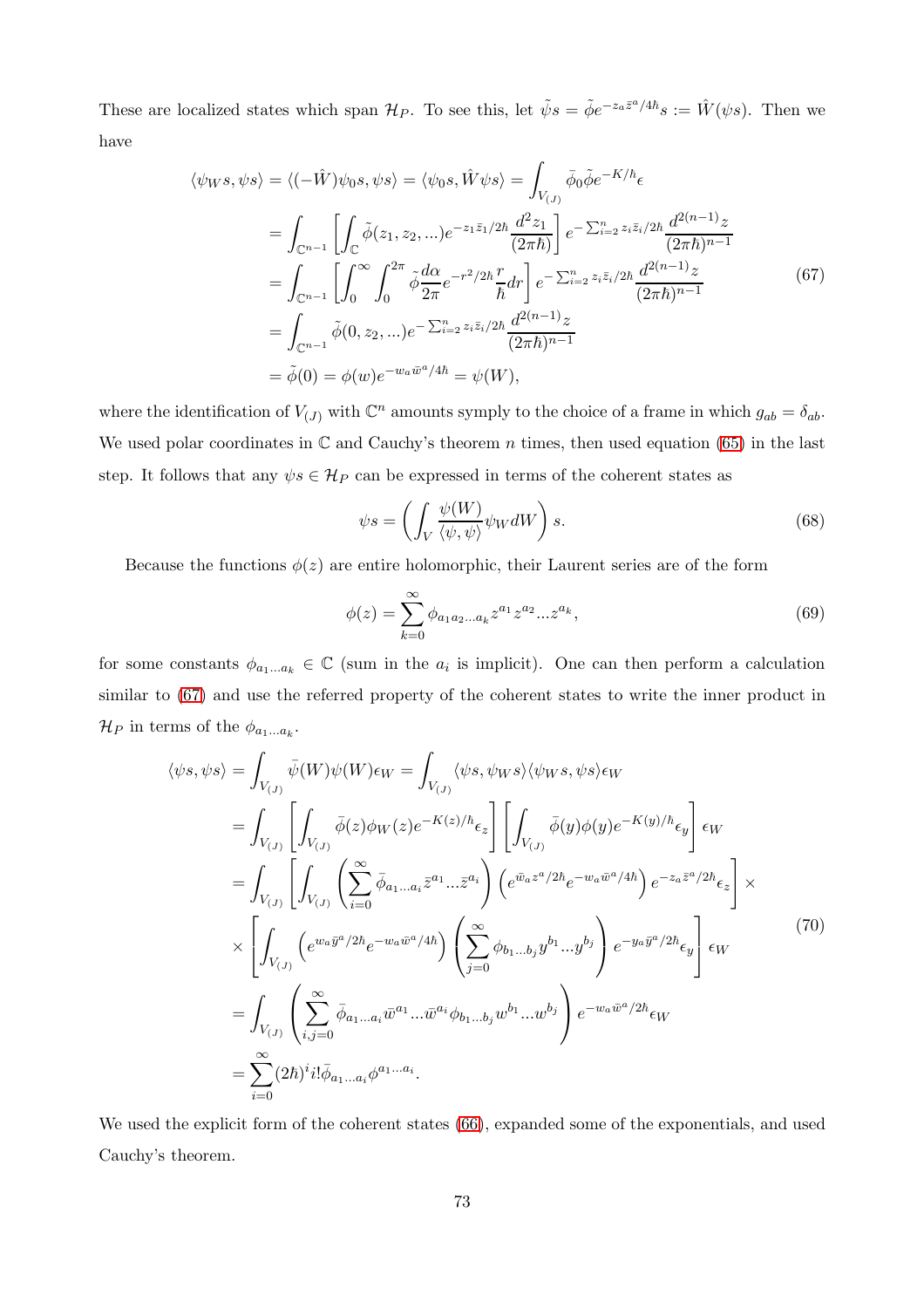Thus we can picture  $\mathcal{H}_P$  in another way: let  $H_1 = (V_{(J)})^*$ , the (complex) dual vector space. Equation [\(69\)](#page-72-1) implies that the  $\phi_a$ 's transform as the components of an element of  $H_1$ . Likewise, for each *i*,  $\phi_{a_1...a_i}$  can be seen as the components of an element of the symmetrization of  $\otimes^i H_1$ , which we denote by  $H_i$ . Therefore the decomposition [\(69\)](#page-72-1) provides an identification of  $\mathcal{H}_P$  with

$$
\mathsf{F}:=\oplus_{i=0}^{\infty}\mathsf{H}_{i},
$$

where  $H_0 := \mathbb{C}$ . Finally, after a rescalling of the components in  $H_i$  the inner product of  $\mathcal{H}_P$  is mapped to the natural inner product in F, as shown in equation [\(70\)](#page-72-2). We conclude that the quantum states are elements of the Fock Space F.

<span id="page-73-0"></span>Example 4.2.2. The simplest example of Fock space quantization is the simple harmonic oscillator. In this case we take  $V = \mathbb{R}^2$  with coordinates  $(p, q)$ ,  $\omega = dp \wedge dq$ , and symplectic structure given by

$$
\begin{cases}\nJ(\partial/\partial p) = \partial/\partial q \\
J(\partial/\partial q) = -\partial/\partial p.\n\end{cases}
$$

Then  $z = p + iq$  is a holomorphic coordinate,  $P = \text{span}\{\partial/\partial z\}$  and, in the trivialization s specified by  $\theta_0 = \frac{1}{2}(pdq - qdp)$ , an element of  $\mathcal{H}_P$  is of the form  $\phi(z)e^{-z\bar{z}/4\hbar}$ ,  $\phi$  entire. The Hamiltonian is

$$
H = \frac{1}{2}(p^2 + q^2) = \frac{1}{2}z\overline{z},
$$

which is in the form [\(63\)](#page-71-2), with only the quadratic part  $(U_{ab}) = (1)$ . Hence the application of [\(64\)](#page-71-3) gives

$$
\hat{H}[\phi(z)e^{-z\bar{z}/4\hbar}s] = \hbar z \frac{\partial \phi}{\partial z}(z)e^{-z\bar{z}/4\hbar}s,
$$

so, in the trivialization  $\tilde{s}$  chosen by  $\theta = -\frac{i}{2}$  $\frac{i}{2}\bar{z}dz$ , it acts as  $\hat{H}$ :  $\phi\tilde{s} \mapsto \hbar z \frac{\partial \phi}{\partial z}\tilde{s}$ . We consider also the functions  $z, \bar{z}$ , which do not preserve P and hence are not quantized by the rule [\(64\)](#page-71-3). Nevertheless, we can repeat the derivation in the  $\tilde{s}$  frame

$$
\begin{cases} X_{z\rightarrow}(\frac{i}{2}dz\wedge d\bar{z})=-dz \\ X_{\bar{z}\rightarrow}(\frac{i}{2}dz\wedge d\bar{z})=-d\bar{z} \end{cases} \Rightarrow \begin{cases} X_{z}=-2i\frac{\partial}{\partial \bar{z}} \\ X_{\bar{z}}=2i\frac{\partial}{\partial z} \end{cases} \Rightarrow \begin{cases} \hat{z}[\phi(z)\tilde{s}]=z\phi(z)\tilde{s} \\ \hat{z}[\phi(z)\tilde{s}]=2\hbar\frac{\partial\phi}{\partial z}(z)\tilde{s} .\end{cases}
$$

The indentification with Fock space F is given by the expression of  $\phi(z)$  as a polinomial in z so that  $H_i$  corresponds to the monomials of degree i. Therefore each space  $H_n$  is an eigenspace of the hamiltonian and the eigenvalue is given by

$$
\hat{H}|_{\mathsf{H}_n}=n\hbar 1,
$$

which is shifted from the corrected value by  $\frac{1}{2}\hbar$ ! This shift will be corrected in the next section. Also, we recognize  $\hat{z}$  and  $\hat{\bar{z}}$  as the raising and lowering operators of the SHO. In particular,  $\bar{z}(H_n) = H_{n+1}$ and  $\hat{\bar{z}}(\mathsf{H}_n) = \mathsf{H}_{n-1}$ .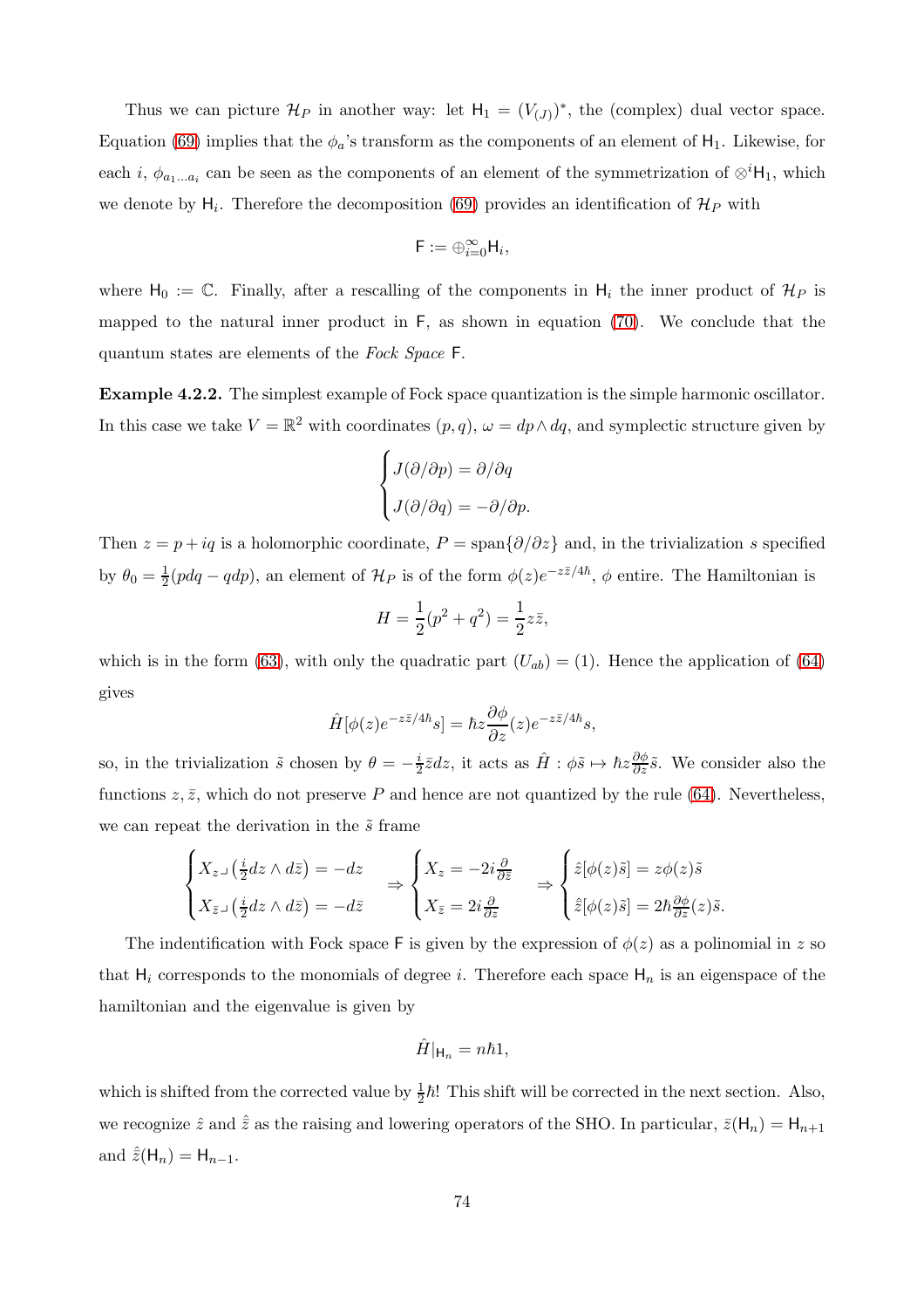### Example 4.2.3. Quantum fields

In the case of the spaces of solutions of field equations, the above manipulations are formal, but one use the analogy with the finite-dimensional case to borrow the well-defined Fock space as its quantization. This depends on the introduction of a positive Kähler polarization, which again we fix using a given positive compatible complex structure on  $V$ . Interestingly, the obvious complex structure  $\phi_{A_1...A_n} \mapsto i\phi_{A_1...A_n}$  is not positive, while the complex structure J that multiplies the positive frequency part by  $-i$  and the negative frequency part by i is. Then, using this complex structure J, quantization leads to

$$
\mathsf{F}=\oplus_{i=0}^\infty \mathsf{H}_i,
$$

where  $H_i$  is the symmetrization of the i-th tensor power of  $(V_{(J)})^*$ . But we saw in example [3.3.16](#page-58-0) that this is exactly the Hilbert space of the one-particle wavefunctions. Hence each  $H_i$  is the Hilbert space correspoding to i identical quantum relativistic particles of the corresponding type. The operators analogous to the raising and lowering operators of the SHO are the creation and anihilation operators. Thus one recovers the particle interpretation of a quantum field.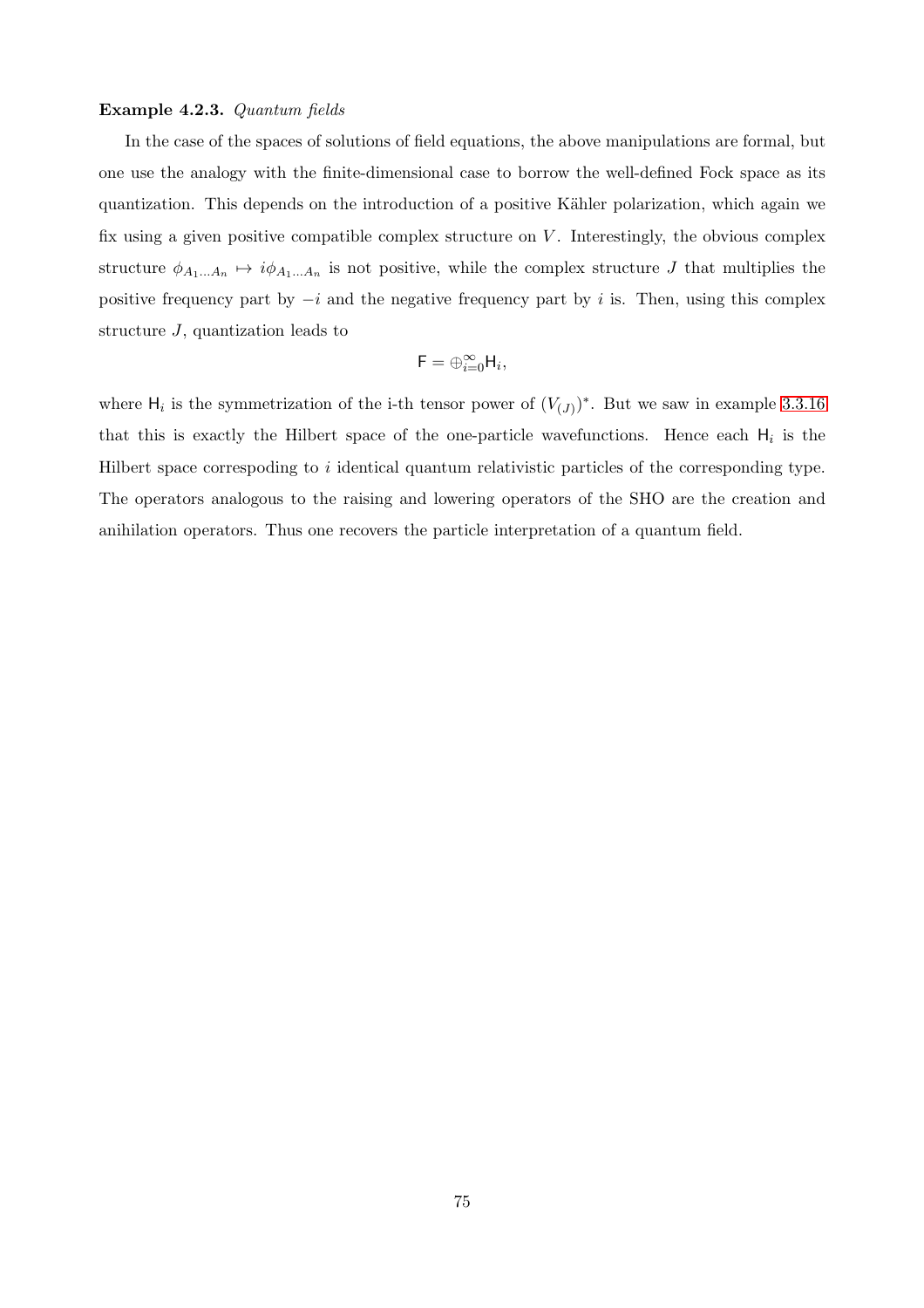# 5 The metaplectic correction

As we saw above, prequantization gives a general and concrete geometric construction of wave functions and quantum operators which satisfies Dirac's quantization rules. It accomplished that, however, at the cost of introducing nonphysical states in the Hilbert space, a problem which is resolved by the introduction of a polarization in the second step. Quantization gives a geometrical way of choosing the right states and, consequently, also selecting the correct subalgebra of the Poisson algebra to be quantized. An interesting question to ask is whether this whole process is possible, and if yes, whether it is unique. The conditions for the existance and uniqueness of the prequantum bundle were mentioned to be given by the topology of the symplectic structure in  $(M, \omega)$ . The situation with the polarization is much more subtle. In particular, making the constructed Hilbert space and quantum operators independent of the choice of polarization leads to a whole new (and final) step of geometric quantization: the metaplectic correction, which we now address. As we will see in the examples, this step is far from being a mere mathematical technicality but has physical consequences: for example, correcting the spectrum of the simple harmonic oscillator, explaining the transformation law of the dilaton field under T-duality symmetry of the partition function of a bosonic string, and even motivating mirror symmetry [\[30](#page-97-0), [31\]](#page-97-1). We also note that, although not addressed here, the question on the existence of a polarization in a given symplectic manifold is also very interesting [\[32](#page-97-2)].

#### 5.1 Metaplectic representation

Recall the quantization of a symplectic vector space  $(V, \omega)$  performed in the previous section. For each positive complex structure J, geometric quantization constructed an associated Fock Space  $F_J$ , which is an irreducible representation of the Heisenberg group  $V \ltimes S^1$ . Stone von-Neuman's theorem says that this representation is unique up to a unitary transformation, so that all of the representations  $F_J$  should be unitarily related. This is indeed the case.

**Proposition 5.1.1.** Let  $(V, \omega)$  be a symplectic vector space,  $F_{\alpha}$  be the Fock Space constructed from  $(V, \omega)$  and a positive compatible complex structure  $J_{\alpha}$  on V by geometric quantization, and  $\pi_{\alpha\beta}$ :  $F_\beta \to F_\alpha$  be the restriction to  $F_\beta$  of the orthogonal projection  $\mathcal{H} \to F_\alpha$  in the prequantum Hilbert space  $H$ . Then

- (i)  $\hat{X} \circ \pi_{\alpha\beta} = \pi_{\alpha\beta} \circ \hat{X}, \ \forall X \in V,$
- (ii) The rescaled projection  $\Delta_{\alpha\beta}\pi_{\alpha\beta} : \mathsf{F}_{\beta} \to \mathsf{F}_{\alpha}$  is unitary,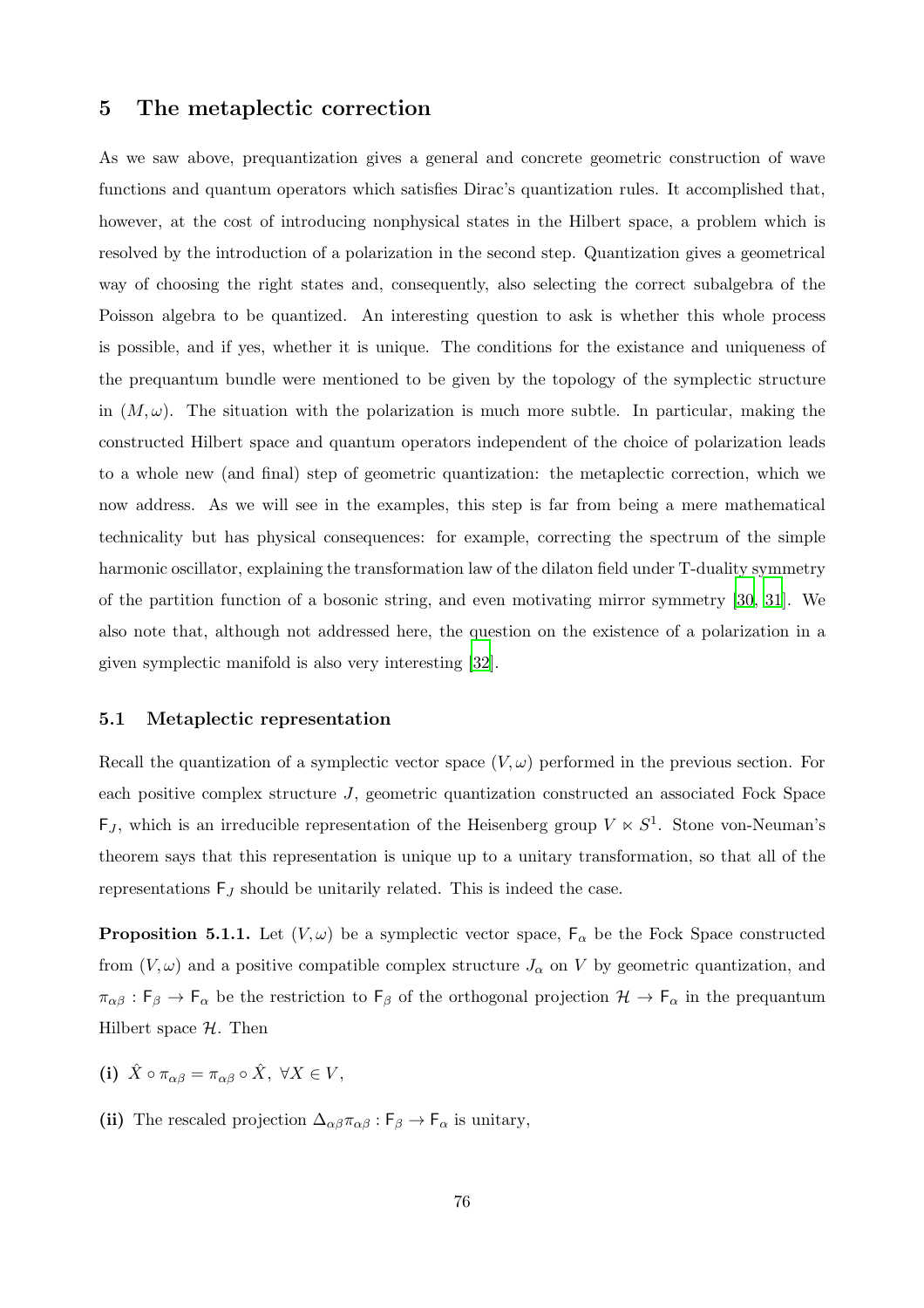where

$$
\Delta_{\alpha\beta} = \sqrt[4]{\det\frac{1}{2}(J_{\alpha}+J_{\beta})}.
$$

*Proof.* The first assertion follows simply from the fact that, as we have seen, each  $X \in V$  generates a flow which preserves both  $J_{\alpha(\beta)}$ , so that  $\hat{X}$  acts on both subspaces  $\mathsf{F}_{\alpha(\beta)}$ . Since it is a symmetric operator on the whole of  $\mathcal{H}, \langle \hat{X}s, s' \rangle = \langle s, \hat{X}s' \rangle$  for arbitrary  $s \in \mathsf{F}_{\alpha}$  and  $s' \in \mathsf{F}_{\beta}$ , so that  $\hat{X} \circ \pi_{\alpha\beta} =$  $\pi_{\alpha\beta}\circ\hat{X}$ .

For the second statement, remember that every element of  $F_{\alpha}$  is a section of  $B \to V$  of the form  $\phi e^{-K_{\alpha}/2\hbar} s$ , where  $\phi$  is holomorphic with respect to  $J_{\alpha}$ ,  $K_{\alpha}$  is the corresponding Kahler scalar, and  $Ds = -\frac{i}{\hbar}\theta_0 \otimes s$ . We will not introduce holomorphic coordinates with respect to one of the complex structures since we have an interest in working with all of them interchangeably. Thus the holomorphicity of  $\phi$  with respect to  $J_{\alpha}$  should mean to us that  $(J_{\alpha}X - iX)\Box d\phi = 0, \forall X \in V$ . Indeed,

$$
J_{\alpha}(J_{\alpha}X - iX) = -X - iJ_{\alpha}X = -i(J_{\alpha}X - iX),
$$

so these vectors are all antiholomorphic with respect to  $J_{\alpha}$ . It is not difficult to see that all antiholomorphic vector fields are of this form. Likewise, we should write  $K_{\alpha}(X) = \omega(X, J_{\alpha}X)$ . As a check, note that this gives the standard formula in coordinates holomorphic with respect to  $J_{\alpha}$ :

$$
\omega(X,JX) = \frac{1}{2}JX \Box \left[ (z^a \partial_{z^a} + \bar{z}^b \partial_{\bar{z}^b}) \Box \frac{i}{2} dz^c \wedge d\bar{z}^c \right] = \frac{i}{4} (iz^a \partial_{z^a} - i\bar{z}^b \partial_{\bar{z}^b}) \Box (z^c d\bar{z}_c - \bar{z}^d dz_d)
$$

$$
= \frac{1}{2} g_{ab} z^a \bar{z}^b = K(X).
$$

Furthermore, the vacuum state in an arbitrary  $F_\alpha$  is  $\psi_{0,\alpha}s = e^{-K_\alpha/2\hbar}s$  and the coherent states  $\psi_{X,\alpha}s$  are

$$
\psi_{X,\alpha}(Z) = (-\hat{X})e^{-\omega(Z,J_{\alpha}Z)/2\hbar} = e^{-\omega(Z-X,J_{\alpha}(Z-X))/2\hbar}e^{i\omega(-X,Z)/\hbar}
$$

$$
= \exp\left\{\frac{1}{2\hbar}[2\omega(X,(J_{\alpha}+i)Z) - \omega(X,J_{\alpha}X) - \omega(Z,J_{\alpha}Z)]\right\}.
$$

We first look at how these states project, as they are related to the projection map itself: remember that equation [\(68\)](#page-72-3) implies that the projection of a general (normalised)  $\psi s \in \mathcal{H}$  in  $\mathsf{F}_{\alpha}$  is

$$
\left(\int_V \langle (\psi_{W,\alpha}s),(\psi s)\rangle \psi_{W,\alpha} dW\right)s.
$$

A lengthy but otherwise straightforward calculation gives

Lemma 5.1.2. The following formulas hold:

$$
\begin{cases}\n\pi_{\alpha\beta}(\psi_{0,\beta}s) = \Delta_{\alpha\beta}^{-2} \Phi_{\alpha\beta} e^{-K_{\alpha}/2\hbar} s \\
\langle \pi_{\alpha\beta}(\psi_{W,\beta}s), \pi_{\alpha\beta}(\psi_{0,\beta}s) \rangle = \Delta_{\alpha\beta}^{-2} e^{-K_{\beta}(W)/2\hbar}, \ \forall W \in V\n\end{cases}
$$

,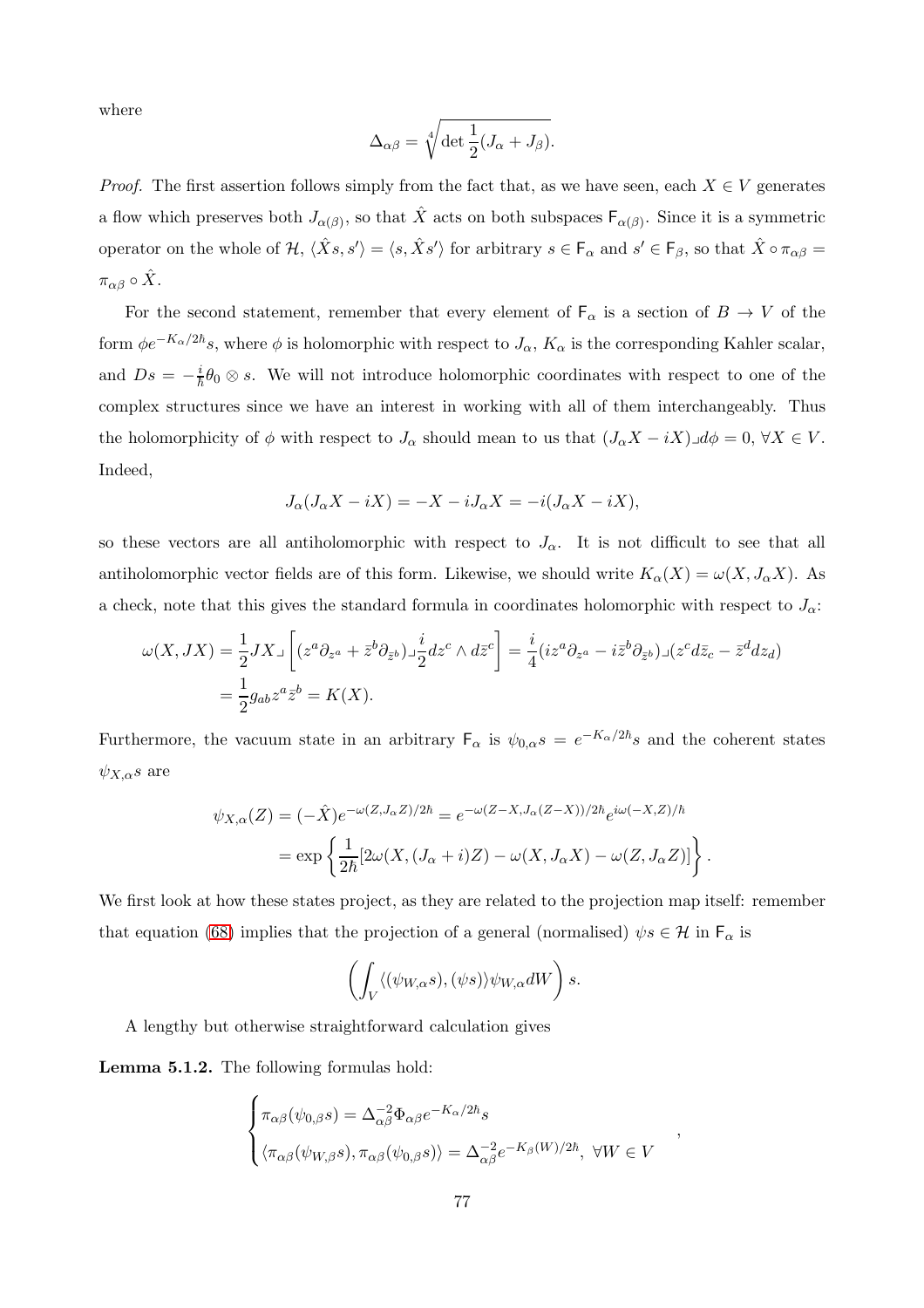where

$$
\Phi_{\alpha\beta}(X) = \exp\left[\frac{1}{2\hbar}\omega(X, J_{\alpha}L_{\alpha\beta}X - iL_{\alpha\beta}X)\right], \quad L_{\alpha\beta} = (J_{\alpha} + J_{\beta})^{-1}(J_{\alpha} - J_{\beta}).
$$

Then one can use this to consider the projection of two arbitrary coherent states:

$$
\langle \pi_{\alpha\beta}(\psi_{X,\beta}s), \pi_{\alpha\beta}(\psi_{Y,\beta}s) \rangle = \langle \pi_{\alpha\beta}(\psi_{X,\beta}s), (-\hat{Y})\pi_{\alpha\beta}(\psi_{0,\beta}s) \rangle
$$
  
\n
$$
= \langle \pi_{\alpha\beta}\hat{Y}(-\hat{X})(\psi_{0,\beta}s), \pi_{\alpha\beta}(\psi_{0,\beta}s) \rangle
$$
  
\n
$$
= \langle \pi_{\alpha\beta}(\psi_{X-Y,\beta}s), \pi_{\alpha\beta}(\psi_{0,\beta}s) \rangle e^{-i\omega(X,Y)/\hbar}
$$
  
\n
$$
= \Delta_{\alpha\beta}^{-2} \exp\left[-\frac{1}{2\hbar}(2i\omega(X,Y) + K_{\beta}(X-Y))\right] = \Delta_{\alpha\beta}^{-2} \psi_{Y,\beta}(X)
$$
  
\n
$$
= \Delta_{\alpha\beta}^{-2} \langle (\psi_{X,\beta}s), (\psi_{Y,\beta}s) \rangle, \ \forall X, Y \in V.
$$

But  $\mathsf{F}_{\beta} = \text{span}\{\psi_{X,\beta} s | X \in V\}$ , so this extends linearly to  $\langle \pi_{\alpha\beta}(\psi_{\beta}s), \pi_{\alpha\beta}(\psi_{\beta}s)\rangle = \Delta_{\alpha\beta}^{-2} \langle (\psi_{\beta}s),(\psi_{\beta}s)\rangle$ for any state  $\psi_{\beta} s \in \mathsf{F}_{\beta}$ . Finally, this projects to all of  $\mathsf{F}_{\alpha}$ : suppose  $\psi_{\alpha} s \in (\pi_{\alpha\beta}\mathsf{F}_{\beta})^{\perp} \subset \mathsf{F}_{\alpha}$ . Then  $\langle (\psi_{\beta}s),(\psi_{\alpha}s)\rangle = 0$  for any  $\psi_{\beta}s \in \mathsf{F}_{\beta}$ . But this implies that  $\pi_{\beta\alpha}(\psi_{\alpha}s) = 0$ , where  $\pi_{\beta\alpha} : \mathsf{F}_{\alpha} \to \mathsf{F}_{\beta}$  is also given by the orthogonal projection. In turn, this gives

$$
0 = \langle \pi_{\beta\alpha}(\psi_{\alpha}s), \pi_{\beta\alpha}(\psi_{\alpha}s) \rangle = \Delta_{\beta\alpha}^{-2} \langle (\psi_{\alpha}s), (\psi_{\alpha}s) \rangle \Rightarrow \psi = 0.
$$

We conclude that  $(\pi_{\alpha\beta}F_{\beta})^{\perp} = 0 \Rightarrow F_{\alpha} = \pi_{\alpha\beta}(F_{\beta})$ . Hence the rescaled map  $\Delta_{\alpha\beta}\pi_{\alpha\beta}$  is unitary.

The rescaled projection provides then a unitary intertwiner between the two representations. Since we shall use these projection maps to construct the metaplectic representation, it is important to know how they compose.

 $\Box$ 

<span id="page-77-0"></span>**Proposition 5.1.3.** Let  $J_1$ ,  $J_2$  and  $J_3$  be positive complex structures on  $(V, \omega)$  and  $\mathsf{F}_1$ ,  $\mathsf{F}_2$ ,  $\mathsf{F}_3 \subset \mathcal{H}$ the corresponding Fock Spaces. Then

$$
\Delta_{12}\Delta_{23}\pi_{32}\circ\pi_{21}=\tau_{123}\Delta_{13}\pi_{31},
$$

where  $\pi_{\alpha\beta}$  is the projection  $\mathsf{F}_{\beta} \to \mathsf{F}_{\alpha}$ ,

$$
\Delta_{\alpha\beta} = \sqrt[4]{\det\frac{1}{2}(J_{\alpha}+J_{\beta})},
$$

and  $\tau_{\alpha\beta\gamma} \in S^1$ . Moreover,  $\tau_{112} = 1$ , and  $\tau$  is symmetric under even permutations of its subscripts, and goes to its inverse under odd permutations.

*Proof.* First we prove that if  $U : F_\beta \to F_\alpha$  is unitary and  $\hat{X} \circ U = U \circ \hat{X}$  for every  $X \in V$ , then U is given by  $\tau\Delta_{\beta\alpha}\pi_{\alpha\beta}$ :  $\mathsf{F}_{\beta} \to \mathsf{F}_{\alpha}$  for some  $\tau \in S^1$ . To see this, let  $U' = \Delta_{\beta\alpha}U^{-1} \circ \pi_{\alpha\beta}$ . Then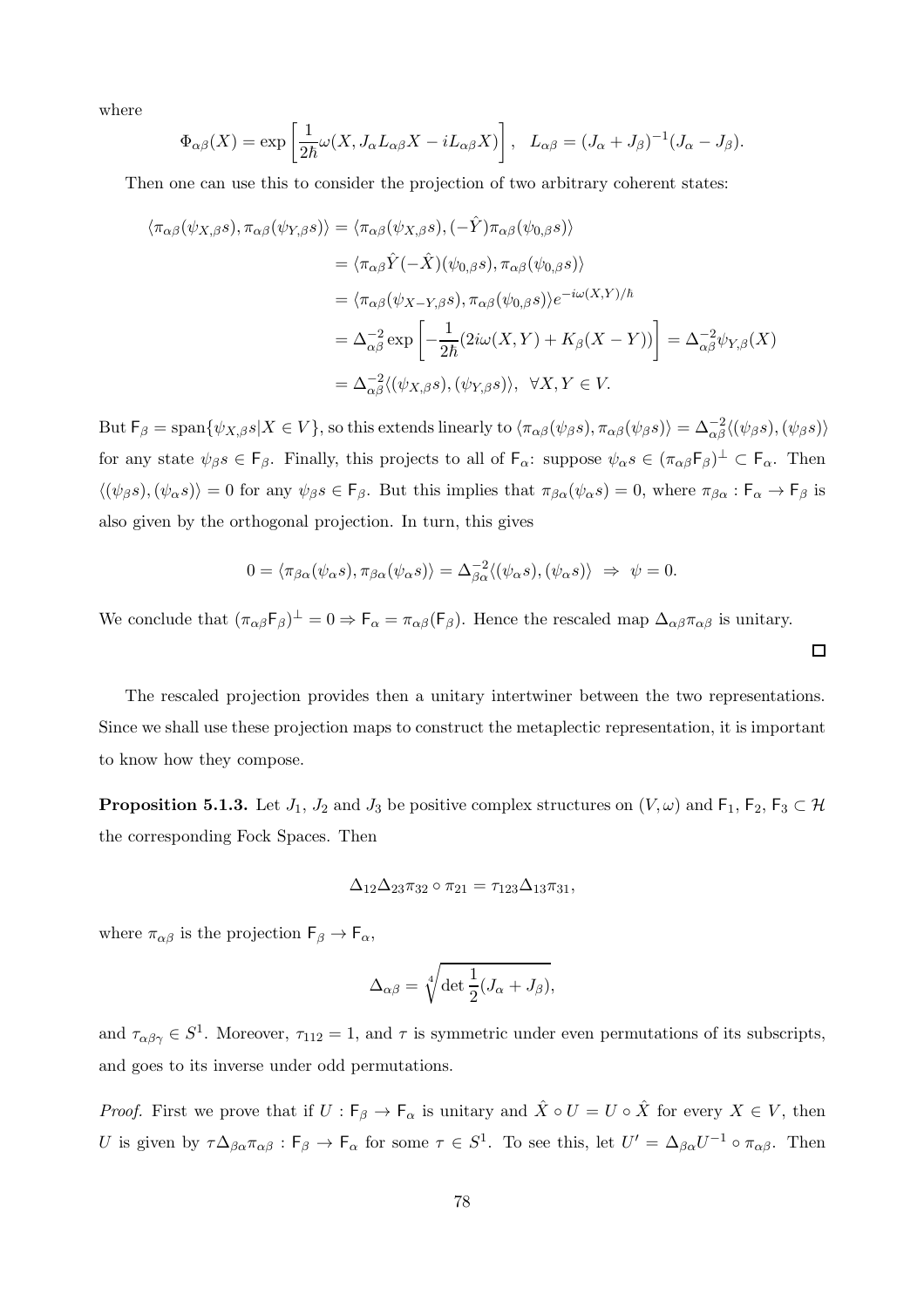$U': \mathsf{F}_{\beta} \to \mathsf{F}_{\beta}$  is unitary and  $\hat{X} \circ U = U \circ \hat{X}$ ,  $\forall X \in V$ . Now, the ground state  $\psi_0$  in  $\mathsf{F}_{\beta}$ , seen as a function on  $V$ , is determined up to a constant factor by the relation

$$
(\hat{W}\psi_0)(Z) = \psi_0(z)e^{-(2\bar{w}_a z^a + \bar{w}_a w^a)/4\hbar}, \ \forall W \in V,
$$

where z and w are the complex coordinates of  $Z, W \in V_{(J)}$ , respectivelly. It follows that the constant multiples of  $\psi_0$  are distinguished from the other elements of  $\mathsf{F}_\beta$  by the property that  $e^{\bar{w}_a w^a/4\hbar} \hat{W} \psi_0$ is an antiholomorphic function of the coordinates w. But  $e^{\bar{w}_a w^a/4\hbar} \hat{W} U' \psi_0 = U' e^{\bar{w}_a w^a/4\hbar} \hat{W} \psi_0$  also depends antiholomorphically on w, and therefore  $U'\psi_0 = \tau \psi_0$  for some constant  $\tau \in \mathbb{C}$ . Therefore  $U'\psi_W = U'(-\hat{W})\psi_0 = \tau\psi_W$ , so that U' acts as  $\tau$ id on all the coherent states  $\psi_W$ . Since  $\mathsf{F}_\beta$  =  $\text{span}\{\psi_W | W \in V\}, U' = \tau \text{id}$ . Finally, the map is unitary, so  $\tau \in S^1$ . Hence  $\Delta_{\beta \alpha} U^{-1} \circ \pi_{\alpha \beta} = \tau \text{id} \Rightarrow$  $U = \tau^{-1} \Delta_{\beta \alpha} \pi_{\alpha \beta}.$ 

With this in mind, note that both  $\Delta_{12}\Delta_{23}\pi_{32}\circ \pi_{21}$ :  $F_1 \rightarrow F_3$  and  $\Delta_{13}\pi_{31}$ :  $F_1 \rightarrow F_3$  are unitary and commute with all  $\hat{X}$ , so there should be some  $\tau_{123} \in S^1$  such that  $\Delta_{12}\Delta_{23}\pi_{32} \circ \pi_{21} = \tau_{123}\Delta_{13}\pi_{31}$ . To evaluate a particular value, let  $\psi_1$  be the ground state in  $\mathsf{F}_1$ . Then<sup>[20](#page-78-0)</sup>

$$
\langle \psi_1, \pi_{12}\pi_{21}\psi_1 \rangle = \langle \psi_1, \pi_{21}\psi_1 \rangle = \int_{V_{(J)}} \bar{\psi}_1(W)(\pi_{21}\psi_1)(W)\epsilon
$$
  
= 
$$
\int_{V(J)} e^{-w'\bar{w}'/4\hbar} \Delta_{12}^{-2} e^{[(\lambda^2 - 1)\bar{w}'^2 - (\lambda^2 + 1)w'\bar{w}']/4\hbar(\lambda^2 + 1)} \epsilon
$$
  
= 
$$
\Delta_{12}^{-2} \int_{V_{(J)}} f(\bar{w}) e^{-w'\bar{w}'/2\hbar} \epsilon = \Delta_{12}^{-2} f(0) = \Delta_{12}^{-2},
$$

that is,  $\pi_{12}\pi_{21} = \Delta_{12}^{-2}$ id  $\Rightarrow \tau_{121}$ id  $=\tau_{121}\Delta_{11}\pi_{11} = \Delta_{12}^{2}\pi_{12}\pi_{21} =$ id, so  $\tau_{121} = 1$ . This then implies that  $(\Delta_{12}\pi_{21}) \circ (\Delta_{21}\pi_{12}) = id$ , so  $\Delta_{21}\pi_{12} = (\Delta_{12}\pi_{21})^{-1}$ . This can be used to show the ciclicity properties of  $\tau$ :

$$
\tau_{123}\mathrm{id} = \tau_{123}\Delta_{23}\pi_{32}(\Delta_{23}\pi_{32})^{-1} = (\tau_{123}\Delta_{13}\pi_{31})(\Delta_{23}\Delta_{31}\pi_{13}\pi_{32})(\Delta_{23}\pi_{32})^{-1}
$$
  
=  $(\Delta_{12}\Delta_{23}\pi_{32}\pi_{21})(\tau_{231}\Delta_{21}\pi_{12})(\Delta_{23}\pi_{32})^{-1} = (\tau_{231}\Delta_{23}\pi_{32})(\Delta_{23}\pi_{32})^{-1}$   
=  $\tau_{231}\mathrm{id},$ 

and, similarly, the behaviour of  $\tau$  under odd permutations of its indices is seen from

$$
\tau_{213} \text{id} = (\Delta_{21} \Delta_{32} \pi_{12} \pi_{23}) (\tau_{213} \Delta_{23} \pi_{32}) (\Delta_{21} \pi_{12})^{-1} = (\tau_{123} \Delta_{13} \pi_{31})^{-1} (\Delta_{13} \pi_{31}) = \tau_{123}^{-1} \text{id}.
$$

 $\Box$ 

Now we are in a position to present the starting point for the construction of the Metaplectic representation. For short, let us denote the set of all the positive compatible complex structures on a symplectic vector space  $(V, \omega)$  by  $L^+V$ .

<span id="page-78-0"></span> $^{20}$ For brevity, we ommited one of the computational lemmas necessary here. We refer to [\[5](#page-96-0)] for the full proof.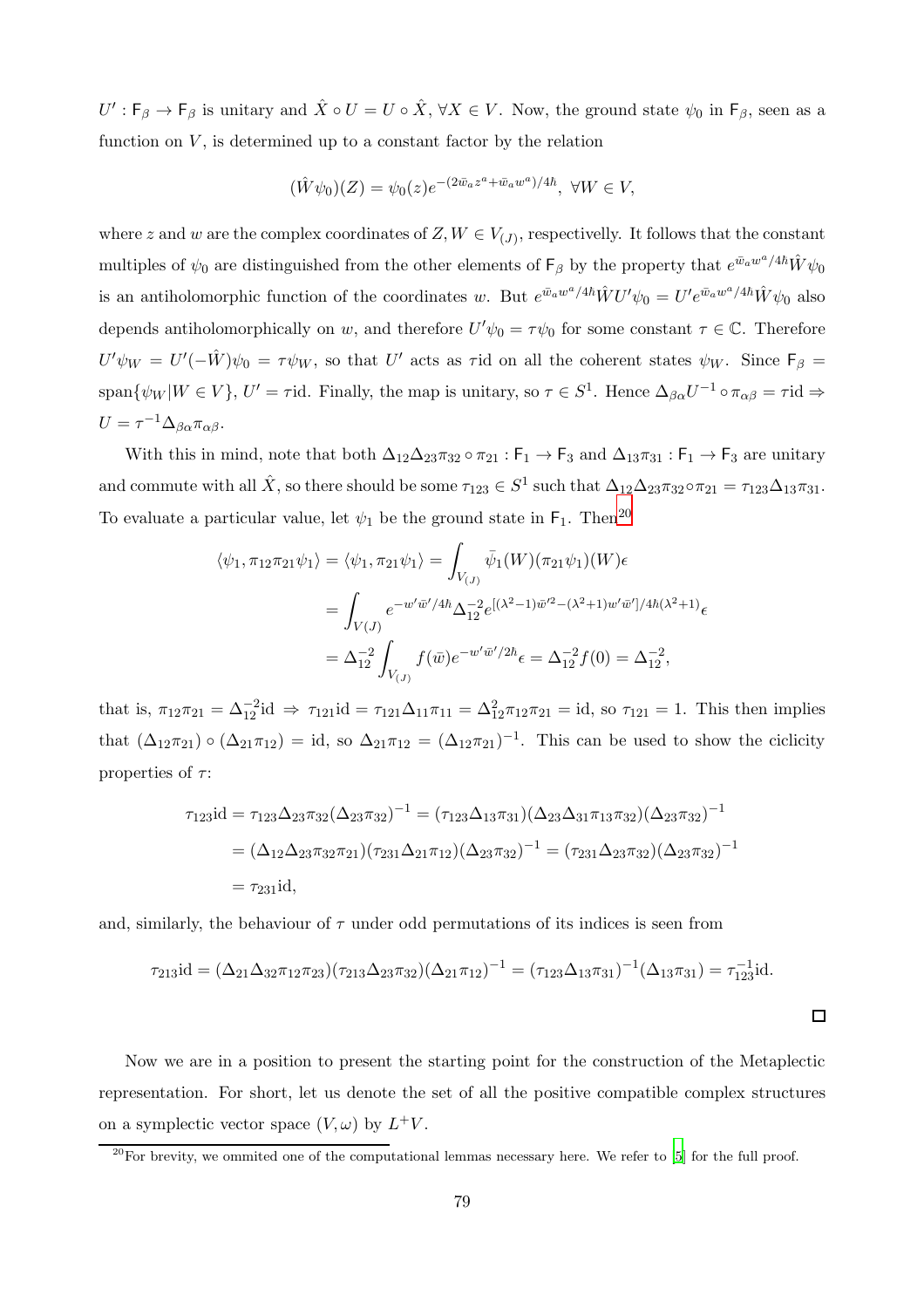**Proposition 5.1.4.** Let  $J_0 \in L^+V$  and  $F_0$  the corresponding subspace of H. Then  $SP(V, \omega) \ni$  $\rho \mapsto \tilde{\rho}$ , where  $\tilde{\rho} = \pi \circ \hat{\rho}$  with  $\pi : \mathcal{H} \to F_0$  the orthogonal projection, is a projective representation of  $SP(V, \omega)$ .

*Proof.* Let us represent the states in  $F_0$  in the trivialization s associated with the symplectic potential  $\theta_0 = \frac{1}{2}$  $\frac{1}{2}(p_a dq^a - q^a dp_a)$  in canonical coordinates  $(p_a, q^b)$ . When presenting the construction of Fock space, we showed that this is invariant under  $SP(V, \omega)$ . Therefore, taking and arbitrary one-parameter family of symplectomorphisms  $\rho_t \in SP(V, \omega)$  generated by some hamiltonian vector field  $X$ ,

$$
0 = \mathcal{L}_X \theta_0 = X \mathbf{I} \omega + d(X \mathbf{I} \theta_0),
$$

so that X has hamiltonian  $f = X \Box \theta_0$ . The action of  $\hat{\rho}_t$  on the elements of H was understood in equation [\(36\)](#page-39-0), from which it follows that, in this frame,

$$
[\hat{\rho}_t(\psi s)](m) = \psi(\rho_t m) \exp\left(-\frac{i}{\hbar} \int_0^t \left[ (X_f \Box \theta_0 - f)(\rho_{t'} m) \right] dt' \right) s(m)
$$

$$
= [(\psi \circ \rho_t) s](m),
$$

so we can alternativelly look at the action of  $SP(V, \omega)$  on  $F_0 \subset H$  as a change in coordinates on the base symplectic manifold. Furthermore, the change in coordinates leads to a change in the complex structure by  $J \mapsto \rho_t^{-1} J \rho_t$ . We represent this schematically in the commuting diagram

$$
L^{+}V \ni J_{\beta} \longrightarrow J_{\alpha} = \rho^{-1}J\rho
$$
  
\n
$$
\downarrow \qquad \qquad \downarrow
$$
  
\n
$$
F_{\beta} \longrightarrow F_{\alpha} = {\psi \circ \rho | \psi \in F_{\beta}}
$$

,

where the vertical lines represent the quantization procedure. To find the composition law for the action  $\tilde{\rho}$ , on  $F_0$ , consider



Here,  $F_{\alpha}$  is constructed from  $J_{\alpha} = \rho_{\alpha}^{-1} J_0 \rho_{\alpha}$  and  $\rho_3 = \rho_2 \circ \rho_1$ . The diagram commutes: the two triangular subdiagrams by the definition of  $\tilde{\rho}_{\alpha} = \pi_{0\alpha} \circ \hat{\rho}_{\alpha}$  and the rombus shaped because  $\hat{\rho}_2$  is a unitary transformation on  $H$  and so it commutes with the orthogonal projection. This implies, by proposition [5.1.3,](#page-77-0) that

$$
\tilde{\rho}_2 \circ \tilde{\rho}_1 = \pi_{02} \circ \pi_{23} \circ \hat{\rho}_2 \circ \hat{\rho}_1 = \chi_{320} \pi_{03} \circ \hat{\rho}_3 = \chi_{320} \tilde{\rho}_3,
$$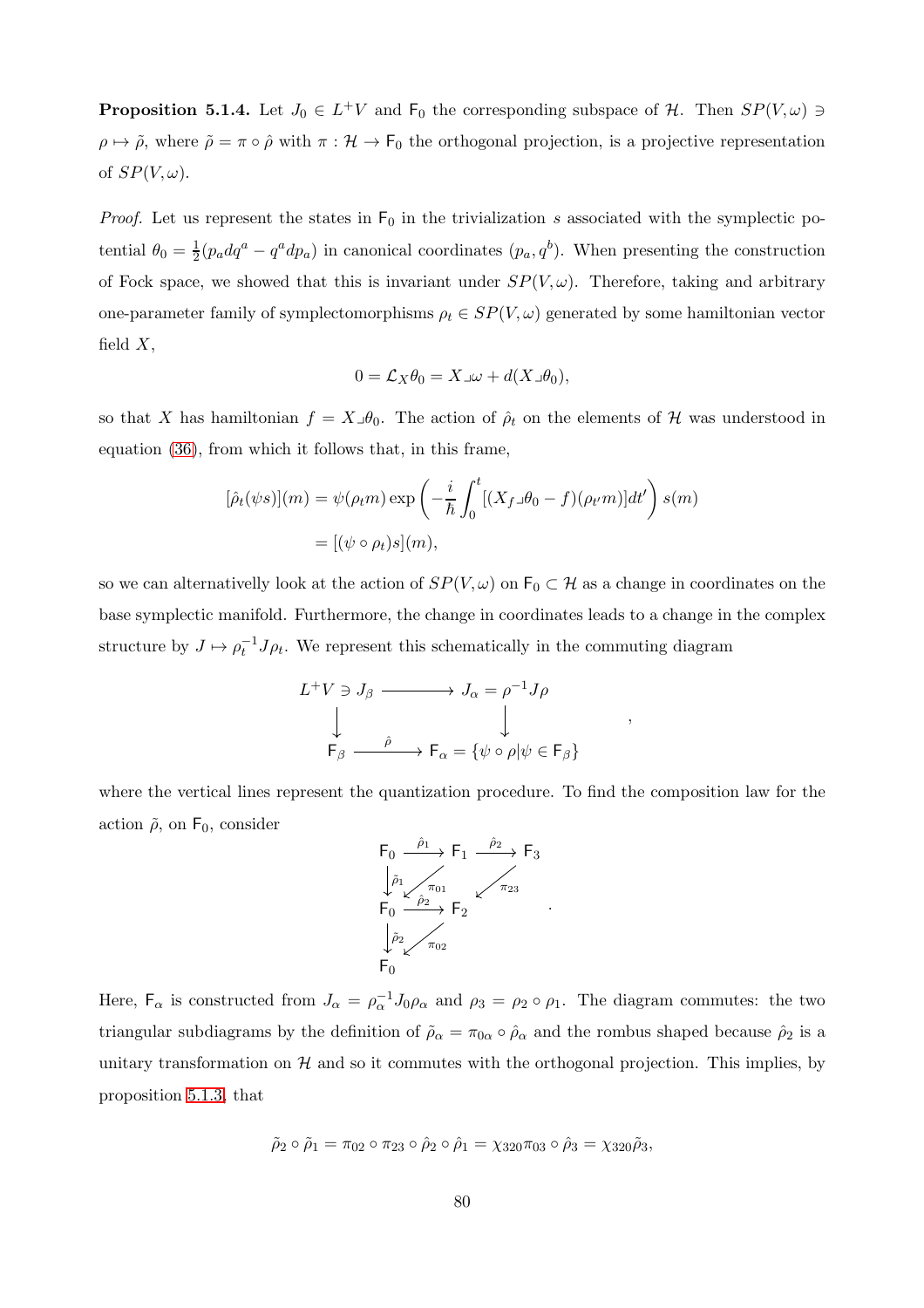where

$$
\chi_{320} = \frac{\tau_{320} \Delta_{03}}{\Delta_{32} \Delta_{20}},
$$

so  $\rho \mapsto \tilde{\rho}$  gives a representation of  $SP(V, \omega)$  on  $\mathsf{F}_0$  up to a constant factor.

The goal of this subsection is to make this into a representation. From the previous proposition we see that one can approach this problem by asking how the Fock Space  $F_{\alpha}$  changes as one moves in the space of complex structures  $L^+V$ . The first step is to understand better the geometry of  $L^+V$ .

**Proposition 5.1.5.** Given a symplectic vector space  $(V, \omega)$ , the space  $L^+V$  of positive complex structures of V compatible with  $\omega$ , called the *Positive Lagrangian Grassmanian*, is a Kähler manifold with Kähler scalar

$$
K = -\ln \det(y),
$$

where, if  $\{X^a, Y_b\}$  is a symplectic frame in V and  $P_J = \text{span}\{X^a - z^{ab}Y_b\} \subset V_{\mathbb{C}}$ , for some symmetric matrix z, is the Lagrangian subspace determined by J, then  $y = \text{Im}(z)$ .

*Proof.* Recalling the definitions from subsection [3.3,](#page-45-0) an element  $J \in L^{+}V$  determines a positive Kähler Lagrangian subspace  $P_J \subset V_{\mathbb{C}}$ . Hence the map  $J \mapsto P_J$  identifies  $L^+V$  with a complex submanifold of  $Gr(n, V_{\mathbb{C}})$ , the Grassmanian of *n*-dimensional complex subspaces of  $V_{\mathbb{C}}$  (thus the name of  $L^+V$ ).

We shall use two different parametrizations of  $L^+V$  interchangeably. The first is given by the matrix  $(z^{ab})$  such that  $P_J = \text{span}\{X^a - z^{ab}Y_b\}$  for a fixed symplectic frame on  $(V, \omega)$ . These are holomorphic coordinates because every  $P_J$  is Kahler, and also symmetric because every  $P_J$  is Lagrangian: for any  $A, B \in P_J$ ,

$$
0 = \omega(A, B) = \sum_{ab} A_a B_b \omega (X^a - z^{ac} Y_c, X^b - z^{bd} Y_d) = \sum_{ab} A_a B_b (z^{ac} \delta_c^b - z^{bd} \delta_d^a).
$$

Alternatively, we may parametrize  $L^+V$  by the entries of the matrix  $(J_{ab})$  representing J in the same symplectic frame. The coordinates  $(z^{ab}) = x + iy$  and  $(J_{ab})$  of a point  $J \in L^{+}V$  are related by

<span id="page-80-0"></span>
$$
(J_{ab}) = NJ_0N^{-1}, \quad \text{where} \quad N = \begin{pmatrix} 1 & 0 \\ -x & y \end{pmatrix} \quad \text{and} \quad J_0 = \begin{pmatrix} 0 & -1 \\ 1 & 0 \end{pmatrix}.
$$
 (71)

We define a vector  $T \in T_J(L^+V)$  to be a linear map  $T: V \to V$  such that  $J + tT$  is a positive compatible complex structure in  $V$  to first order in the parameter  $t$ . This implies

<span id="page-80-1"></span>
$$
-1 = (J + tT)^{2} = J^{2} + t(JT + TJ) + O(t^{2}) \Rightarrow TJ + JT = 0
$$
\n(72)

 $\Box$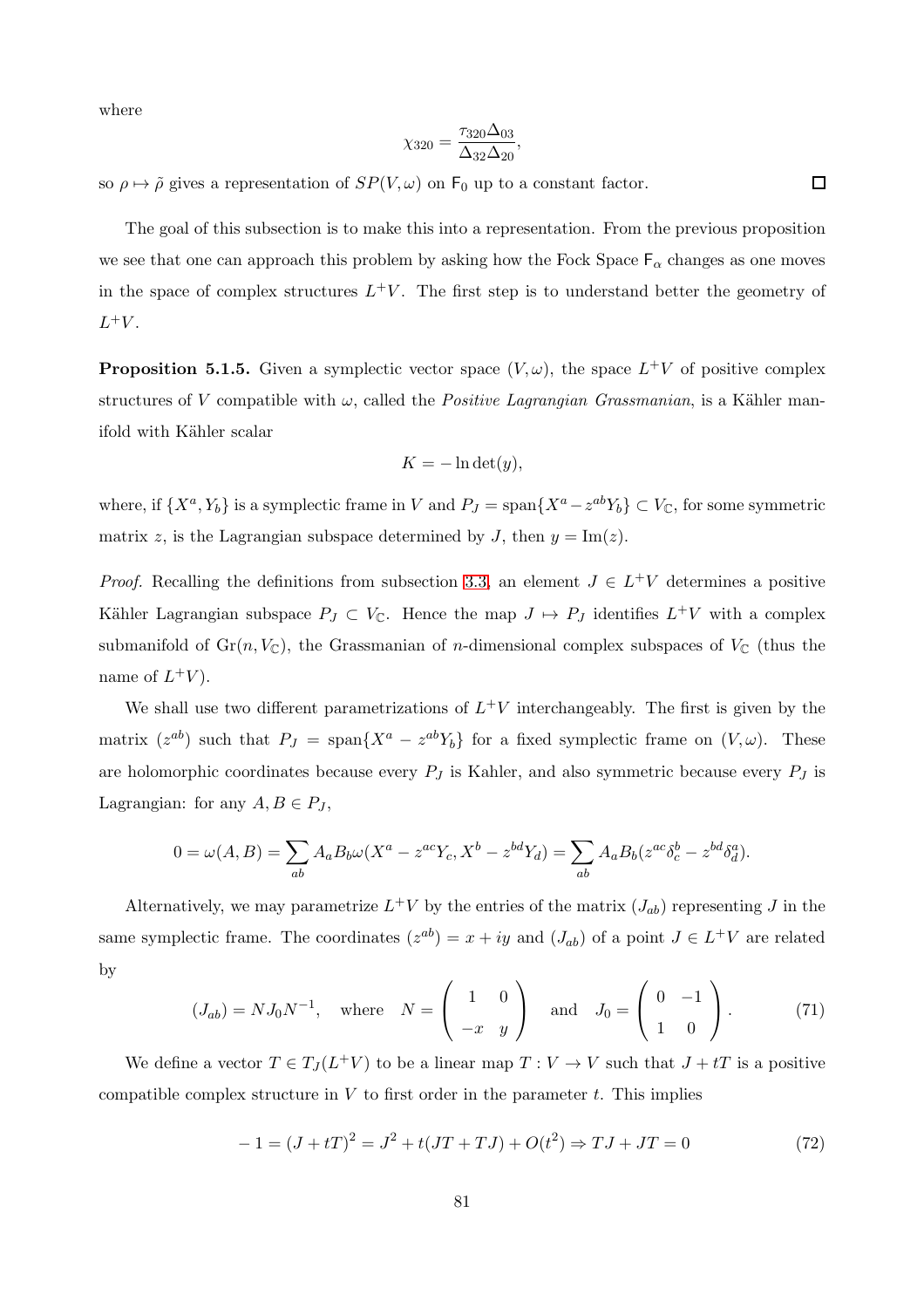and

$$
\omega(Y, X) = \omega[(J + tT)Y, (J + tT)X] = \omega(Y, X) + t[\omega(TY, JX) + \omega(JY, TX)] + O(t^2)
$$
  
\n
$$
\Rightarrow \omega(JTY, X) = \omega(J^2TY, JX) = -\omega(TY, JX) = \omega(JY, TX) = \omega(JTX, Y)
$$
  
\n
$$
\Rightarrow \omega(JTY, X) = \omega(JTX, Y), \ \forall X, Y \in V.
$$

Conversely, we can think of T as given by the vector tangent to the curve  $z+tw$  in the z coordinates and represent it by some symmetric  $w = u+iv$ . Then equation [\(71\)](#page-80-0) implies that the two expressions for  $T \in T_J(L^+V)$  are related by

$$
T = (WJ_0 - JW)N^{-1}, \text{ where } W = \begin{pmatrix} 0 & 0 \\ -u & v \end{pmatrix}.
$$

There is a symplectic structure given by

$$
\Omega: T_J(L^+V) \times T_J(L^+V) \to \mathbb{R}: (T,T') \mapsto \frac{1}{8} \text{tr}(TJT').
$$

That this is antisymmetric follows from [\(72\)](#page-80-1). Note also that it is invariant under the action  $J \mapsto \rho^{-1}J\rho$  of  $SP(V, \omega)$  due to the cyclic property of the trace. Closure will follow from the expression of  $\omega$  in terms of a Kahler scalar K. To evaluate this, note that the complex structure at  $T_J(L^+V)$  with respect to which the z coordinates are holomorphic is given by J itself. More precisely,

$$
TJ = [(WJ_0 - JW)N^{-1}](NJ_0N^{-1}) = [(WJ_0)J_0 - J(WJ_0)]N^{-1}.
$$

But

$$
WJ_0 = \left(\begin{array}{cc} 0 & 0 \\ -u & v \end{array}\right) \left(\begin{array}{cc} 0 & -1 \\ 1 & 0 \end{array}\right) = \left(\begin{array}{cc} 0 & 0 \\ v & u \end{array}\right),
$$

which corresponds to the vector  $iw = -v + iu$ . Hence the natural metric  $g(\cdot, \cdot) = 2\omega(\cdot, J\cdot)$  is given by

$$
2\Omega(T, TJ) = \frac{1}{4} \text{tr}(TJTJ) = \frac{1}{4} \text{tr}(T^2)
$$
  
=  $\frac{1}{4} \text{tr}[(WJ_0N^{-1})^2 - (WJ_0N^{-1}JWN^{-1}) - (JWN^{-1}WJ_0N^{-1}) - (JWN^{-1}JWN^{-1})]$   
=  $\frac{1}{2} \text{tr}[(WJ_0N^{-1})^2 + (WN^{-1})^2] = \frac{1}{2} \text{tr}[(uy^{-1})^2 + (vy^{-1})^2],$ 

and hence in the z coordinates this metric is given by

$$
\frac{1}{2} \frac{\partial^2 K}{\partial z^{ab} \partial \bar{z}^{cd}} w^{ab} \bar{w}^{cd} = -\frac{1}{8} \frac{\partial^2 (\ln \det(y))}{\partial y^{ab} \partial y^{cd}} (u^{ab} u^{cd} + v^{ab} v^{cd}) = \frac{1}{2} \text{tr}[(u y^{-1})^2 + (v y^{-1})^2]
$$

for  $K = -\ln \det(y)$ . We conclude that  $\Omega = i\partial \bar{\partial}K$ , which is then obviously closed.

 $\Box$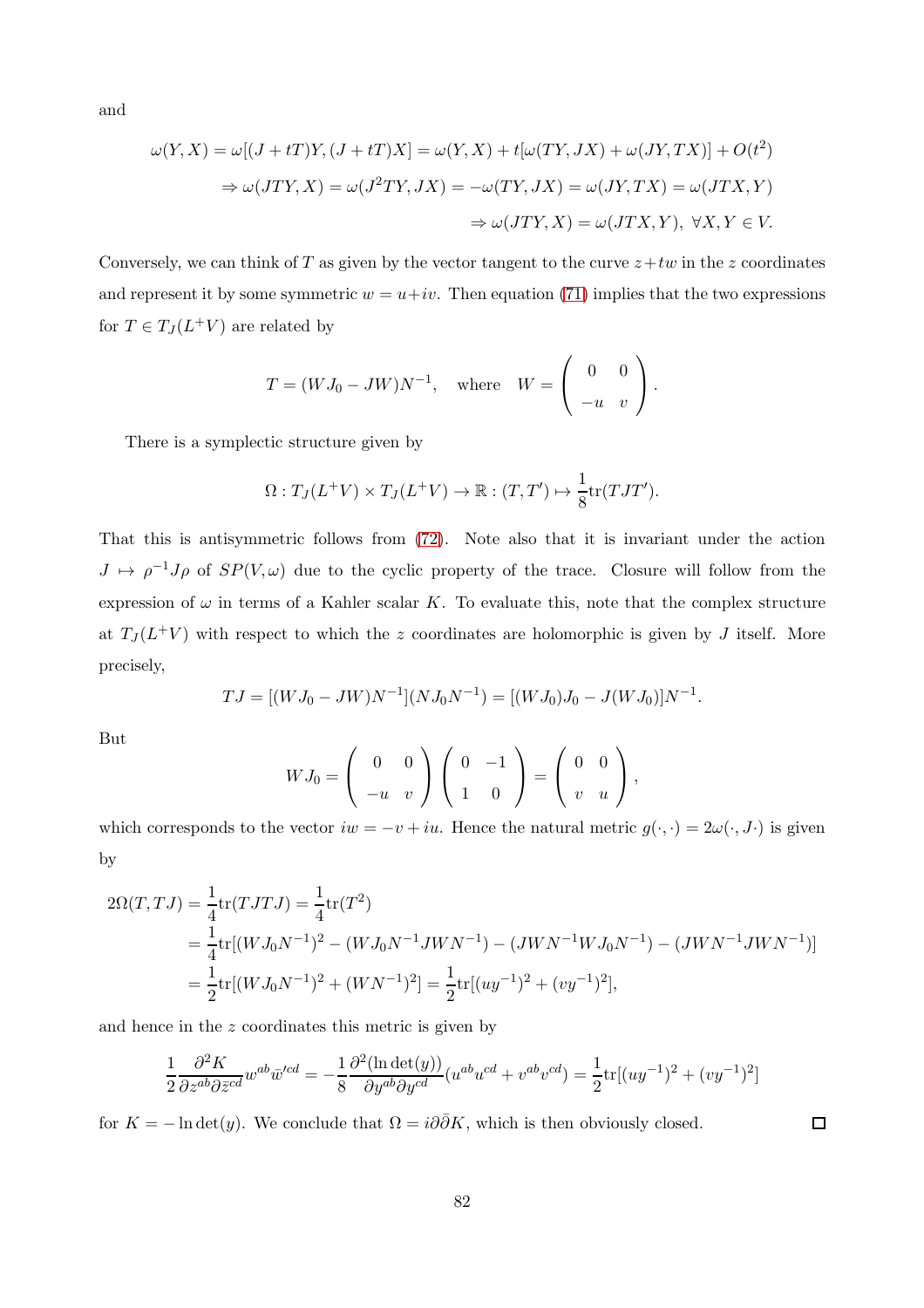A geometric way of proceeding is to consider the hermitian vector bundle  $F \to L^+V : (J, \mathsf{F}_J) \mapsto$ J. Because  $\mathsf{F}_J \subset \mathcal{H}$ ,  $\forall J \in L^+V$ , it can be embedded in the trivial bundle  $L^+V \times \mathcal{H}$ , from which it inherits a natural connection, parallel transport from  $J_{\alpha}$  to  $J_{\beta}$  being given, to first order in  $J_{\alpha} - J_{\beta}$ by the projection  $F_{\alpha} \to F_{\beta}$ . This is seen to have a nonzero curvature, and the modification of the definition of the Fock spaces which makes this bundle flat renders a representation of (the double cover of)  $SP(V, \omega)$  on the space of covariantly constant sections.

The main strategy is to calculate the curvature from the cocycle  $\chi$ , which is expressed in terms of  $\tau$  and  $\Delta$ . To fill in the technical steps, let  $\psi_{\alpha}$  be the ground state in  $\mathsf{F}_{\alpha}$ . Then

$$
\langle \psi_{\alpha}, \psi_{\beta} \rangle = \langle \psi_{\alpha}, \pi_{\alpha\beta} \psi_{\beta} \rangle = (\Delta_{\alpha\beta})^{-2} \Phi_{\alpha\beta}(0) e^{-K(0)/2\hbar} = (\Delta_{\alpha\beta})^{-2}.
$$

On the other hand,

$$
\langle \psi_{\alpha}, \psi_{\beta} \rangle = \langle \psi_{\alpha}, \pi_{\alpha\beta} \psi_{\beta} \rangle = \frac{1}{\chi_{\alpha 0\beta}} \langle \psi_{\alpha}, \pi_{\alpha 0} \pi_{0\beta} \psi_{\beta} \rangle = \frac{\Delta_{0\alpha} \Delta_{0\beta}}{\Delta_{\alpha\beta} \tau_{0\alpha\beta}} \langle \pi_{0\alpha} \psi_{\alpha}, \pi_{0\beta} \psi_{\beta} \rangle
$$
  

$$
= \frac{\Delta_{0\alpha} \Delta_{0\beta}}{\Delta_{\alpha\beta} \tau_{0\alpha\beta}} \left( \frac{1}{\Delta_{0\alpha} \Delta_{0\beta}} \right)^2 \int_{V} \exp \left[ \frac{1}{2\hbar} \omega(X, J_{\alpha} L_{\alpha} X - i L_{\alpha} X) \right]^* \times
$$
  

$$
\times \exp \left[ \frac{1}{2\hbar} \omega(X, J_{\beta} L_{\beta} X - i L_{\beta} X) \right] e^{-K/\hbar} \epsilon,
$$

therefore, from the two equations,

$$
(\Delta_{\alpha\beta})^{-2} = \frac{1}{\Delta_{\alpha\beta}\Delta_{0\alpha}\Delta_{0\beta}\tau_{0\alpha\beta}} \int_V e^{-Q_{\alpha\beta}/\hbar} \epsilon,
$$

where  $Q_{\alpha\beta}(X) = \omega(X, A_{\alpha\beta}X)$ , with

$$
A_{\alpha\beta} = J_0 - \frac{1}{2}J_0(L_\alpha(1 + iJ_0) + L_\beta(1 - iJ_0)).
$$

Since  $Q$  is a quadratic form with positive real part, the integral converges and we get

$$
\tau_{0\alpha\beta} = \left(\frac{\Delta_{\alpha\beta}}{\Delta_{0\alpha}\Delta_{0\beta}}\right) \left(\frac{1}{\det(A_{\alpha\beta})}\right)^{\frac{1}{2}}.
$$

To calculate the determinant of  $(A_{\alpha\beta})$ , consider the frame  $Z^a$ ,  $\bar{Z}^a$ , where  $Z^a = X^a - iY_a$ . Then  $J_0 Z^a = i Z^a$  and  $J_0 \bar{Z}^a = -i \bar{Z}^a$  so that the expression for  $J_0$  in this frame is

$$
J_0=\left(\begin{array}{cc} i & 0 \\ 0 & -i \end{array}\right).
$$

Likewise, the matrix  $N$  becomes

$$
\begin{cases}\nNX^a = X^a - xY_a \\
NY_a = yY_a\n\end{cases} \Rightarrow \begin{cases}\nNZ^a = \frac{1}{2}(1 - iz)Z^a + \frac{1}{2}(1 + iz)\overline{Z}^a \\
N\overline{Z}^a = \frac{1}{2}(1 - i\overline{z})Z^a + \frac{1}{2}(1 + i\overline{z})\overline{Z}^a\n\end{cases} \Rightarrow N(z) = \frac{1}{2}\begin{pmatrix}\n1 - iz & 1 - i\overline{z} \\
1 + iz & 1 + i\overline{z}\n\end{pmatrix},
$$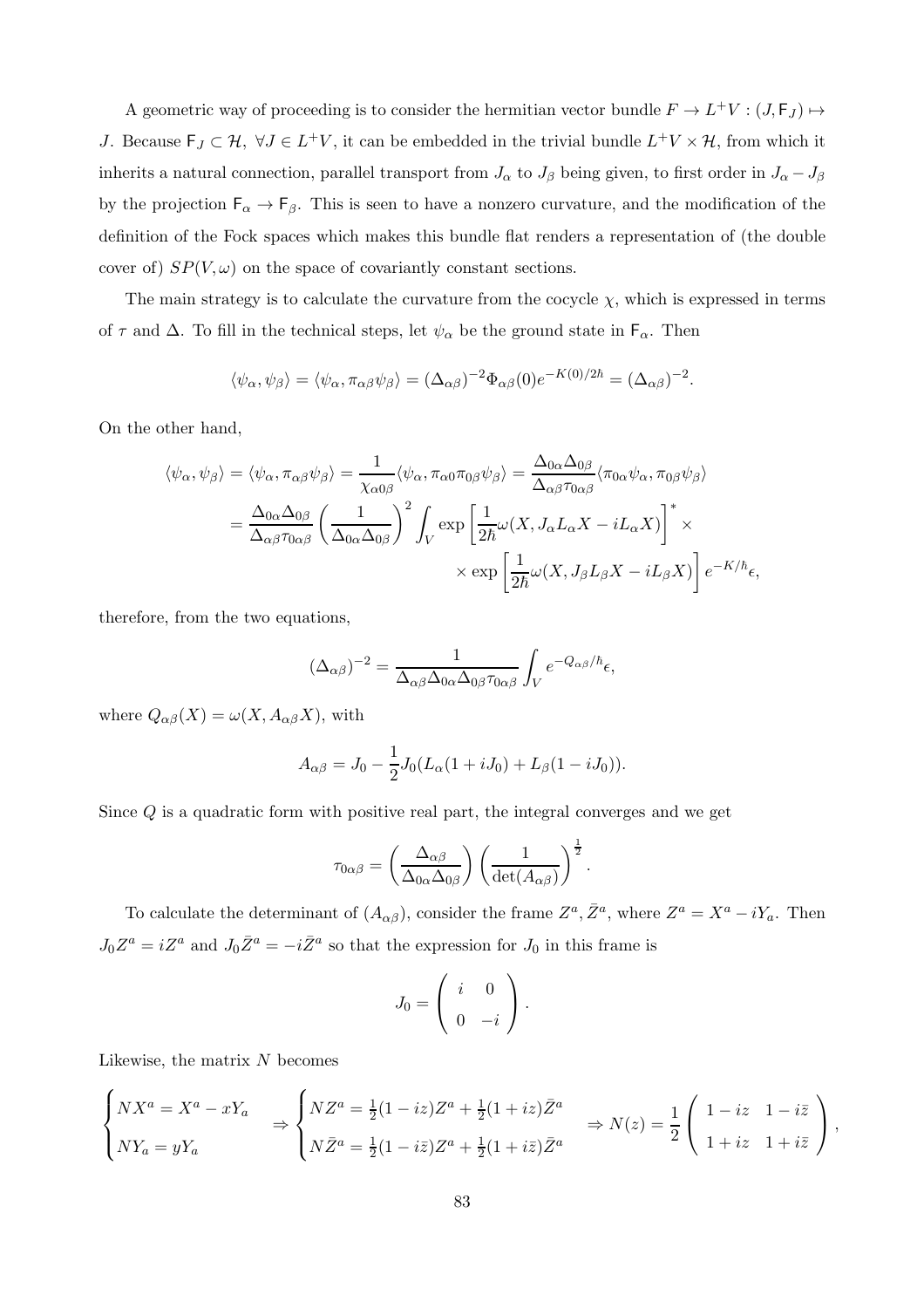so that, using equation [\(71\)](#page-80-0),

$$
L_{\alpha} = L(z_{\alpha}) = \begin{pmatrix} 0 & i + \bar{z}_{\alpha} \\ i - z_{\alpha} & 0 \end{pmatrix} \begin{pmatrix} i + z_{\alpha} & 0 \\ 0 & i - \bar{z}_{\alpha} \end{pmatrix}^{-1} \Rightarrow
$$

$$
\Rightarrow A_{\alpha\beta} = \begin{pmatrix} -1 + iz_{\beta} & -i - \bar{z}_{\alpha} \\ -i + z_{\beta} & 1 + i\bar{z}_{\alpha} \end{pmatrix} \begin{pmatrix} i + z_{\beta} & 0 \\ 0 & i - \bar{z}_{\alpha} \end{pmatrix}^{-1} \Rightarrow
$$

$$
\Rightarrow \det(A_{\alpha\beta}) = \frac{2i(z_{\beta} - \bar{z}_{\alpha})}{\det(i + z_{\beta})\det(i - \bar{z}_{\alpha})} = \frac{\zeta_{\alpha\beta}}{\zeta_{0\beta}\zeta_{\alpha 0}}, \text{ where } \zeta_{\alpha\beta} = \det \frac{i}{2}(\bar{z}_{\alpha} - z_{\beta}).
$$

We additionally use the properties of  $\tau$  and  $\Delta$ . For example, we know from proposition [5.1.3](#page-77-0) that  $\tau_{0\alpha\alpha} = 1$ , so the previous equations give

$$
1 = (\tau_{0\alpha\alpha})^4 = \left(\frac{\Delta_{\alpha\alpha}}{\Delta_{0\alpha}\Delta_{0\alpha}}\right)^4 \left(\frac{\zeta_{0\alpha}\zeta_{\alpha0}}{\zeta_{\alpha\beta}}\right)^2 \Rightarrow (\Delta_{0\alpha})^4 = (\Delta_{\alpha 0})^4 = \frac{\zeta_{0\alpha}\zeta_{\alpha0}}{\zeta_{\alpha\alpha}\zeta_{00}}.
$$

This, in turn, implies

$$
1 = |\tau_{0\alpha\beta}|^4 = \left|\frac{\Delta_{\alpha\beta}}{\Delta_{\alpha 0} \Delta_{0\beta}}\right|^4 \left|\frac{\zeta_{0\beta} \zeta_{\alpha 0}}{\zeta_{\alpha \beta}}\right|^2 \Rightarrow (\Delta_{\alpha\beta})^4 = \frac{\zeta_{\alpha\beta} \zeta_{\beta\alpha}}{\zeta_{\alpha\alpha} \zeta_{\beta\beta}},
$$

since  $\zeta_{\alpha\beta} = \zeta_{\beta\alpha}^*$ . Now, we are finally able to calculate

$$
(\tau_{0\alpha\beta})^4 = \left(\frac{\Delta_{\alpha\beta}}{\Delta_{0\alpha}\Delta_{0\beta}}\right)^4 \left(\frac{\zeta_{0\beta}\zeta_{\alpha0}}{\zeta_{\alpha\beta}}\right)^2 = \frac{\zeta_{\alpha0}\zeta_{\beta\alpha}\zeta_{0\beta}}{\zeta_{0\alpha}\zeta_{\alpha\beta}\zeta_{\beta0}}.
$$

Since  $\tau$  is a cocycle, ie.,  $\tau_{123}\tau_{301} = \tau_{230}\tau_{012}$ , this allows to calculate a general  $\tau_{\alpha\beta\gamma}$ ,

$$
(\tau_{\alpha\beta\gamma})^4 = \frac{\zeta_{\beta\alpha}\zeta_{\gamma\beta}\zeta_{\alpha\gamma}}{\zeta_{\alpha\beta}\zeta_{\beta\gamma}\zeta_{\gamma\alpha}},
$$

and, finally,

$$
\chi_{123} = \frac{\tau_{123}\Delta_{31}}{\Delta_{12}\Delta_{23}} = \left(\frac{\zeta_{22}\zeta_{13}}{\zeta_{12}\zeta_{23}}\right)^{\frac{1}{2}},
$$

where we choose the square-root by:  $\chi_{111} = 1$ ,  $\chi(z_1, z_2, z_3) = \chi_{123}$  is continuous in  $z_{1,2,3}$ . This is well-defined because  $L^+V$  is connected and simply-connected. Therefore the curvature  $\Gamma$  of the bundle  $(J, F_J) \mapsto J$  is

$$
\Gamma(z_1) = id_3 \wedge d_2 \ln \chi_{123}|_{z_1 = z_2 = z_3} = id_3 \wedge d_2 \ln(\zeta_{23})^{-\frac{1}{2}}|_{z_1 = z_2 = z_3} = \frac{1}{2} \left[ -i \partial \bar{\partial} \ln \det \frac{i}{2} (\bar{z} - z) \right] \Big|_{z = z_1},
$$

so the curvature is  $\frac{1}{2}\Omega$ , where  $\Omega$  is the symplectic structure in  $L^+V$ .

We wish to progress by tensoring  $F \to L^+V$  with a bundle with connection with curvature  $-\frac{1}{2}\Omega$ . Additionally, this should be a line-bundle, since one should not effectively change the Fock spaces  $F_J$ , but only the relative phases between them. A prequantum bundle is then seen to be naturally of use in the construction. Consider

$$
\pi: L = \{ (J, \xi), J \in L^{+}V, \xi \in L_J \} \to L^{+}V,
$$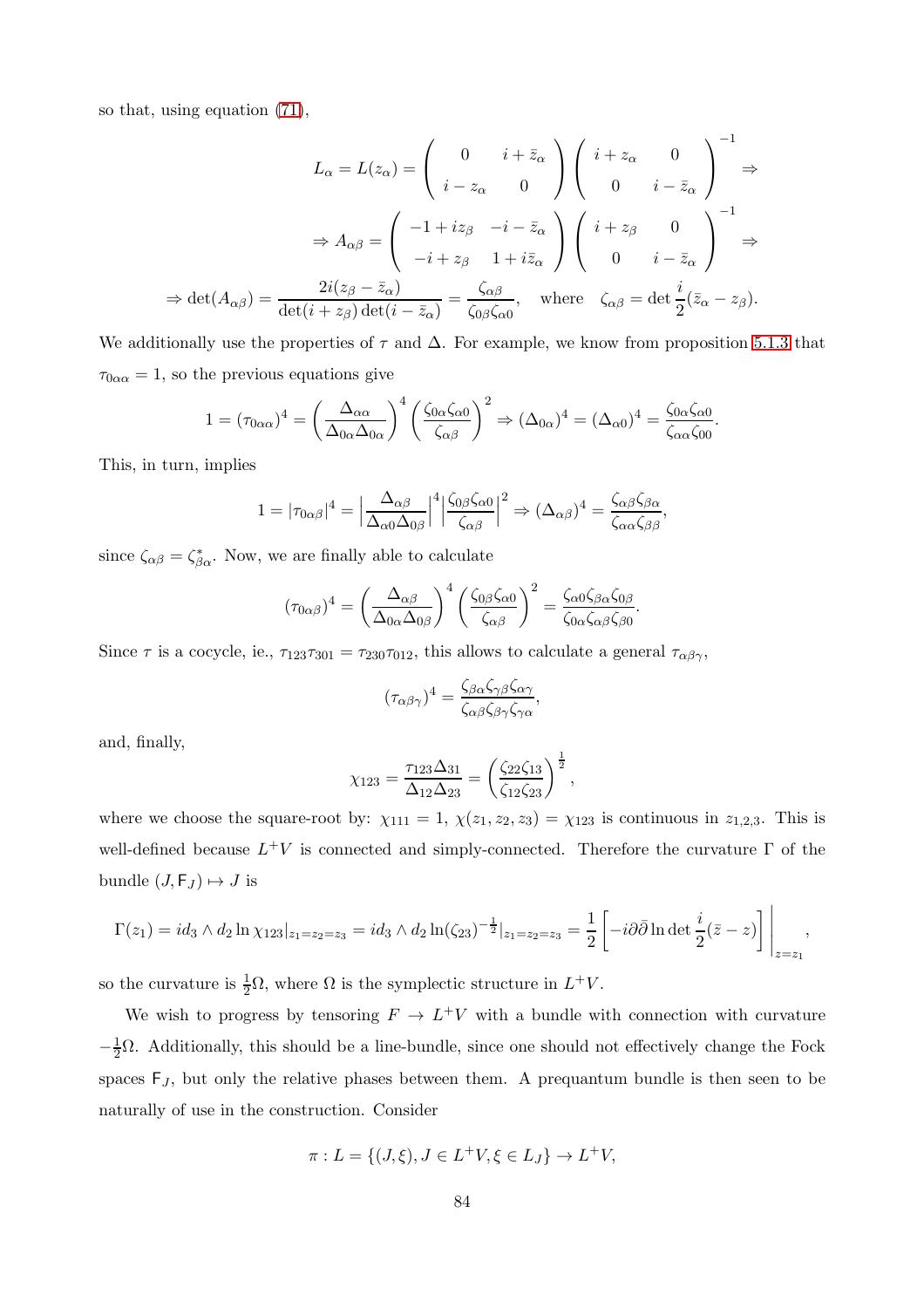where  $L_J := \{ \xi \in \wedge^n V_{\mathbb{C}} | X \wedge \xi = 0, \forall X \in P_J \}.$  These are one-dimensional since  $\dim(P_J) = n \Rightarrow$  $\dim(\wedge^n P_J) = \binom{n}{n}$  $n(n) = 1$ . Using the holomorphic coordinates  $z^{ab}$  in  $P_J = \text{span}\{X^a - z^{ab}Y_b\}$  one can give it the structure of a holomorphic line bundle.

This bundle has a hermitian structure: in a given symplectic frame  $(X^a, Y_b)$  in  $(V, \omega)$ , it is expressed as

$$
(\xi, \xi') \Xi = i^n \overline{\xi} \wedge \xi', \quad \text{where} \quad \Xi = \begin{pmatrix} n \\ \wedge X^i \\ i=1 \end{pmatrix} \wedge \begin{pmatrix} n \\ \wedge Y_j \\ j=1 \end{pmatrix}.
$$

This hermitian structure then defines a compatible connetion: let  $Z^a = X^a - z^{ab}Y_b$  be a basis for P<sub>J</sub>, where  $z^{ab}$  are the holomorphic coordinates of  $J \in L^{+}V$ , then this gives a holomorphic ( $\Rightarrow$ polarized) section of L, and

<span id="page-84-0"></span>
$$
(\xi, \xi)\Xi = i^n \bar{\xi} \wedge \xi = i^n \begin{bmatrix} \stackrel{n}{\wedge} (X^k - \bar{z}^{ka} Y_a) \\ \stackrel{\ell}{\wedge} (X^l - z^{lb} Y_b) \end{bmatrix}
$$
  
\n
$$
= i^n \stackrel{n}{\wedge} \begin{bmatrix} \stackrel{n}{\wedge} \left[ (X^k - \bar{z}^{ka} Y_a) \wedge (X^k - z^{kb} Y_b) \right] (-1)^{\frac{n(n-1)}{2}}
$$
  
\n
$$
= i^n \stackrel{n}{\wedge} \begin{bmatrix} \stackrel{n}{\wedge} (X^k \wedge (\bar{z}^{ka} - z^{ka}) Y_a \end{bmatrix} (-1)^{\frac{n(n-1)}{2}} = i^n \begin{bmatrix} \stackrel{n}{\wedge} X^k \\ \stackrel{\ell}{\wedge} 1 \end{bmatrix} \wedge \begin{bmatrix} \stackrel{n}{\wedge} (\bar{z}^{la} - z^{la}) Y_a \end{bmatrix}
$$
  
\n
$$
= \begin{bmatrix} \stackrel{n}{\wedge} X^k \\ \stackrel{\ell}{\wedge} 1 \end{bmatrix} \wedge i^n \det(\bar{z} - z) \begin{bmatrix} \stackrel{n}{\wedge} Y_l \\ \stackrel{\ell}{\wedge} 1 \end{bmatrix}
$$
  
\n
$$
= \det(2y)\Xi,
$$
 (73)

 $z = x + iy$ . Then the Kahler scalar can be calculated to be  $K = -\ln(\xi, \xi) = -\ln \det(2y) \Rightarrow$  $i\partial\bar{\partial}K = \Omega$ . So, up to factors of  $\hbar$ , this is a prequantum bundle.

We are interested in a bundle with the opposite curvature and so let us consider now the dual of this bundle, the *canonical bundle*  $K \to L^+V$ , whose fibre over J is  $K_J = K_{P_J}$ , where

$$
K_P = \{ \mu \in \wedge^n V_{\mathbb{C}}^* | X \lrcorner \mu = 0, \forall X \in \bar{P} \},\
$$

for any Lagrangian subspace  $P \subset V_{\mathbb{C}}$ . We calculate its curvature from the cocycle of the embedding of K in the trivial bundle  $L^+V \times \wedge^n V^*_{\mathbb{C}}$ .

Similarly, the  $L^+V \times \wedge^n V^*_{\mathbb{C}}$  has an indefinite inner product given by  $i^n(\mu, \mu')\epsilon = \bar{\mu} \wedge \mu'$ , where  $\epsilon = \omega^n/(2\pi\hbar)^n$ . Because the Lagrangian subspaces  $P_J$  are positive, the restriction of this to K is positive definite. Take the holomorphic section

$$
\mu(J)=\left(\frac{1}{4\pi\hbar}\right)^{\frac{n}{2}}(\bar{Z}^1\lrcorner\omega)\wedge\ldots\wedge(\bar{Z}^n\lrcorner\omega),
$$

where the  $Z^a$  span  $P_J$ . A calculation totally analogous to [\(73\)](#page-84-0) gives  $(\mu_1, \mu_2) = \det \frac{i}{2}(\bar{z}_2 - z_1) = \zeta_{21}$ , where  $\mu_i = \mu(J_i)$  and  $z_i$  are the holomorphic coordinates of  $J_i \in L^+V$ . Since the connection obtained from the embedding is such that parallel transport from  $J_{\alpha}$  to  $J_{\beta}$  is given, to first order in  $J_{\alpha} - J_{\beta}$ , by the orthogonal projection  $K_{J_{\alpha}} \to K_{J_{\beta}}$  with respect to this inner product, the cocycle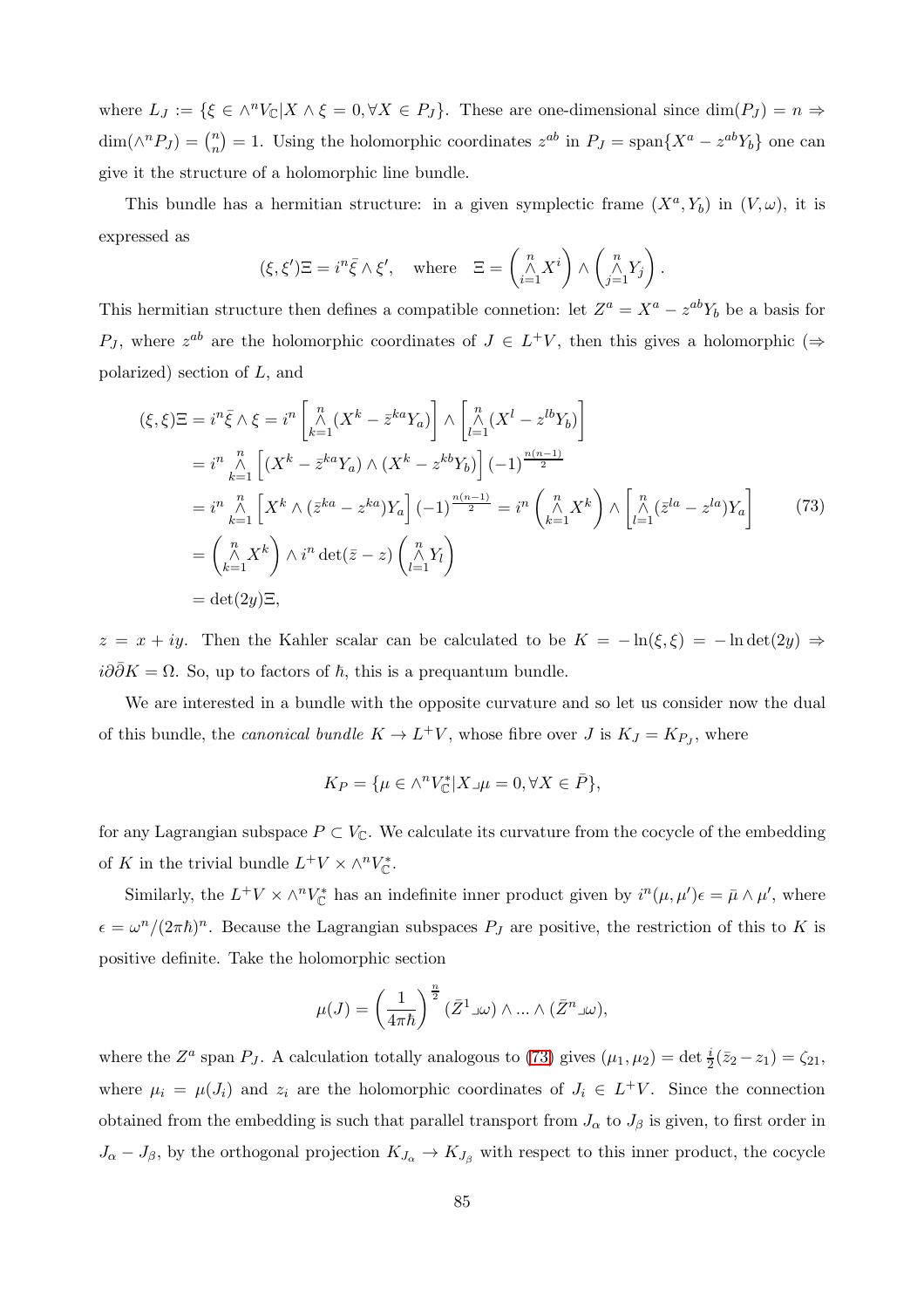of the embedding is found to be

$$
\frac{(\mu_2, \mu_1)(\mu_3, \mu_2)}{(\mu_3, \mu_1)(\mu_2, \mu_2)} = \frac{\zeta_{12}\zeta_{23}}{\zeta_{13}\zeta_{22}} = (\chi_{123})^{-2},
$$

so that the curvature is

$$
id_3 \wedge d_2 \ln \chi_{123}^{-2} |_{z_1 = z_2 = z_3} = -2 \left(\frac{1}{2}\Omega\right) = -\Omega.
$$

**Definition 5.1.6.** The half-form bundle  $\delta \to L^+V$  is the line bundle  $\sqrt{K}$ . It has a connection and compatible Hermitian structure inherited from  $K$ . Likewise, we define the pairing,

$$
(\nu_\alpha,\nu_\beta):=\sqrt{(\nu_\alpha^2,\nu_\beta^2)},\ \ \forall \nu_\alpha\in\delta_{J_\alpha},\nu_\beta\in\delta_{J_\beta},
$$

by using the pairing in K. Here, the sign of the square-root is fixed by continuity together with  $(\nu, \nu) \geq 0$ . A half-form on  $P_J$  is an element of  $\delta_J$ .

The definition of the half-form pairing implies that the corresponding cocycle is  $(\chi_{123})^{-1}$ , so that the curvature of the half-form bundle is  $-\frac{1}{2}\Omega$ , as we needed. The construction is heavily dependent on the fact that K (and therefore  $\delta$ ) are topologically trivial and that  $L^+V$  is simply connected.

Therefore we should substitute the bundle  $F \to L^+V$  by  $\tilde{F} = F \otimes \delta$ . The cocycle of the pairing

$$
\langle s_1 \otimes \nu_1, s_2 \otimes \nu_2 \rangle = \langle s_1, s_2 \rangle (\nu_1, \nu_2),
$$

where  $s_{\alpha} \otimes \nu_{\alpha} \in \tilde{F}_{\alpha}$ , is  $(\chi_{123})(\chi_{123}^{-2})^{1/2} = 1$ , so the resulting bundle, with connection such that parallel transport is given by the projection  $\tilde{\pi}$  defined by  $\langle \tilde{s}, \tilde{\pi} \tilde{s}' \rangle = \langle \tilde{s}, \tilde{s} \rangle$ , is flat. The action of the  $\hat{X}, X \in V$  does not change because these preseve the complex structure J on V, so that they act trivially on K, and hence on  $\delta$ . On the other hand,  $SP(V, \omega)$  acts on K by  $\mu \mapsto \rho^* \mu$ . This action preserves the pairing in  $K$ ,

$$
i^{n}(\rho^{*}\mu_{1}, \rho^{*}\mu_{2})\epsilon = \rho^{*}\bar{\mu}_{1} \wedge \rho^{*}\mu_{2} = \rho^{*}(\bar{\mu}_{1} \wedge \mu_{2}) = i^{n}(\mu_{1}, \mu_{2})\rho^{*}\epsilon = i^{n}(\mu_{1}, \mu_{2})\epsilon,
$$

since  $\epsilon \propto \omega^n$ , which is preserved by the definition of  $SP(V, \omega)$ . This is consistent with the action of  $SP(V, \omega)$  on the base  $L^+V$ , since the elements of  $\rho^*K_J$  annihilate  $\rho^*\bar{P}_J = \bar{P}_{\rho(J)}$ , that is  $\rho^*K_J =$  $K_{\rho(J)}$ . However, it is not possible to transfer this action to  $\delta$ , as we now motivate: consider the group  $U_J = \{ \rho \in SP(V, \omega) | \rho(J) = J \}.$  It can be shown to be isomorphic to  $U(n)$ , and the relation is that, if  $\rho \in U_J$  corresponds to  $u_\rho \in U(n)$ , then  $\rho|_{K_J} = \det u_\rho$ id. The natural way to proceed would be to define  $\rho|_{\delta J} = \sqrt{\det u_{\rho}}$  id. The problem is that one cannot define  $\sqrt{\det u}$  on all of  $U(n)$ continuously.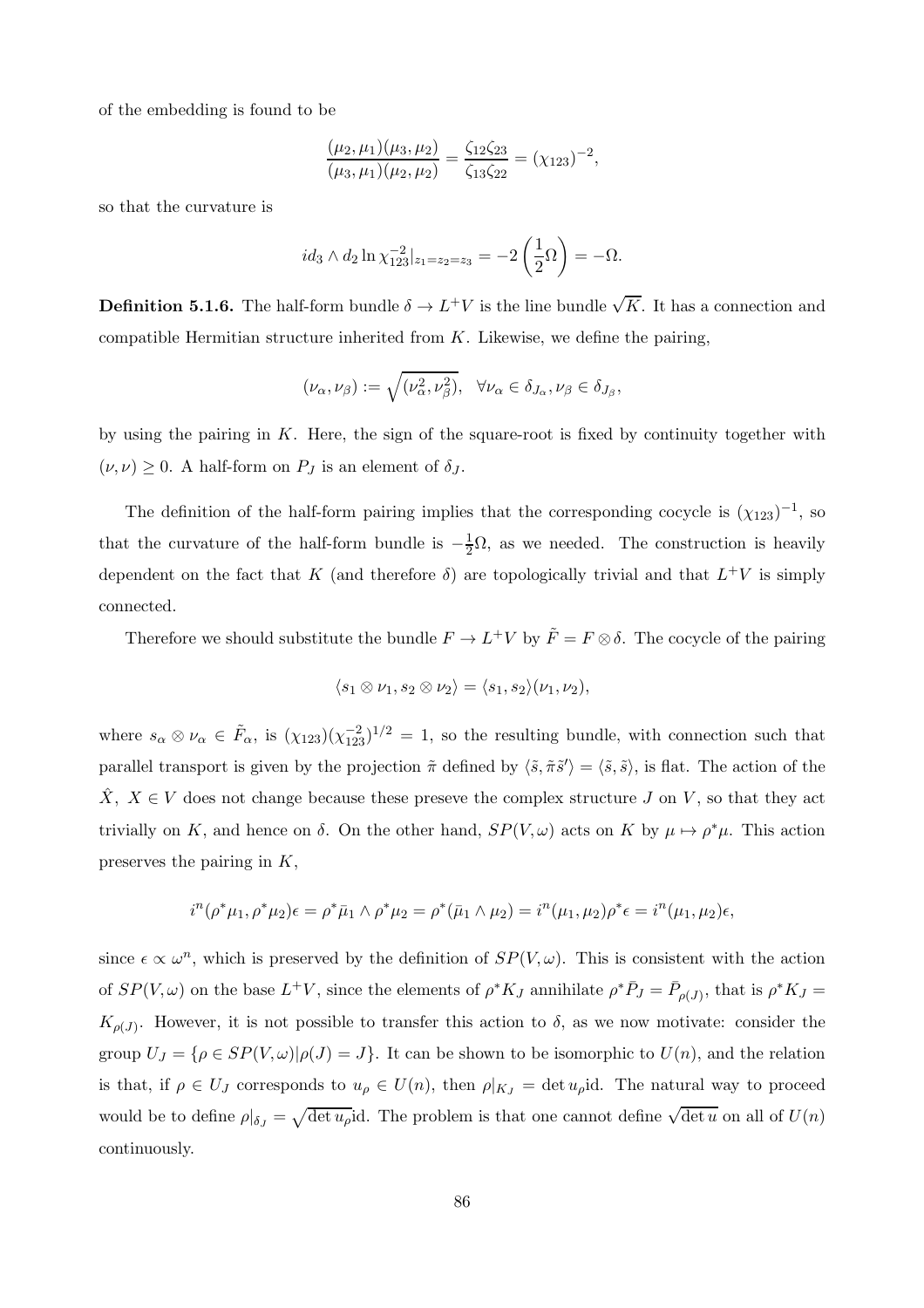Conversely, the double cover  $MP(V, \omega)$  of  $SP(V, \omega)$  has a well-defined action on  $\delta$ . In fact, we can define this group through the way it acts on  $\delta$ : let  $0 \neq \mu \in C^{\infty}(K)$ . For any  $\rho \in SP(V, \omega)$ ,  $\rho^*\mu = \lambda_\rho \mu$  for some  $\lambda_\rho : L^+V \to \mathbb{C}$ . Define  $MP(V, \omega) = \{(\rho, \sqrt{\lambda_\rho})\}$  with composition rule  $(\rho_1, \sqrt{\lambda_{\rho_1}}) \circ (\rho_2, \sqrt{\lambda_{\rho_2}}) = (\rho_1 \circ \rho_2, \sqrt{\lambda_{\rho_1} \lambda_{\rho_2}})$ , where  $\sqrt{\lambda_{\rho}}$  is one of the two square roots of  $\lambda_{\rho}$ . Then, for  $\varrho = (\rho, \sqrt{\lambda_\rho}) \in MP(V, \omega)$  and  $\nu \in \delta$ , define  $\varrho^* \nu = \sqrt{\lambda_\rho} \nu$ .

Finally, because the cocycle of the pairing is trivial, the projections  $\tilde{\pi}$ :  $\tilde{F}_{\alpha} \to \tilde{F}_{\beta}$  are unitary and  $\tilde{\pi}_{32} \circ \tilde{\pi}_{21} = \tilde{\pi}_{31}$ , so that  $\rho \mapsto \tilde{\pi} \circ (\hat{\rho} \otimes \rho^*)$  gives a representation of  $MP(V, \omega)$  on each  $\mathsf{F}_{\alpha}$ . All in all, we have

**Proposition 5.1.7.** The bundle  $\tilde{F} = F \otimes \delta \to L^{+}V$ , with

$$
\langle s_1\otimes \nu_1, s_2\otimes \nu_2\rangle=\langle s_1, s_2\rangle (\nu_1, \nu_2), \ \ \forall s_\alpha\otimes \nu_\alpha\in \tilde{F}_\alpha={\sf F}_\alpha\otimes \delta_{J_\alpha},
$$

has a flat connection such that parallel transport from  $J_1$  to  $J_2$  is given by the orthogonal projection  $\tilde{\pi}: \tilde{F}_1 \to \tilde{F}_2$ . Each  $\tilde{F}_{\alpha}$  carries a representation  $X \mapsto \tilde{X}$ ,  $X \in V$  of the Heisenberg group, defined by  $\tilde{X}(s \otimes \nu) = (\hat{X}s) \otimes \nu$ , and the metaplectic representation of  $MP(V, \omega)$   $\rho \mapsto \tilde{\rho}$ , defined by  $\tilde{\rho}(s\otimes \nu) = \tilde{\pi}(\hat{\rho}(s)\otimes \rho^*(\nu)),$  with  $\tilde{\pi}: \tilde{\mathsf{F}}_{\rho(J)} \to \tilde{\mathsf{F}}_J$  the orthogonal projection.

## Example 5.1.8. Corrected SHO

One does not have to go far to find an example of a physics application. In fact, it is the metaplectic correction which fixes the spectrum of the simple harmonic oscillator, discussed earlier in example [4.2.2.](#page-73-0) We take  $V = \{(p, q) \in \mathbb{R}^2\}$  and  $\omega = dp \wedge dq$ . Then  $SP(V, \omega) = SP(1, \mathbb{R})$ . But it is well known that  $SP(1, \mathbb{R}) = SL(2, \mathbb{R})$  (in two dimensions, symplectic means 'area-preserving'), so

$$
Lie(SP(V,\omega)) = sl(2,\mathbb{R}) = span \left\{ A_1 = \begin{pmatrix} 0 & -1 \\ 1 & 0 \end{pmatrix}, A_2 = \begin{pmatrix} -1 & 0 \\ 0 & 1 \end{pmatrix}, A_3 = \begin{pmatrix} 0 & 1 \\ 1 & 0 \end{pmatrix} \right\}.
$$

The vector fields generating the corresponding flows are then

$$
\begin{cases}\ne^{tA_1} \begin{pmatrix} p \\ q \end{pmatrix} = \begin{pmatrix} p \\ q \end{pmatrix} + t \begin{pmatrix} -q \\ p \end{pmatrix} + O(t^2) \\
e^{tA_2} \begin{pmatrix} p \\ q \end{pmatrix} = \begin{pmatrix} p \\ q \end{pmatrix} + t \begin{pmatrix} -p \\ q \end{pmatrix} + O(t^2) \\
e^{tA_2} \begin{pmatrix} p \\ q \end{pmatrix} = \begin{pmatrix} p \\ q \end{pmatrix} + t \begin{pmatrix} -p \\ q \end{pmatrix} + O(t^2) \Rightarrow\n\begin{cases}\nX_1 = -q\frac{\partial}{\partial p} + p\frac{\partial}{\partial q} \\
X_2 = -p\frac{\partial}{\partial p} + q\frac{\partial}{\partial q} \\
X_3 = q\frac{\partial}{\partial p} + p\frac{\partial}{\partial q}\n\end{cases}\n\end{cases}
$$

.

And, by Hamilton's equation  $df = -X\Box\omega$ , these are generated by the functions

$$
f_1 = \frac{1}{2}(p^2 + q^2), \quad f_2 = pq, \quad f_3 = \frac{1}{2}(p^2 - q^2).
$$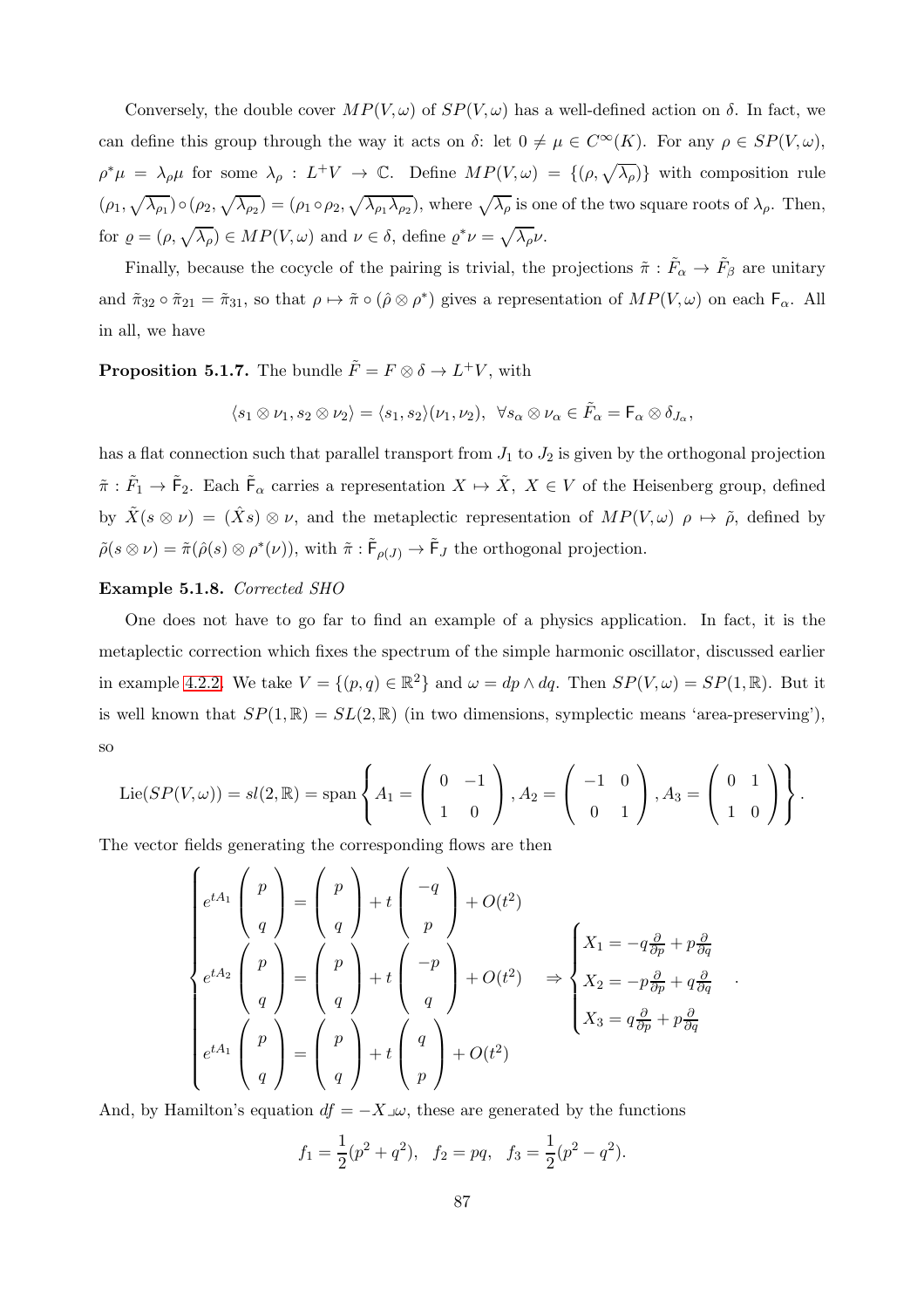As we can see, choosing this basis of  $Lie(SP(V, \omega))$  one immediately recognizes the Hamiltonian of the SHO as one of the generators of the action of the symplectic group on  $(V, \omega)$ .

As explained in example [4.2.2,](#page-73-0) the coordinate  $z = p + iq$  is holomorphic with respect to  $J_0$  and  $\mathsf{F}_0 = \{\phi_z e^{-z\bar{z}/4\hbar} s, \phi \text{ holomorphic}\}, \text{ where } Ds = -\frac{i}{\hbar} \theta_0 \otimes s \text{ for } \theta_0 = \frac{1}{2}$  $\frac{1}{2}(pdq - qdp)$ . The projective representation of  $SP(V, \omega)$  on  $\mathsf{F}_0$  is generated by  $\tilde{f}_i = \pi \circ \hat{f}_i$ . Since we saw that  $f_1$  preserves the polarization  $J_0$ ,

$$
\tilde{f}_1 = \pi \circ \hat{f}_1 = \text{id} \circ \hat{f}_1 : \phi \mapsto \hbar z \frac{\partial \phi}{\partial z}.
$$

And since the half-form bundle has one-dimensional fibres, after choosing a holomorphic section  $\nu$ , which we take as

$$
\nu=\sqrt{\mu},\ \ \mu=\frac{1}{\sqrt{4\pi\hbar}}dz,
$$

the other polarized sections of  $\delta$  are fixed to be of the form  $\varphi(z)\nu$ , with  $\varphi(z)$  holomorphic. Therefore  $\tilde{\mathsf{F}}_0 = \{\phi(z)e^{-z\bar{z}/4\hbar} s\otimes \nu\}.$  This space carries the metaplectic representation of  $MP(V,\omega)$ , and we wish to see how the generator  $f_1$  acts in it. Note that

$$
\mathcal{L}_{X_1} dz = d(X_1 \lrcorner dz) = d\left[ \left( p \frac{\partial}{\partial q} - q \frac{\partial}{\partial p} \right) \lrcorner (dp + idq) \right] = idz
$$

and  $(\mu, \mu) = 1 \ (\Rightarrow (\nu, \nu) = 1)$ , since

$$
i(\mu,\mu)\frac{dp \wedge dq}{2\pi\hbar} = \bar{\mu} \wedge \mu = \frac{1}{4\pi\hbar} d\bar{z} \wedge dz = \frac{idp \wedge dq}{2\pi\hbar}.
$$

Therefore  $(\mu, \mathcal{L}_{X_1} \mu) = (\mu, i\mu) = i$  and thus

$$
(\nu, \mathcal{L}_{X_1}\nu) = \frac{1}{2}2(\nu, \nu)(\nu, \mathcal{L}_{X_1}\nu) = \frac{1}{2}(\nu^2, \mathcal{L}_{X_1}\nu^2) = \frac{1}{2}(\mu, \mathcal{L}_{X_1}\mu) = \frac{i}{2},
$$

which implies  $\mathcal{L}_{X_1} \nu = \frac{i}{2}$  $\frac{i}{2}\nu$ . We use this to evaluate the correction to  $\tilde{f}_1$  proposed by the metaplectic prescription. Analogously to equation [\(37\)](#page-39-1)  $\tilde{f}$  should generate the action  $\tilde{\rho}(s \otimes \nu) = \hat{\rho}(s) \otimes \rho^* \nu$  by

$$
\frac{d\tilde{\rho}_t}{dt} = \frac{i}{\hbar} \tilde{\rho}_t \tilde{f},
$$

which gives

$$
\tilde{f}_1(\psi s \otimes \nu) = -i\hbar \frac{d}{dt} \tilde{\rho}_{1,t}(\psi s \otimes \nu) \Big|_{t=0} = -i\hbar \frac{d}{dt} \hat{\rho}_{1,t}(\psi s) \otimes \rho_{1,t}^*(\nu) \Big|_{t=0}
$$
\n
$$
= -i\hbar \frac{d}{dt} \left\{ \left[ (\psi s) + t \frac{i}{\hbar} \hat{f}_1(\psi s) + O(t^2) \right] \otimes [\nu + t \mathcal{L}_{X_1} \nu + O(t^2)] \right\} \Big|_{t=0}
$$
\n
$$
= -i\hbar \left[ \frac{i}{\hbar} \hat{f}_1(\psi s) \otimes \nu + (\psi s) \otimes \mathcal{L}_{X_1} \nu \right]
$$
\n
$$
= -i\hbar \left[ \frac{i}{\hbar} \left( \hbar z \frac{\partial \phi}{\partial z} e^{-z\bar{z}/4\hbar} \right) s \otimes \nu + \phi e^{-z\bar{z}/4\hbar} s \otimes \frac{i}{2} \nu \right]
$$
\n
$$
= \left[ \hbar \left( z \frac{\partial}{\partial z} + \frac{1}{2} \right) \phi \right] e^{-z\bar{z}/4\hbar} s \otimes \nu,
$$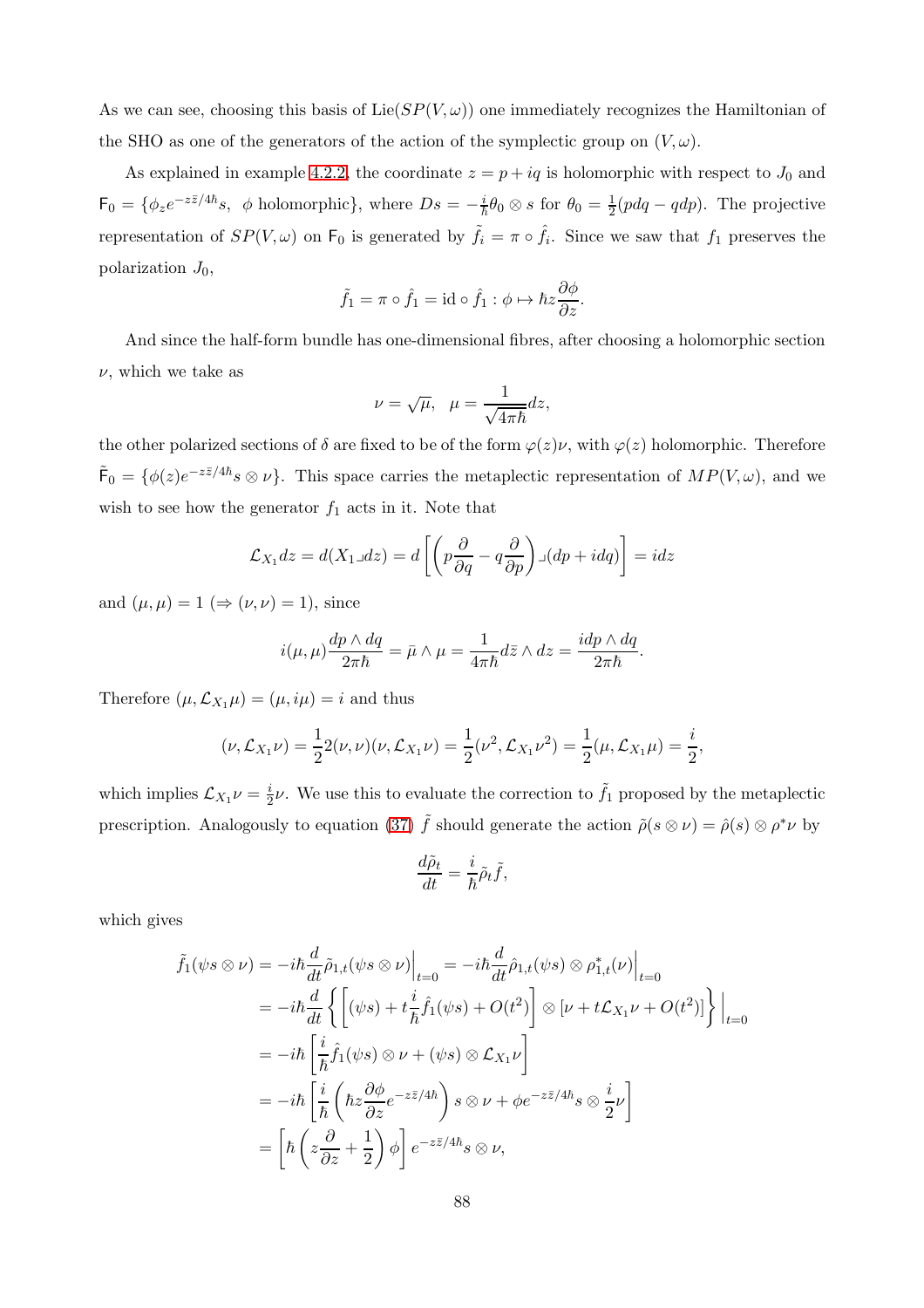which agrees with the physical expectation. In one of the eigenspaces  $H_n$ ,

$$
\tilde{f}_1|_{\mathsf{H}_n} = \hbar \left( n + \frac{1}{2} \right) \mathrm{id}.
$$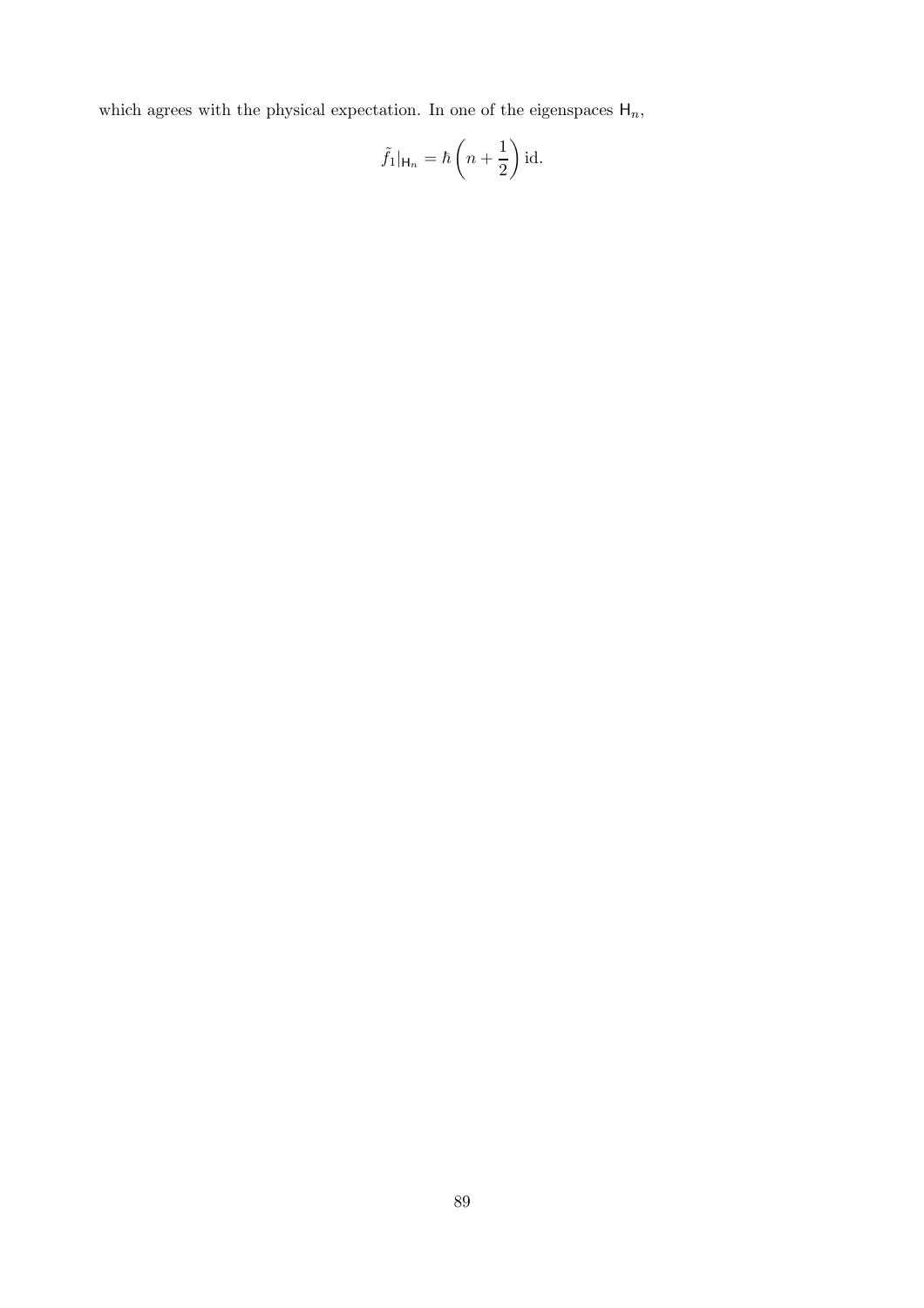#### 5.2 Half-form quantization

Many generalizations are needed to extend the metaplectic correction to the non-linear case. We comment on some of the results[\[5](#page-96-0), [33](#page-97-3), [34](#page-98-0), [35,](#page-98-1) [36\]](#page-98-2). First, the positive Lagrangian Grassmanian generalizes to the the non-negative Lagrangian Grassmanian LV of a symplectic vector space  $(V, \omega)$ , made up of all non-negative Lagrangian subspaces of  $V_{\mathbb{C}}$ . We should try to repeat the construction of the last subsection on each tangent space  $T_mM$  in a way that can be extended to all of  $(M, \omega)$ in the presence of a polarization. This is called a metaplectic structure on a manifold.

**Definition 5.2.1.** Let  $(M, \omega)$  be a 2n-dimensional symplectic manifold and let  $LM := \{(m, P) | m \in$  $M, P \subset (T_m M)_{\mathbb{C}}$  is a non-negative Lagrangian subspace}. LM has the structure of a bundle over M with projection  $\pi : (m, P) \mapsto m$  and fibre  $L_m M = L(T_m M)$ . The canonical bundle  $K \to LM$ over it is the line bundle whose fibre over  $(m, P)$  is  $K_P$ . A metaplectic structure on M is a squareroot of K. That is, a line bundle  $\delta \to LM$  such that  $\delta^2 = K$ .

This definition of a metaplectic structure and the choice of polarization are related by the following.

**Proposition 5.2.2.** A square-root  $\delta_{P_0}$  of the canonical bundle  $K_{P_0}$  of a non-negative polarization  $P_0$  determines a metaplectic structure. Conversely, a metaplectic structure determines a square-root  $\delta_P$  of  $K_P$  in a natural way for any other non-negative polarization P.

To understand this, remember that the construction of a metaplectic structure is equivalent to taking square-roots of the transition functions of the canonical bundle in a way that they still satisfy the cocycle conditions ( $\Rightarrow$  still define a line bundle). Since one can show that each  $L_mM = L(T_mM)$ is contractible, one can take the transition functions of K to be constant on each fibre  $L_mM$  of  $LM$ and thus  $\delta$  is defined by a square-root of  $K|_{\Sigma}$ , where  $\Sigma = \sigma(M)$  is the graph of a smooth section  $\sigma$ of LM.

A section  $\sigma : M \to LM$  is a complex distribution on M made up of nonnegative Lagrangian subspaces, so  $\sigma^* K$  is the canonical bundle of this distribution. If  $\sigma$  is also integrable, then it is a polarization. Conversely, any nonnegative polarization P is a section  $\sigma : M \to LM : m \mapsto (m, P_m)$ , so one may take  $\delta_P = \sigma^*(\delta|_{\sigma(M)})$ .

Neither the existence nor uniqueness of a metaplectic structure are guaranteed in symplectic manifolds which admit a prequantum bundle and a polarization, so the existence of a metaplectic structure imposes an additional constraint for a given symplectic manifold to be quantizable. More technically, it should happen that the classical phase space is not only a symplectic manifold, but also a metaplectic manifold[\[6\]](#page-96-1).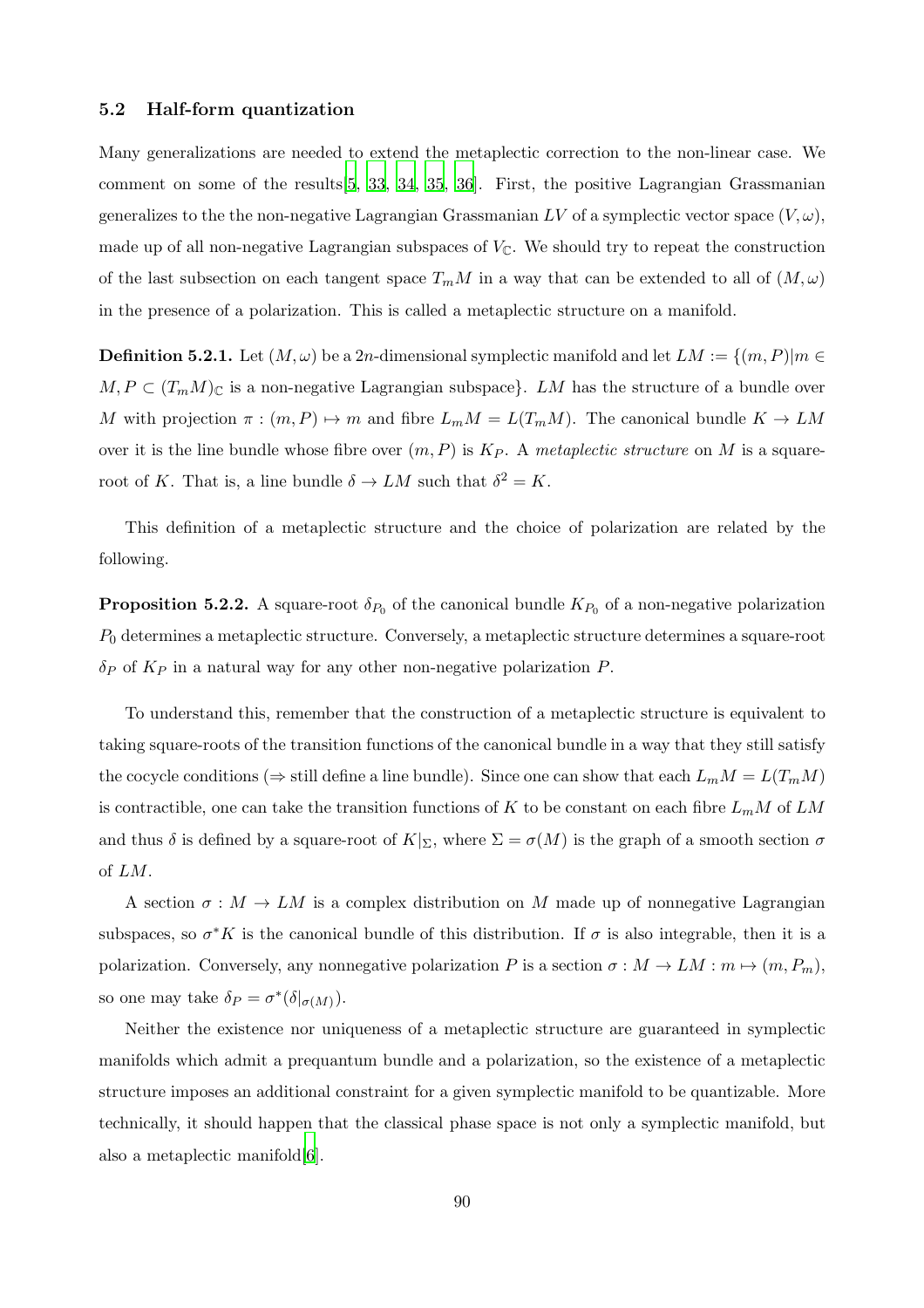## Example 5.2.3. The dilaton shift

As an interesting example we discuss how the transformation of the dilaton field in string theory under a T-duality relates to the inclusion of half-forms in the quantization procedure[\[37](#page-98-3)]. Let us briefly summarize the canonical interpretation of t-duality [\[38](#page-98-4), [39,](#page-98-5) [40\]](#page-98-6). Consider the non-linear sigma model constructed on the space of maps  $X : \Sigma \to M$ , where  $\Sigma = S^1 \times \mathbb{R}$  is the string world-sheet and  $M$  is the target space-time, which comes with a metric  $G$ , a closed 3-form  $H$  and a scalar field  $\Phi$  (the dilaton). The dynamics is given by the action

$$
S = \frac{1}{4\pi\alpha'} \int_{\Sigma} d^2\xi [\sqrt{h}h^{\mu\nu}G_{ij}\partial_{\mu}X^i\partial_{\nu}X^j + i\epsilon^{\mu\nu}B_{ij}\partial_{\mu}X^i\partial_{\nu}X^j + \alpha'\sqrt{h}R^{(2)}\Phi(X)],
$$

where h and  $R^{(2)}$  are the metric and scalar curvature on  $\Sigma$ , respectively, and B is the gauge potential of H (locally,  $H = dB$ , although B might not be globally defined). T-duality refers to the fact that, if the target space-time is a torus fibration  $\mathbb{T} \hookrightarrow M \to \tilde{M}$ , so that it has abelian isometries generated by translations along the torus directions  $\vartheta^i$ , there is a different (T-dual) background such that the above procedure gives the same quantum field theory on the space of maps  $X : \Sigma \to M$ . Specifically, if we consider T-duality with respect to the isometry generated by  $\partial/\partial\theta$ , where  $(X^I) = (\theta, X^{\alpha})$  is a coordinate system adapted to the  $S^1 \subset \mathbb{T}^n$  action, the background fields  $(G, B, \Phi)$ ,  $(\tilde{G}, \tilde{B}, \tilde{\Phi})$  should be related by the Buscher rules

$$
\tilde{G}_{00} = \frac{1}{G_{00}}\n\tilde{G}_{0\alpha} = \frac{B_{0\alpha}}{G_{00}}, \quad \tilde{B}_{0\alpha} = \frac{G_{0\alpha}}{G_{00}}\n\tilde{G}_{\alpha\beta} = G_{\alpha\beta} - \frac{G_{0\alpha}G_{0\beta} - B_{0\alpha}B_{0\beta}}{G_{00}}\n\tilde{B}_{\alpha\beta} = B_{\alpha\beta} - \frac{G_{0\alpha}B_{0\beta} - G_{0\beta}G_{0\alpha}}{G_{00}}.
$$
\n(74)

<span id="page-90-0"></span>Additionally, if one requires the dual model to also have conformal invariance, it is necessary that

$$
\tilde{\Phi} = \Phi - \frac{1}{2} \ln G_{00}.
$$

The most standard procedure to derive the relations [\(74\)](#page-90-0) is that of gauging the isometry group by introducing an auxiliary gauge field A, which is forced to be flat by introducing a Lagrange multiplier term  $\lambda dA$ . Then integrating out  $\lambda$  gives back the original model, while integrating firstA gives the dual theory depending on  $\lambda$ , understood as the dual variable ([\[41](#page-98-7)]). The dilaton shift from the perspective of this proceedure is a one loop effect that we see in the path integral formalism. For us, however, the canonical approach is more interesting: the background fields on the target define a Lagrangian on the space of embeddings of  $\Sigma$  on M, which then gives it a symplectic structure (more precisely, on the tangent bundle of the loop space of  $M$ ). Then the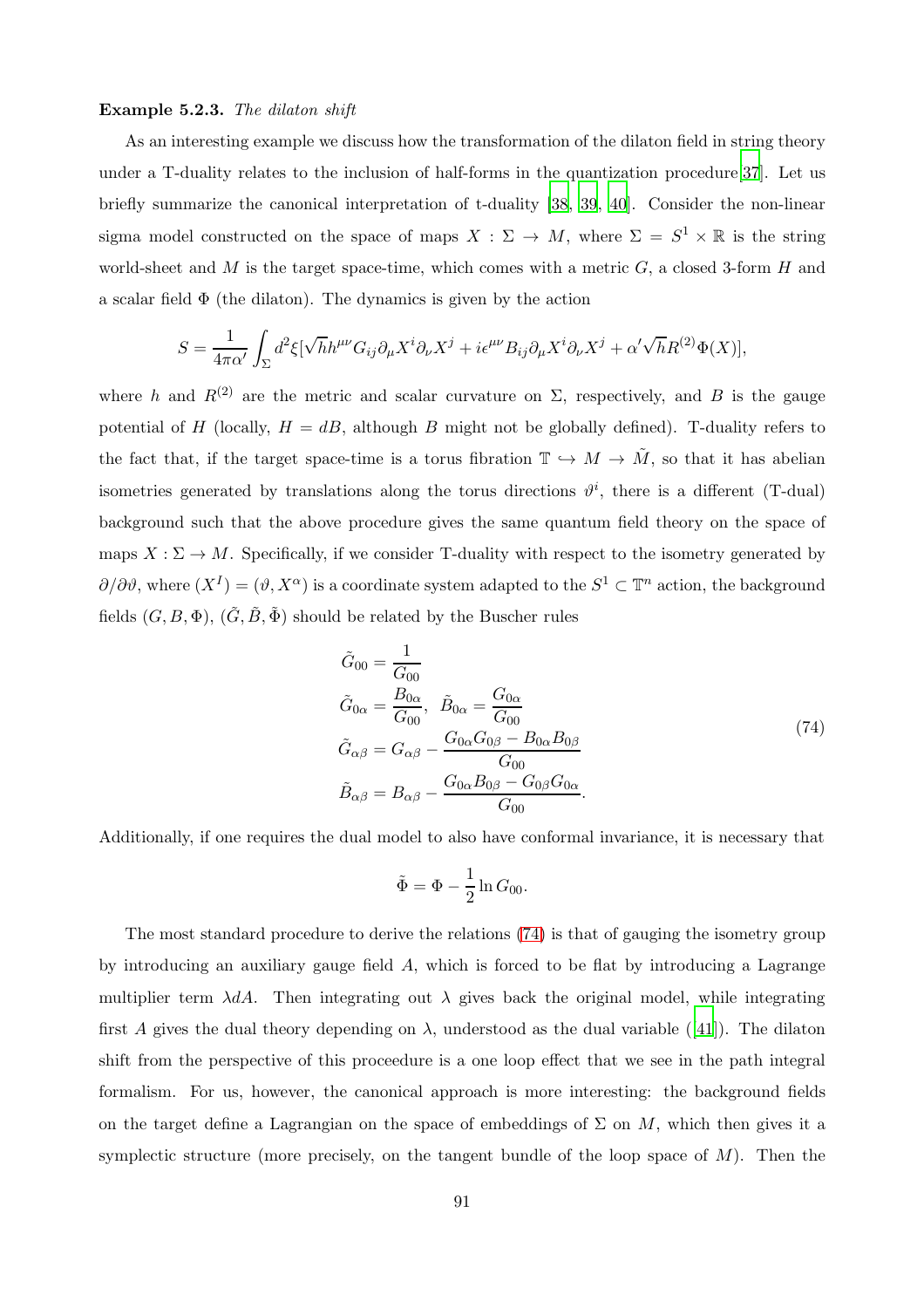background fields are related by the Buscher rules if the induced symplectic manifolds are related by a specific type of canonical transformation.

Instead of giving the transformation now, we wish to approach it from the perspective of double field theory, as this will show one more piece of symplectic geometry which appears. The physical idea is to construct a version of the theory which has the duality as a manifest symmetry, by including both the original and dual coordinates. One can then recover not only the original and dual theories but also other equivalent backgrounds, which are related to each other by the infinite-order discrete group  $O(n, n, \mathbb{Z})$  [\[40\]](#page-98-6).

Geometrically, let  $\mathbb{T}^n \hookrightarrow M \to \tilde{M}$  be the torus fibration of target space M. After a Legendre transform, we get the phase space of the string model  $T^{\ast} \mathcal{L}M$ , where  $\mathcal{L}M$  is the space of loops  $X: S^1 \hookrightarrow M$ . As any cotangent bundle, this comes with the symplectic structure which at the point  $X(\sigma)$  has the form

$$
\omega = \oint_{S^1} d\sigma(\delta P_I(\sigma) \wedge \delta X^I(\sigma)),
$$

where we think of the momentum  $P = P_I(\sigma) \delta X^I(\sigma)$  as a section of the pullback of  $T^*M$  to  $S^1$  by  $X(\sigma)$  and  $\delta$  is the differential on  $\mathcal{L}M$ . The correct symplectic manifold for the sigma model with  $H$ -field, however, has the symplectic structure 'twisted' by  $H$ ,

$$
\omega_M = \omega + \oint_{S^1} d\sigma (\partial_{\sigma} X) \lrcorner H := \omega + \frac{1}{2} \oint_{S^1} d\sigma \partial_{\sigma} X^I(\sigma) H_{IJK}(X(\sigma)) \delta X^J(\sigma) \wedge \delta X^K(\sigma),
$$

where the components are defined by  $H = H_{IJK} dX^I \wedge dX^J \wedge dX^K$  on M. Since locally  $H = dB$ , prequantization should construct a prequantum bundle over  $T^*(\mathcal{L}M)$  with connection which can be expressed by  $Ds = -\frac{i}{\hbar} \theta_M \otimes s$  for some local section s and local symplectic potential

$$
\theta_M = \delta z + \oint_{S^1} d\sigma [p - (\partial_{\sigma} X) \lrcorner B],
$$

where z is a local coordinate on the fibre.

In our case, M is a principal torus bundle  $\pi : M \to \tilde{M}$  with connection  $\Theta$ . This is given by a globally defined smooth one-form on M with values in  $\text{Lie}(\mathbb{T}^n) = \mathbb{R}^n$  such that

$$
\frac{\partial}{\partial \vartheta^i} \lrcorner \Theta = \mathrm{id} \in \mathrm{Lie}(\mathbb{T}^n)^* \otimes \mathrm{Lie}(\mathbb{T}^n) \quad \text{and} \quad \mathcal{L}_{\partial/\partial \vartheta^i} \Theta = 0
$$

for the generators  $\frac{\partial}{\partial \theta^i} \in C^{\infty}(TM \otimes Lie(\mathbb{T}^n)^*)$  of the torus action on the total space M. These two criteria imply that  $d\Theta = \pi^* F$  for some two-form with integral periods on  $\tilde{M}$  with values on Lie(T)<sup>n</sup>. Furthermore, the space of maps  $X : \Sigma \to M$  also has the structure of a bundle over the space of maps to the base  $X : \Sigma \to \tilde{M}$ : one takes the projection map to be composition with  $\pi : M \to \tilde{M}$ ,

$$
Map(\Sigma, M) \ni X \mapsto \pi \circ X \in \text{Map}(\Sigma, \tilde{M}),
$$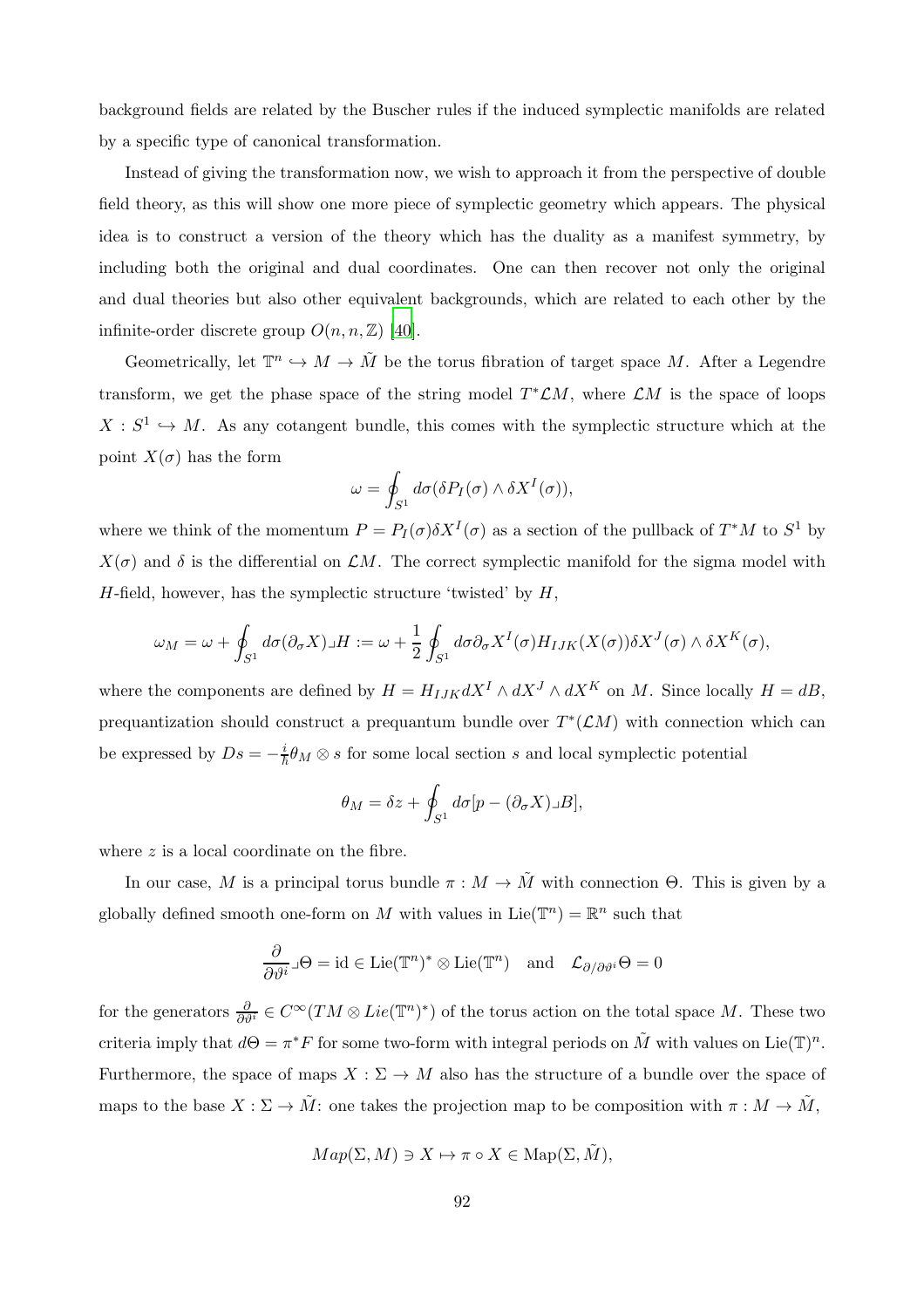and then the fibre over  $\pi \circ X$  is the space of smooth sections of the pullback by  $\pi \circ X$  of the torus bundle  $M \to \tilde{M}$ ,  $C^{\infty}[(\pi \circ X)^*M]$ . We use these to rewrite the symplectic potential in the case in which the sigma model is constructed over such a torus bundle

$$
\theta_M = \delta z + \oint_{S^1} d\sigma [p_\alpha \delta X^\alpha + \langle p, \Theta \rangle - (\partial_\sigma X + \nabla_\sigma \vartheta) \Box B],
$$

where now  $X: S^1 \hookrightarrow \tilde{M}$  is a loop on the base  $\tilde{M}$ ,  $\vartheta \in C^\infty[X^*M]$  is the corresponding section of the pullback bundle over  $S^1$  and  $\nabla$  is the covariant derivative with respect to the pullback of the connection on  $M \to \tilde{M}$ . One can then use the fact that B is a gerbe connection on M to construct the prequantum bundle with the correct curvature.

The extended space is then constructed by the geometrization of the 2-form  $F'$  obtained from the contraction of H with the vector fields  $\partial/\partial\theta^i$ , that is,

$$
F_d^i = \frac{\partial}{\partial \vartheta_i} \lrcorner H,
$$

which is a 2-form in  $\tilde{M}$  with values in Lie( $\mathbb{T}^n$ ) and integral periods. Specifically, one wants to think of it as the curvature of a connection  $\Theta_d$  on a principal torus bundle  $pr : N \to M$  over the total space of  $M \to \tilde{M}$  with fibre  $\mathbb{T}_d^n$ , where we identify  $\text{Lie}(\mathbb{T}_d^n) = \text{Lie}(\mathbb{T}^n)^*$  (that is,  $pr^*(F_d^i) = d\Theta_d^i$ ). If H satisfies some technical assumptions, this bundle will not only have an action of  $\mathbb{T}_d^n$  but also one of the original torus  $\mathbb{T}^n$  (note that, in principle, this acts only on M, but not necessarily on the total space of the new bundle  $N \to M$ ). If this is the case, then N itself is a principal double torus bundle over  $\tilde{M}$  with fibre  $\mathbb{T}^n \times \mathbb{T}_d^n$ . We assume this is the case and denote by  $\Theta_D$  a connection on N which is compatible with the action of  $\mathbb{T}^n \times \mathbb{T}_d^n$  and  $F_D$  its curvature.

Up to some obstructions on H, one can proceed by substituting the phase space by  $T^*(\mathcal{L}N)$ with symplectic structure  $\omega_N = \delta \theta_N$ , where

$$
\theta_N = \delta z + \oint_{S^1} d\sigma [p_\alpha \delta X^\alpha + \langle p, \Theta \rangle + \langle \Theta_D, p_D \rangle - (\partial_\sigma X + \nabla_\sigma \vartheta) \lrcorner (B - \langle \Theta_D, \Theta \rangle)].
$$

Now, if  $\partial/\partial \vartheta_i$  and  $\partial/\partial \vartheta_D^i$  generate the actions of  $\mathbb{T}^n$  and  $\mathbb{T}_d^n$  on N, then  $\delta/\delta \vartheta_i$  and  $\delta/\delta \vartheta_D^i$  generate the actions of  $\mathbb{T}^n$  and  $\mathbb{T}^n_d$  on  $T^*(\mathcal{L}N)$ . These actions are Hamiltonian

$$
\begin{cases} \frac{\delta}{\delta \vartheta_i} \lrcorner \omega_N + \delta(p^i + \nabla_\sigma \vartheta_D^i) = 0\\ \frac{\delta}{\delta \vartheta_D^i} \lrcorner \omega_N + \delta(p_{D,i} + \nabla_\sigma \vartheta_i) = 0 \end{cases}
$$

,

which, in particular, implies that they generate canonical flows on  $T^*(\mathcal{L}N)$ . We see that  $\omega_N$  projects to a well-defined closed two-form on the quotient of  $T^*(\mathcal{L}N)$  by the flow of the  $\delta/\delta\vartheta_D^i$ , though the projection is degenerate. Reducing the resulting pre-symplectic manifold gives back  $T^*(\mathcal{L}M)$  with the symplectic structure  $\omega_M$ . However, one might just as well reduce with respect to the flows of the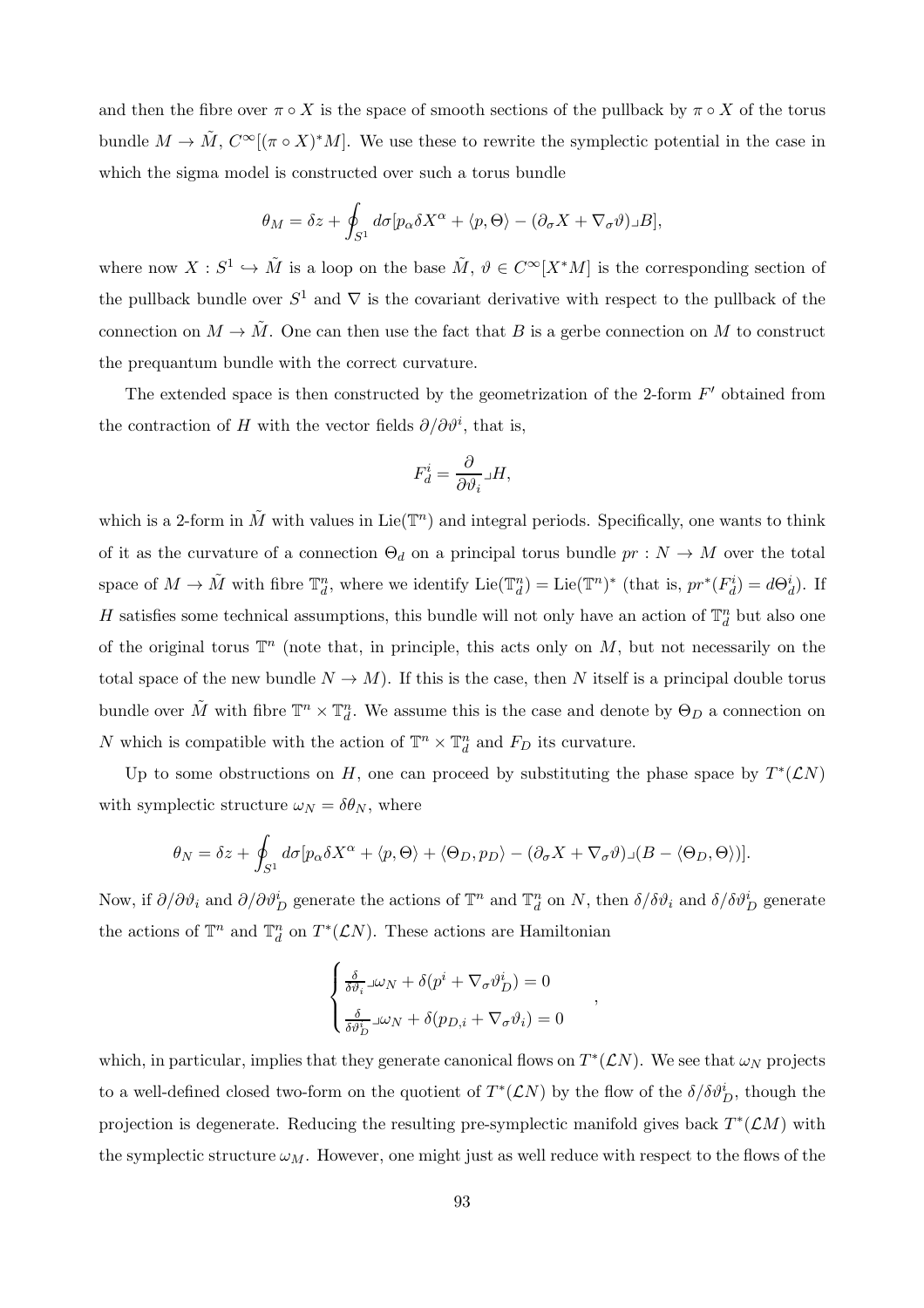$\delta/\delta\vartheta_i$ , which gives a manifold  $M_d$  with symplectic structure  $\omega_{M_d}$ . The two are then automatically symplectomorphic, the symplectic diffeomorphism being generated by

$$
S = \frac{1}{2} \oint_{S^1} d\sigma(\vartheta_D^i(\sigma) \partial_\sigma \vartheta_i(\sigma) - \vartheta_i(\sigma) \partial_\sigma \vartheta_D^i(\sigma)).
$$

Additionally, this includes the  $O(n, n, \mathbb{Z})$  structure, which acts by changing the subtorus of  $\mathbb{T}^n \times \mathbb{T}^n_d$ with respect to which one does the symplectic reduction.

The function S on  $\mathcal{L}M \times \mathcal{L}M_d$  is to be understood as Hamilton's two-point function from classical mechanics. That is, one considers the graph of the one-form  $\delta S$ , which is  $\Lambda = \{(p, q) \in$  $T^*(\mathcal{L}M \times \mathcal{L}M_d)|p = \delta S(q)$ . Since  $\delta S$  is closed, this submanifold is Lagrangian which, in turn, implies that the transformation  $\rho: T^*(\mathcal{L}M) \to T^*(\mathcal{L}M_d)$  defined implicitly by

$$
\Lambda = \{ (p, p_d, q, q_d) \in T^*(\mathcal{L}M \times \mathcal{L}M_d) = T^*(\mathcal{L}M) \times T^*(\mathcal{L}M_d) | \rho(p, q) = (-p_d, q_d) \}
$$

is a symplectic diffeomorphism. We conclude that the transformation from  $T^*(\mathcal{L}M)$  to  $T^*(\mathcal{L}M_d)$ is given by

$$
p = \frac{\delta S}{\delta q}
$$
, and  $p_d = -\frac{\delta S}{\delta q_d}$ .

If we restrict to one isometry, in the direction of  $\vartheta$ , this will then give

<span id="page-93-0"></span>
$$
\begin{cases}\np_{\vartheta} = \frac{\delta S}{\delta \vartheta} = -\partial_{\sigma} \vartheta_D \\
p_{\vartheta}^D = -\frac{\delta S}{\delta \vartheta_D} = -\partial_{\sigma} \vartheta.\n\end{cases} \tag{75}
$$

Let then  $\rho$  be the composition of a Legendre transform on the  $\vartheta$  variables, followed by the above transformation, and then by an inverse Legendre transform on the  $\vartheta_D$  variables. An explicit computation shows that, if the fields  $(G, B, \Phi)$  on M and  $(G_D, B_D, \Phi_D)$  on  $M_D$  are related by [\(74\)](#page-90-0) and L and  $L_D$  are the corresponding Lagrangians, then  $L = L_D \circ \rho = \rho^* L_D$ , which then implies that the symplectic structures are related by  $\omega_M = \rho^* \omega_{M_D}$ . Hence the connection between this type of canonical transformation and the Buscher rules.

As an imediate example, let us restrict to the  $\vartheta$  coordinate, so that the Lagrangian becomes simply

$$
L = \frac{1}{2}G_{00}(\dot{\vartheta}^2 - (\vartheta')^2),
$$

where  $\vartheta' = \partial_{\sigma}\vartheta$ . The Legendre transform gives

$$
H = \frac{P^2}{2G_{00}} + \frac{G_{00}(\vartheta')^2}{2}, \qquad P = G_{00}\dot{\vartheta}.
$$

The canonical transformation [\(75\)](#page-93-0) then gives

$$
H_D = \frac{(\vartheta_D')^2}{2G_{00}} + \frac{G_{00}P_D^2}{2}.
$$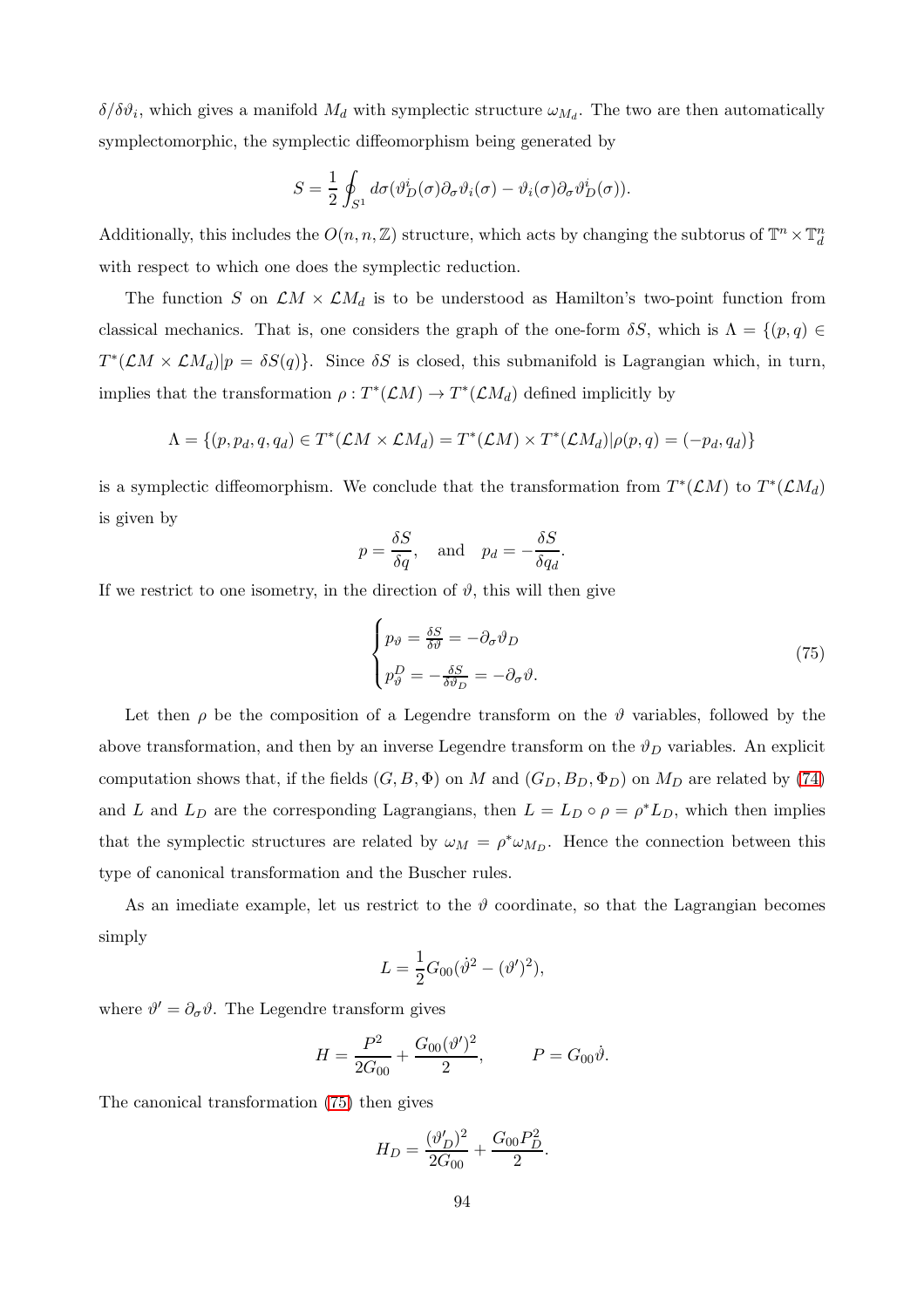From Hamilton's equation,  $\dot{\vartheta}_D = \delta H_D/\delta P_D = G_{00}P_D$ , so the inverse Legendre transform gives

$$
L_D = \frac{1}{2G_{00}} (\dot{\vartheta}_D^2 - (\vartheta'_D)^2).
$$

So, indeed, if we had defined  $L_D$  using  $(G_D)_{00} = G_{00}^{-1}$ , we would have found  $L = \rho^* L_D$ .

Until now, all the symplectic geometry has appeared on the infinite-dimensional symplectic manifold  $T^*(\mathcal{L}M)$ . The dilaton, however, is a field on M, so it doesn't seem at first to be related to the inclusion of half-forms on the quantization procedure. The intermediate step is to look at the Fourier decomposition of the loops  $X : \Sigma \to M$  [\[42\]](#page-98-8). Looking at the action of one of the  $S^1 \subset \mathbb{T}^n$ , generated by translation in  $\vartheta$ , we write

$$
\begin{cases}\n\vartheta(\sigma) = \vartheta_0 + w\sigma + \text{ oscillators}, \\
2\pi p_\vartheta(\sigma) = p + \text{oscillators}.\n\end{cases}
$$

Since the  $\vartheta_0$  variable lies in the image circle  $\vartheta(S^1)$ , one must have  $w \in \mathbb{N}$  (we parametrize the coordinate on  $S^1$  from 0 to  $2\pi$ ). We shall neglect the oscillators, as only the zero modes transform in a non-trivial way under T-duality. This has the effect of substituting  $T^*(\mathcal{L}M)$  by a finitedimensional manifold, because we parametrize each of the admissible loops simply by the coefficients of the zero modes. Substituting these in [\(75\)](#page-93-0) and solving for  $\vartheta_D$ ,  $P_D$ ,

$$
\begin{cases}\n\vartheta_D(\sigma) = \int_0^{\sigma} P d\sigma = \vartheta_{D,0} + p\sigma + \text{ oscillators} \\
P_D = \frac{d}{d\sigma} \vartheta(\sigma) = w + \text{oscillators},\n\end{cases}
$$

where we have included an inversion  $\sigma \mapsto -\sigma$ . Hence it acts by swapping p and w. Since we want to interpret  $\vartheta_{D,0}$  as the coordinate conjugate to w, which has integer spectrum, it should take values in the interval  $[0, 2\pi]$  as well (note that this implies  $p \in \mathbb{N}$  as well). One says that it is a coordinate on the dual circle. The action of the canonical transformation together with the Buscher rules preserves the Hamiltonian, which becomes

$$
H = \frac{p^2}{2G_{00}} + \frac{G_{00}w^2}{2} = \frac{p_D^2}{2(G_D)_{00}} + \frac{(G_D)_{00}w_D^2}{2} = H_D.
$$

Hence we take the phase space to be  $T^*(\mathbb{T}^2) = \{(p, w, \vartheta_0, \vartheta_{D,0})\}$ , where  $\mathbb{T}^2$  is the torus made of the original and dual circles, with symplectic structure  $G_{00}d\vartheta_0 \wedge dp + (G_D)_{00}d\vartheta_{D,0} \wedge dw$ , where we treat  $p$  and  $w$  as continuous variables, with the understanding that their quantizations should be present in the resulting quantum theory.

Suppose now that the dilaton field defines a half-form on each of the symplectomorphic reductions, and that the two half-forms are related by one of the elements of the metaplectic group which correspond to the canonical transformation relating the two spaces. More specifically, we assume

$$
e^{\Phi}(d\vartheta_0 \wedge dp)^{1/2} = \rho^* [e^{\Phi_D}(d\vartheta_{D,0} \wedge dw)^{1/2}],
$$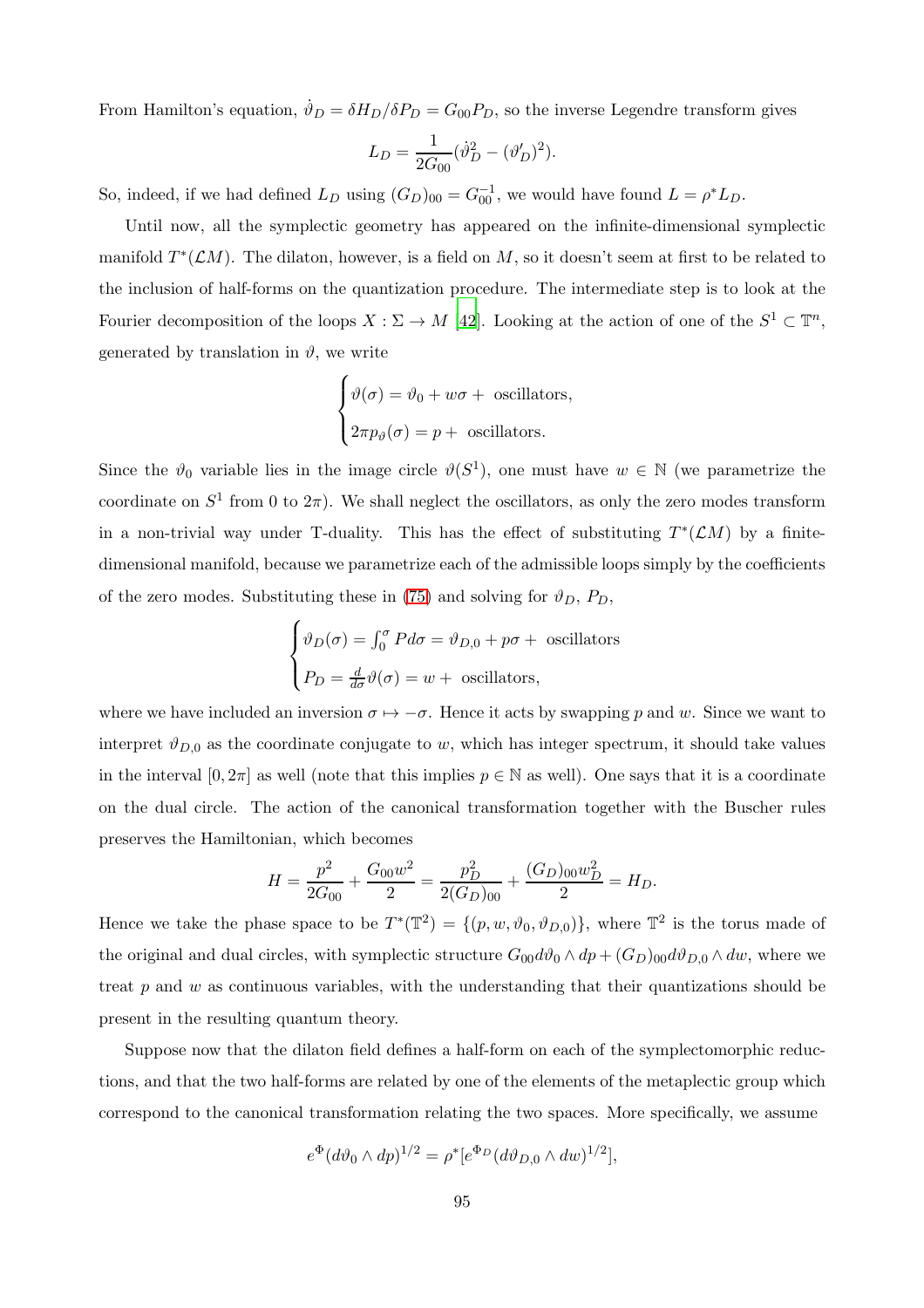and use the fact that the two reductions of the symplectic structure on  $T^*(\mathbb{T}^2)$  should be mapped to each other, so that

$$
e^{\Phi(\vartheta_0)}(d\vartheta_0 \wedge dp)^{1/2} = \rho^*[e^{\Phi_D}(d\vartheta_{D,0} \wedge dw)^{1/2}] = \left[\rho^* \left(\frac{e^{2\Phi_D}}{(G_D)_{00}}(G_D)_{00}d\vartheta_{D,0} \wedge dw\right)\right]^{1/2}
$$

$$
= \frac{e^{\Phi_D(\rho(\vartheta_0))}}{(G_D)_{00}^{1/2}} [G_{00}d\vartheta_0 \wedge dp]^{1/2} = \frac{e^{\Phi_D(\rho(\vartheta_0))}}{(G_D)_{00}} (d\vartheta_0 \wedge dp)^{1/2},
$$

where the commutation of the pullback sign with the square-root should be understood as choosing one of the two correponding elements of the metaplectic group. We conclude that one should have

$$
\Phi_D = \Phi - \frac{1}{2} \ln G_{00},
$$

which is the correct transformation law.

# 6 Acknowledgements

DSB thanks Pierre Andurand for partial support during this work. DSB has benefitted from discussions on this topic with Luigi Alfonsi, Gary Gibbons, Malcolm Perry and Alan Weinstein. GC thanks support from NSF through Grant NSF DMR-1606591. GC wishes to thank Llohann Sperança and Alexander Abanov for useful discussions and the mathematics department of UFPR for the invitation to lecture a short course based on these notes in their 2022 Graduate Summer School.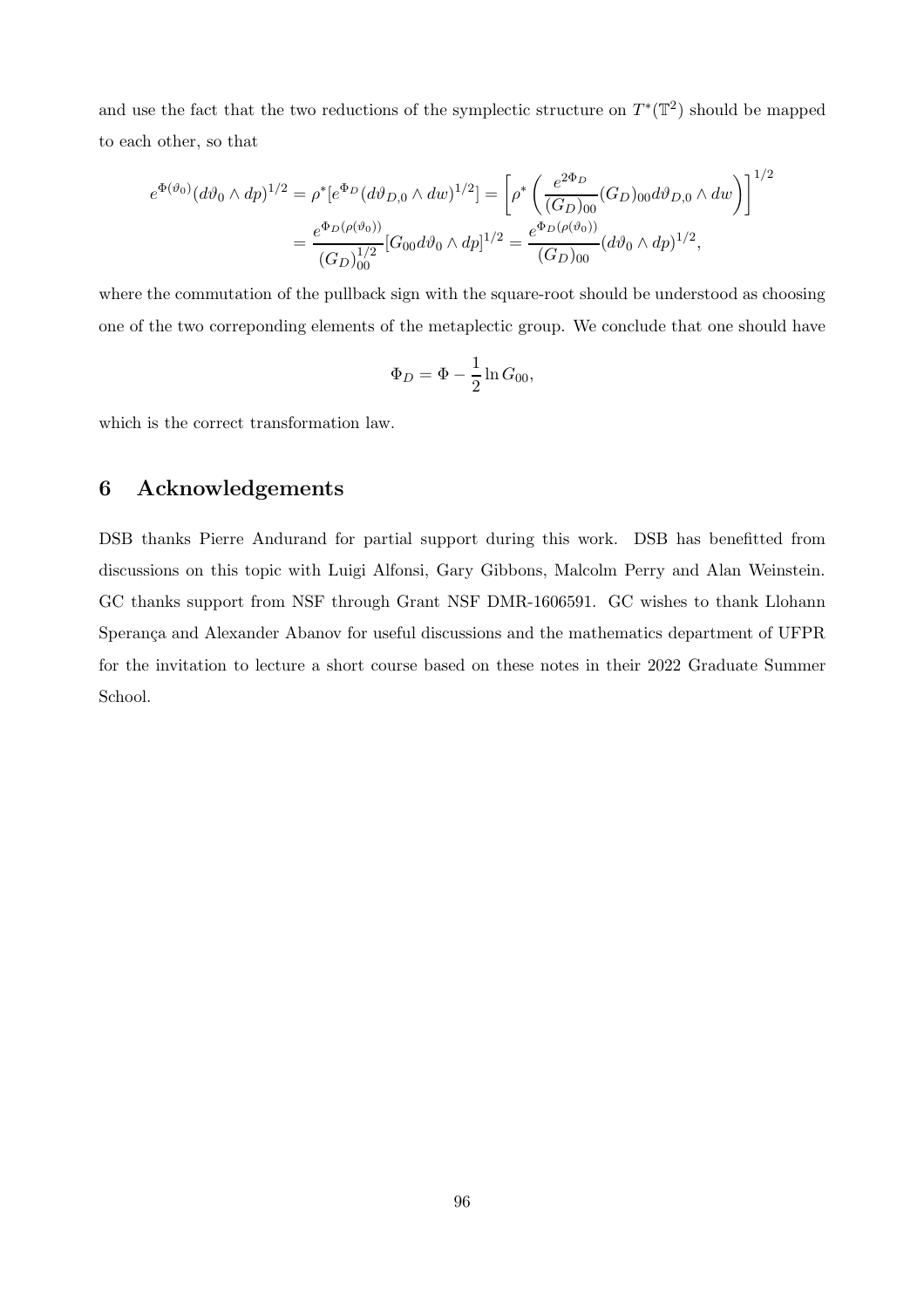# References

- [1] Paul Adrien Maurice Dirac. The principles of quantum mechanics. 27. Oxford university press, 1981.
- [2] Bertram Kostant. "Quantization and unitary representations". In: Lectures in modern analysis and applications III. Springer, 1970, pp. 87–208.
- [3] Jean-Marie Souriau. "Strucure des systèmes dynamiques". In: (1970).
- <span id="page-96-0"></span>[4] Mikio Nakahara. Geometry, topology and physics. CRC press, 2018.
- <span id="page-96-1"></span>[5] Nicholas Michael John Woodhouse. Geometric quantization. Oxford university press, 1997.
- [6] Victor Guillemin and Shlomo Sternberg. Geometric asymptotics. 14. American Mathematical Soc., 1990.
- [7] Jedrzej Sniatycki. Geometric quantization and quantum mechanics. Vol. 30. Springer Science & Business Media, 2012.
- [8] Aleksandr Aleksandrovich Kirillov. "Geometric quantization". In: Dynamical systems IV. Springer, 2001, pp. 139–176.
- [9] Cécile DeWitt-Morette, Margaret Dillard-Bleick, and Yvonne Choquet-Bruhat. Analysis, manifolds and physics. North-Holland, 1978.
- [10] Herbert Goldstein, Charles Poole, and John Safko. Classical mechanics. 2002.
- [11] Victor Guillemin and Shlomo Sternberg. Symplectic techniques in physics. Cambridge university press, 1990.
- [12] Jerrold E Marsden and Tudor S Ratiu. "Introduction to mechanics and symmetry". In: Physics Today 48.12 (1995), p. 65.
- [13] Alexander A Kirillov. "Unitary representations of nilpotent Lie groups". In: Russian mathematical surveys 17.4 (1962), pp. 53–104.
- [14] Aleksandr Aleksandrovich Kirillov. Lectures on the orbit method. Vol. 64. American Mathematical Soc., 2004.
- [15] David John Simms and Woodhouse. "Lectures on Geometric Quantization." In: (1976).
- [16] Claude Chevalley and Samuel Eilenberg. "Cohomology theory of Lie groups and Lie algebras". In: Transactions of the American Mathematical society 63.1 (1948), pp. 85–124.
- [17] John Henry Constantine Whitehead. "Certain equations in the algebra of a semi-simple infinitesimal group". In: The Quarterly Journal of Mathematics 1 (1937), pp. 220–237.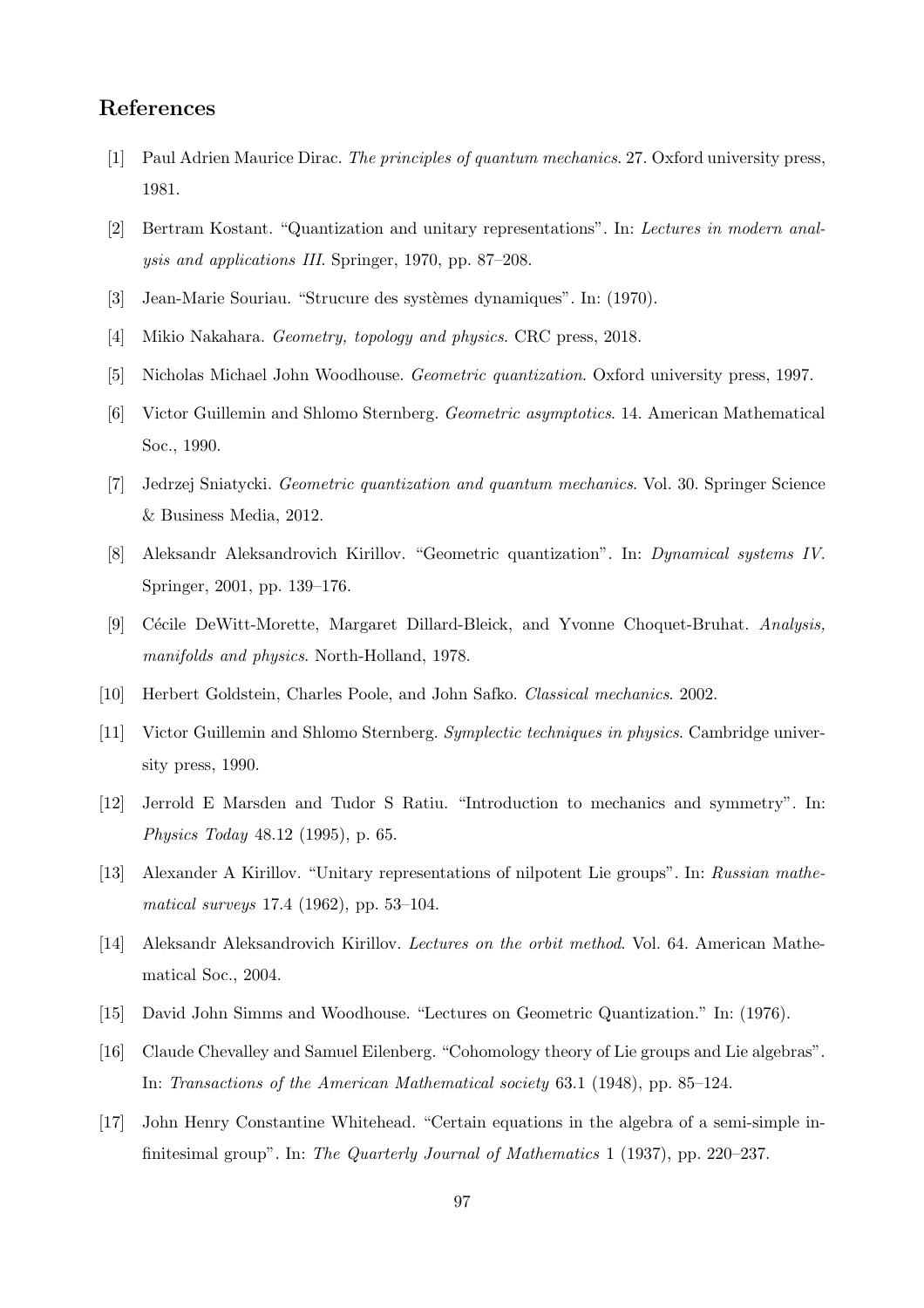- [18] Victor Guillemin and Shlomo Sternberg. "Moments and reductions". In: Differential Geometric Methods in Mathematical Physics. Springer, 1982, pp. 52–65.
- [19] Brian Hall. Lie groups, Lie algebras, and representations: an elementary introduction. Vol. 222. Springer, 2015.
- [20] Heinz Hopf. "Über die Abbildungen der dreidimensionalen Sphäre auf die Kugelfläche". In: Selecta Heinz Hopf. Springer, 1964, pp. 38–63.
- [21] Henri Bacry. "Space-time and degrees of freedom of the elementary particle". In: Communications in Mathematical Physics 5.2 (1967), pp. 97–105.
- [22] Roger Penrose. "Twistor quantisation and curved space-time". In: International Journal of Theoretical Physics 1.1 (1968), pp. 61–99.
- [23] Richard Arens. "Classical Lorentz invariant particles". In: Journal of Mathematical Physics 12.12 (1971), pp. 2415–2422.
- [24] Roger Penrose and Wolfgang Rindler. Spinors and space-time: Volume 1, Two-spinor calculus and relativistic fields. Vol. 1. Cambridge University Press, 1984.
- [25] Claude Chevalley. The algebraic theory of spinors and Clifford algebras: collected works. Vol. 2. Springer Science & Business Media, 1996.
- [26] Pertti Lounesto. Clifford algebras and spinors. Vol. 286. Cambridge university press, 2001.
- [27] Paul R Chernoff and Jerrold E Marsden. Properties of infinite dimensional Hamiltonian systems. Vol. 425. Springer, 2006.
- [28] Edward Witten. "Quantum field theory and the Jones polynomial". In: Communications in Mathematical Physics 121.3 (1989), pp. 351–399.
- <span id="page-97-0"></span>[29] VP Nair. "Notes on Symplectic Analysis and Geometric Quantization". In: ().
- [30] Andrei Nikolaevich Tyurin. "Special Lagrangian geometry as slightly deformed algebraic geometry (geometric quantization and mirror symmetry)". In: Izvestiya: Mathematics 64.2 (2000), p. 363.
- <span id="page-97-2"></span><span id="page-97-1"></span>[31] Sergei Gukov. "Quantization via mirror symmetry". In: Japanese Journal of Mathematics 6.2 (2011), pp. 65–119.
- [32] Mihail Vladimirovich Karasev and Victor Pavlovich Maslov. "Pseudodifferential operators and a canonical operator in general symplectic manifolds". In: Mathematics of the USSR-Izvestiya 23.2 (1984), p. 277.
- <span id="page-97-3"></span>[33] Brian C Hall. Quantum theory for mathematicians. Vol. 267. Springer, 2013.